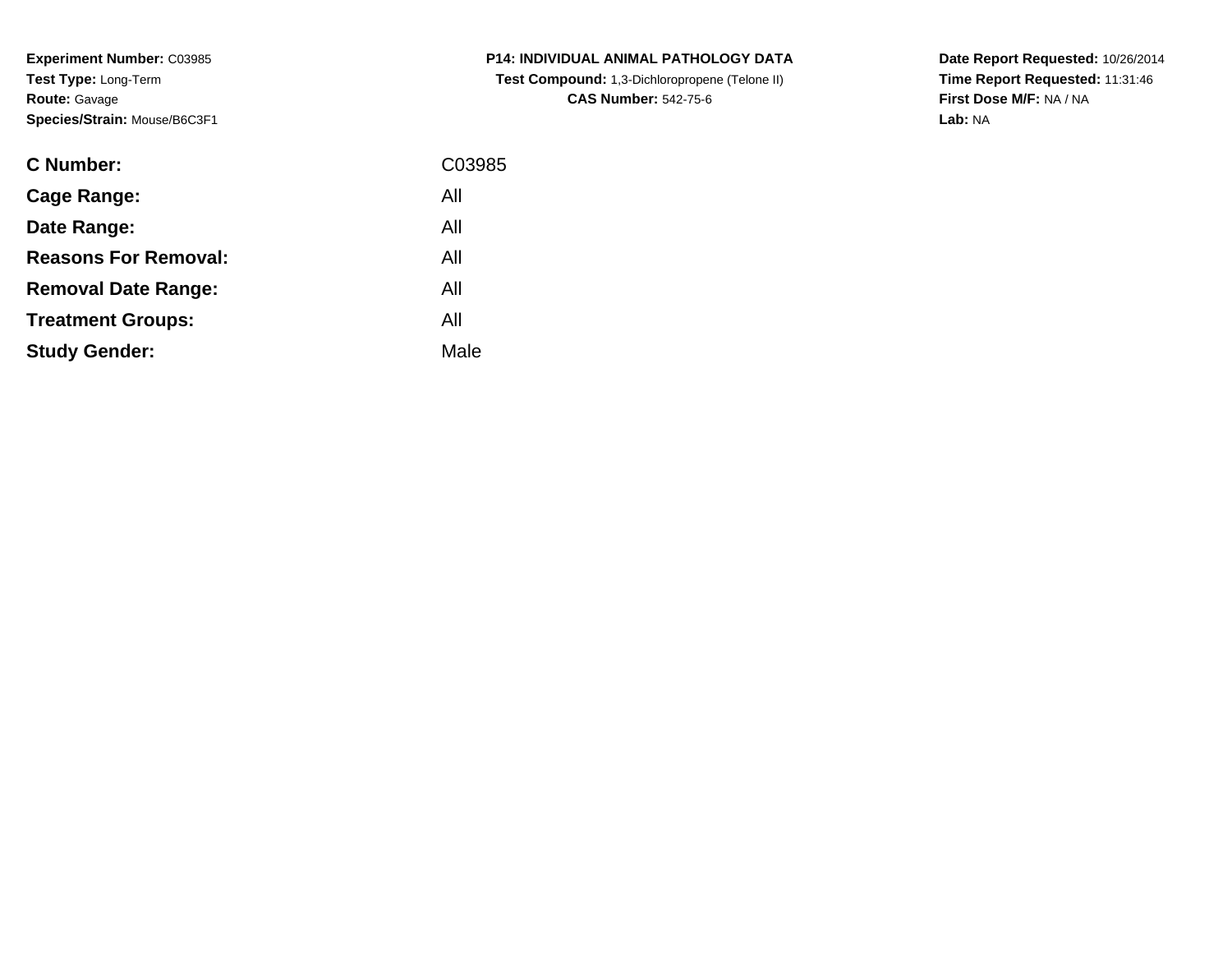| <b>Experiment Number: C03985</b><br>Test Type: Long-Term<br><b>Route: Gavage</b><br>Species/Strain: Mouse/B6C3F1 |                | <b>P14: INDIVIDUAL ANIMAL PATHOLOGY DATA</b><br>Test Compound: 1,3-Dichloropropene (Telone II)<br><b>CAS Number: 542-75-6</b> | Date Report Requested: 10/26/2014<br>Time Report Requested: 11:31:46<br>First Dose M/F: NA / NA<br>Lab: NA |
|------------------------------------------------------------------------------------------------------------------|----------------|-------------------------------------------------------------------------------------------------------------------------------|------------------------------------------------------------------------------------------------------------|
| <b>ANIMAL ID: 1 001</b>                                                                                          | <b>TRT#: 1</b> | <b>SEX: Male</b>                                                                                                              | DAY ON TEST:                                                                                               |
|                                                                                                                  | <b>DOSE: 0</b> | <b>DISP:</b> Natural Death                                                                                                    | HISTO:                                                                                                     |
| <b>OBSERVATIONS</b>                                                                                              |                |                                                                                                                               |                                                                                                            |
| Brain                                                                                                            |                | Hemorrhage                                                                                                                    |                                                                                                            |
| Heart                                                                                                            |                | Inflammation, Suppurative                                                                                                     |                                                                                                            |
| Liver                                                                                                            |                | Necrosis, Central                                                                                                             |                                                                                                            |
| PRIMARY CAUSE OF DEATH                                                                                           |                |                                                                                                                               |                                                                                                            |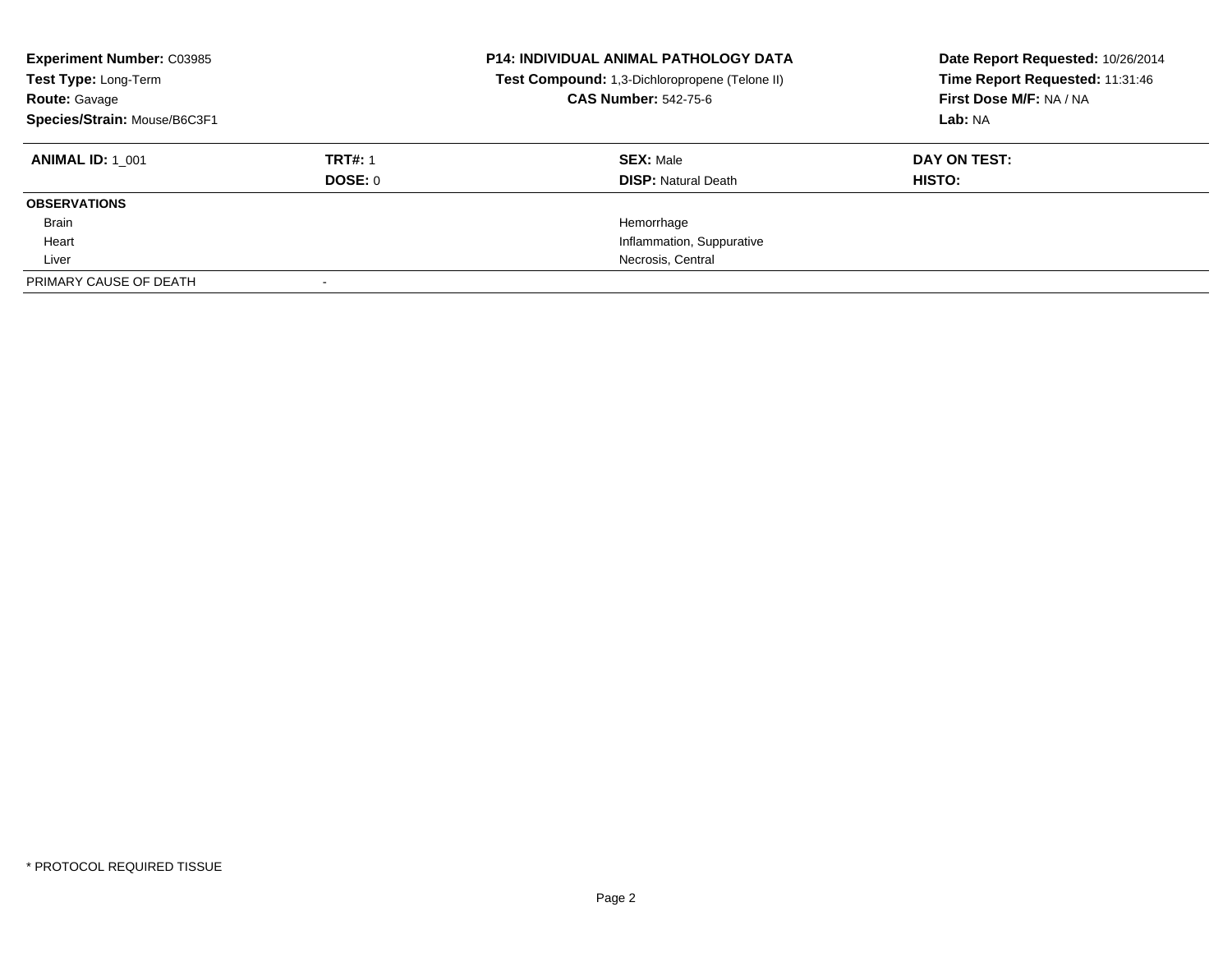| <b>Experiment Number: C03985</b><br>Test Type: Long-Term<br><b>Route: Gavage</b><br>Species/Strain: Mouse/B6C3F1 |                           | <b>P14: INDIVIDUAL ANIMAL PATHOLOGY DATA</b><br>Test Compound: 1,3-Dichloropropene (Telone II)<br><b>CAS Number: 542-75-6</b> | Date Report Requested: 10/26/2014<br>Time Report Requested: 11:31:46<br>First Dose M/F: NA / NA<br>Lab: NA |
|------------------------------------------------------------------------------------------------------------------|---------------------------|-------------------------------------------------------------------------------------------------------------------------------|------------------------------------------------------------------------------------------------------------|
| <b>ANIMAL ID: 1 003</b>                                                                                          | <b>TRT#: 1</b><br>DOSE: 0 | <b>SEX: Male</b><br><b>DISP:</b> Natural Death                                                                                | DAY ON TEST:<br><b>HISTO:</b>                                                                              |
| <b>OBSERVATIONS</b>                                                                                              |                           |                                                                                                                               |                                                                                                            |
| <b>Brain</b>                                                                                                     |                           | Hemorrhage                                                                                                                    |                                                                                                            |
| Heart                                                                                                            |                           | Inflammation, Suppurative                                                                                                     |                                                                                                            |
| Liver                                                                                                            |                           | Necrosis, Central                                                                                                             |                                                                                                            |
| Testis                                                                                                           |                           | Hemorrhage                                                                                                                    |                                                                                                            |
| PRIMARY CAUSE OF DEATH                                                                                           |                           |                                                                                                                               |                                                                                                            |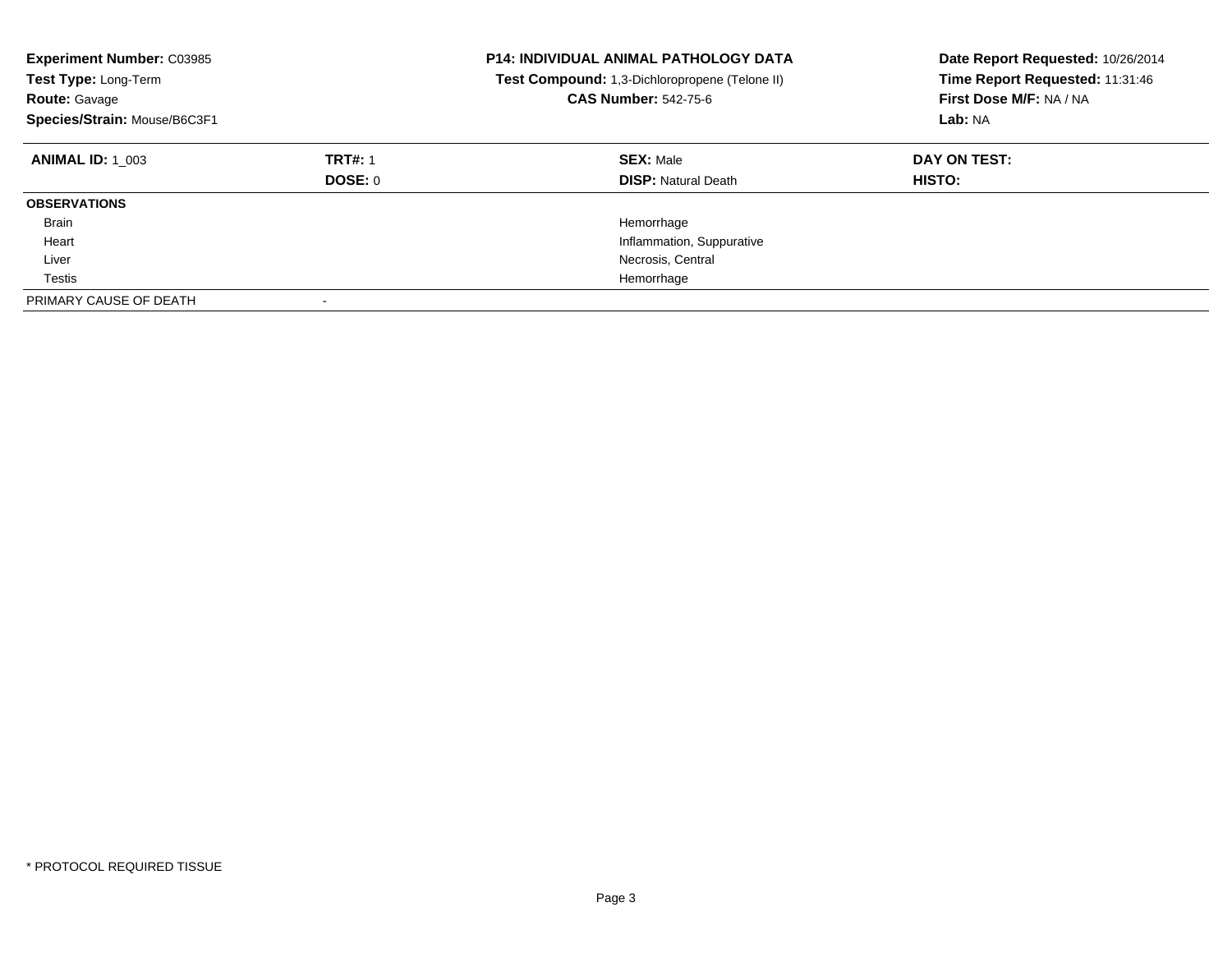| <b>Experiment Number: C03985</b><br>Test Type: Long-Term<br><b>Route: Gavage</b><br>Species/Strain: Mouse/B6C3F1 |                | <b>P14: INDIVIDUAL ANIMAL PATHOLOGY DATA</b><br>Test Compound: 1,3-Dichloropropene (Telone II)<br><b>CAS Number: 542-75-6</b> | Date Report Requested: 10/26/2014<br>Time Report Requested: 11:31:46<br>First Dose M/F: NA / NA<br>Lab: NA |
|------------------------------------------------------------------------------------------------------------------|----------------|-------------------------------------------------------------------------------------------------------------------------------|------------------------------------------------------------------------------------------------------------|
| <b>ANIMAL ID: 1 005</b>                                                                                          | <b>TRT#: 1</b> | <b>SEX: Male</b>                                                                                                              | DAY ON TEST:                                                                                               |
|                                                                                                                  | DOSE: 0        | <b>DISP:</b> Natural Death                                                                                                    | HISTO:                                                                                                     |
| <b>OBSERVATIONS</b>                                                                                              |                |                                                                                                                               |                                                                                                            |
| Heart                                                                                                            |                | Hemorrhage                                                                                                                    |                                                                                                            |
|                                                                                                                  |                | Inflammation, Suppurative                                                                                                     |                                                                                                            |
|                                                                                                                  |                | Necrosis, Nos                                                                                                                 |                                                                                                            |
| Liver                                                                                                            |                | Necrosis, Central                                                                                                             |                                                                                                            |
| Salivary gland                                                                                                   |                | Inflammation, Chronic                                                                                                         |                                                                                                            |
| PRIMARY CAUSE OF DEATH                                                                                           |                |                                                                                                                               |                                                                                                            |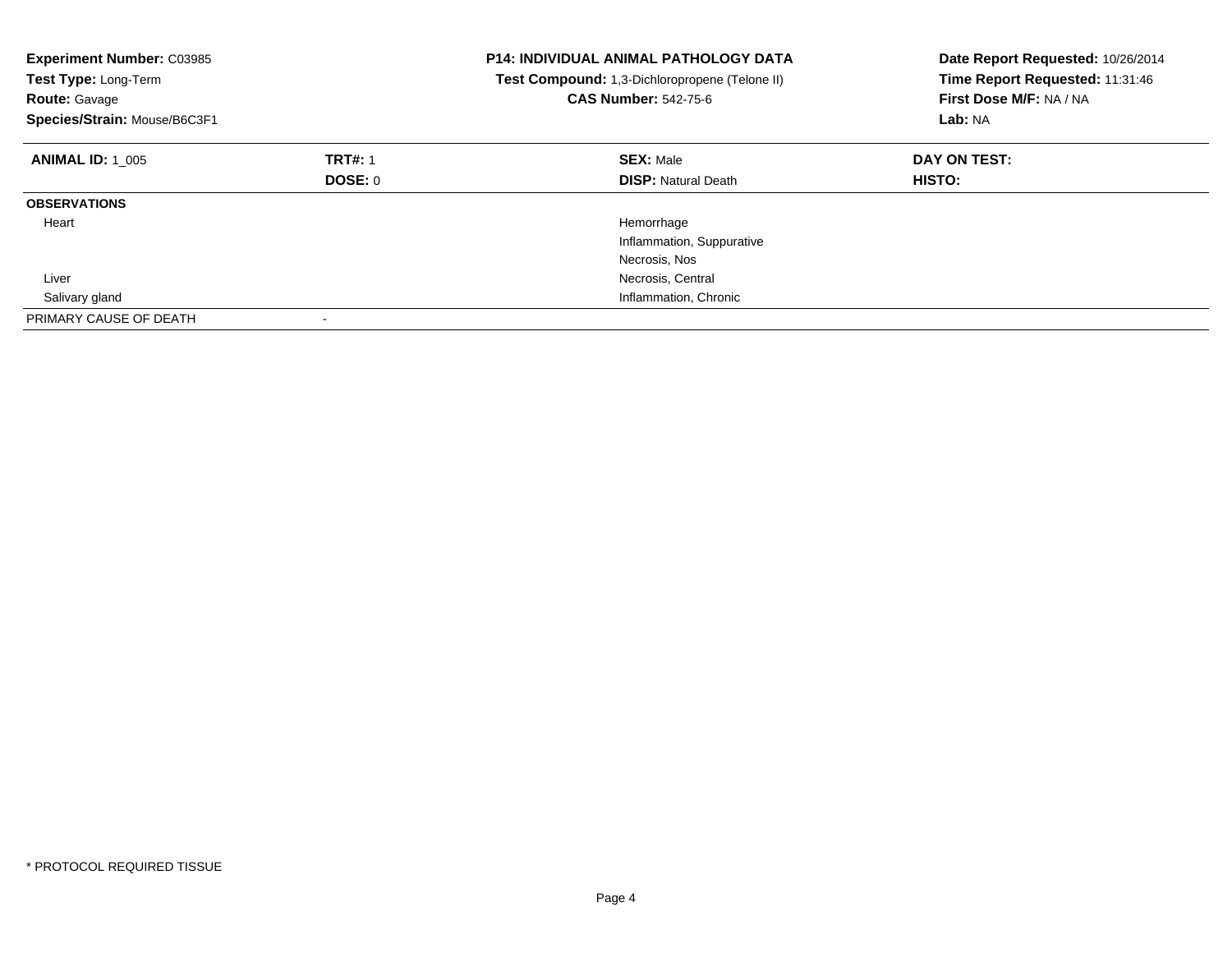| <b>Experiment Number: C03985</b><br>Test Type: Long-Term<br><b>Route: Gavage</b> |                | <b>P14: INDIVIDUAL ANIMAL PATHOLOGY DATA</b><br>Test Compound: 1,3-Dichloropropene (Telone II)<br><b>CAS Number: 542-75-6</b> | Date Report Requested: 10/26/2014<br>Time Report Requested: 11:31:46<br>First Dose M/F: NA / NA |
|----------------------------------------------------------------------------------|----------------|-------------------------------------------------------------------------------------------------------------------------------|-------------------------------------------------------------------------------------------------|
| Species/Strain: Mouse/B6C3F1                                                     |                |                                                                                                                               | Lab: NA                                                                                         |
| <b>ANIMAL ID: 1 007</b>                                                          | <b>TRT#: 1</b> | <b>SEX: Male</b>                                                                                                              | DAY ON TEST:                                                                                    |
|                                                                                  | DOSE: 0        | <b>DISP:</b> Natural Death                                                                                                    | HISTO:                                                                                          |
| <b>OBSERVATIONS</b>                                                              |                |                                                                                                                               |                                                                                                 |
| Heart                                                                            |                | Inflammation, Suppurative                                                                                                     |                                                                                                 |
| Liver                                                                            |                | Necrosis, Central                                                                                                             |                                                                                                 |
| PRIMARY CAUSE OF DEATH                                                           |                |                                                                                                                               |                                                                                                 |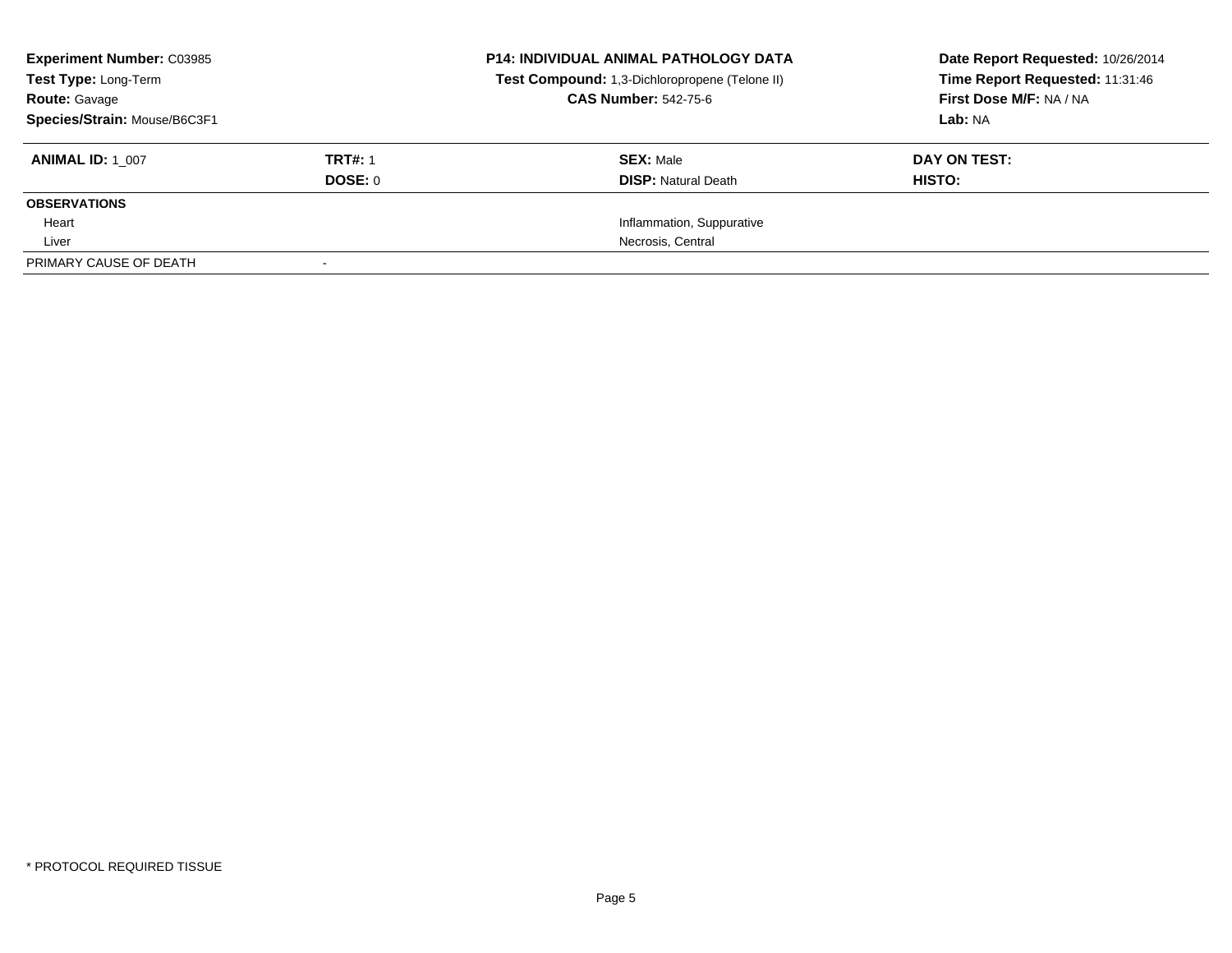| <b>Experiment Number: C03985</b><br>Test Type: Long-Term<br><b>Route: Gavage</b><br>Species/Strain: Mouse/B6C3F1 |                | <b>P14: INDIVIDUAL ANIMAL PATHOLOGY DATA</b><br>Test Compound: 1,3-Dichloropropene (Telone II)<br><b>CAS Number: 542-75-6</b> | Date Report Requested: 10/26/2014<br>Time Report Requested: 11:31:46<br>First Dose M/F: NA / NA<br>Lab: NA |
|------------------------------------------------------------------------------------------------------------------|----------------|-------------------------------------------------------------------------------------------------------------------------------|------------------------------------------------------------------------------------------------------------|
| <b>ANIMAL ID: 1 009</b>                                                                                          | <b>TRT#: 1</b> | <b>SEX: Male</b>                                                                                                              | DAY ON TEST:                                                                                               |
|                                                                                                                  | DOSE: 0        | <b>DISP:</b> Natural Death                                                                                                    | HISTO:                                                                                                     |
| <b>OBSERVATIONS</b>                                                                                              |                |                                                                                                                               |                                                                                                            |
| Heart                                                                                                            |                | Inflammation, Suppurative                                                                                                     |                                                                                                            |
| Liver                                                                                                            |                | Necrosis, Central                                                                                                             |                                                                                                            |
| Salivary gland                                                                                                   |                | Inflammation, Chronic                                                                                                         |                                                                                                            |
| PRIMARY CAUSE OF DEATH                                                                                           |                |                                                                                                                               |                                                                                                            |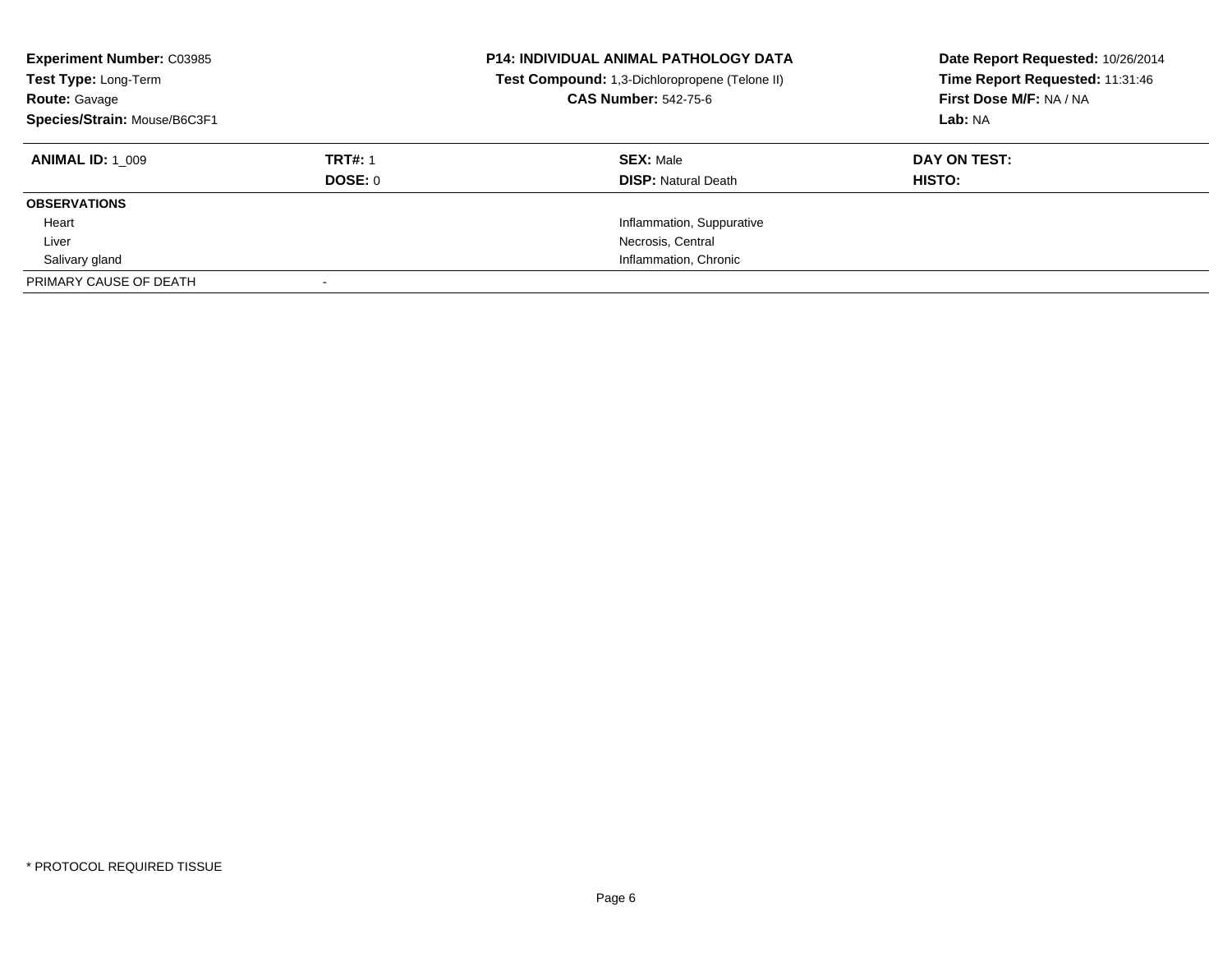| <b>Experiment Number: C03985</b><br>Test Type: Long-Term<br><b>Route: Gavage</b><br>Species/Strain: Mouse/B6C3F1 |                | <b>P14: INDIVIDUAL ANIMAL PATHOLOGY DATA</b><br>Test Compound: 1,3-Dichloropropene (Telone II)<br><b>CAS Number: 542-75-6</b> | Date Report Requested: 10/26/2014<br>Time Report Requested: 11:31:46<br>First Dose M/F: NA / NA<br>Lab: NA |
|------------------------------------------------------------------------------------------------------------------|----------------|-------------------------------------------------------------------------------------------------------------------------------|------------------------------------------------------------------------------------------------------------|
| <b>ANIMAL ID: 1 011</b>                                                                                          | <b>TRT#: 1</b> | <b>SEX: Male</b>                                                                                                              | DAY ON TEST:                                                                                               |
|                                                                                                                  | <b>DOSE: 0</b> | <b>DISP:</b> Natural Death                                                                                                    | HISTO:                                                                                                     |
| <b>OBSERVATIONS</b>                                                                                              |                |                                                                                                                               |                                                                                                            |
| Brain                                                                                                            |                | Hemorrhage                                                                                                                    |                                                                                                            |
| Heart                                                                                                            |                | Inflammation, Suppurative                                                                                                     |                                                                                                            |
| Liver                                                                                                            |                | Necrosis, Central                                                                                                             |                                                                                                            |
| PRIMARY CAUSE OF DEATH                                                                                           |                |                                                                                                                               |                                                                                                            |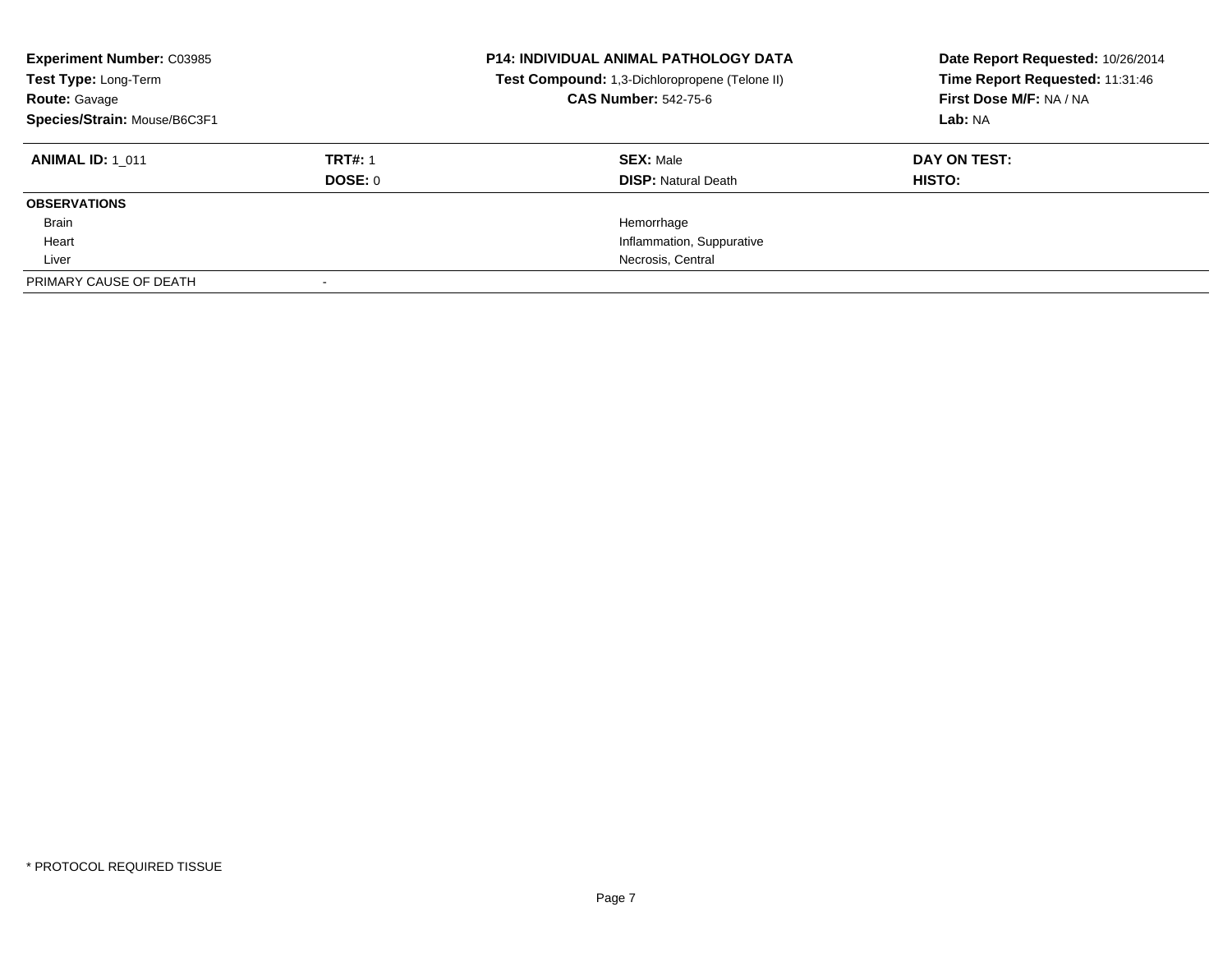| <b>Experiment Number: C03985</b><br><b>Test Type: Long-Term</b><br><b>Route: Gavage</b><br>Species/Strain: Mouse/B6C3F1 |                | <b>P14: INDIVIDUAL ANIMAL PATHOLOGY DATA</b><br>Test Compound: 1,3-Dichloropropene (Telone II)<br><b>CAS Number: 542-75-6</b> | Date Report Requested: 10/26/2014<br>Time Report Requested: 11:31:46<br>First Dose M/F: NA / NA<br>Lab: NA |
|-------------------------------------------------------------------------------------------------------------------------|----------------|-------------------------------------------------------------------------------------------------------------------------------|------------------------------------------------------------------------------------------------------------|
| <b>ANIMAL ID: 1 013</b>                                                                                                 | <b>TRT#: 1</b> | <b>SEX: Male</b>                                                                                                              | DAY ON TEST:                                                                                               |
|                                                                                                                         | DOSE: 0        | <b>DISP:</b> Scheduled Sacrifice                                                                                              | HISTO:                                                                                                     |
| <b>OBSERVATIONS</b>                                                                                                     |                |                                                                                                                               |                                                                                                            |
| Salivary gland                                                                                                          |                | Inflammation, Chronic                                                                                                         |                                                                                                            |
| PRIMARY CAUSE OF DEATH                                                                                                  |                |                                                                                                                               |                                                                                                            |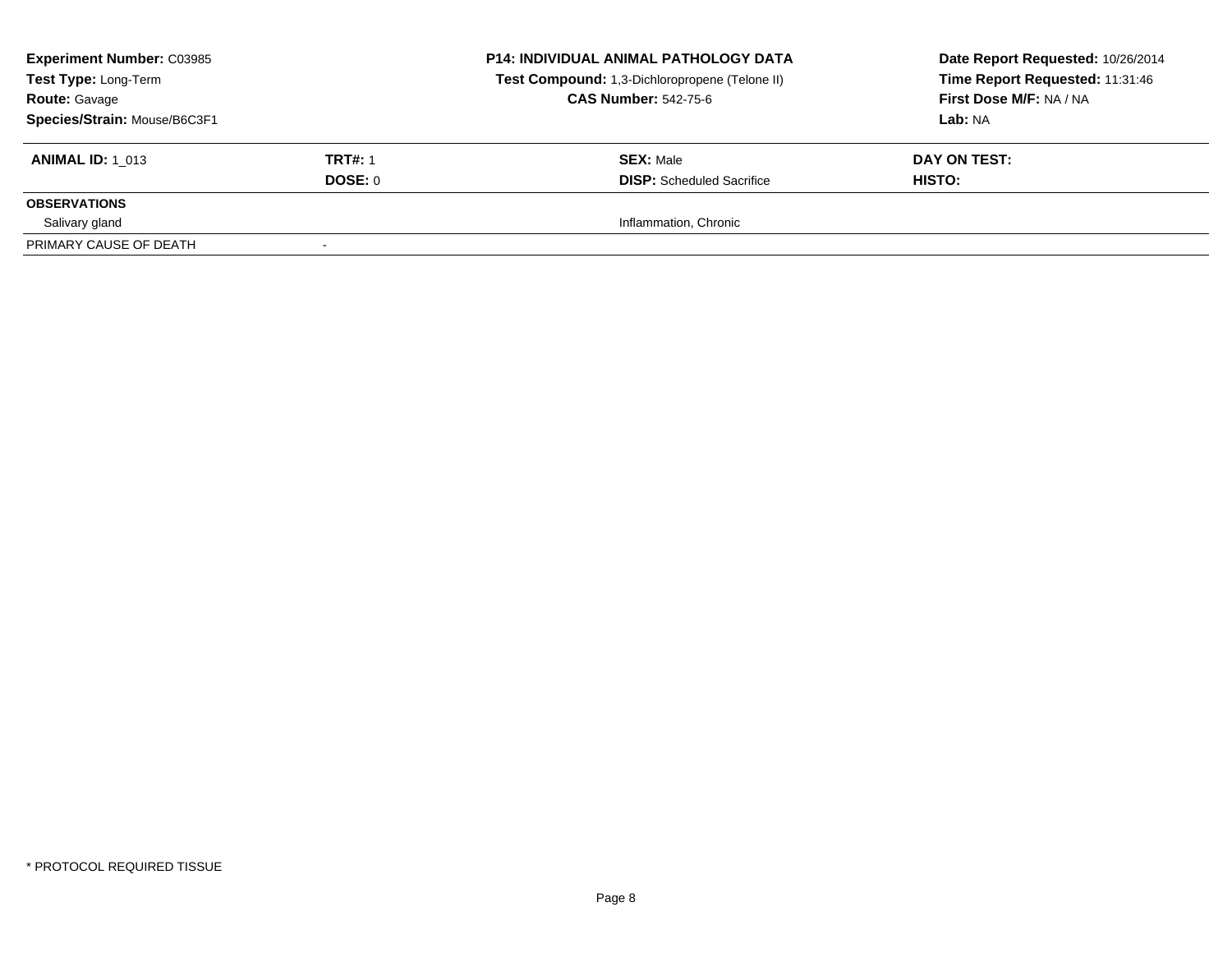| <b>Experiment Number: C03985</b><br>Test Type: Long-Term<br><b>Route: Gavage</b><br>Species/Strain: Mouse/B6C3F1 |                | <b>P14: INDIVIDUAL ANIMAL PATHOLOGY DATA</b><br>Test Compound: 1,3-Dichloropropene (Telone II)<br><b>CAS Number: 542-75-6</b> | Date Report Requested: 10/26/2014<br>Time Report Requested: 11:31:46<br>First Dose M/F: NA / NA<br>Lab: NA |
|------------------------------------------------------------------------------------------------------------------|----------------|-------------------------------------------------------------------------------------------------------------------------------|------------------------------------------------------------------------------------------------------------|
| <b>ANIMAL ID: 1 015</b>                                                                                          | <b>TRT#: 1</b> | <b>SEX: Male</b>                                                                                                              | DAY ON TEST:                                                                                               |
|                                                                                                                  | <b>DOSE: 0</b> | <b>DISP:</b> Natural Death                                                                                                    | <b>HISTO:</b>                                                                                              |
| <b>OBSERVATIONS</b>                                                                                              |                |                                                                                                                               |                                                                                                            |
| <b>Brain</b>                                                                                                     |                | Hemorrhage                                                                                                                    |                                                                                                            |
| Heart                                                                                                            |                | Hemorrhage                                                                                                                    |                                                                                                            |
|                                                                                                                  |                | Inflammation, Suppurative                                                                                                     |                                                                                                            |
|                                                                                                                  |                | Necrosis, Nos                                                                                                                 |                                                                                                            |
| Liver                                                                                                            |                | Necrosis, Central                                                                                                             |                                                                                                            |
| PRIMARY CAUSE OF DEATH                                                                                           |                |                                                                                                                               |                                                                                                            |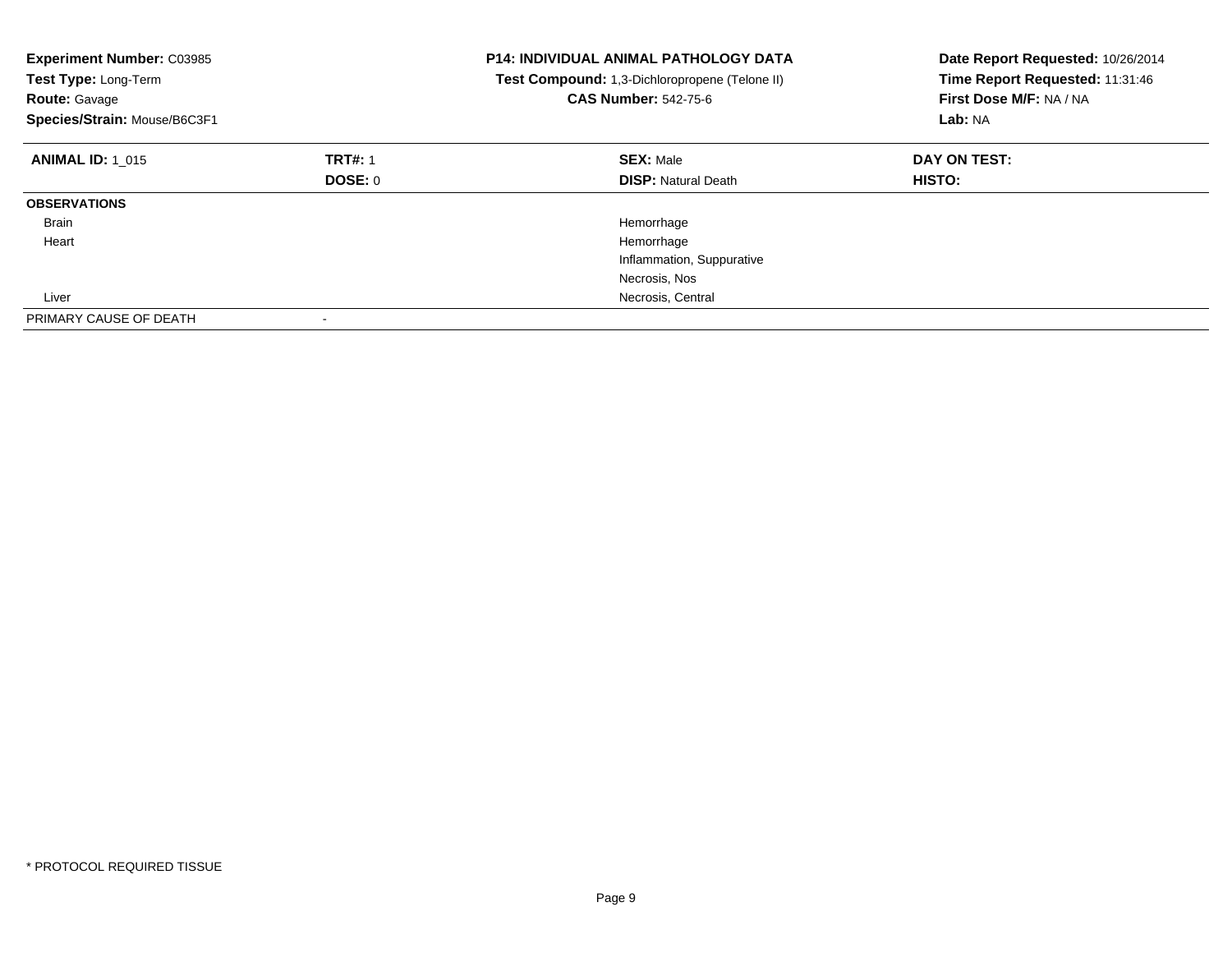| <b>Experiment Number: C03985</b><br>Test Type: Long-Term<br><b>Route: Gavage</b><br>Species/Strain: Mouse/B6C3F1 |                | <b>P14: INDIVIDUAL ANIMAL PATHOLOGY DATA</b><br>Test Compound: 1,3-Dichloropropene (Telone II)<br><b>CAS Number: 542-75-6</b> | Date Report Requested: 10/26/2014<br>Time Report Requested: 11:31:46<br>First Dose M/F: NA / NA<br>Lab: NA |
|------------------------------------------------------------------------------------------------------------------|----------------|-------------------------------------------------------------------------------------------------------------------------------|------------------------------------------------------------------------------------------------------------|
| <b>ANIMAL ID: 1 017</b>                                                                                          | <b>TRT#: 1</b> | <b>SEX: Male</b>                                                                                                              | DAY ON TEST:                                                                                               |
|                                                                                                                  | <b>DOSE: 0</b> | <b>DISP: Natural Death</b>                                                                                                    | <b>HISTO:</b>                                                                                              |
| <b>OBSERVATIONS</b>                                                                                              |                |                                                                                                                               |                                                                                                            |
| <b>Brain</b>                                                                                                     |                | Mineralization                                                                                                                |                                                                                                            |
| Heart                                                                                                            |                | Inflammation, Suppurative                                                                                                     |                                                                                                            |
| Kidney                                                                                                           |                | Inflammation, Chronic Focal                                                                                                   |                                                                                                            |
| Liver                                                                                                            |                | Metamorphosis, Fatty                                                                                                          |                                                                                                            |
| Pancreas                                                                                                         | <b>Islets</b>  | Islet-Cell Adenoma                                                                                                            |                                                                                                            |
| PRIMARY CAUSE OF DEATH                                                                                           |                |                                                                                                                               |                                                                                                            |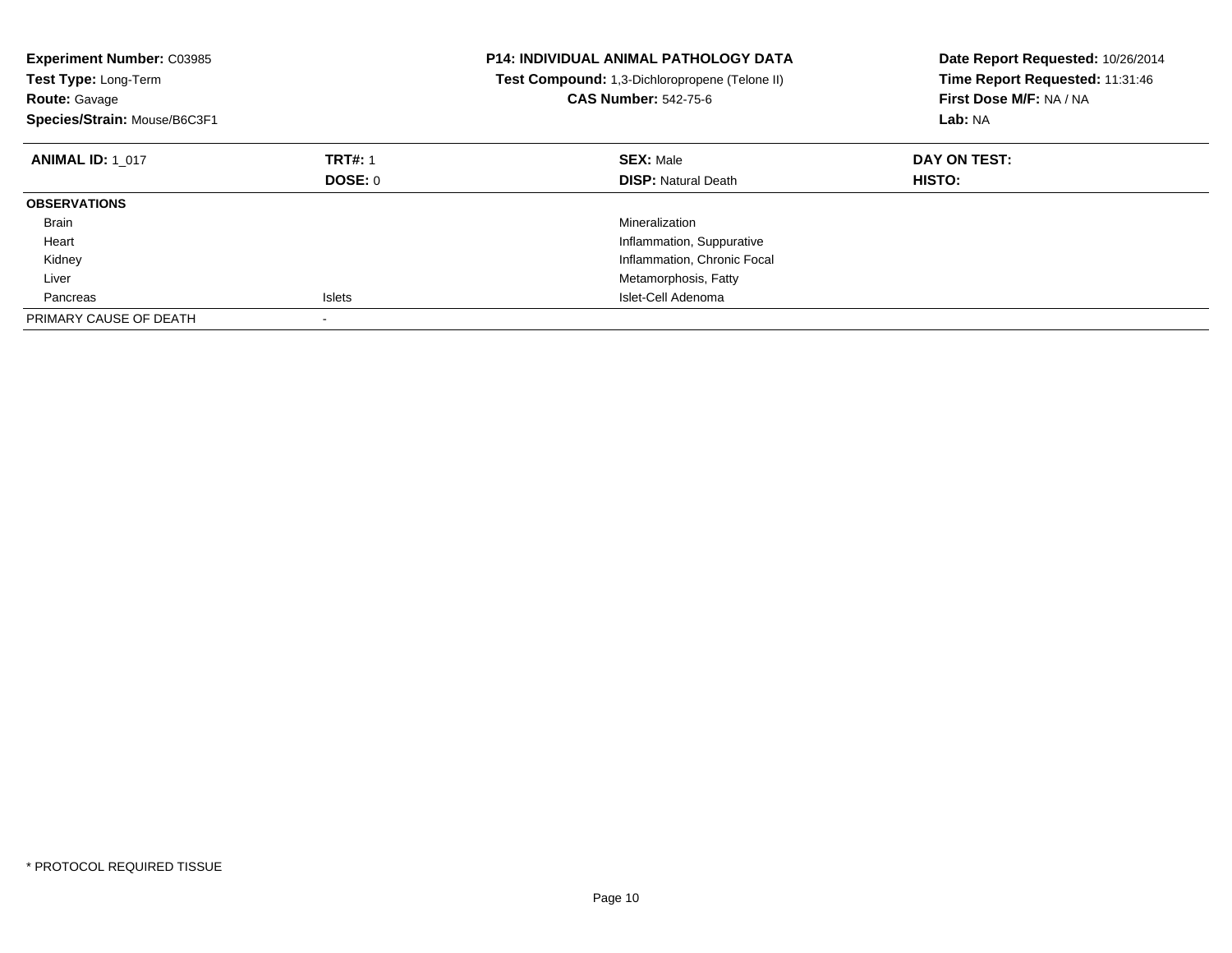| <b>Experiment Number: C03985</b><br>Test Type: Long-Term<br><b>Route: Gavage</b><br>Species/Strain: Mouse/B6C3F1 |                           | <b>P14: INDIVIDUAL ANIMAL PATHOLOGY DATA</b><br>Test Compound: 1,3-Dichloropropene (Telone II)<br><b>CAS Number: 542-75-6</b> | Date Report Requested: 10/26/2014<br>Time Report Requested: 11:31:46<br>First Dose M/F: NA / NA<br>Lab: NA |
|------------------------------------------------------------------------------------------------------------------|---------------------------|-------------------------------------------------------------------------------------------------------------------------------|------------------------------------------------------------------------------------------------------------|
| <b>ANIMAL ID: 1 019</b>                                                                                          | <b>TRT#: 1</b><br>DOSE: 0 | <b>SEX: Male</b><br><b>DISP:</b> Natural Death                                                                                | DAY ON TEST:<br>HISTO:                                                                                     |
| <b>OBSERVATIONS</b>                                                                                              |                           |                                                                                                                               |                                                                                                            |
| Brain                                                                                                            |                           | Hemorrhage                                                                                                                    |                                                                                                            |
| Heart                                                                                                            |                           | Inflammation, Suppurative                                                                                                     |                                                                                                            |
| PRIMARY CAUSE OF DEATH                                                                                           |                           |                                                                                                                               |                                                                                                            |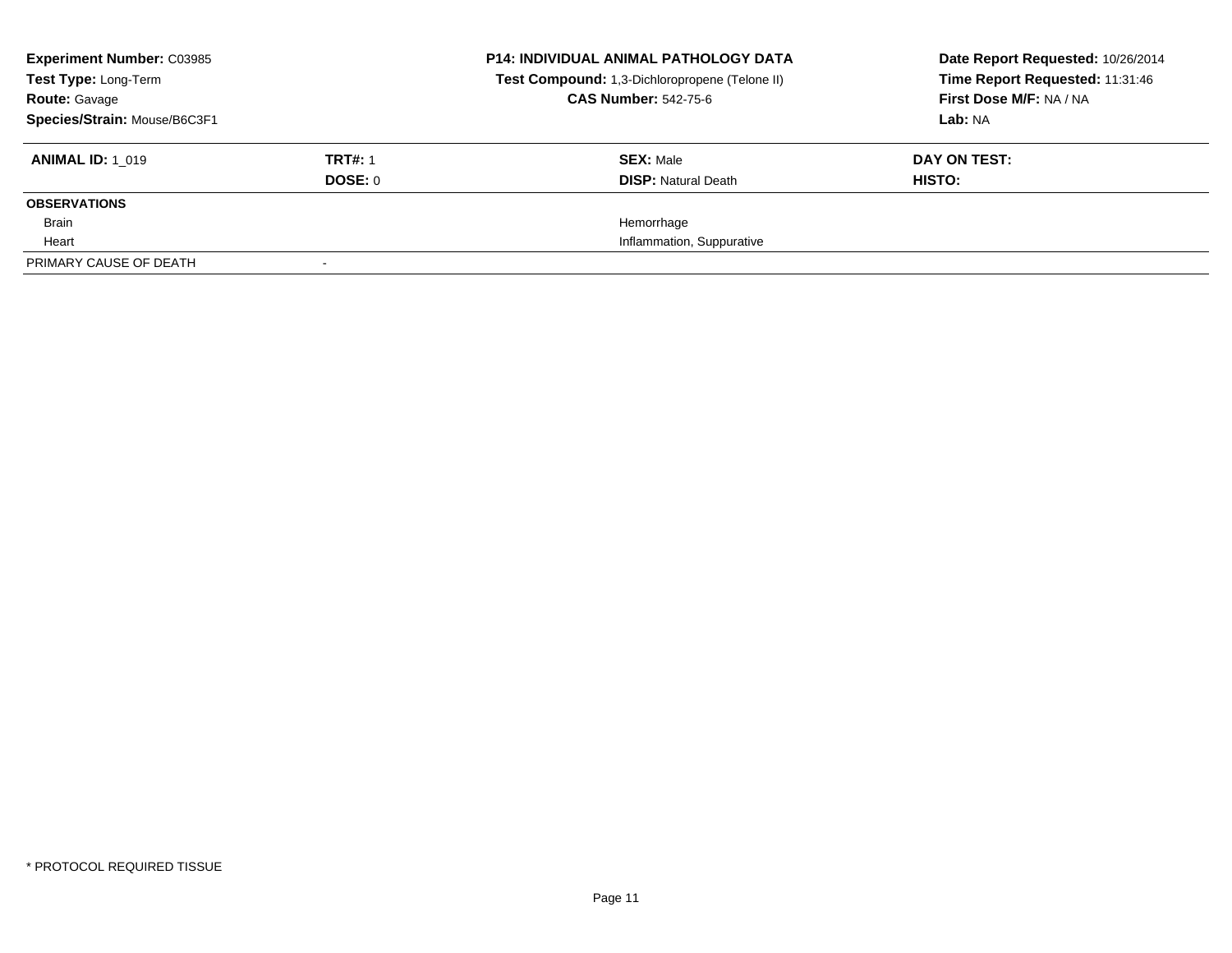| <b>Experiment Number: C03985</b><br>Test Type: Long-Term<br><b>Route: Gavage</b><br>Species/Strain: Mouse/B6C3F1 |                | <b>P14: INDIVIDUAL ANIMAL PATHOLOGY DATA</b><br>Test Compound: 1,3-Dichloropropene (Telone II)<br><b>CAS Number: 542-75-6</b> | Date Report Requested: 10/26/2014<br>Time Report Requested: 11:31:46<br>First Dose M/F: NA / NA<br>Lab: NA |
|------------------------------------------------------------------------------------------------------------------|----------------|-------------------------------------------------------------------------------------------------------------------------------|------------------------------------------------------------------------------------------------------------|
| <b>ANIMAL ID: 1 021</b>                                                                                          | <b>TRT#: 1</b> | <b>SEX: Male</b>                                                                                                              | DAY ON TEST:                                                                                               |
|                                                                                                                  | DOSE: 0        | <b>DISP: Natural Death</b>                                                                                                    | <b>HISTO:</b>                                                                                              |
| <b>OBSERVATIONS</b>                                                                                              |                |                                                                                                                               |                                                                                                            |
| Heart                                                                                                            |                | Hemorrhage                                                                                                                    |                                                                                                            |
|                                                                                                                  |                | Inflammation, Suppurative                                                                                                     |                                                                                                            |
| Liver                                                                                                            |                | Necrosis, Central                                                                                                             |                                                                                                            |
| PRIMARY CAUSE OF DEATH                                                                                           |                |                                                                                                                               |                                                                                                            |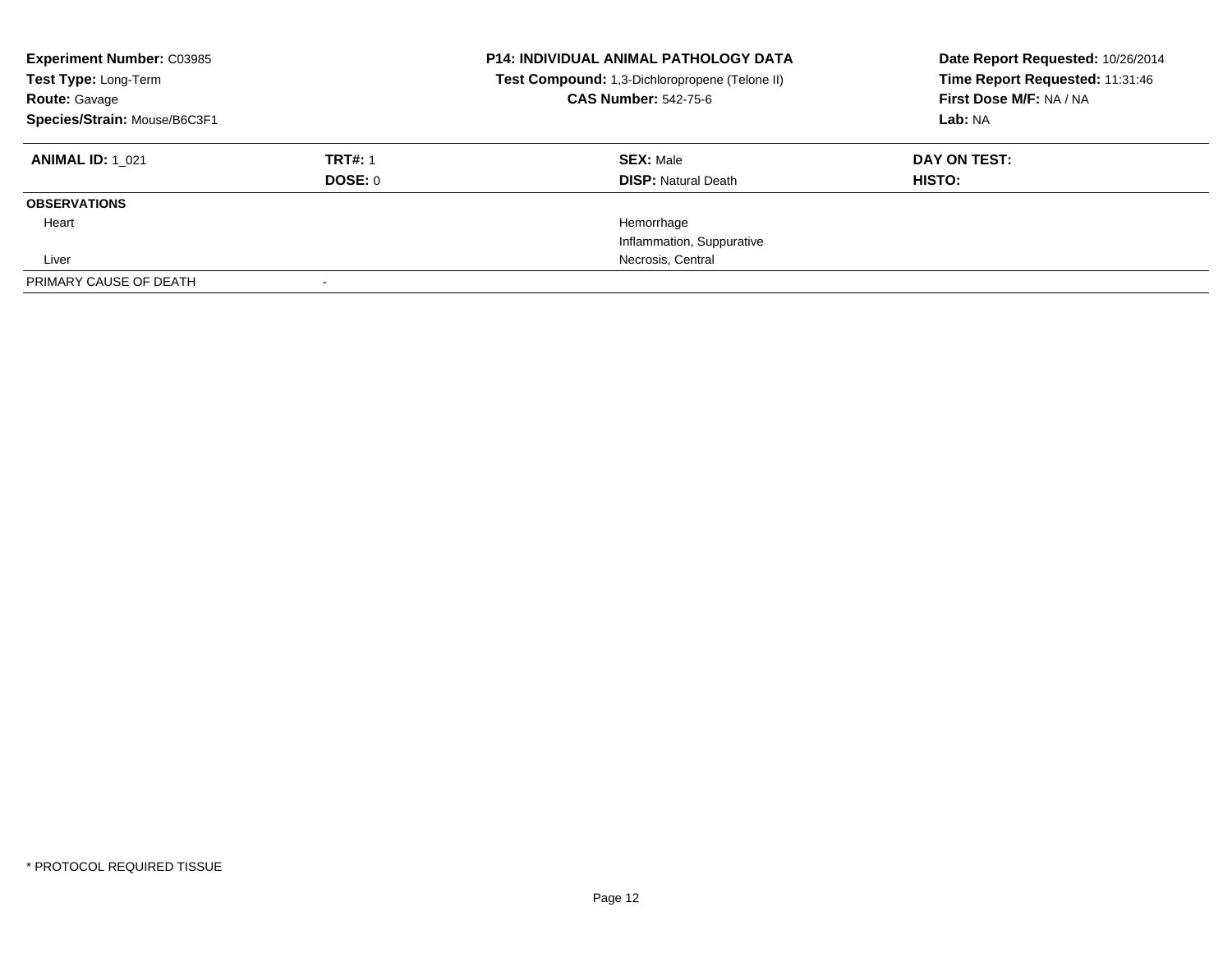| <b>Experiment Number: C03985</b><br>Test Type: Long-Term<br><b>Route: Gavage</b><br>Species/Strain: Mouse/B6C3F1 |                | <b>P14: INDIVIDUAL ANIMAL PATHOLOGY DATA</b><br>Test Compound: 1,3-Dichloropropene (Telone II)<br><b>CAS Number: 542-75-6</b> | Date Report Requested: 10/26/2014<br>Time Report Requested: 11:31:46<br>First Dose M/F: NA / NA<br>Lab: NA |
|------------------------------------------------------------------------------------------------------------------|----------------|-------------------------------------------------------------------------------------------------------------------------------|------------------------------------------------------------------------------------------------------------|
| <b>ANIMAL ID: 1 023</b>                                                                                          | <b>TRT#: 1</b> | <b>SEX: Male</b>                                                                                                              | DAY ON TEST:                                                                                               |
|                                                                                                                  | DOSE: 0        | <b>DISP:</b> Natural Death                                                                                                    | <b>HISTO:</b>                                                                                              |
| <b>OBSERVATIONS</b>                                                                                              |                |                                                                                                                               |                                                                                                            |
| Brain                                                                                                            |                | Hemorrhage                                                                                                                    |                                                                                                            |
| Heart                                                                                                            |                | Inflammation, Suppurative                                                                                                     |                                                                                                            |
|                                                                                                                  |                | Necrosis, Nos                                                                                                                 |                                                                                                            |
| PRIMARY CAUSE OF DEATH                                                                                           |                |                                                                                                                               |                                                                                                            |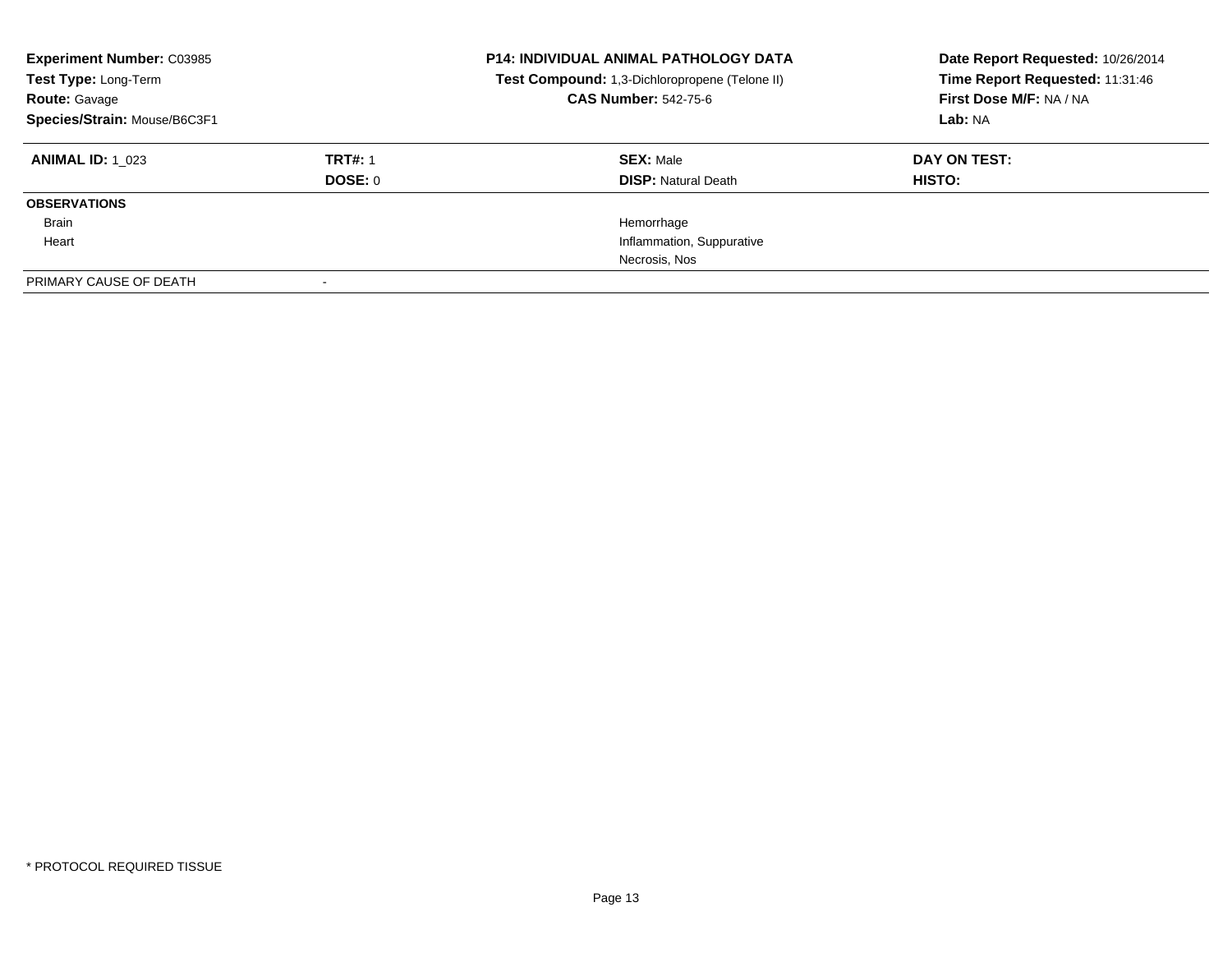| <b>Experiment Number: C03985</b><br>Test Type: Long-Term<br><b>Route: Gavage</b><br>Species/Strain: Mouse/B6C3F1 |                | <b>P14: INDIVIDUAL ANIMAL PATHOLOGY DATA</b><br>Test Compound: 1,3-Dichloropropene (Telone II)<br><b>CAS Number: 542-75-6</b> | Date Report Requested: 10/26/2014<br>Time Report Requested: 11:31:46<br>First Dose M/F: NA / NA<br>Lab: NA |
|------------------------------------------------------------------------------------------------------------------|----------------|-------------------------------------------------------------------------------------------------------------------------------|------------------------------------------------------------------------------------------------------------|
| <b>ANIMAL ID: 1 025</b>                                                                                          | <b>TRT#: 1</b> | <b>SEX: Male</b>                                                                                                              | DAY ON TEST:                                                                                               |
|                                                                                                                  | DOSE: 0        | <b>DISP: Natural Death</b>                                                                                                    | HISTO:                                                                                                     |
| <b>OBSERVATIONS</b>                                                                                              |                |                                                                                                                               |                                                                                                            |
| Brain                                                                                                            |                | Hemorrhage                                                                                                                    |                                                                                                            |
| Heart                                                                                                            |                | Inflammation, Suppurative                                                                                                     |                                                                                                            |
| Liver                                                                                                            |                | Necrosis, Central                                                                                                             |                                                                                                            |
| PRIMARY CAUSE OF DEATH                                                                                           |                |                                                                                                                               |                                                                                                            |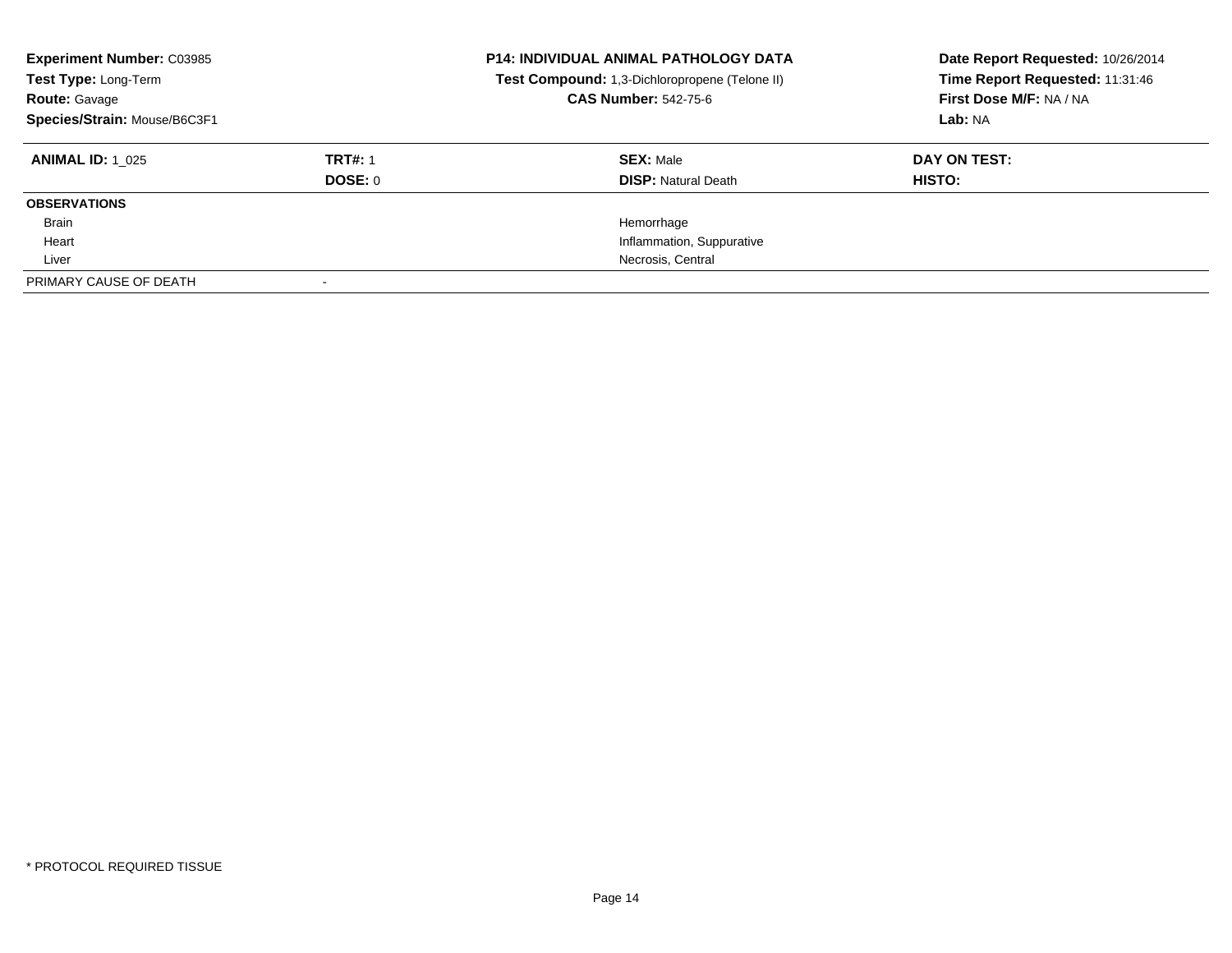| <b>Experiment Number: C03985</b><br>Test Type: Long-Term<br><b>Route: Gavage</b><br>Species/Strain: Mouse/B6C3F1 |                 | <b>P14: INDIVIDUAL ANIMAL PATHOLOGY DATA</b><br>Test Compound: 1,3-Dichloropropene (Telone II)<br><b>CAS Number: 542-75-6</b> | Date Report Requested: 10/26/2014<br>Time Report Requested: 11:31:46<br>First Dose M/F: NA / NA<br>Lab: NA |
|------------------------------------------------------------------------------------------------------------------|-----------------|-------------------------------------------------------------------------------------------------------------------------------|------------------------------------------------------------------------------------------------------------|
| <b>ANIMAL ID: 1 027</b>                                                                                          | <b>TRT#: 1</b>  | <b>SEX: Male</b>                                                                                                              | DAY ON TEST:                                                                                               |
|                                                                                                                  | <b>DOSE: 0</b>  | <b>DISP:</b> Natural Death                                                                                                    | HISTO:                                                                                                     |
| <b>OBSERVATIONS</b>                                                                                              |                 |                                                                                                                               |                                                                                                            |
| Heart                                                                                                            |                 | Inflammation, Suppurative                                                                                                     |                                                                                                            |
|                                                                                                                  |                 | Necrosis, Nos                                                                                                                 |                                                                                                            |
| Liver                                                                                                            |                 | Necrosis, Central                                                                                                             |                                                                                                            |
| Mammary gland                                                                                                    |                 | Dilatation, Ducts                                                                                                             |                                                                                                            |
| Unspecified                                                                                                      | Mediastinum Nos | Hemorrhage                                                                                                                    |                                                                                                            |
| PRIMARY CAUSE OF DEATH                                                                                           |                 |                                                                                                                               |                                                                                                            |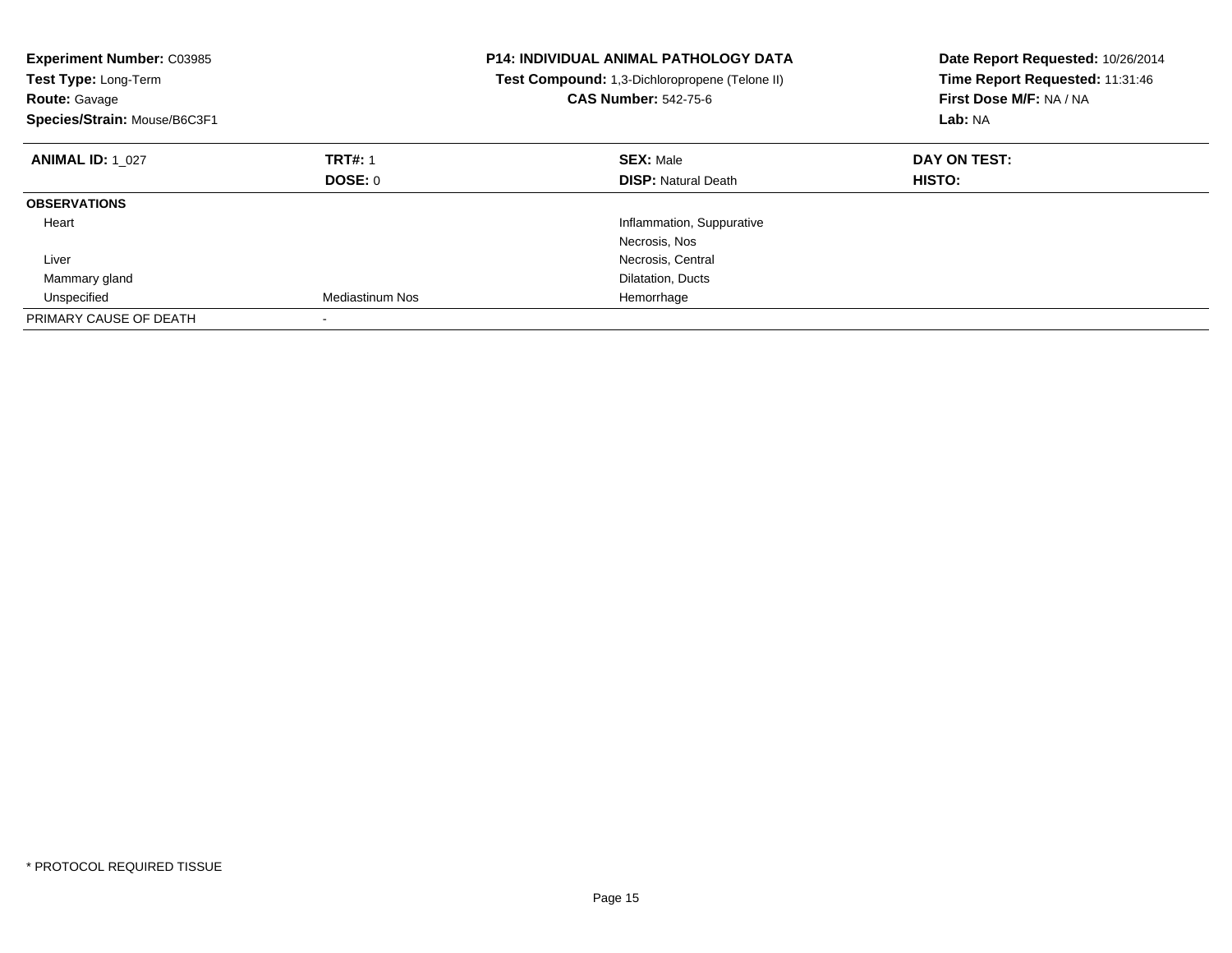| <b>Experiment Number: C03985</b><br>Test Type: Long-Term<br><b>Route: Gavage</b><br>Species/Strain: Mouse/B6C3F1 |                | <b>P14: INDIVIDUAL ANIMAL PATHOLOGY DATA</b><br>Test Compound: 1,3-Dichloropropene (Telone II)<br><b>CAS Number: 542-75-6</b> | Date Report Requested: 10/26/2014<br>Time Report Requested: 11:31:46<br>First Dose M/F: NA / NA<br>Lab: NA |
|------------------------------------------------------------------------------------------------------------------|----------------|-------------------------------------------------------------------------------------------------------------------------------|------------------------------------------------------------------------------------------------------------|
| <b>ANIMAL ID: 1 029</b>                                                                                          | <b>TRT#: 1</b> | <b>SEX: Male</b>                                                                                                              | DAY ON TEST:                                                                                               |
|                                                                                                                  | DOSE: 0        | <b>DISP:</b> Natural Death                                                                                                    | HISTO:                                                                                                     |
| <b>OBSERVATIONS</b>                                                                                              |                |                                                                                                                               |                                                                                                            |
| Heart                                                                                                            |                | Inflammation, Suppurative                                                                                                     |                                                                                                            |
|                                                                                                                  |                | Necrosis, Nos                                                                                                                 |                                                                                                            |
| Liver                                                                                                            |                | Necrosis, Central                                                                                                             |                                                                                                            |
| PRIMARY CAUSE OF DEATH                                                                                           |                |                                                                                                                               |                                                                                                            |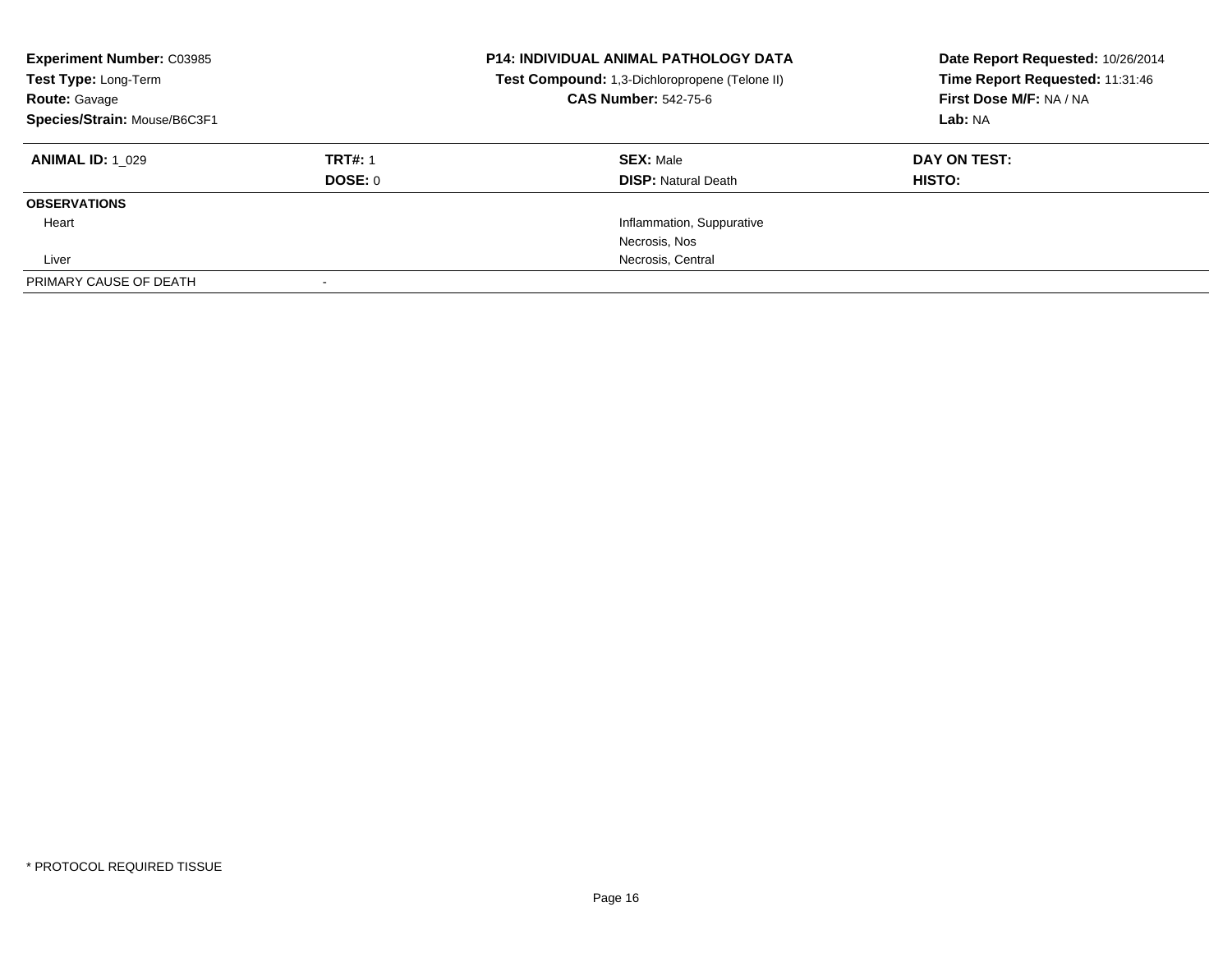| <b>Experiment Number: C03985</b><br>Test Type: Long-Term<br><b>Route: Gavage</b> |                | <b>P14: INDIVIDUAL ANIMAL PATHOLOGY DATA</b><br>Test Compound: 1,3-Dichloropropene (Telone II)<br><b>CAS Number: 542-75-6</b> | Date Report Requested: 10/26/2014<br>Time Report Requested: 11:31:46<br>First Dose M/F: NA / NA |
|----------------------------------------------------------------------------------|----------------|-------------------------------------------------------------------------------------------------------------------------------|-------------------------------------------------------------------------------------------------|
| Species/Strain: Mouse/B6C3F1                                                     |                |                                                                                                                               | Lab: NA                                                                                         |
| <b>ANIMAL ID: 1 031</b>                                                          | <b>TRT#: 1</b> | <b>SEX: Male</b>                                                                                                              | DAY ON TEST:                                                                                    |
|                                                                                  | DOSE: 0        | <b>DISP:</b> Natural Death                                                                                                    | HISTO:                                                                                          |
| <b>OBSERVATIONS</b>                                                              |                |                                                                                                                               |                                                                                                 |
| Liver                                                                            |                | Necrosis, Central                                                                                                             |                                                                                                 |
| Unspecified                                                                      |                | Inflammation, Chronic Focal                                                                                                   |                                                                                                 |
| PRIMARY CAUSE OF DEATH                                                           |                |                                                                                                                               |                                                                                                 |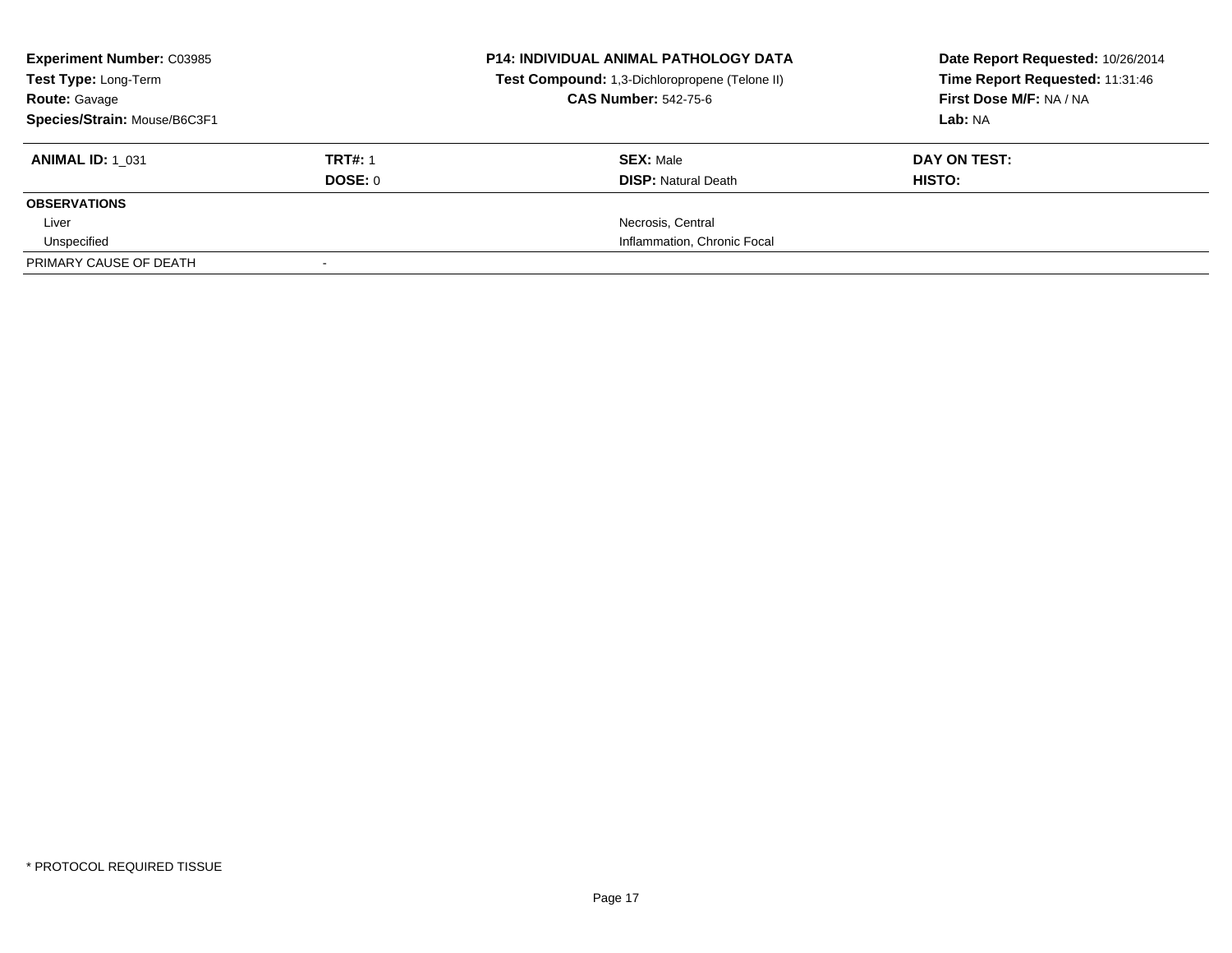| <b>Experiment Number: C03985</b><br><b>Test Type: Long-Term</b><br><b>Route: Gavage</b><br>Species/Strain: Mouse/B6C3F1 |                | <b>P14: INDIVIDUAL ANIMAL PATHOLOGY DATA</b><br>Test Compound: 1,3-Dichloropropene (Telone II)<br><b>CAS Number: 542-75-6</b> | Date Report Requested: 10/26/2014<br>Time Report Requested: 11:31:46<br>First Dose M/F: NA / NA<br>Lab: NA |
|-------------------------------------------------------------------------------------------------------------------------|----------------|-------------------------------------------------------------------------------------------------------------------------------|------------------------------------------------------------------------------------------------------------|
| <b>ANIMAL ID: 1 033</b>                                                                                                 | <b>TRT#: 1</b> | <b>SEX: Male</b>                                                                                                              | DAY ON TEST:                                                                                               |
|                                                                                                                         | DOSE: 0        | <b>DISP:</b> Natural Death                                                                                                    | HISTO:                                                                                                     |
| <b>OBSERVATIONS</b>                                                                                                     |                |                                                                                                                               |                                                                                                            |
| Salivary gland                                                                                                          |                | Inflammation, Chronic                                                                                                         |                                                                                                            |
| PRIMARY CAUSE OF DEATH                                                                                                  |                |                                                                                                                               |                                                                                                            |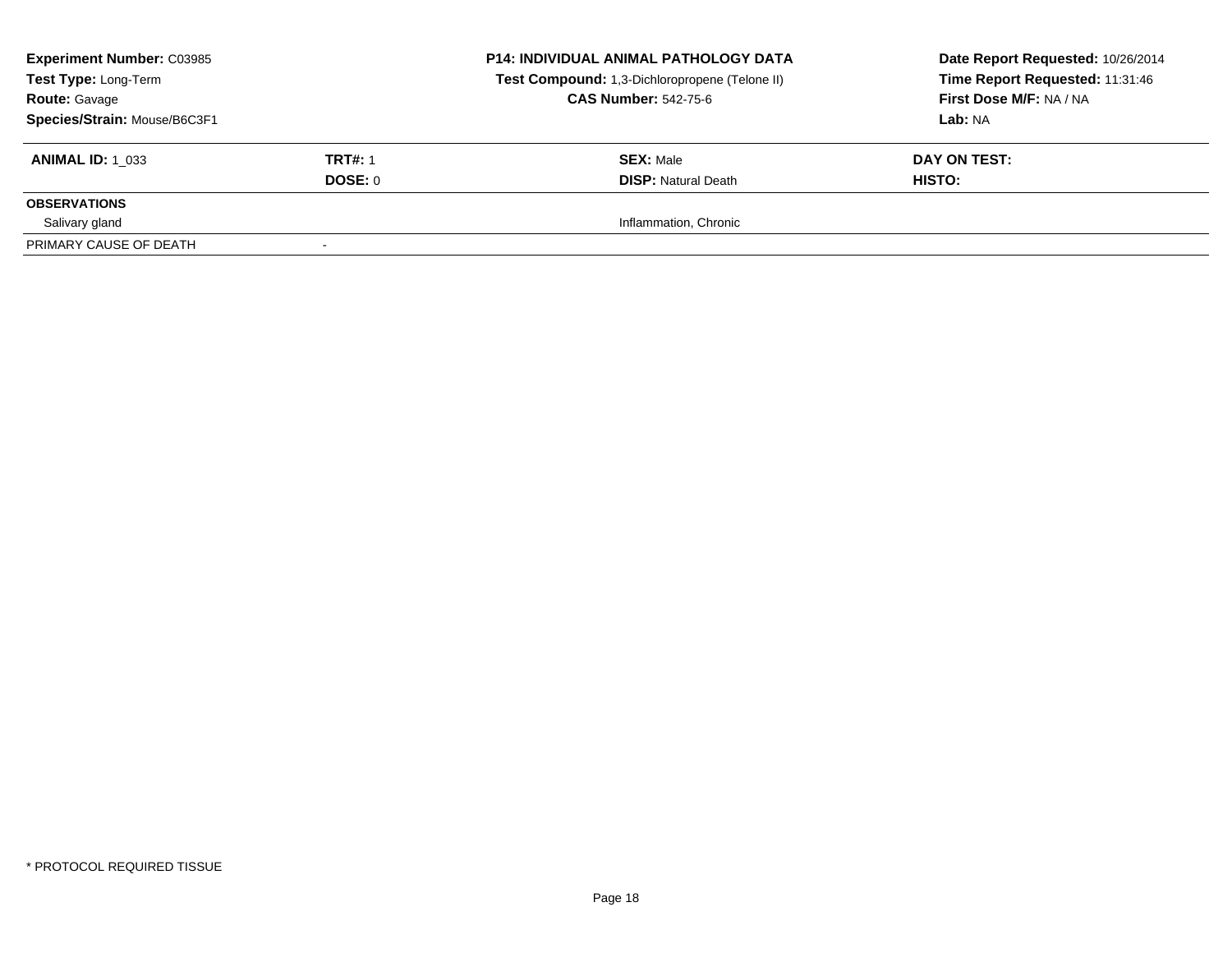| <b>Experiment Number: C03985</b><br>Test Type: Long-Term<br><b>Route: Gavage</b><br>Species/Strain: Mouse/B6C3F1 |                           | <b>P14: INDIVIDUAL ANIMAL PATHOLOGY DATA</b><br>Test Compound: 1,3-Dichloropropene (Telone II)<br><b>CAS Number: 542-75-6</b> | Date Report Requested: 10/26/2014<br>Time Report Requested: 11:31:46<br>First Dose M/F: NA / NA<br>Lab: NA |
|------------------------------------------------------------------------------------------------------------------|---------------------------|-------------------------------------------------------------------------------------------------------------------------------|------------------------------------------------------------------------------------------------------------|
| <b>ANIMAL ID: 1 035</b>                                                                                          | <b>TRT#: 1</b><br>DOSE: 0 | <b>SEX: Male</b><br><b>DISP: Natural Death</b>                                                                                | DAY ON TEST:<br>HISTO:                                                                                     |
| <b>OBSERVATIONS</b>                                                                                              |                           |                                                                                                                               |                                                                                                            |
| Heart<br>Liver                                                                                                   |                           | Hemorrhage<br>Inflammation, Suppurative<br>Hepatocellular Adenoma<br>Necrosis, Central                                        |                                                                                                            |
| PRIMARY CAUSE OF DEATH                                                                                           |                           |                                                                                                                               |                                                                                                            |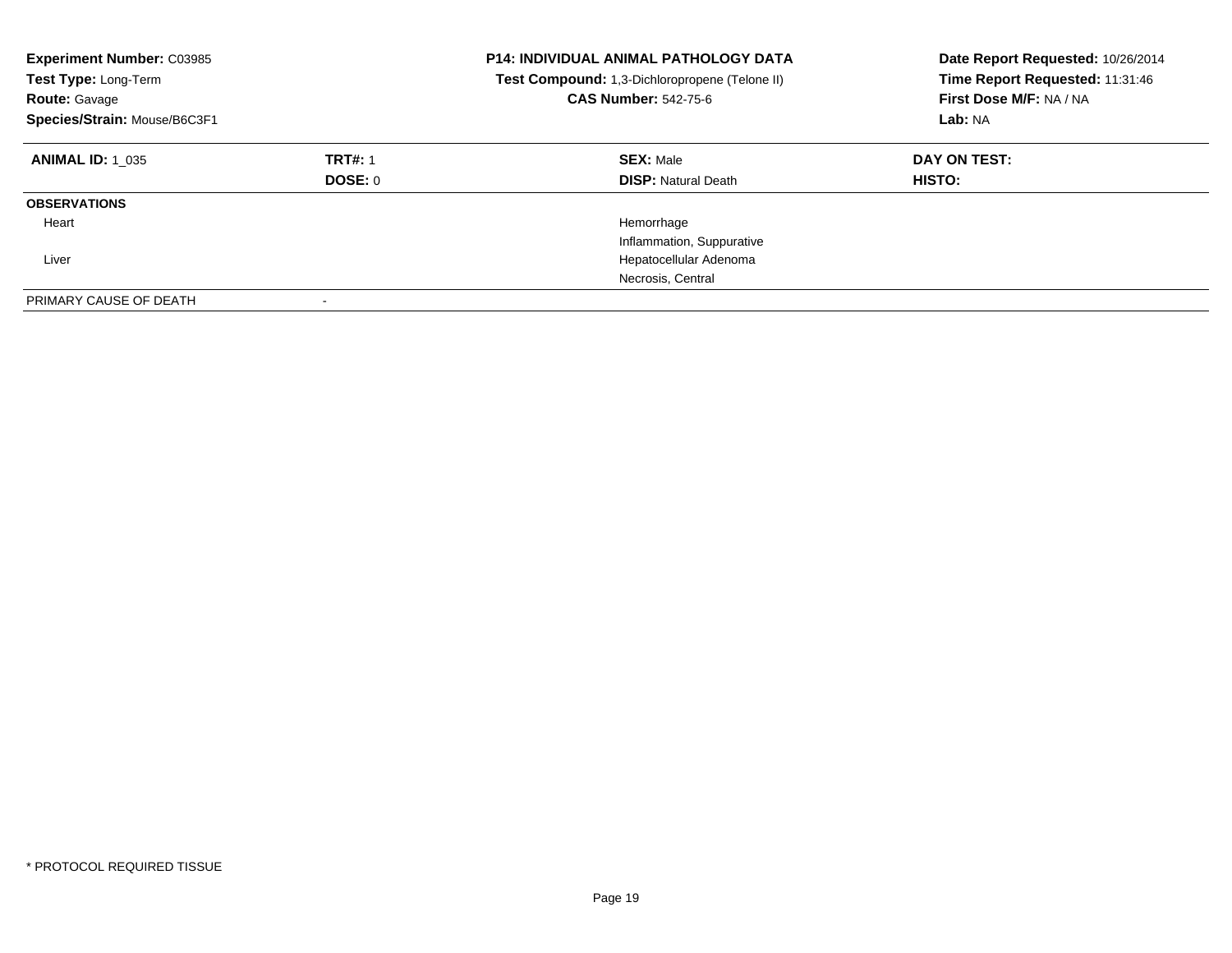|                           | <b>P14: INDIVIDUAL ANIMAL PATHOLOGY DATA</b><br>Test Compound: 1,3-Dichloropropene (Telone II)<br><b>CAS Number: 542-75-6</b> | Date Report Requested: 10/26/2014<br>Time Report Requested: 11:31:46<br>First Dose M/F: NA / NA<br>Lab: NA |
|---------------------------|-------------------------------------------------------------------------------------------------------------------------------|------------------------------------------------------------------------------------------------------------|
| <b>TRT#: 1</b><br>DOSE: 0 | <b>SEX: Male</b><br><b>DISP:</b> Scheduled Sacrifice                                                                          | DAY ON TEST:<br><b>HISTO:</b>                                                                              |
|                           |                                                                                                                               |                                                                                                            |
|                           | Hepatocellular Carcinoma                                                                                                      |                                                                                                            |
|                           |                                                                                                                               |                                                                                                            |
|                           |                                                                                                                               |                                                                                                            |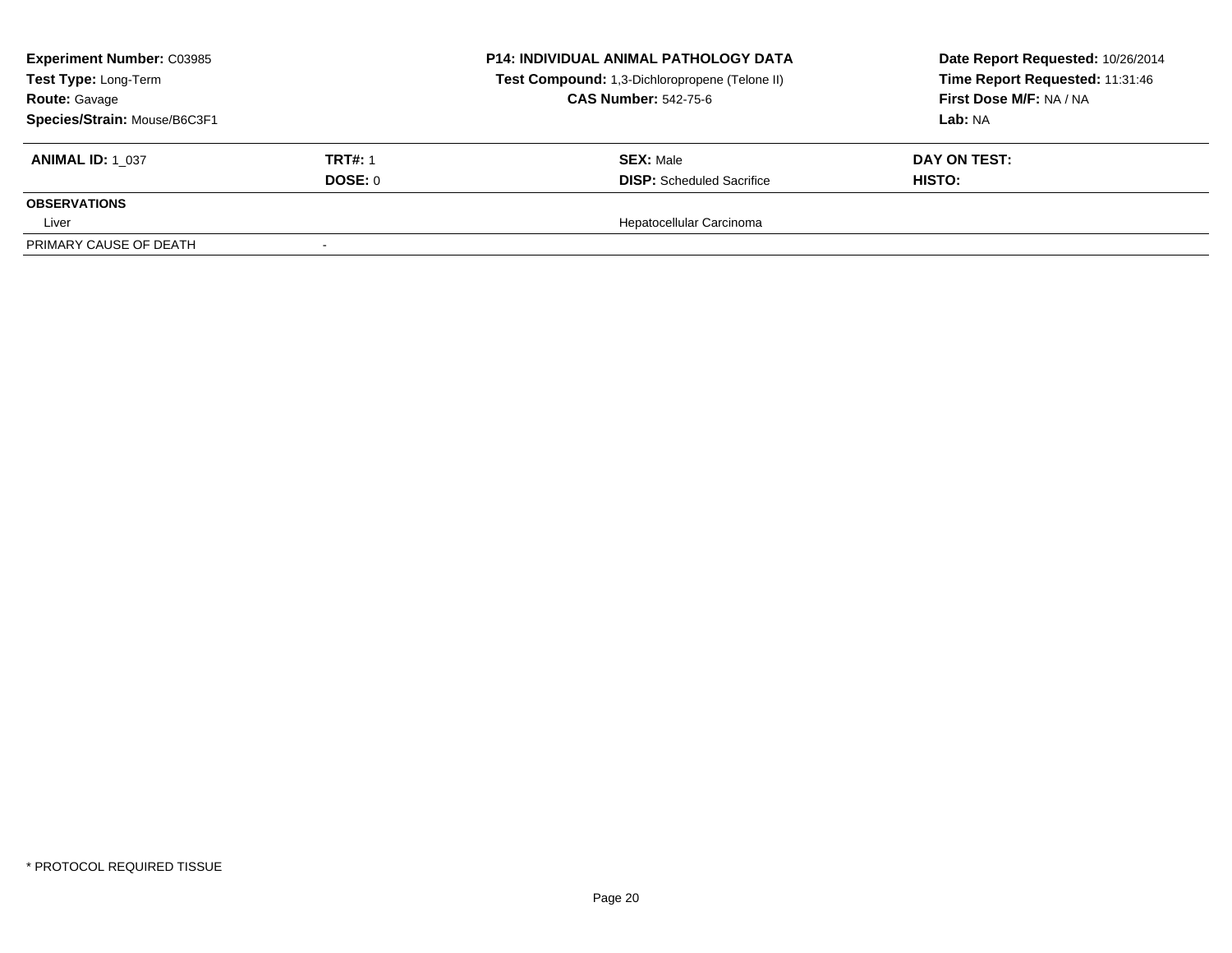| <b>Experiment Number: C03985</b><br>Test Type: Long-Term<br><b>Route: Gavage</b><br>Species/Strain: Mouse/B6C3F1 |                                  | <b>P14: INDIVIDUAL ANIMAL PATHOLOGY DATA</b><br>Test Compound: 1,3-Dichloropropene (Telone II)<br><b>CAS Number: 542-75-6</b> | Date Report Requested: 10/26/2014<br>Time Report Requested: 11:31:46<br>First Dose M/F: NA / NA<br>Lab: NA |
|------------------------------------------------------------------------------------------------------------------|----------------------------------|-------------------------------------------------------------------------------------------------------------------------------|------------------------------------------------------------------------------------------------------------|
| <b>ANIMAL ID: 1 039</b>                                                                                          | <b>TRT#: 1</b><br><b>DOSE: 0</b> | <b>SEX: Male</b><br><b>DISP:</b> Natural Death                                                                                | DAY ON TEST:<br>HISTO:                                                                                     |
| <b>OBSERVATIONS</b>                                                                                              |                                  |                                                                                                                               |                                                                                                            |
| Brain                                                                                                            |                                  | Hemorrhage                                                                                                                    |                                                                                                            |
| Heart                                                                                                            |                                  | Inflammation, Suppurative                                                                                                     |                                                                                                            |
| Unspecified                                                                                                      | Neck                             | Inflammation, Suppurative                                                                                                     |                                                                                                            |
| PRIMARY CAUSE OF DEATH                                                                                           |                                  |                                                                                                                               |                                                                                                            |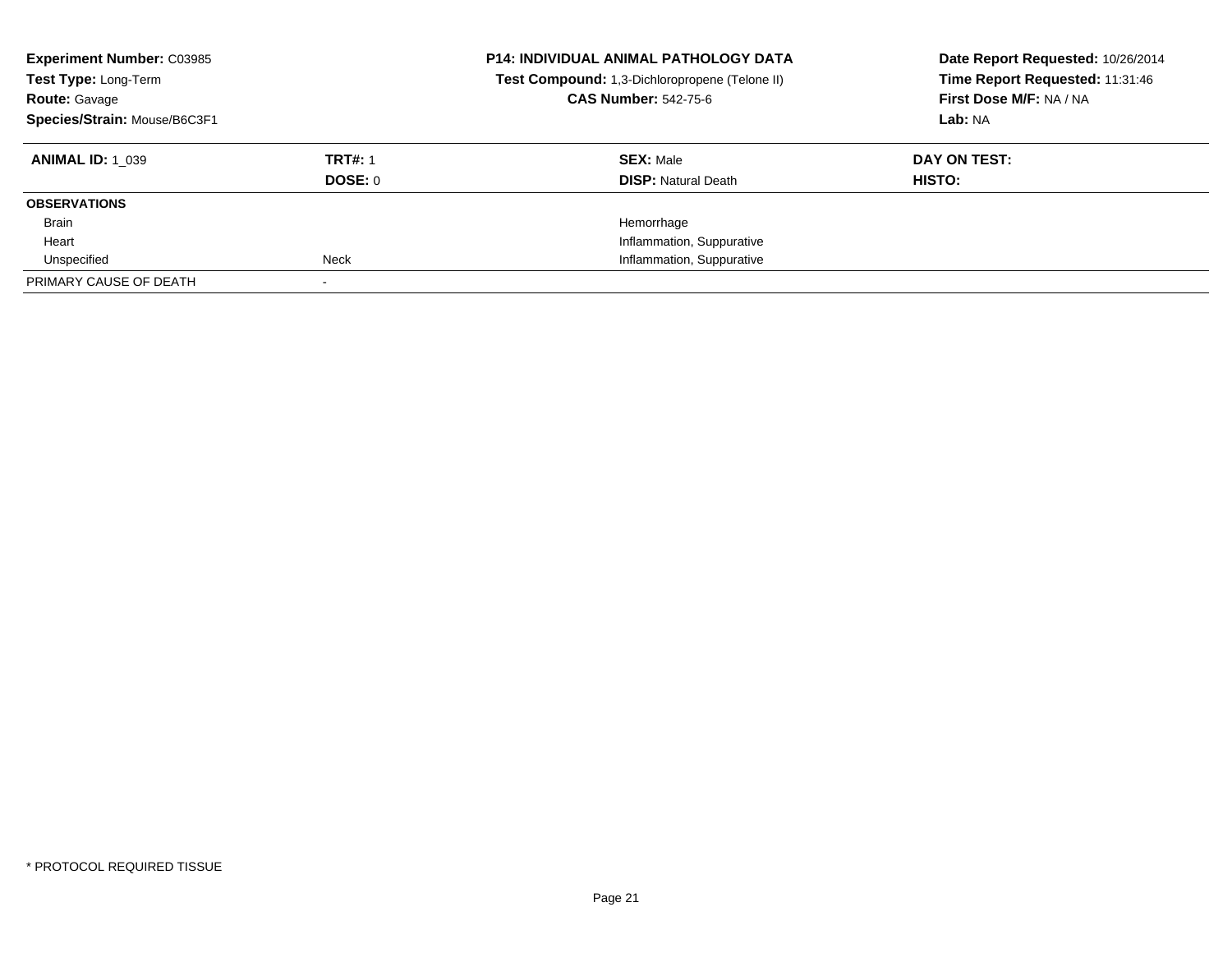| <b>Experiment Number: C03985</b><br>Test Type: Long-Term |                | <b>P14: INDIVIDUAL ANIMAL PATHOLOGY DATA</b><br>Test Compound: 1,3-Dichloropropene (Telone II) | Date Report Requested: 10/26/2014<br>Time Report Requested: 11:31:46 |
|----------------------------------------------------------|----------------|------------------------------------------------------------------------------------------------|----------------------------------------------------------------------|
| <b>Route: Gavage</b>                                     |                | <b>CAS Number: 542-75-6</b>                                                                    | First Dose M/F: NA / NA                                              |
| Species/Strain: Mouse/B6C3F1                             |                |                                                                                                | Lab: NA                                                              |
| <b>ANIMAL ID: 1 041</b>                                  | <b>TRT#: 1</b> | <b>SEX: Male</b>                                                                               | DAY ON TEST:                                                         |
|                                                          | DOSE: 0        | <b>DISP:</b> Natural Death                                                                     | HISTO:                                                               |
| <b>OBSERVATIONS</b>                                      |                |                                                                                                |                                                                      |
| Heart                                                    |                | Inflammation, Suppurative                                                                      |                                                                      |
| Liver                                                    |                | Necrosis, Focal                                                                                |                                                                      |
| PRIMARY CAUSE OF DEATH                                   |                |                                                                                                |                                                                      |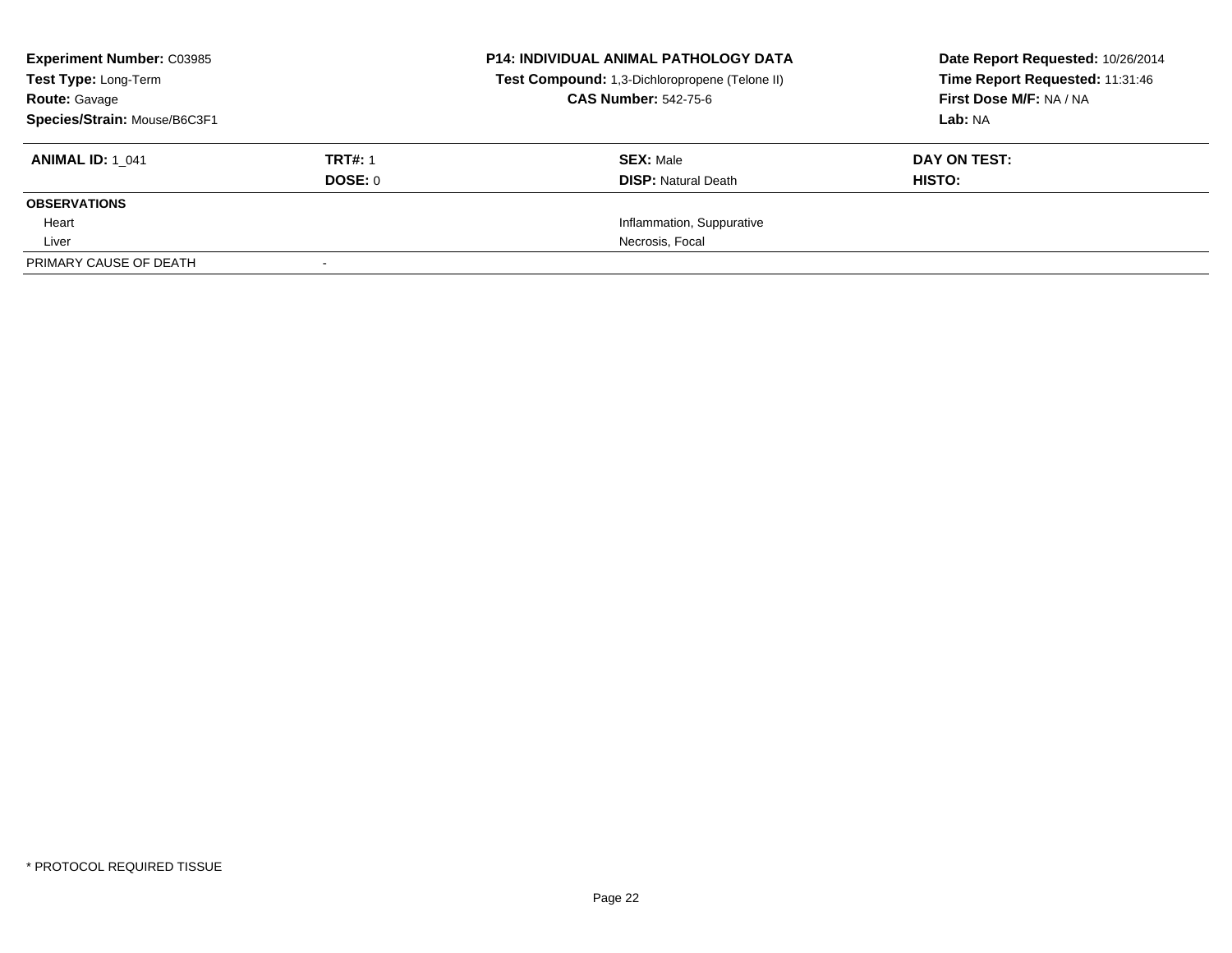| <b>Experiment Number: C03985</b><br>Test Type: Long-Term |                | <b>P14: INDIVIDUAL ANIMAL PATHOLOGY DATA</b><br>Test Compound: 1,3-Dichloropropene (Telone II) | Date Report Requested: 10/26/2014<br>Time Report Requested: 11:31:46 |
|----------------------------------------------------------|----------------|------------------------------------------------------------------------------------------------|----------------------------------------------------------------------|
| <b>Route: Gavage</b>                                     |                | <b>CAS Number: 542-75-6</b>                                                                    | First Dose M/F: NA / NA                                              |
| Species/Strain: Mouse/B6C3F1                             |                |                                                                                                | Lab: NA                                                              |
| <b>ANIMAL ID:</b> 1 043                                  | <b>TRT#: 1</b> | <b>SEX: Male</b>                                                                               | DAY ON TEST:                                                         |
|                                                          | DOSE: 0        | <b>DISP:</b> Natural Death                                                                     | HISTO:                                                               |
| <b>OBSERVATIONS</b>                                      |                |                                                                                                |                                                                      |
| Heart                                                    |                | Inflammation, Suppurative                                                                      |                                                                      |
| Liver                                                    |                | Necrosis, Central                                                                              |                                                                      |
| PRIMARY CAUSE OF DEATH                                   |                |                                                                                                |                                                                      |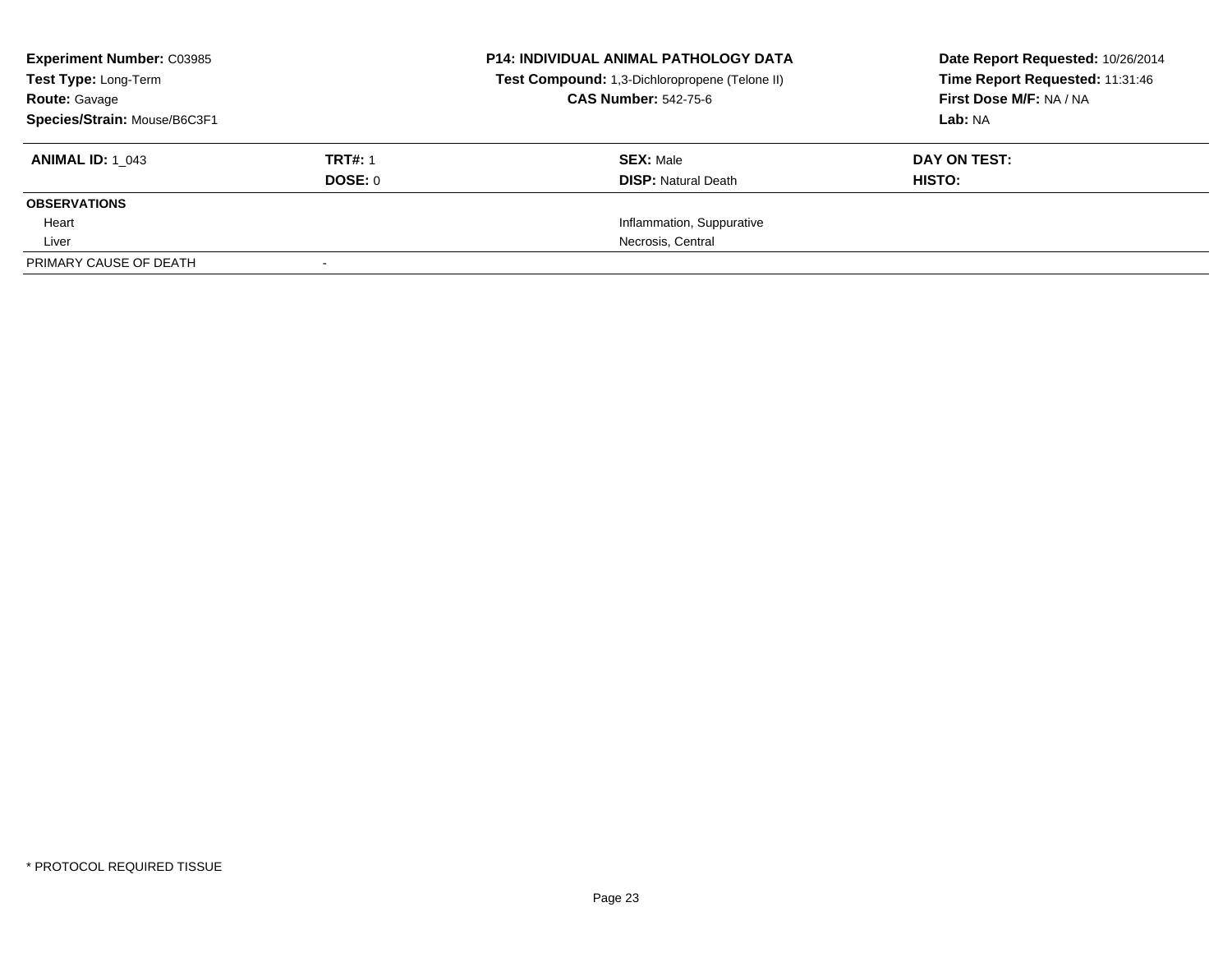| <b>Experiment Number: C03985</b><br>Test Type: Long-Term<br><b>Route: Gavage</b> |                | <b>P14: INDIVIDUAL ANIMAL PATHOLOGY DATA</b><br>Test Compound: 1,3-Dichloropropene (Telone II)<br><b>CAS Number: 542-75-6</b> | Date Report Requested: 10/26/2014<br>Time Report Requested: 11:31:46<br>First Dose M/F: NA / NA |
|----------------------------------------------------------------------------------|----------------|-------------------------------------------------------------------------------------------------------------------------------|-------------------------------------------------------------------------------------------------|
| Species/Strain: Mouse/B6C3F1                                                     |                |                                                                                                                               | Lab: NA                                                                                         |
| <b>ANIMAL ID: 1 045</b>                                                          | <b>TRT#: 1</b> | <b>SEX: Male</b>                                                                                                              | DAY ON TEST:                                                                                    |
|                                                                                  | DOSE: 0        | <b>DISP:</b> Natural Death                                                                                                    | HISTO:                                                                                          |
| <b>OBSERVATIONS</b>                                                              |                |                                                                                                                               |                                                                                                 |
| Brain                                                                            |                | Hemorrhage                                                                                                                    |                                                                                                 |
| Heart                                                                            |                | Inflammation, Suppurative                                                                                                     |                                                                                                 |
| PRIMARY CAUSE OF DEATH                                                           |                |                                                                                                                               |                                                                                                 |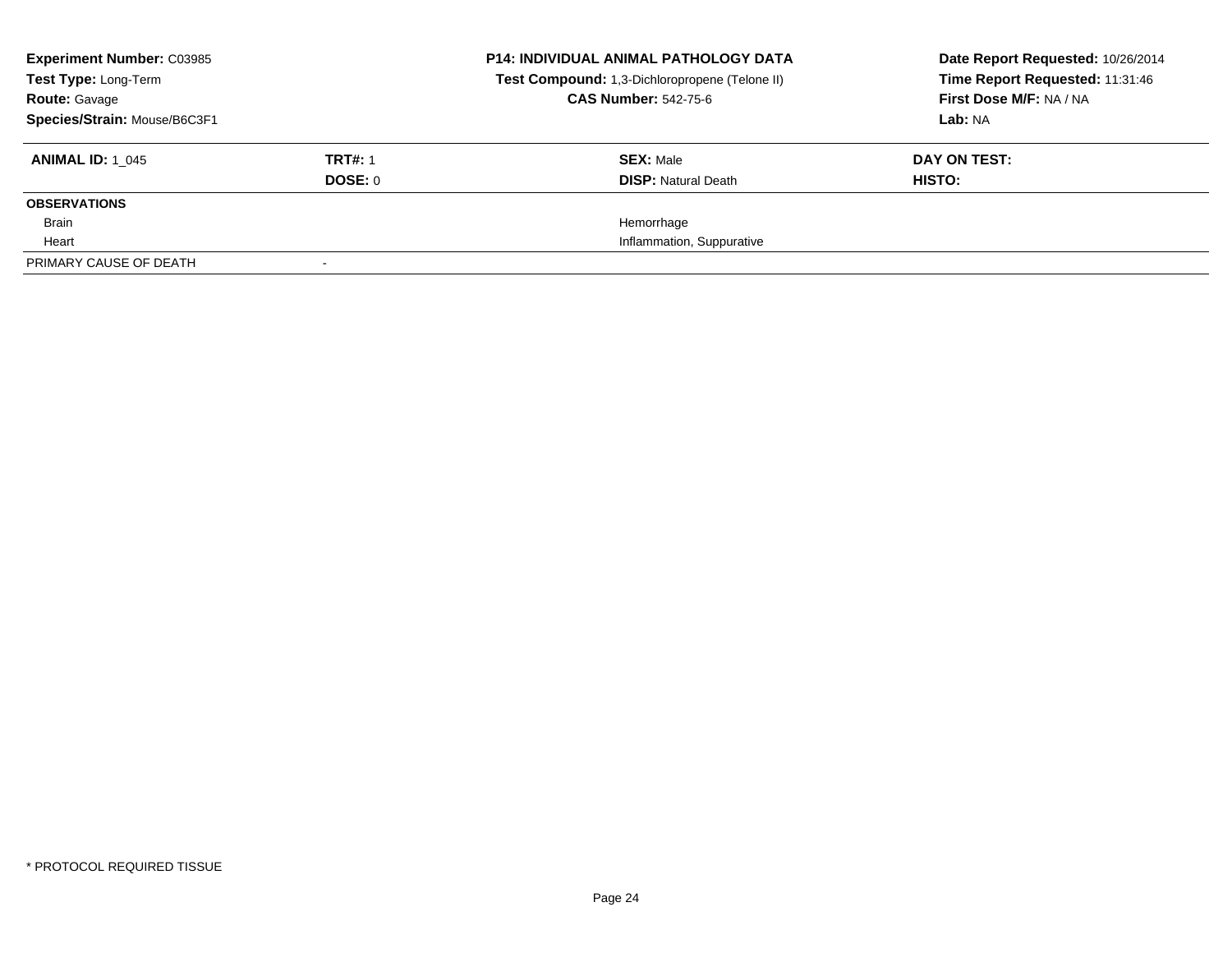| <b>Experiment Number: C03985</b><br><b>Test Type: Long-Term</b> |                | <b>P14: INDIVIDUAL ANIMAL PATHOLOGY DATA</b><br>Test Compound: 1,3-Dichloropropene (Telone II) | Date Report Requested: 10/26/2014<br>Time Report Requested: 11:31:46 |
|-----------------------------------------------------------------|----------------|------------------------------------------------------------------------------------------------|----------------------------------------------------------------------|
| <b>Route: Gavage</b>                                            |                | <b>CAS Number: 542-75-6</b>                                                                    | First Dose M/F: NA / NA                                              |
| Species/Strain: Mouse/B6C3F1                                    |                |                                                                                                | Lab: NA                                                              |
| <b>ANIMAL ID: 1 047</b>                                         | <b>TRT#: 1</b> | <b>SEX: Male</b>                                                                               | DAY ON TEST:                                                         |
|                                                                 | DOSE: 0        | <b>DISP:</b> Natural Death                                                                     | HISTO:                                                               |
| <b>OBSERVATIONS</b>                                             |                |                                                                                                |                                                                      |
| Heart                                                           |                | Inflammation, Suppurative                                                                      |                                                                      |
| Salivary gland                                                  |                | Inflammation, Chronic                                                                          |                                                                      |
| PRIMARY CAUSE OF DEATH                                          |                |                                                                                                |                                                                      |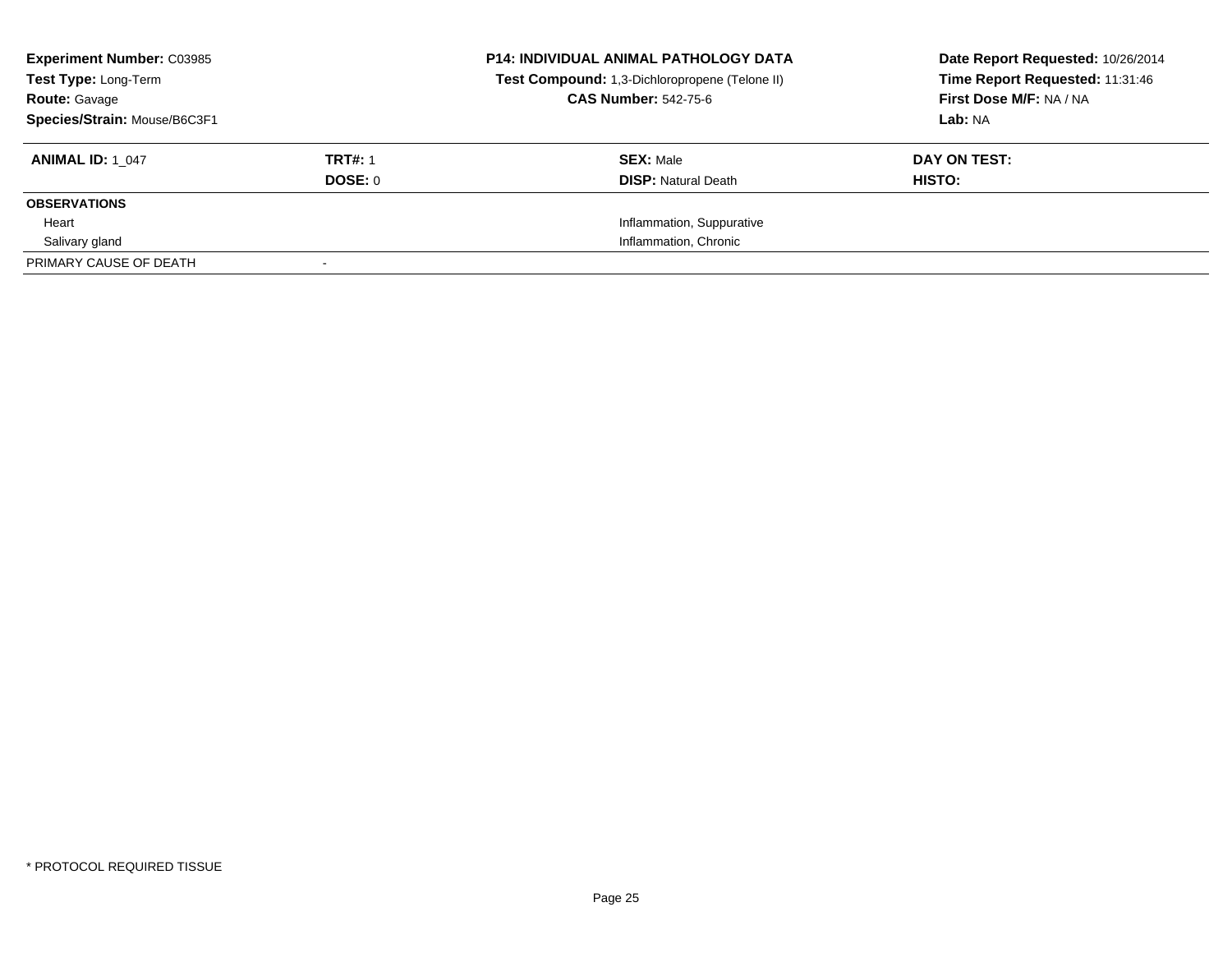| <b>Experiment Number: C03985</b><br>Test Type: Long-Term<br><b>Route: Gavage</b><br>Species/Strain: Mouse/B6C3F1 |                           | <b>P14: INDIVIDUAL ANIMAL PATHOLOGY DATA</b><br>Test Compound: 1,3-Dichloropropene (Telone II)<br><b>CAS Number: 542-75-6</b> | Date Report Requested: 10/26/2014<br>Time Report Requested: 11:31:46<br>First Dose M/F: NA / NA<br>Lab: NA |
|------------------------------------------------------------------------------------------------------------------|---------------------------|-------------------------------------------------------------------------------------------------------------------------------|------------------------------------------------------------------------------------------------------------|
| <b>ANIMAL ID: 1 049</b>                                                                                          | <b>TRT#: 1</b><br>DOSE: 0 | <b>SEX: Male</b><br><b>DISP:</b> Natural Death                                                                                | DAY ON TEST:<br><b>HISTO:</b>                                                                              |
| <b>OBSERVATIONS</b>                                                                                              |                           |                                                                                                                               |                                                                                                            |
| Adrenal gland                                                                                                    |                           | Cortical Adenoma                                                                                                              |                                                                                                            |
| <b>Brain</b>                                                                                                     |                           | Mineralization                                                                                                                |                                                                                                            |
| Liver                                                                                                            |                           | Hepatocellular Carcinoma                                                                                                      |                                                                                                            |
| Salivary gland                                                                                                   |                           | Inflammation, Chronic                                                                                                         |                                                                                                            |
| PRIMARY CAUSE OF DEATH                                                                                           |                           |                                                                                                                               |                                                                                                            |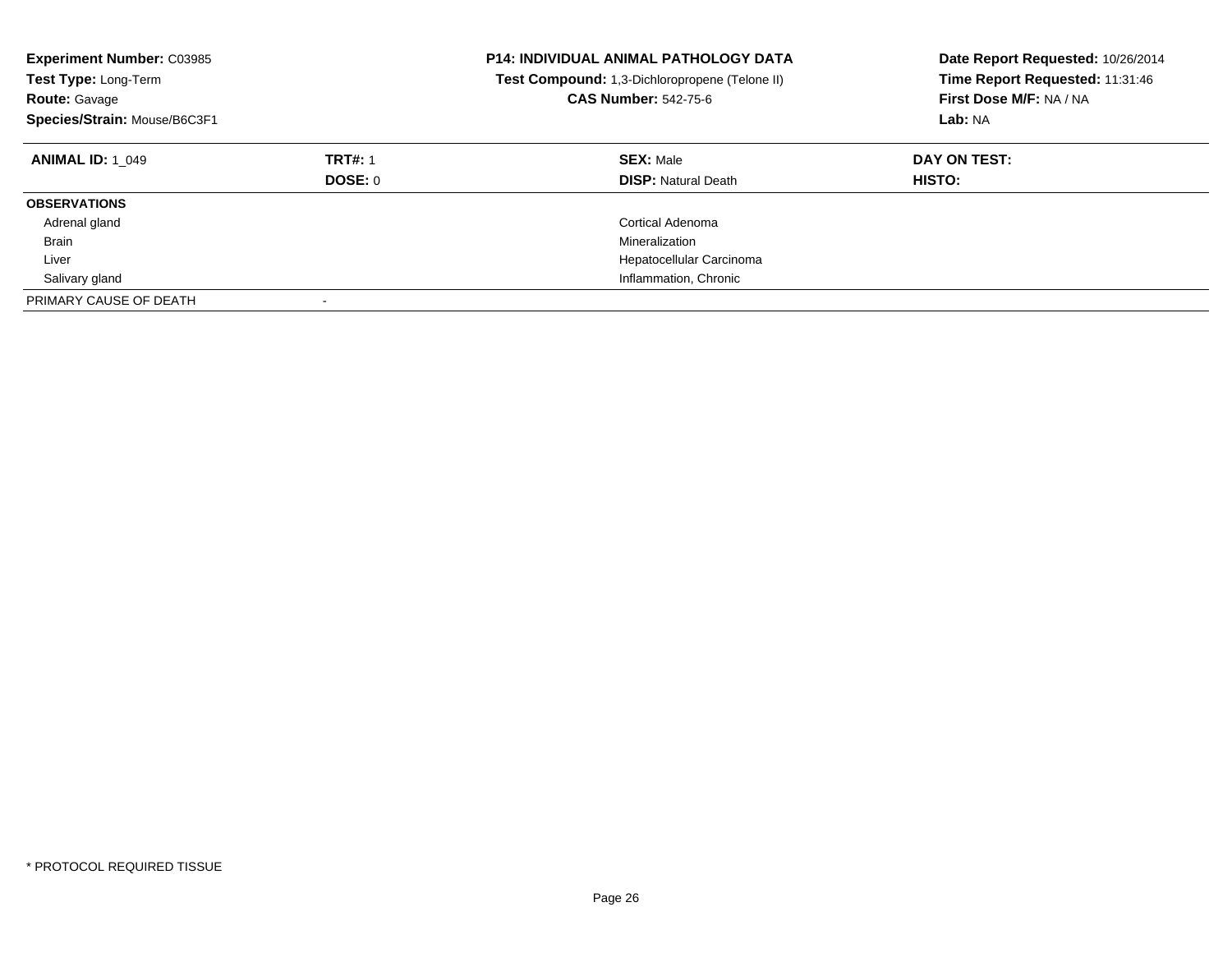| <b>Experiment Number: C03985</b><br><b>Test Type: Long-Term</b><br><b>Route: Gavage</b><br>Species/Strain: Mouse/B6C3F1 |                                  | <b>P14: INDIVIDUAL ANIMAL PATHOLOGY DATA</b><br><b>Test Compound:</b> 1,3-Dichloropropene (Telone II)<br><b>CAS Number: 542-75-6</b> | Date Report Requested: 10/26/2014<br>Time Report Requested: 11:31:46<br>First Dose M/F: NA / NA<br>Lab: NA |
|-------------------------------------------------------------------------------------------------------------------------|----------------------------------|--------------------------------------------------------------------------------------------------------------------------------------|------------------------------------------------------------------------------------------------------------|
| <b>ANIMAL ID: 1 051</b>                                                                                                 | <b>TRT#: 1</b><br><b>DOSE: 0</b> | <b>SEX: Male</b><br><b>DISP:</b> Natural Death                                                                                       | DAY ON TEST:<br><b>HISTO:</b>                                                                              |
| <b>OBSERVATIONS</b>                                                                                                     |                                  |                                                                                                                                      |                                                                                                            |
| Heart                                                                                                                   |                                  | Inflammation, Suppurative                                                                                                            |                                                                                                            |
|                                                                                                                         |                                  | Necrosis, Nos                                                                                                                        |                                                                                                            |
| Lung                                                                                                                    |                                  | Alveolar/Bronchiolar Adenoma                                                                                                         |                                                                                                            |
| Salivary gland                                                                                                          |                                  | Inflammation, Chronic                                                                                                                |                                                                                                            |
| PRIMARY CAUSE OF DEATH                                                                                                  | $\overline{\phantom{a}}$         |                                                                                                                                      |                                                                                                            |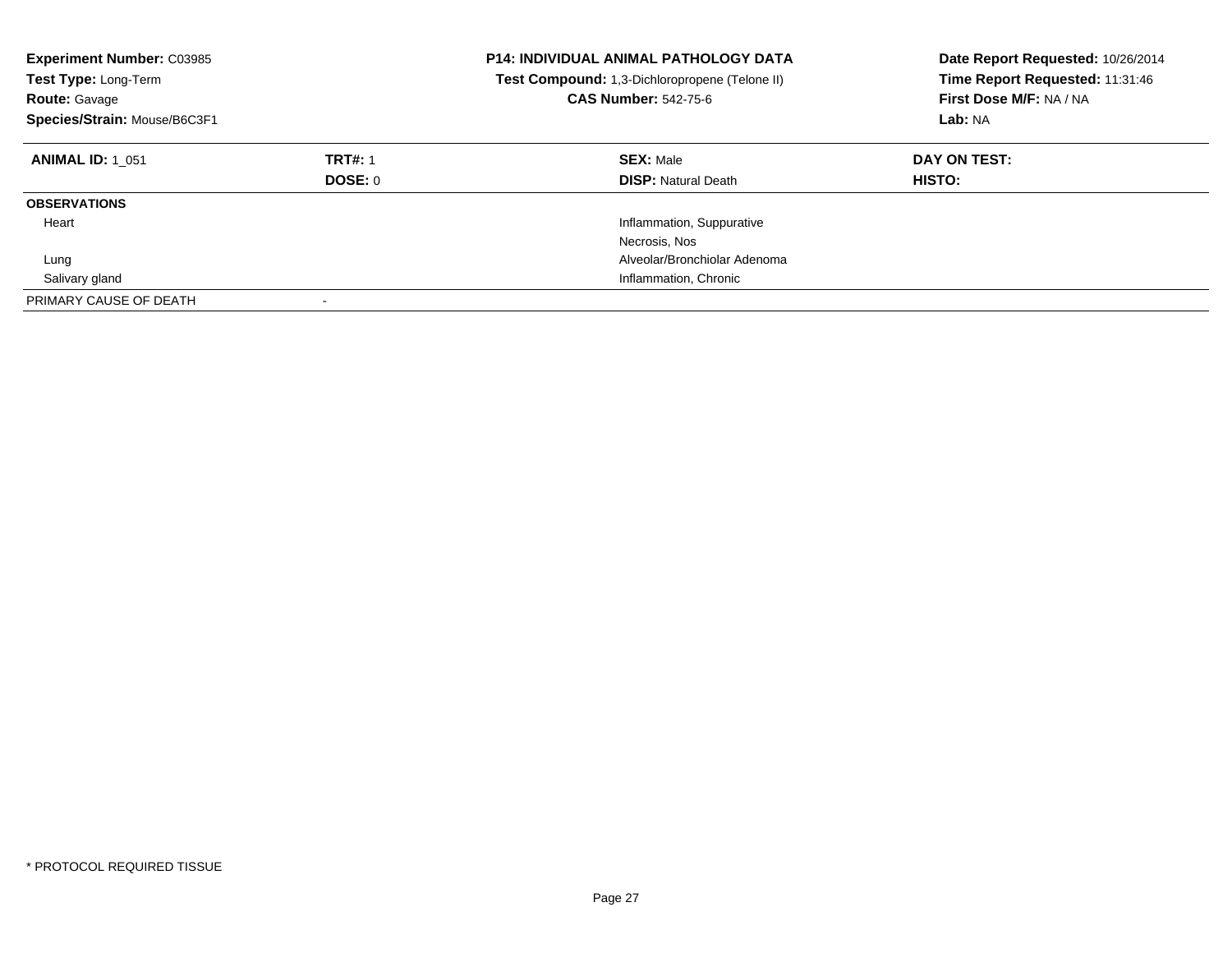| <b>Experiment Number: C03985</b> |                | <b>P14: INDIVIDUAL ANIMAL PATHOLOGY DATA</b>   | Date Report Requested: 10/26/2014 |  |
|----------------------------------|----------------|------------------------------------------------|-----------------------------------|--|
| Test Type: Long-Term             |                | Test Compound: 1,3-Dichloropropene (Telone II) | Time Report Requested: 11:31:46   |  |
| <b>Route: Gavage</b>             |                | <b>CAS Number: 542-75-6</b>                    | First Dose M/F: NA / NA           |  |
| Species/Strain: Mouse/B6C3F1     |                |                                                | Lab: NA                           |  |
| <b>ANIMAL ID: 1 053</b>          | <b>TRT#: 1</b> | <b>SEX: Male</b>                               | DAY ON TEST:                      |  |
|                                  | DOSE: 0        | <b>DISP:</b> Natural Death                     | <b>HISTO:</b>                     |  |
| <b>OBSERVATIONS</b>              |                |                                                |                                   |  |
| Brain                            | Meninges       | Inflammation, Chronic                          |                                   |  |
| Heart                            |                | Inflammation, Suppurative                      |                                   |  |
|                                  |                | Necrosis, Nos                                  |                                   |  |
| Kidney                           |                | Inflammation, Chronic                          |                                   |  |
| Liver                            |                | Inflammation, Suppurative                      |                                   |  |
|                                  |                | Necrosis, Central                              |                                   |  |
| Urinary bladder                  |                | Inflammation, Suppurative                      |                                   |  |
| PRIMARY CAUSE OF DEATH           |                |                                                |                                   |  |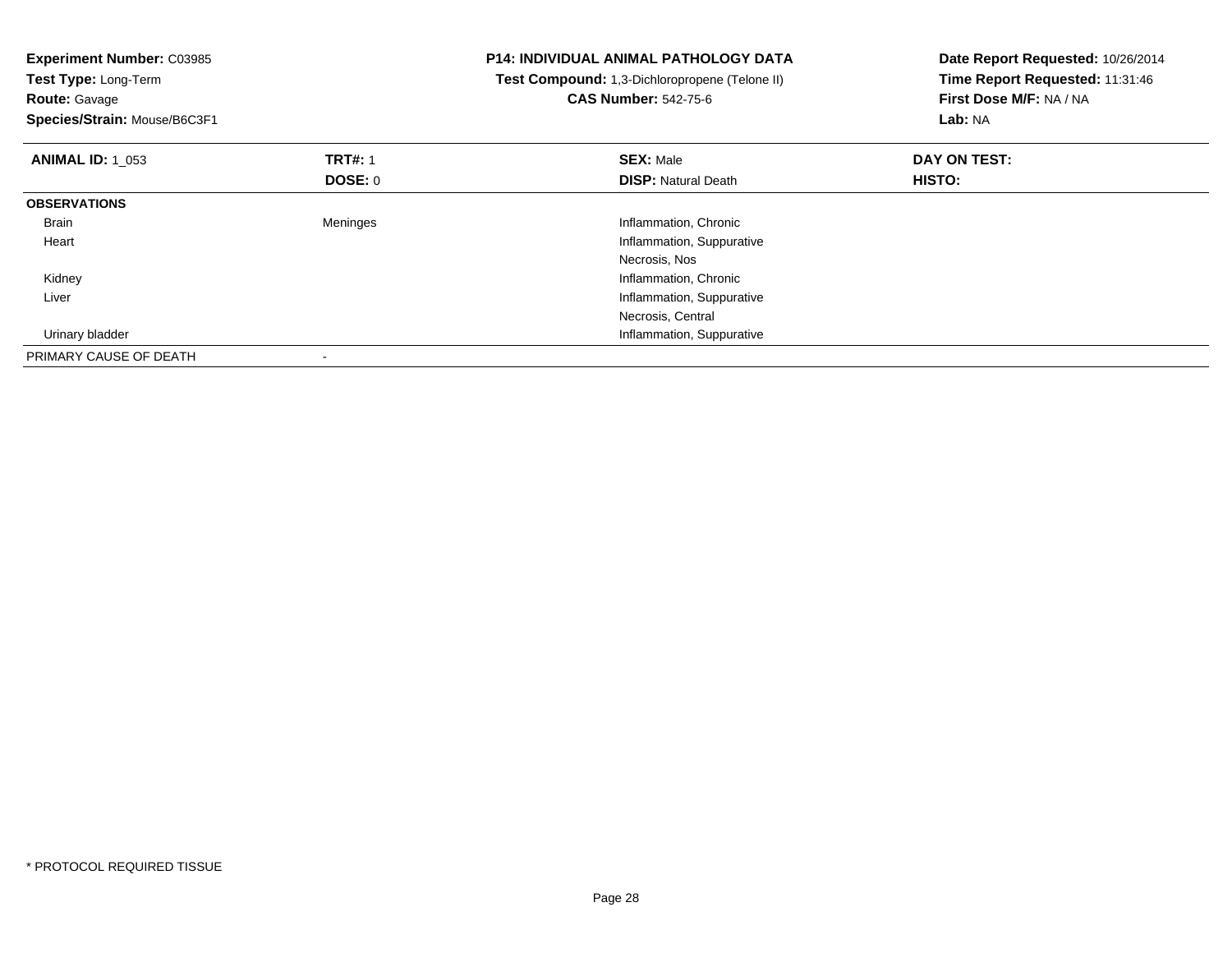| <b>Experiment Number: C03985</b><br>Test Type: Long-Term<br><b>Route: Gavage</b><br>Species/Strain: Mouse/B6C3F1 |                                  | <b>P14: INDIVIDUAL ANIMAL PATHOLOGY DATA</b><br>Test Compound: 1,3-Dichloropropene (Telone II)<br><b>CAS Number: 542-75-6</b> | Date Report Requested: 10/26/2014<br>Time Report Requested: 11:31:46<br>First Dose M/F: NA / NA<br>Lab: NA |
|------------------------------------------------------------------------------------------------------------------|----------------------------------|-------------------------------------------------------------------------------------------------------------------------------|------------------------------------------------------------------------------------------------------------|
| <b>ANIMAL ID: 1 055</b>                                                                                          | <b>TRT#: 1</b><br><b>DOSE: 0</b> | <b>SEX: Male</b><br><b>DISP: Natural Death</b>                                                                                | DAY ON TEST:<br>HISTO:                                                                                     |
| <b>OBSERVATIONS</b>                                                                                              |                                  |                                                                                                                               |                                                                                                            |
| Heart                                                                                                            |                                  | Inflammation, Suppurative                                                                                                     |                                                                                                            |
|                                                                                                                  |                                  | Necrosis, Nos                                                                                                                 |                                                                                                            |
| Pancreas                                                                                                         | Islets                           | Hyperplasia, Nos                                                                                                              |                                                                                                            |
| PRIMARY CAUSE OF DEATH                                                                                           |                                  |                                                                                                                               |                                                                                                            |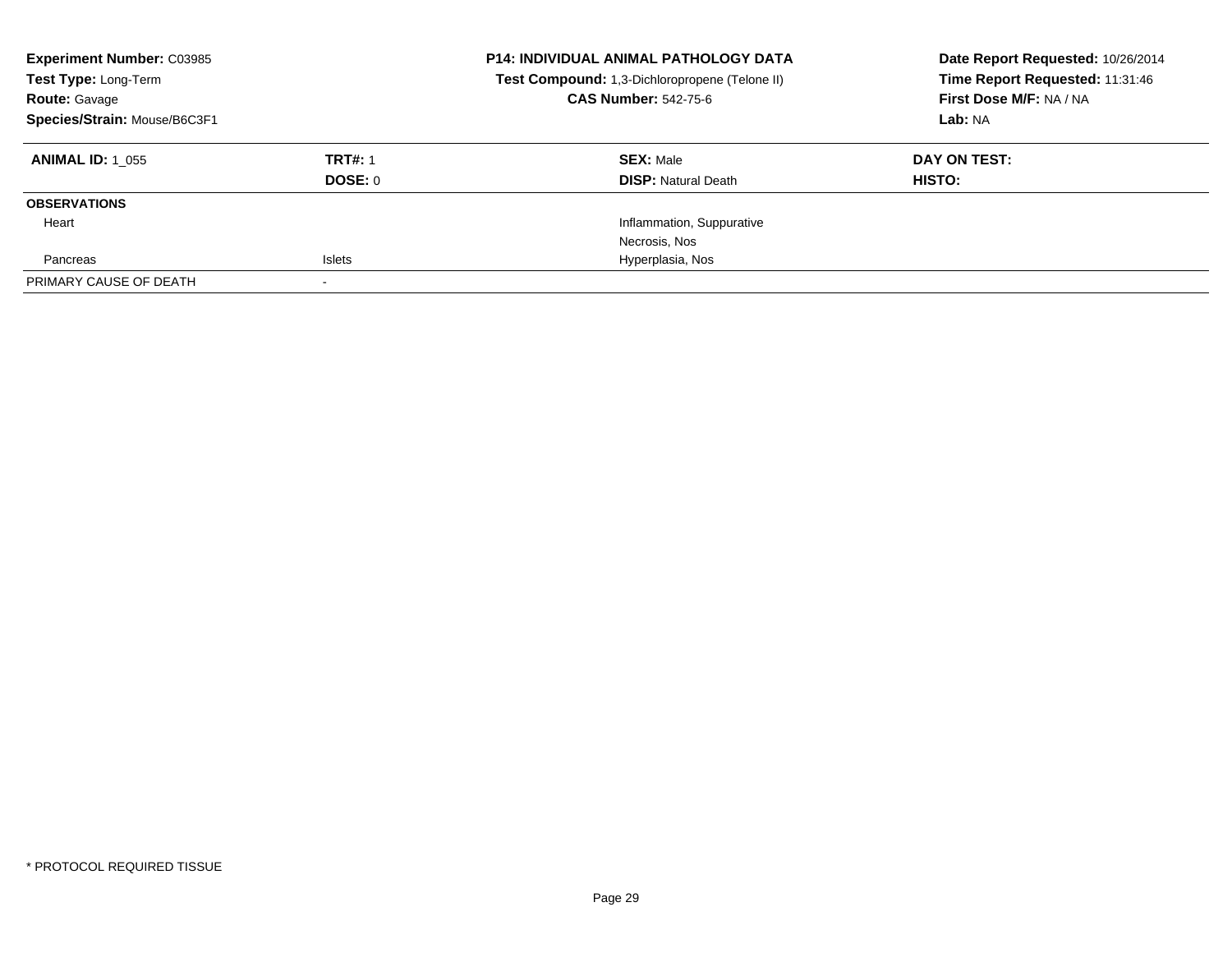| <b>Experiment Number: C03985</b><br>Test Type: Long-Term<br><b>Route: Gavage</b><br>Species/Strain: Mouse/B6C3F1 |                           | <b>P14: INDIVIDUAL ANIMAL PATHOLOGY DATA</b><br>Test Compound: 1,3-Dichloropropene (Telone II)<br><b>CAS Number: 542-75-6</b> | Date Report Requested: 10/26/2014<br>Time Report Requested: 11:31:46<br>First Dose M/F: NA / NA<br>Lab: NA |
|------------------------------------------------------------------------------------------------------------------|---------------------------|-------------------------------------------------------------------------------------------------------------------------------|------------------------------------------------------------------------------------------------------------|
| <b>ANIMAL ID: 1 057</b>                                                                                          | <b>TRT#: 1</b><br>DOSE: 0 | <b>SEX: Male</b><br><b>DISP: Natural Death</b>                                                                                | DAY ON TEST:<br>HISTO:                                                                                     |
| <b>OBSERVATIONS</b>                                                                                              |                           |                                                                                                                               |                                                                                                            |
| Heart                                                                                                            |                           | Inflammation, Suppurative                                                                                                     |                                                                                                            |
|                                                                                                                  |                           | Necrosis, Nos                                                                                                                 |                                                                                                            |
| Salivary gland                                                                                                   |                           | Inflammation, Chronic                                                                                                         |                                                                                                            |
| PRIMARY CAUSE OF DEATH                                                                                           |                           |                                                                                                                               |                                                                                                            |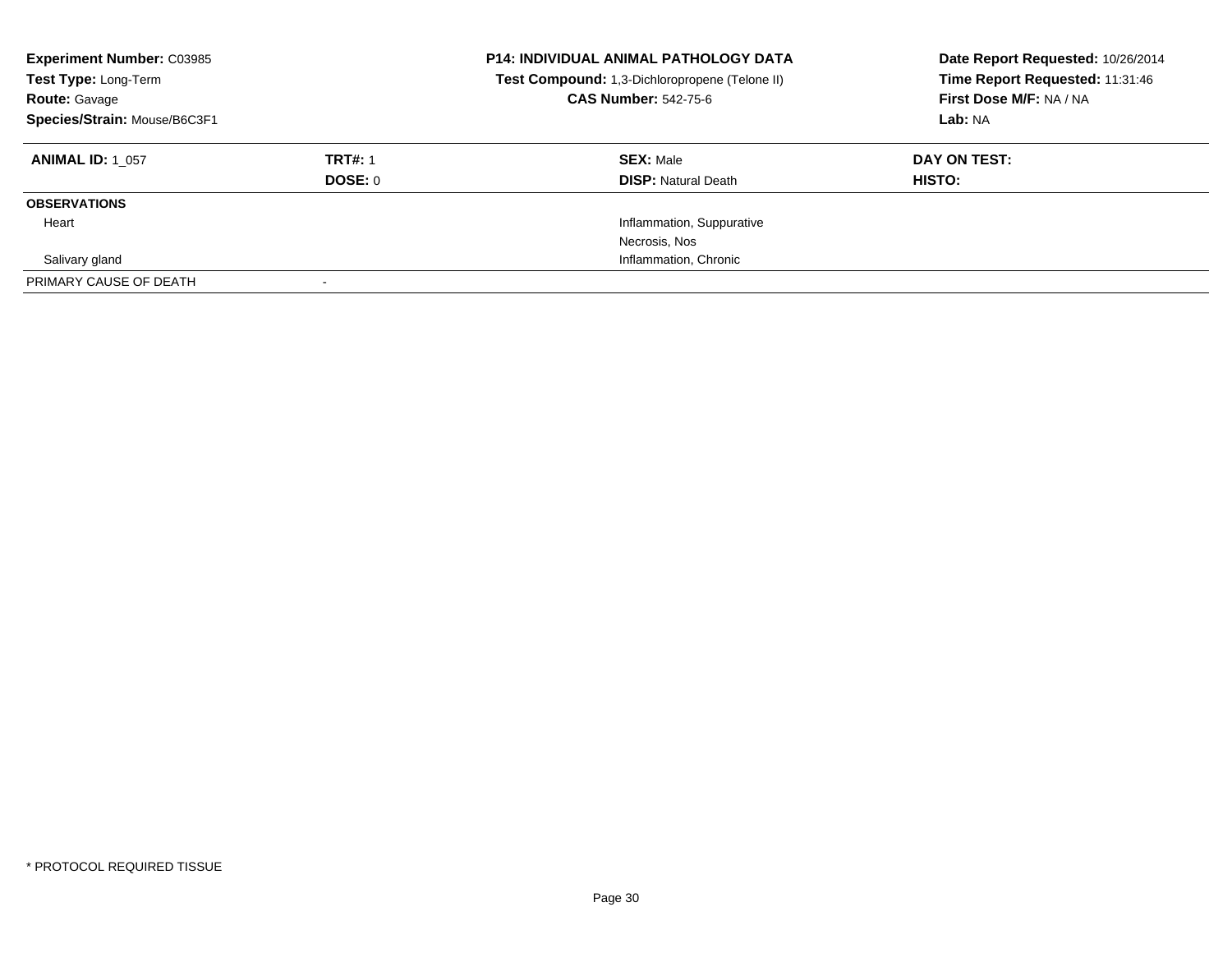| <b>Experiment Number: C03985</b><br>Test Type: Long-Term<br><b>Route: Gavage</b><br>Species/Strain: Mouse/B6C3F1 |                           | <b>P14: INDIVIDUAL ANIMAL PATHOLOGY DATA</b><br>Test Compound: 1,3-Dichloropropene (Telone II)<br><b>CAS Number: 542-75-6</b> | Date Report Requested: 10/26/2014<br>Time Report Requested: 11:31:46<br>First Dose M/F: NA / NA<br>Lab: NA |
|------------------------------------------------------------------------------------------------------------------|---------------------------|-------------------------------------------------------------------------------------------------------------------------------|------------------------------------------------------------------------------------------------------------|
| <b>ANIMAL ID: 1 059</b>                                                                                          | <b>TRT#: 1</b><br>DOSE: 0 | <b>SEX: Male</b><br><b>DISP: Natural Death</b>                                                                                | DAY ON TEST:<br>HISTO:                                                                                     |
| <b>OBSERVATIONS</b>                                                                                              |                           |                                                                                                                               |                                                                                                            |
| Heart                                                                                                            |                           | Inflammation, Suppurative                                                                                                     |                                                                                                            |
|                                                                                                                  |                           | Necrosis, Nos                                                                                                                 |                                                                                                            |
| Liver                                                                                                            |                           | Necrosis, Central                                                                                                             |                                                                                                            |
| PRIMARY CAUSE OF DEATH                                                                                           |                           |                                                                                                                               |                                                                                                            |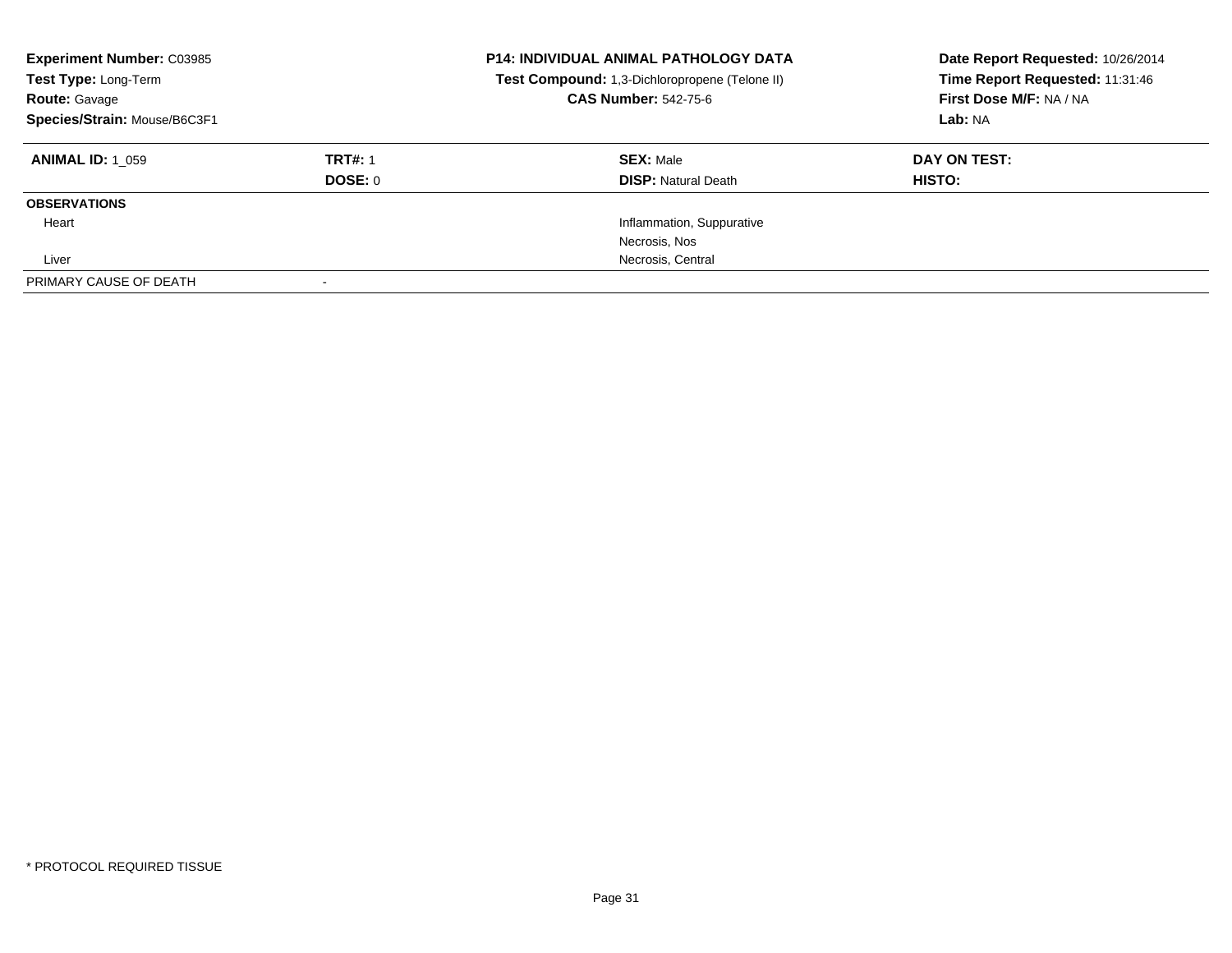| <b>Experiment Number: C03985</b><br>Test Type: Long-Term<br><b>Route: Gavage</b><br>Species/Strain: Mouse/B6C3F1 |                                  | <b>P14: INDIVIDUAL ANIMAL PATHOLOGY DATA</b><br>Test Compound: 1,3-Dichloropropene (Telone II)<br><b>CAS Number: 542-75-6</b> | Date Report Requested: 10/26/2014<br>Time Report Requested: 11:31:46<br>First Dose M/F: NA / NA<br>Lab: NA |
|------------------------------------------------------------------------------------------------------------------|----------------------------------|-------------------------------------------------------------------------------------------------------------------------------|------------------------------------------------------------------------------------------------------------|
| <b>ANIMAL ID: 1 061</b>                                                                                          | <b>TRT#: 1</b><br><b>DOSE: 0</b> | <b>SEX: Male</b><br><b>DISP: Natural Death</b>                                                                                | DAY ON TEST:<br><b>HISTO:</b>                                                                              |
| <b>OBSERVATIONS</b>                                                                                              |                                  |                                                                                                                               |                                                                                                            |
| Heart                                                                                                            |                                  | Inflammation, Suppurative                                                                                                     |                                                                                                            |
|                                                                                                                  |                                  | Necrosis, Nos                                                                                                                 |                                                                                                            |
| Lung                                                                                                             |                                  | Hemorrhage                                                                                                                    |                                                                                                            |
| Spleen                                                                                                           |                                  | Hemangiosarcoma                                                                                                               |                                                                                                            |
| PRIMARY CAUSE OF DEATH                                                                                           | $\overline{\phantom{a}}$         |                                                                                                                               |                                                                                                            |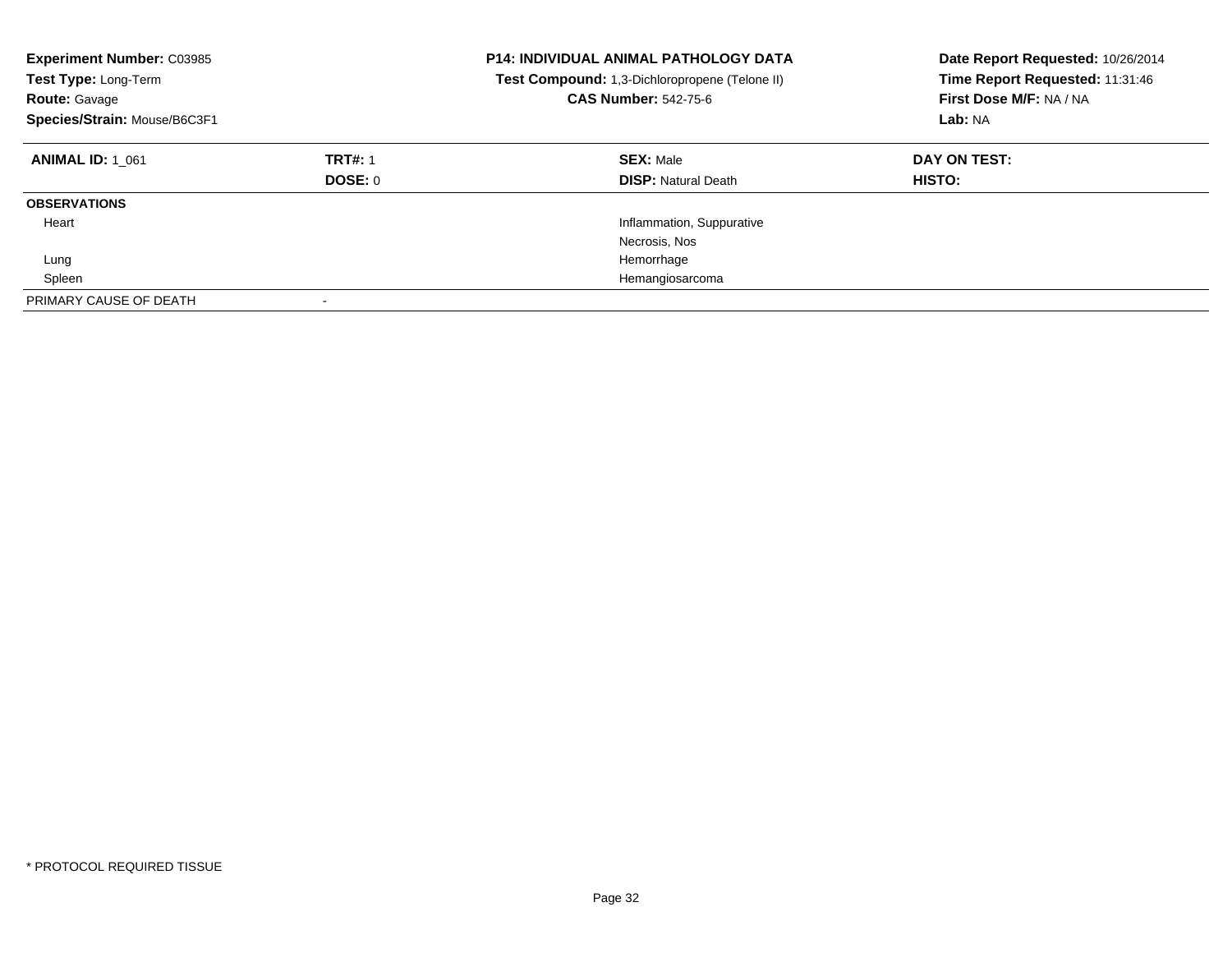| <b>Experiment Number: C03985</b><br>Test Type: Long-Term<br><b>Route: Gavage</b><br>Species/Strain: Mouse/B6C3F1 |                | <b>P14: INDIVIDUAL ANIMAL PATHOLOGY DATA</b><br>Test Compound: 1,3-Dichloropropene (Telone II)<br><b>CAS Number: 542-75-6</b> | Date Report Requested: 10/26/2014<br>Time Report Requested: 11:31:46<br>First Dose M/F: NA / NA<br>Lab: NA |
|------------------------------------------------------------------------------------------------------------------|----------------|-------------------------------------------------------------------------------------------------------------------------------|------------------------------------------------------------------------------------------------------------|
| <b>ANIMAL ID:</b> 1 063                                                                                          | <b>TRT#: 1</b> | <b>SEX: Male</b>                                                                                                              | DAY ON TEST:                                                                                               |
|                                                                                                                  | DOSE: 0        | <b>DISP:</b> Natural Death                                                                                                    | <b>HISTO:</b>                                                                                              |
| <b>OBSERVATIONS</b>                                                                                              |                |                                                                                                                               |                                                                                                            |
| Liver                                                                                                            |                | Necrosis, Central                                                                                                             |                                                                                                            |
| PRIMARY CAUSE OF DEATH                                                                                           |                |                                                                                                                               |                                                                                                            |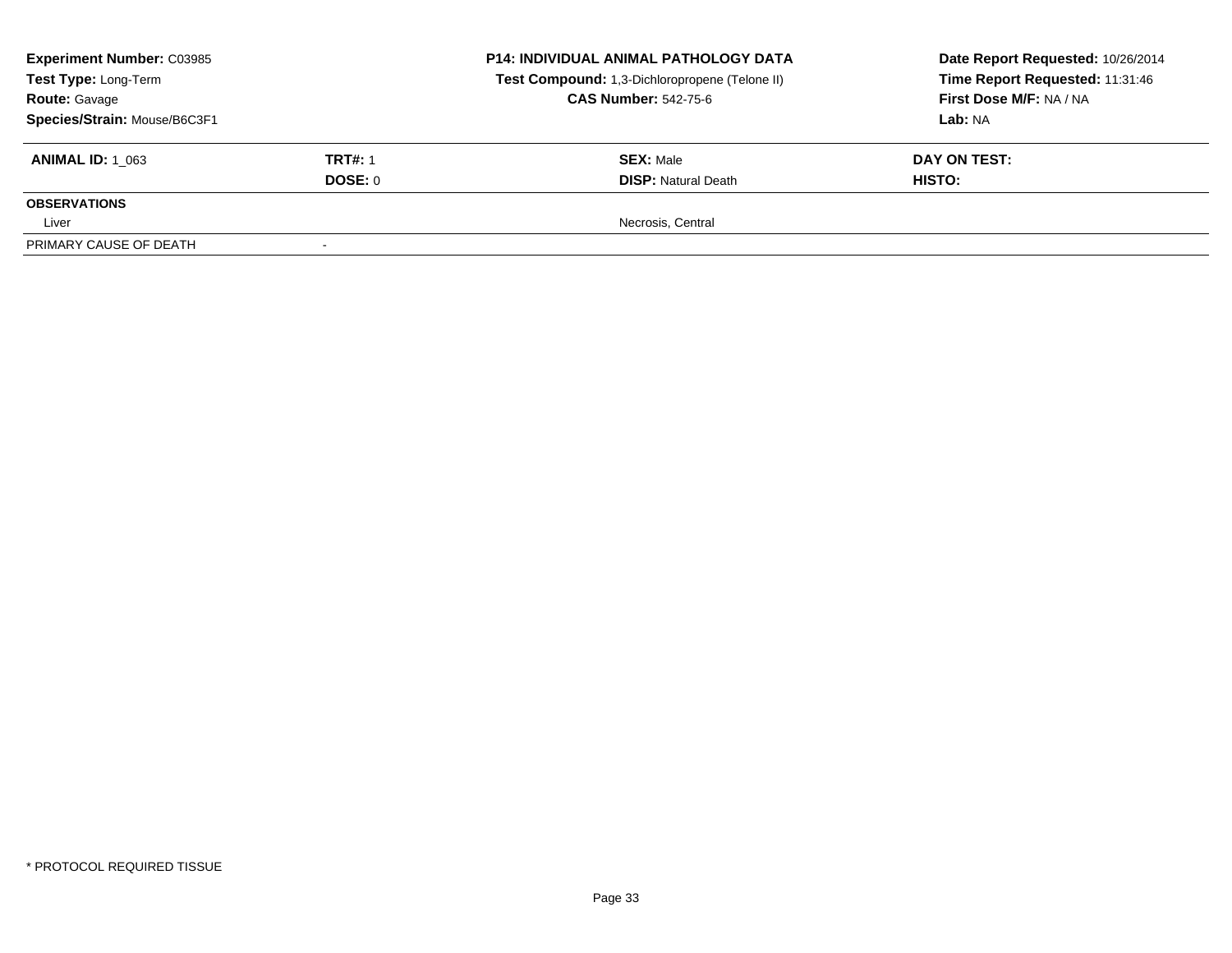| <b>Experiment Number: C03985</b><br>Test Type: Long-Term<br><b>Route: Gavage</b><br>Species/Strain: Mouse/B6C3F1 |                           | <b>P14: INDIVIDUAL ANIMAL PATHOLOGY DATA</b><br>Test Compound: 1,3-Dichloropropene (Telone II)<br><b>CAS Number: 542-75-6</b> | Date Report Requested: 10/26/2014<br>Time Report Requested: 11:31:46<br>First Dose M/F: NA / NA<br>Lab: NA |
|------------------------------------------------------------------------------------------------------------------|---------------------------|-------------------------------------------------------------------------------------------------------------------------------|------------------------------------------------------------------------------------------------------------|
| <b>ANIMAL ID: 1 065</b>                                                                                          | <b>TRT#: 1</b><br>DOSE: 0 | <b>SEX: Male</b><br><b>DISP: Natural Death</b>                                                                                | DAY ON TEST:<br><b>HISTO:</b>                                                                              |
| <b>OBSERVATIONS</b>                                                                                              |                           |                                                                                                                               |                                                                                                            |
| Brain                                                                                                            |                           | Mineralization                                                                                                                |                                                                                                            |
| Heart                                                                                                            |                           | Inflammation, Suppurative                                                                                                     |                                                                                                            |
|                                                                                                                  |                           | Necrosis, Nos                                                                                                                 |                                                                                                            |
| PRIMARY CAUSE OF DEATH                                                                                           |                           |                                                                                                                               |                                                                                                            |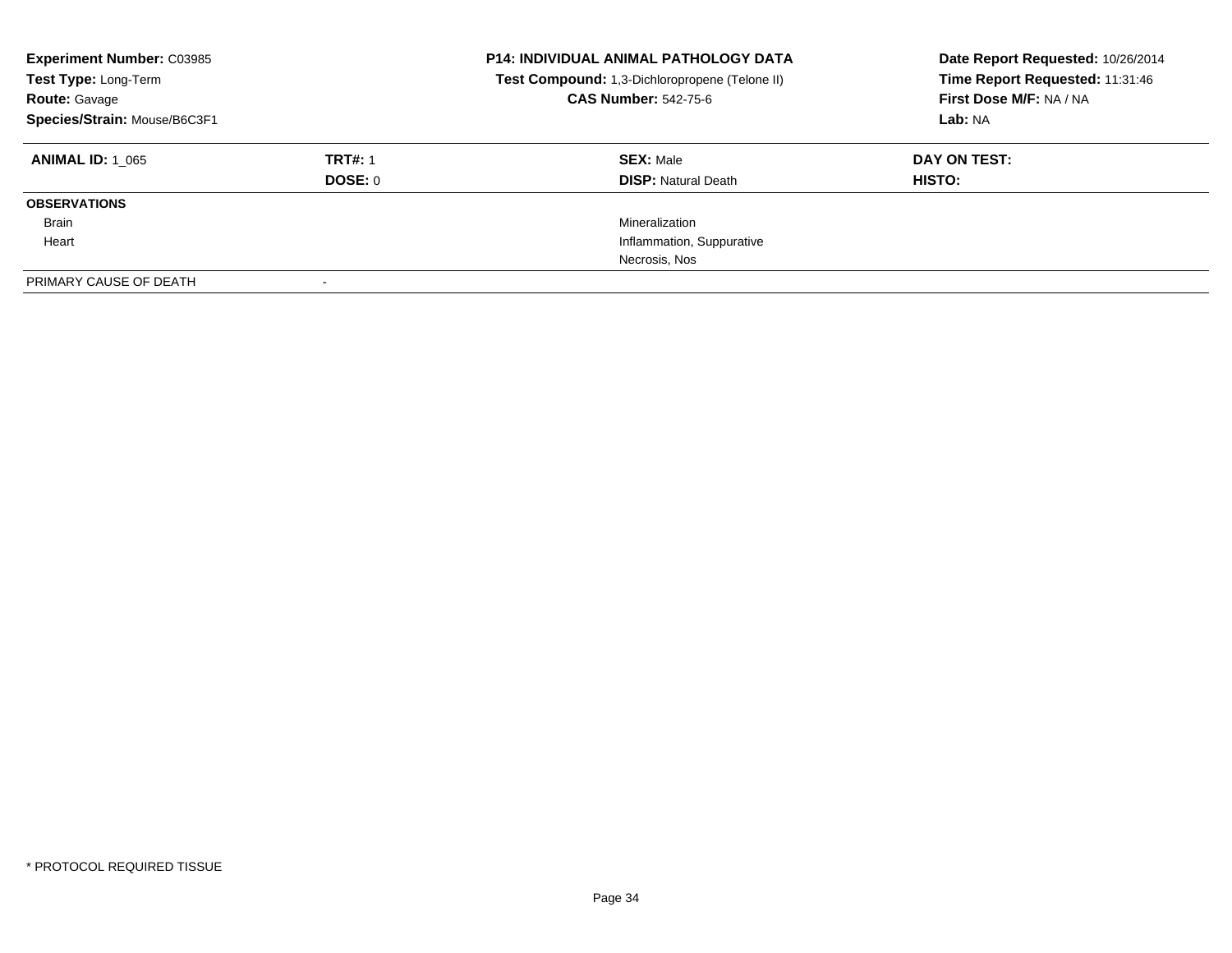| <b>Experiment Number: C03985</b><br>Test Type: Long-Term<br><b>Route: Gavage</b><br>Species/Strain: Mouse/B6C3F1 |                | <b>P14: INDIVIDUAL ANIMAL PATHOLOGY DATA</b><br>Test Compound: 1,3-Dichloropropene (Telone II)<br><b>CAS Number: 542-75-6</b> | Date Report Requested: 10/26/2014<br>Time Report Requested: 11:31:46<br>First Dose M/F: NA / NA<br>Lab: NA |
|------------------------------------------------------------------------------------------------------------------|----------------|-------------------------------------------------------------------------------------------------------------------------------|------------------------------------------------------------------------------------------------------------|
| <b>ANIMAL ID: 1 067</b>                                                                                          | <b>TRT#: 1</b> | <b>SEX: Male</b>                                                                                                              | DAY ON TEST:                                                                                               |
|                                                                                                                  | DOSE: 0        | <b>DISP:</b> Natural Death                                                                                                    | HISTO:                                                                                                     |
| <b>OBSERVATIONS</b>                                                                                              |                |                                                                                                                               |                                                                                                            |
| Heart                                                                                                            |                | Inflammation, Suppurative                                                                                                     |                                                                                                            |
|                                                                                                                  |                | Necrosis, Nos                                                                                                                 |                                                                                                            |
| Liver                                                                                                            |                | Necrosis, Central                                                                                                             |                                                                                                            |
| PRIMARY CAUSE OF DEATH                                                                                           |                |                                                                                                                               |                                                                                                            |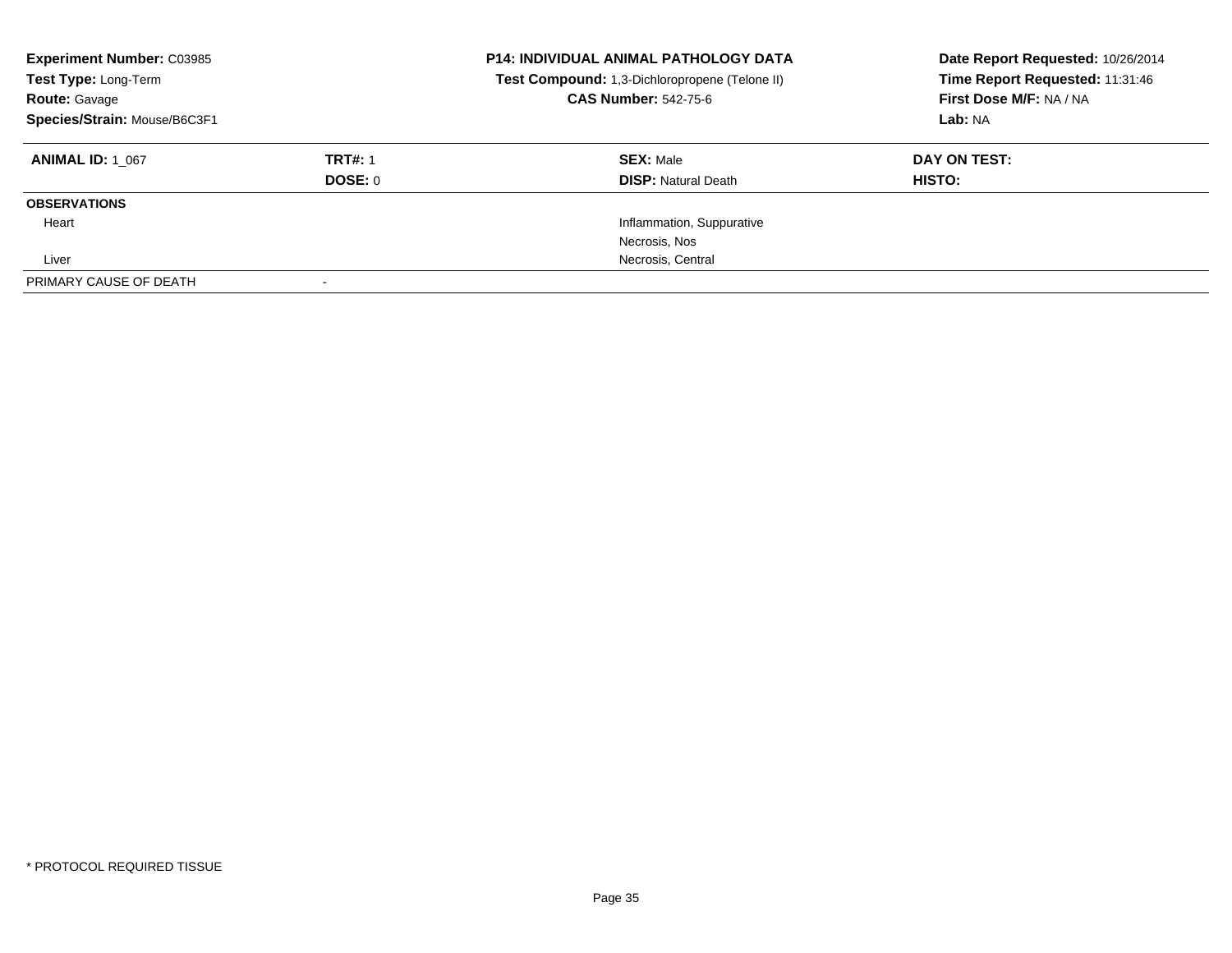| <b>Experiment Number: C03985</b><br>Test Type: Long-Term<br><b>Route: Gavage</b><br>Species/Strain: Mouse/B6C3F1 |                           | <b>P14: INDIVIDUAL ANIMAL PATHOLOGY DATA</b><br>Test Compound: 1,3-Dichloropropene (Telone II)<br><b>CAS Number: 542-75-6</b> | Date Report Requested: 10/26/2014<br>Time Report Requested: 11:31:46<br>First Dose M/F: NA / NA<br>Lab: NA |
|------------------------------------------------------------------------------------------------------------------|---------------------------|-------------------------------------------------------------------------------------------------------------------------------|------------------------------------------------------------------------------------------------------------|
| <b>ANIMAL ID: 1 069</b>                                                                                          | <b>TRT#: 1</b><br>DOSE: 0 | <b>SEX: Male</b><br><b>DISP: Natural Death</b>                                                                                | DAY ON TEST:<br>HISTO:                                                                                     |
| <b>OBSERVATIONS</b>                                                                                              |                           |                                                                                                                               |                                                                                                            |
| Brain                                                                                                            |                           | Mineralization                                                                                                                |                                                                                                            |
| Heart                                                                                                            |                           | Inflammation, Suppurative                                                                                                     |                                                                                                            |
|                                                                                                                  |                           | Necrosis, Nos                                                                                                                 |                                                                                                            |
| Liver                                                                                                            |                           | Necrosis, Central                                                                                                             |                                                                                                            |
| PRIMARY CAUSE OF DEATH                                                                                           |                           |                                                                                                                               |                                                                                                            |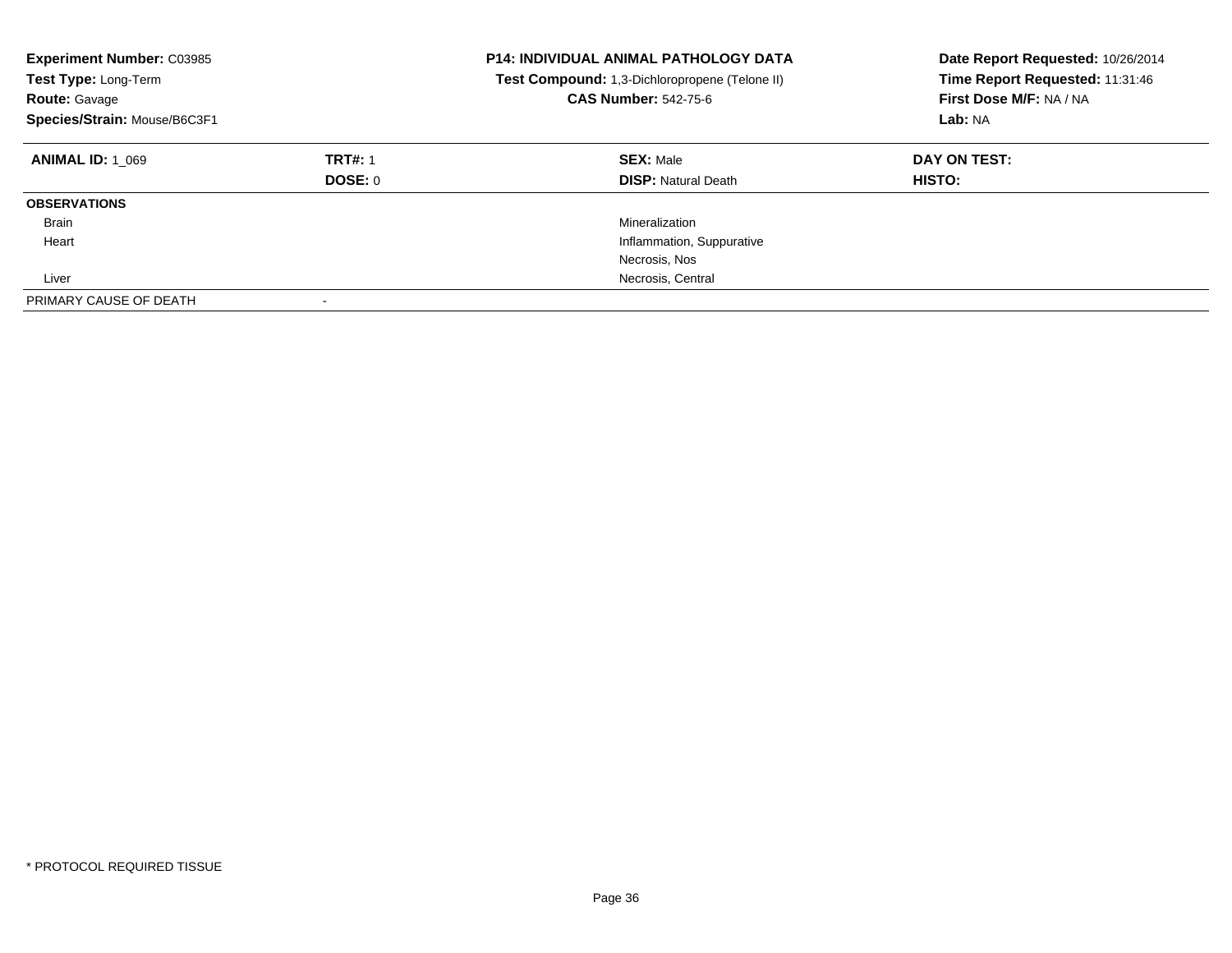| <b>Experiment Number: C03985</b><br>Test Type: Long-Term<br><b>Route: Gavage</b><br>Species/Strain: Mouse/B6C3F1 |                | <b>P14: INDIVIDUAL ANIMAL PATHOLOGY DATA</b><br>Test Compound: 1,3-Dichloropropene (Telone II)<br><b>CAS Number: 542-75-6</b> | Date Report Requested: 10/26/2014<br>Time Report Requested: 11:31:46<br>First Dose M/F: NA / NA<br>Lab: NA |
|------------------------------------------------------------------------------------------------------------------|----------------|-------------------------------------------------------------------------------------------------------------------------------|------------------------------------------------------------------------------------------------------------|
| <b>ANIMAL ID: 1 071</b>                                                                                          | <b>TRT#: 1</b> | <b>SEX: Male</b>                                                                                                              | DAY ON TEST:                                                                                               |
|                                                                                                                  | DOSE: 0        | <b>DISP:</b> Natural Death                                                                                                    | <b>HISTO:</b>                                                                                              |
| <b>OBSERVATIONS</b>                                                                                              |                |                                                                                                                               |                                                                                                            |
| Brain                                                                                                            |                | Mineralization                                                                                                                |                                                                                                            |
| Heart                                                                                                            |                | Inflammation, Suppurative                                                                                                     |                                                                                                            |
|                                                                                                                  |                | Necrosis, Nos                                                                                                                 |                                                                                                            |
| PRIMARY CAUSE OF DEATH                                                                                           |                |                                                                                                                               |                                                                                                            |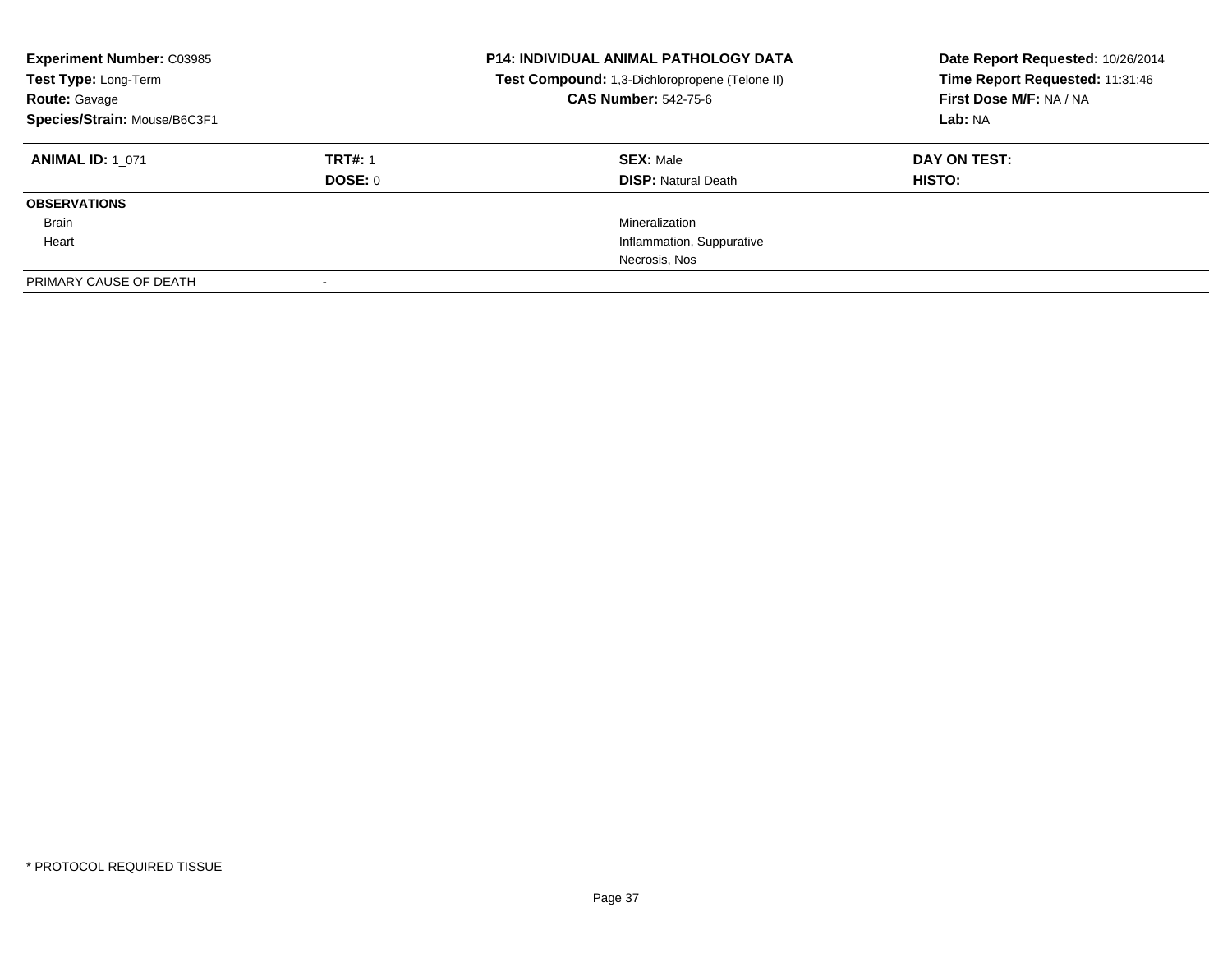| <b>Experiment Number: C03985</b><br>Test Type: Long-Term<br><b>Route: Gavage</b><br>Species/Strain: Mouse/B6C3F1 |                           | <b>P14: INDIVIDUAL ANIMAL PATHOLOGY DATA</b><br>Test Compound: 1,3-Dichloropropene (Telone II)<br><b>CAS Number: 542-75-6</b> | Date Report Requested: 10/26/2014<br>Time Report Requested: 11:31:46<br>First Dose M/F: NA / NA<br>Lab: NA |
|------------------------------------------------------------------------------------------------------------------|---------------------------|-------------------------------------------------------------------------------------------------------------------------------|------------------------------------------------------------------------------------------------------------|
| <b>ANIMAL ID: 1 073</b>                                                                                          | <b>TRT#: 1</b><br>DOSE: 0 | <b>SEX: Male</b><br><b>DISP:</b> Natural Death                                                                                | DAY ON TEST:<br><b>HISTO:</b>                                                                              |
| <b>OBSERVATIONS</b>                                                                                              |                           |                                                                                                                               |                                                                                                            |
| Brain                                                                                                            |                           | Hemorrhage                                                                                                                    |                                                                                                            |
| Heart                                                                                                            |                           | Inflammation, Suppurative                                                                                                     |                                                                                                            |
|                                                                                                                  |                           | Necrosis, Nos                                                                                                                 |                                                                                                            |
| Pancreas                                                                                                         | <b>Islets</b>             | Hyperplasia, Nos                                                                                                              |                                                                                                            |
| PRIMARY CAUSE OF DEATH                                                                                           |                           |                                                                                                                               |                                                                                                            |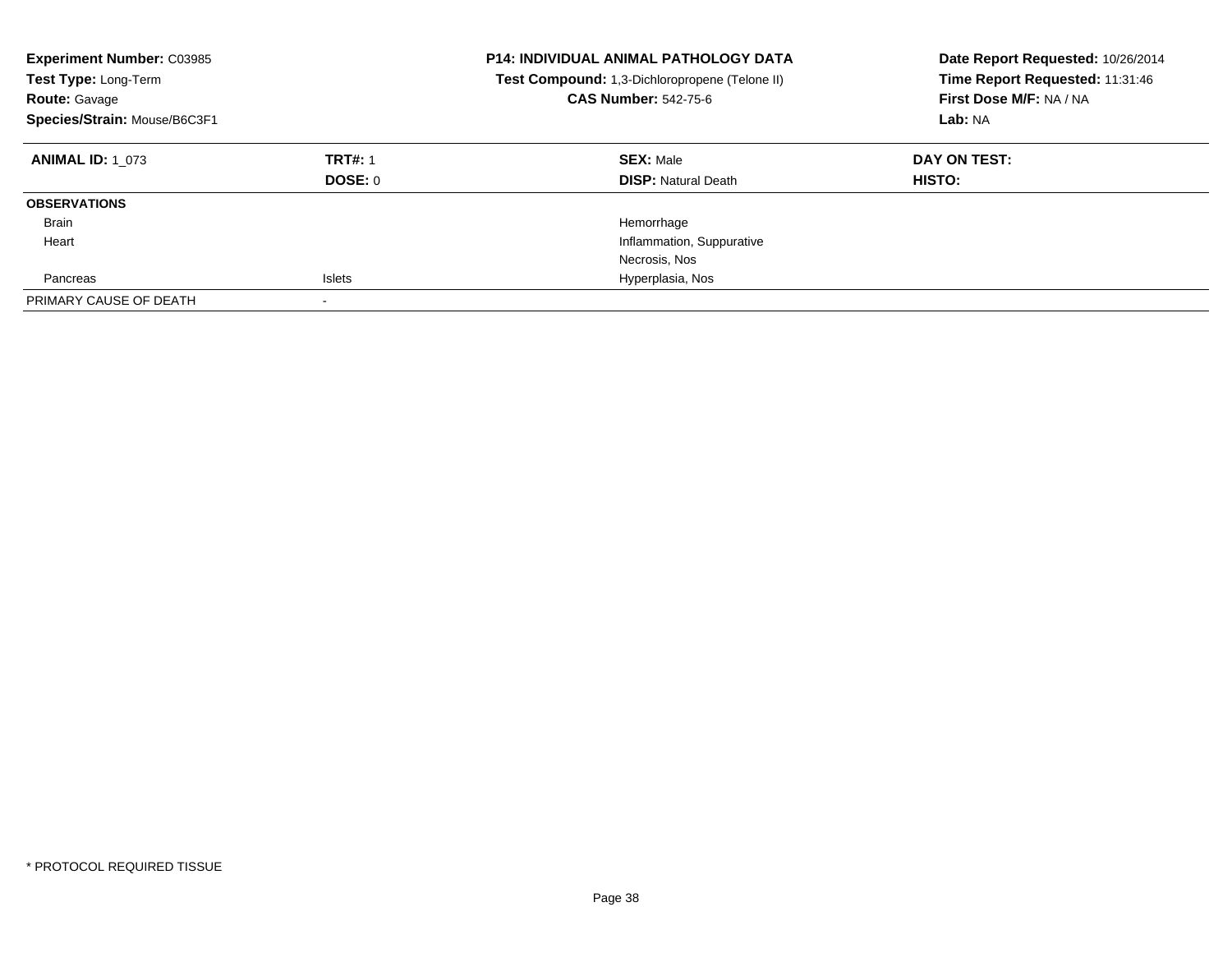| <b>Experiment Number: C03985</b><br>Test Type: Long-Term<br><b>Route: Gavage</b><br>Species/Strain: Mouse/B6C3F1 |                | <b>P14: INDIVIDUAL ANIMAL PATHOLOGY DATA</b><br>Test Compound: 1,3-Dichloropropene (Telone II)<br><b>CAS Number: 542-75-6</b> | Date Report Requested: 10/26/2014<br>Time Report Requested: 11:31:46<br>First Dose M/F: NA / NA<br>Lab: NA |
|------------------------------------------------------------------------------------------------------------------|----------------|-------------------------------------------------------------------------------------------------------------------------------|------------------------------------------------------------------------------------------------------------|
| <b>ANIMAL ID: 1 075</b>                                                                                          | <b>TRT#: 1</b> | <b>SEX: Male</b>                                                                                                              | DAY ON TEST:                                                                                               |
|                                                                                                                  | <b>DOSE: 0</b> | <b>DISP:</b> Natural Death                                                                                                    | HISTO:                                                                                                     |
| <b>OBSERVATIONS</b>                                                                                              |                |                                                                                                                               |                                                                                                            |
| Heart                                                                                                            |                | Inflammation, Suppurative                                                                                                     |                                                                                                            |
|                                                                                                                  |                | Necrosis, Nos                                                                                                                 |                                                                                                            |
| Salivary gland                                                                                                   |                | Inflammation, Chronic                                                                                                         |                                                                                                            |
| PRIMARY CAUSE OF DEATH                                                                                           |                |                                                                                                                               |                                                                                                            |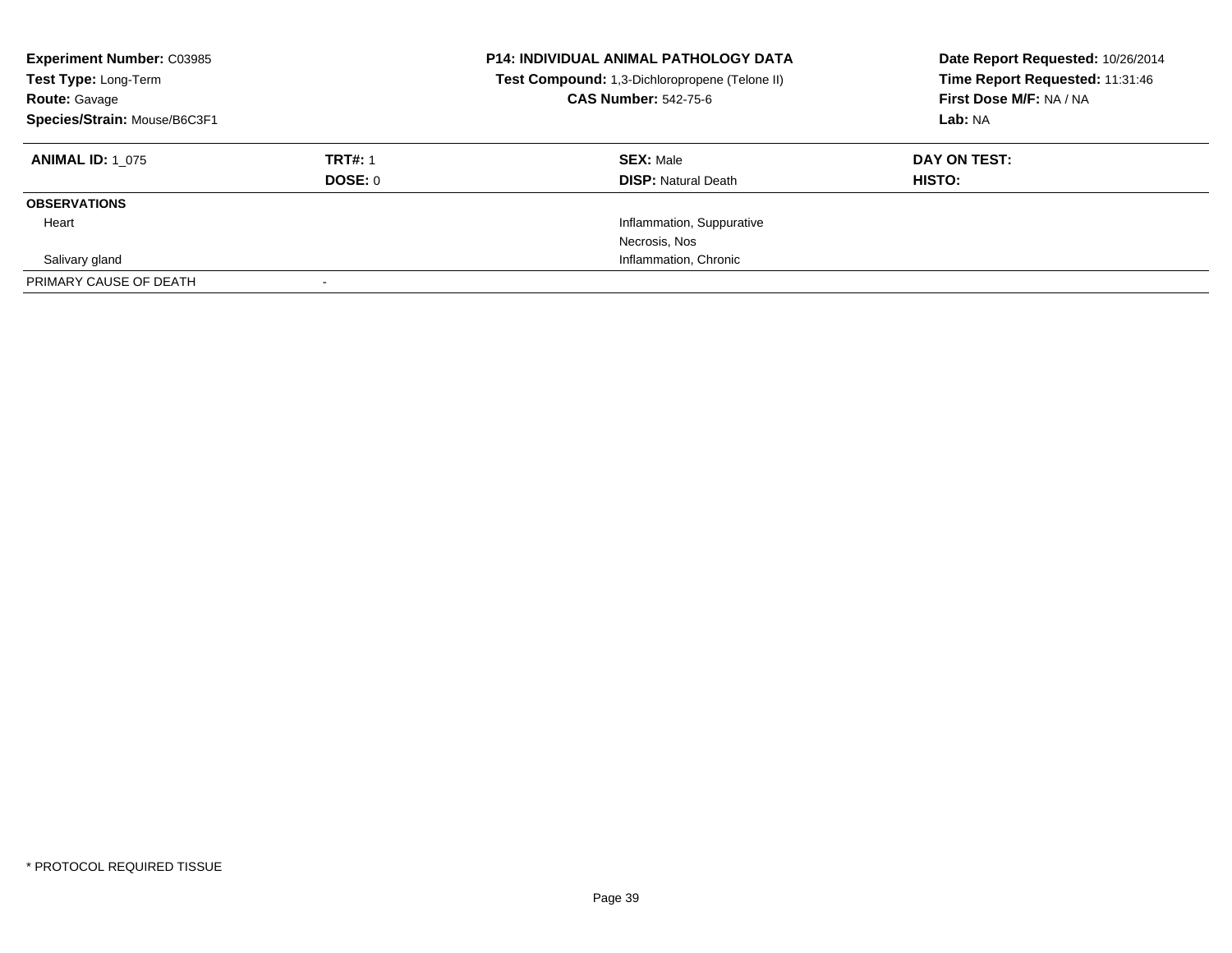| <b>Experiment Number: C03985</b><br>Test Type: Long-Term<br><b>Route: Gavage</b><br>Species/Strain: Mouse/B6C3F1 |                | <b>P14: INDIVIDUAL ANIMAL PATHOLOGY DATA</b><br>Test Compound: 1,3-Dichloropropene (Telone II)<br><b>CAS Number: 542-75-6</b> | Date Report Requested: 10/26/2014<br>Time Report Requested: 11:31:46<br>First Dose M/F: NA / NA<br>Lab: NA |
|------------------------------------------------------------------------------------------------------------------|----------------|-------------------------------------------------------------------------------------------------------------------------------|------------------------------------------------------------------------------------------------------------|
| <b>ANIMAL ID: 1 079</b>                                                                                          | <b>TRT#: 1</b> | <b>SEX: Male</b>                                                                                                              | DAY ON TEST:                                                                                               |
|                                                                                                                  | DOSE: 0        | <b>DISP: Natural Death</b>                                                                                                    | <b>HISTO:</b>                                                                                              |
| <b>OBSERVATIONS</b>                                                                                              |                |                                                                                                                               |                                                                                                            |
| Heart                                                                                                            |                | Inflammation, Suppurative                                                                                                     |                                                                                                            |
|                                                                                                                  |                | Necrosis, Nos                                                                                                                 |                                                                                                            |
| Liver                                                                                                            |                | Angiectasis                                                                                                                   |                                                                                                            |
| PRIMARY CAUSE OF DEATH                                                                                           |                |                                                                                                                               |                                                                                                            |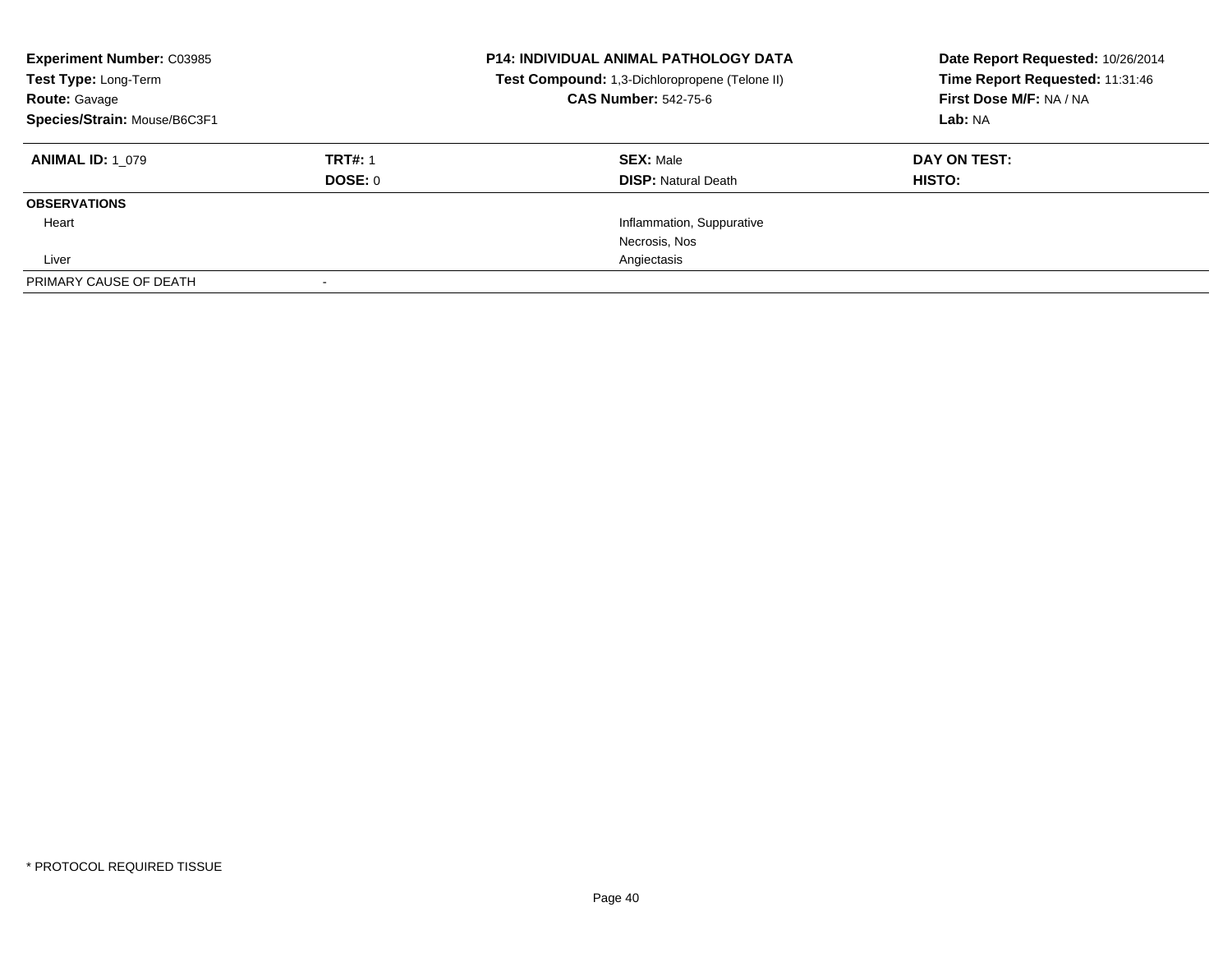| <b>Experiment Number: C03985</b><br>Test Type: Long-Term<br><b>Route: Gavage</b><br>Species/Strain: Mouse/B6C3F1 |                           | <b>P14: INDIVIDUAL ANIMAL PATHOLOGY DATA</b><br><b>Test Compound:</b> 1,3-Dichloropropene (Telone II)<br><b>CAS Number: 542-75-6</b> | Date Report Requested: 10/26/2014<br>Time Report Requested: 11:31:46<br>First Dose M/F: NA / NA<br>Lab: NA |
|------------------------------------------------------------------------------------------------------------------|---------------------------|--------------------------------------------------------------------------------------------------------------------------------------|------------------------------------------------------------------------------------------------------------|
| <b>ANIMAL ID: 1 081</b>                                                                                          | <b>TRT#: 1</b><br>DOSE: 0 | <b>SEX: Male</b><br><b>DISP:</b> Moribund Sacrifice                                                                                  | DAY ON TEST:<br><b>HISTO:</b>                                                                              |
| <b>OBSERVATIONS</b>                                                                                              |                           |                                                                                                                                      |                                                                                                            |
| <b>Brain</b>                                                                                                     |                           | Hemorrhage                                                                                                                           |                                                                                                            |
| Heart                                                                                                            |                           | Inflammation, Suppurative                                                                                                            |                                                                                                            |
| Spinal cord                                                                                                      |                           | Hemorrhage                                                                                                                           |                                                                                                            |
| Thymus                                                                                                           |                           | Hemorrhage                                                                                                                           |                                                                                                            |
| PRIMARY CAUSE OF DEATH                                                                                           |                           |                                                                                                                                      |                                                                                                            |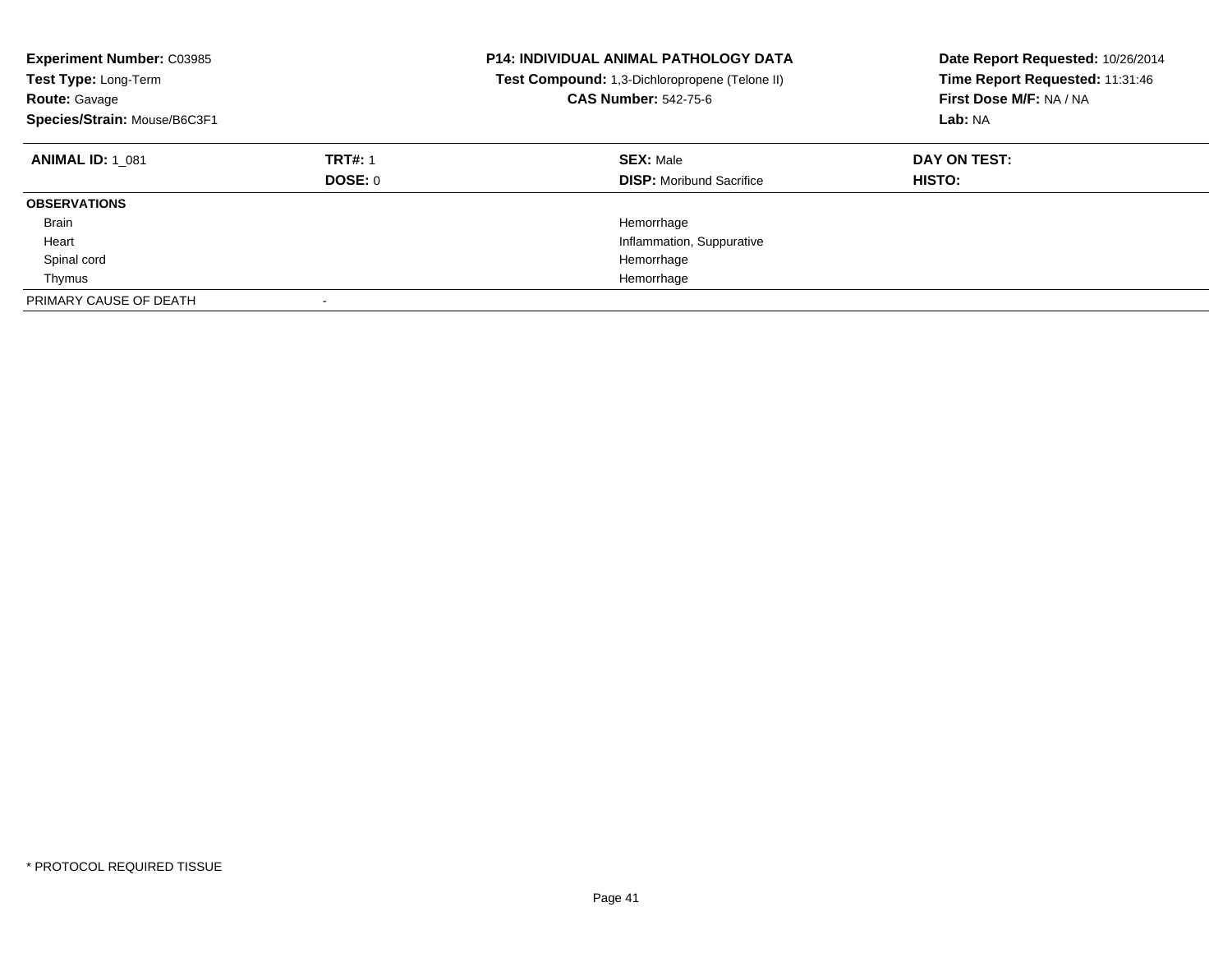| <b>Experiment Number: C03985</b><br><b>Test Type: Long-Term</b> |                | <b>P14: INDIVIDUAL ANIMAL PATHOLOGY DATA</b><br>Test Compound: 1,3-Dichloropropene (Telone II) | Date Report Requested: 10/26/2014<br>Time Report Requested: 11:31:46 |
|-----------------------------------------------------------------|----------------|------------------------------------------------------------------------------------------------|----------------------------------------------------------------------|
| <b>Route: Gavage</b>                                            |                | <b>CAS Number: 542-75-6</b>                                                                    | First Dose M/F: NA / NA                                              |
| Species/Strain: Mouse/B6C3F1                                    |                |                                                                                                | Lab: NA                                                              |
| <b>ANIMAL ID:</b> 1 083                                         | <b>TRT#: 1</b> | <b>SEX: Male</b>                                                                               | DAY ON TEST:                                                         |
|                                                                 | <b>DOSE: 0</b> | <b>DISP:</b> Natural Death                                                                     | HISTO:                                                               |
| <b>OBSERVATIONS</b>                                             |                |                                                                                                |                                                                      |
| Heart                                                           |                | Inflammation, Suppurative                                                                      |                                                                      |
| Salivary gland                                                  |                | Inflammation, Chronic                                                                          |                                                                      |
| PRIMARY CAUSE OF DEATH                                          |                |                                                                                                |                                                                      |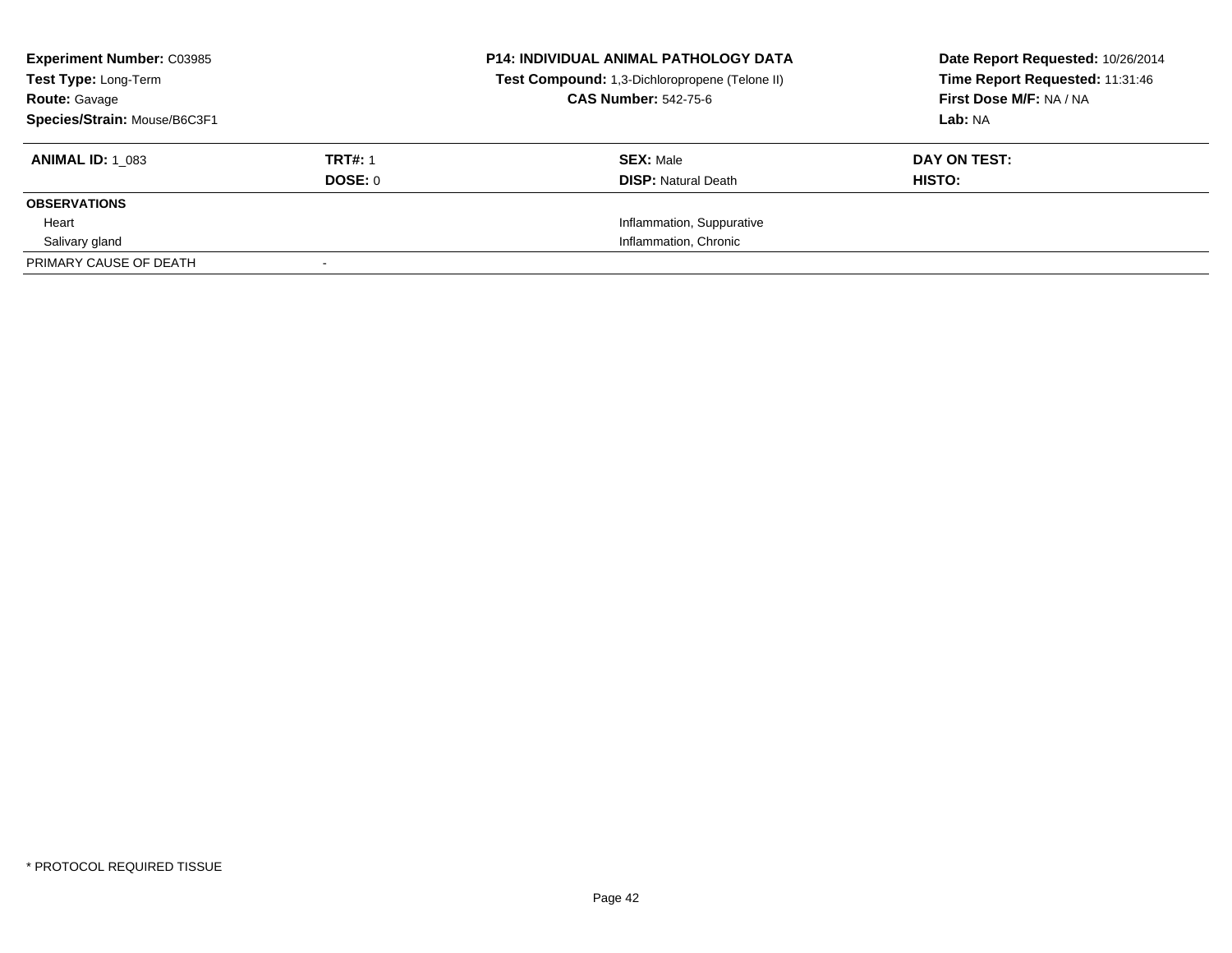| <b>Experiment Number: C03985</b><br>Test Type: Long-Term<br><b>Route: Gavage</b><br>Species/Strain: Mouse/B6C3F1 |                | <b>P14: INDIVIDUAL ANIMAL PATHOLOGY DATA</b><br>Test Compound: 1,3-Dichloropropene (Telone II)<br><b>CAS Number: 542-75-6</b> | Date Report Requested: 10/26/2014<br>Time Report Requested: 11:31:46<br>First Dose M/F: NA / NA<br>Lab: NA |
|------------------------------------------------------------------------------------------------------------------|----------------|-------------------------------------------------------------------------------------------------------------------------------|------------------------------------------------------------------------------------------------------------|
| <b>ANIMAL ID: 1 085</b>                                                                                          | <b>TRT#: 1</b> | <b>SEX: Male</b>                                                                                                              | DAY ON TEST:                                                                                               |
|                                                                                                                  | DOSE: 0        | <b>DISP:</b> Moribund Sacrifice                                                                                               | HISTO:                                                                                                     |
| <b>OBSERVATIONS</b>                                                                                              |                |                                                                                                                               |                                                                                                            |
| Adrenal gland                                                                                                    | Cortex Nos     | Hyperplasia, Focal                                                                                                            |                                                                                                            |
| Kidney                                                                                                           |                | Nephrosis, Hydro                                                                                                              |                                                                                                            |
| Liver                                                                                                            |                | Hepatocellular Carcinoma                                                                                                      |                                                                                                            |
| PRIMARY CAUSE OF DEATH                                                                                           |                |                                                                                                                               |                                                                                                            |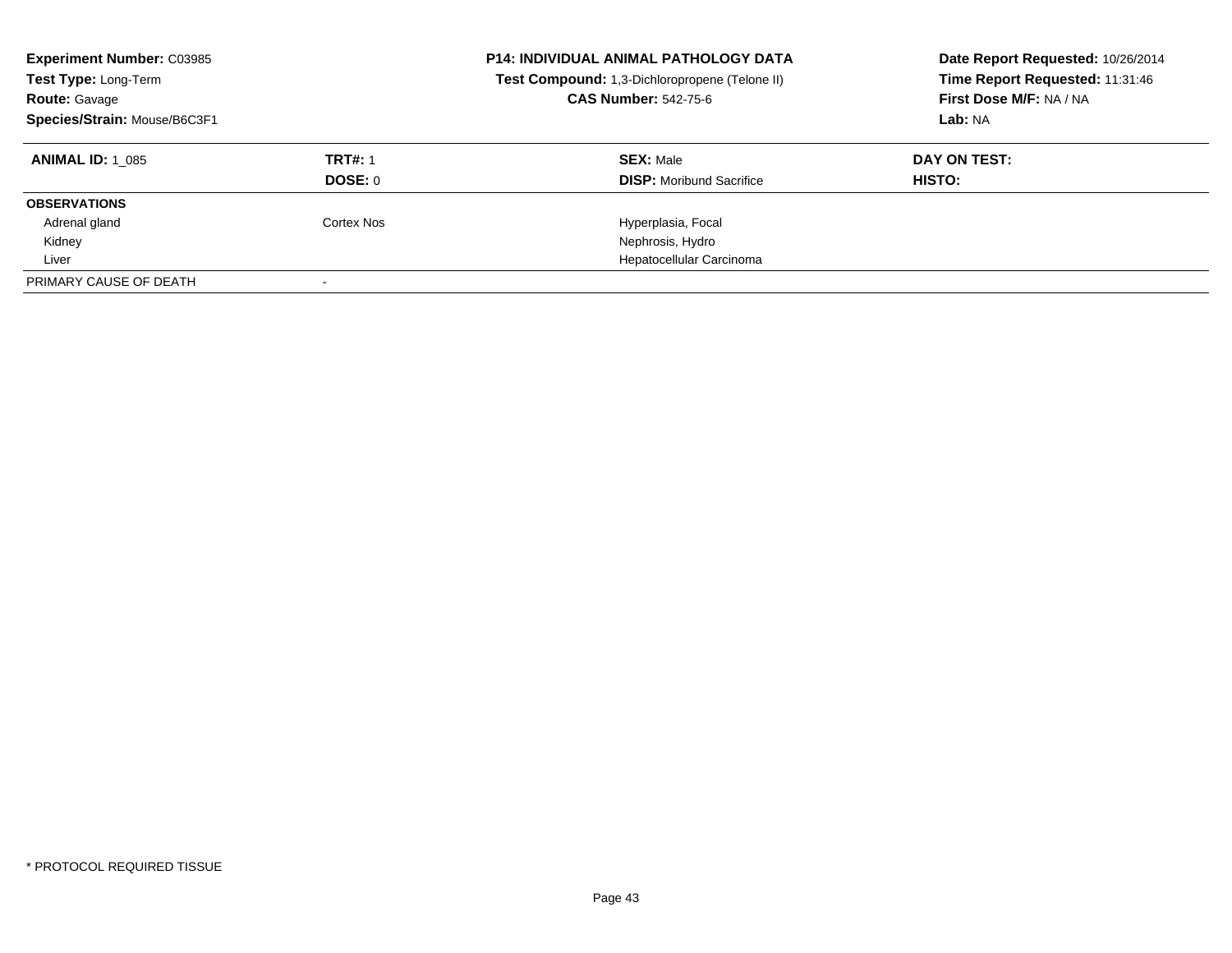| <b>Experiment Number: C03985</b><br>Test Type: Long-Term<br><b>Route: Gavage</b><br>Species/Strain: Mouse/B6C3F1 |                           | <b>P14: INDIVIDUAL ANIMAL PATHOLOGY DATA</b><br>Test Compound: 1,3-Dichloropropene (Telone II)<br><b>CAS Number: 542-75-6</b> | Date Report Requested: 10/26/2014<br>Time Report Requested: 11:31:46<br>First Dose M/F: NA / NA<br>Lab: NA |
|------------------------------------------------------------------------------------------------------------------|---------------------------|-------------------------------------------------------------------------------------------------------------------------------|------------------------------------------------------------------------------------------------------------|
| <b>ANIMAL ID: 1 087</b>                                                                                          | <b>TRT#: 1</b><br>DOSE: 0 | <b>SEX: Male</b><br><b>DISP:</b> Natural Death                                                                                | DAY ON TEST:<br><b>HISTO:</b>                                                                              |
| <b>OBSERVATIONS</b>                                                                                              |                           |                                                                                                                               |                                                                                                            |
| <b>Brain</b>                                                                                                     |                           | Mineralization                                                                                                                |                                                                                                            |
| Heart                                                                                                            |                           | Inflammation, Suppurative                                                                                                     |                                                                                                            |
| Liver                                                                                                            |                           | Necrosis, Central                                                                                                             |                                                                                                            |
| Salivary gland                                                                                                   |                           | Inflammation, Chronic                                                                                                         |                                                                                                            |
| PRIMARY CAUSE OF DEATH                                                                                           |                           |                                                                                                                               |                                                                                                            |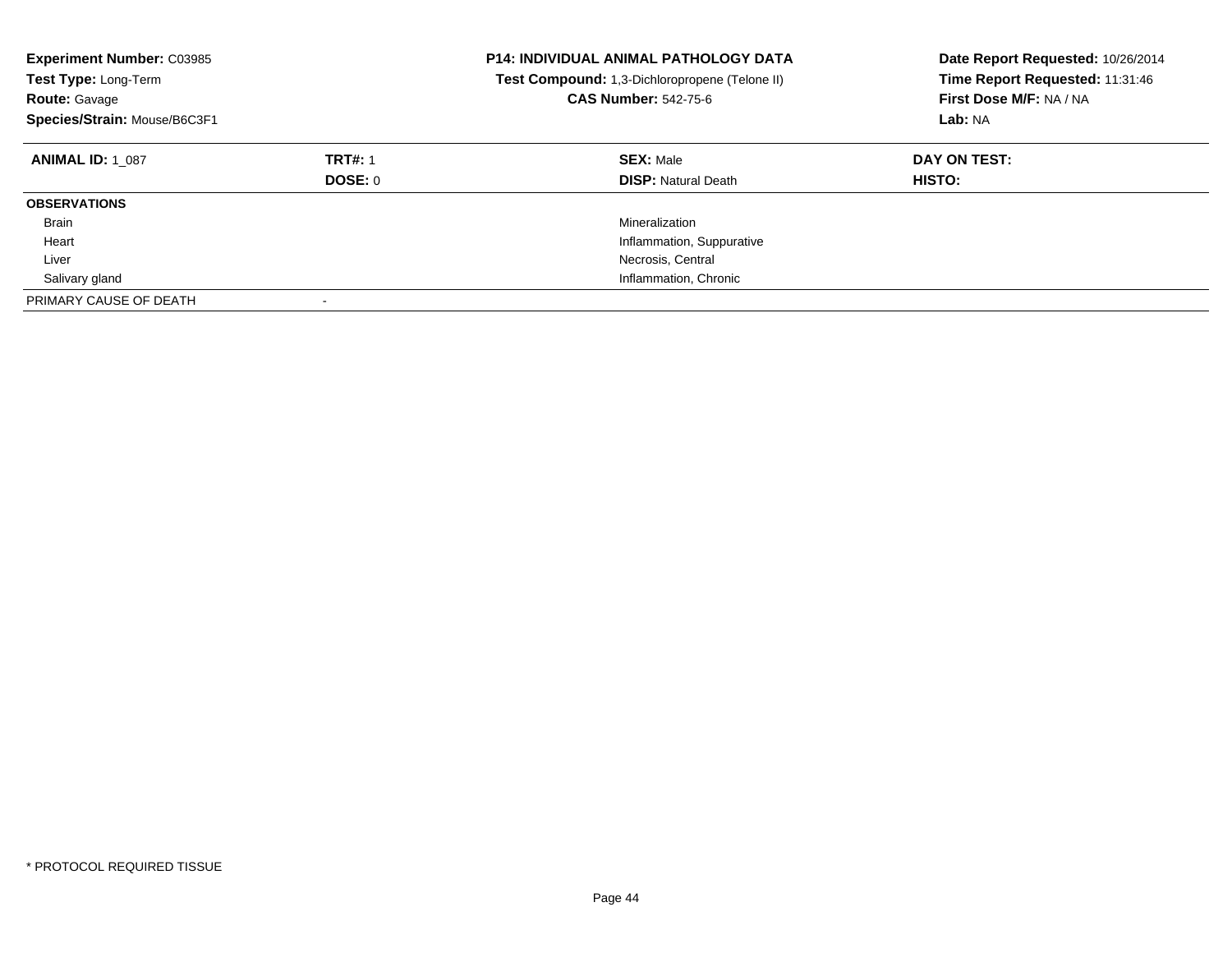| <b>Experiment Number: C03985</b><br>Test Type: Long-Term<br><b>Route: Gavage</b><br>Species/Strain: Mouse/B6C3F1 |                           | <b>P14: INDIVIDUAL ANIMAL PATHOLOGY DATA</b><br>Test Compound: 1,3-Dichloropropene (Telone II)<br><b>CAS Number: 542-75-6</b> | Date Report Requested: 10/26/2014<br>Time Report Requested: 11:31:46<br>First Dose M/F: NA / NA<br>Lab: NA |
|------------------------------------------------------------------------------------------------------------------|---------------------------|-------------------------------------------------------------------------------------------------------------------------------|------------------------------------------------------------------------------------------------------------|
| <b>ANIMAL ID: 1 089</b>                                                                                          | <b>TRT#: 1</b><br>DOSE: 0 | <b>SEX: Male</b><br><b>DISP: Natural Death</b>                                                                                | DAY ON TEST:<br>HISTO:                                                                                     |
| <b>OBSERVATIONS</b>                                                                                              |                           |                                                                                                                               |                                                                                                            |
| Brain                                                                                                            |                           | Mineralization                                                                                                                |                                                                                                            |
| Heart                                                                                                            |                           | Inflammation, Suppurative                                                                                                     |                                                                                                            |
|                                                                                                                  |                           | Necrosis, Nos                                                                                                                 |                                                                                                            |
| Liver                                                                                                            |                           | Necrosis, Central                                                                                                             |                                                                                                            |
| PRIMARY CAUSE OF DEATH                                                                                           |                           |                                                                                                                               |                                                                                                            |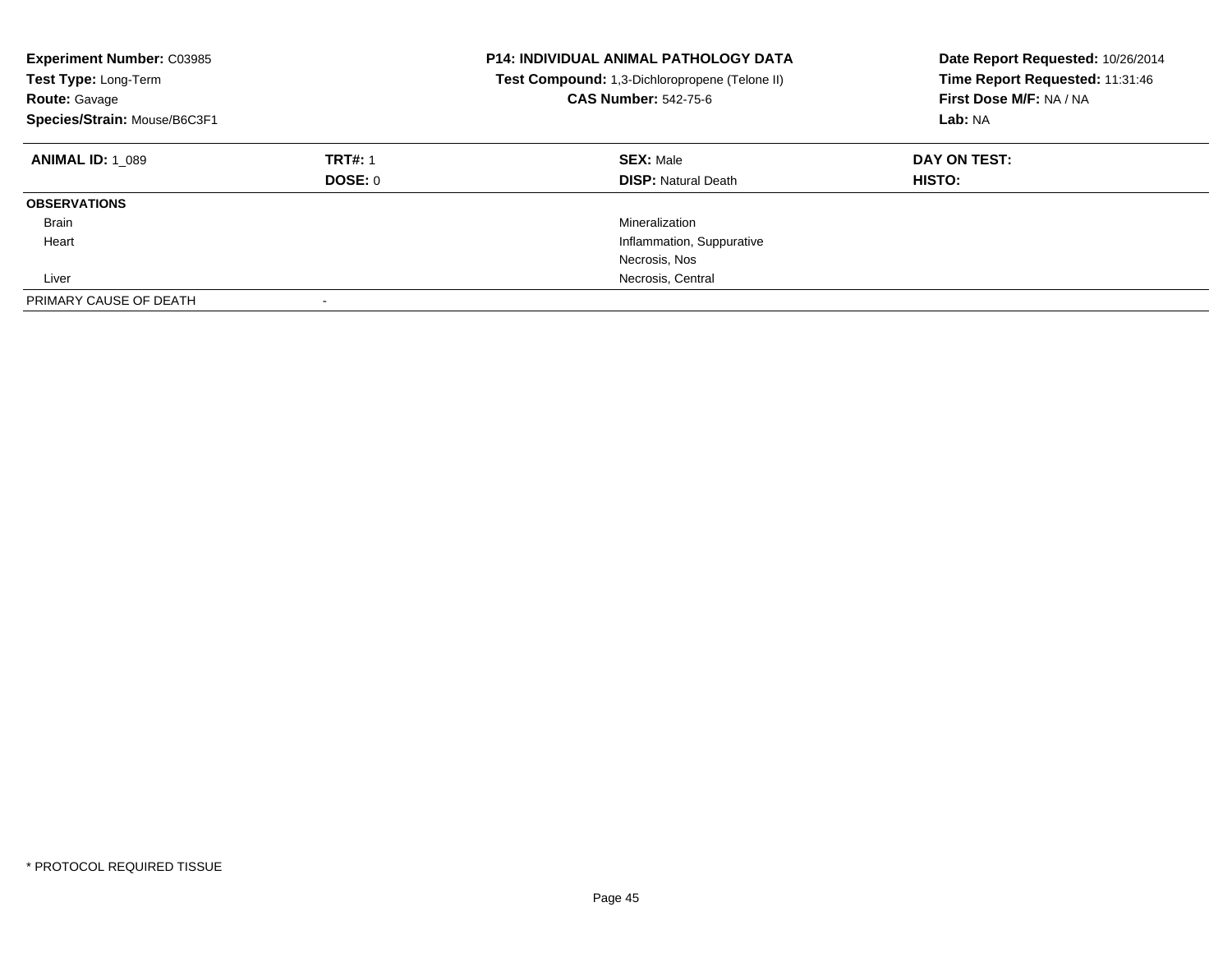| <b>Experiment Number: C03985</b><br>Test Type: Long-Term<br><b>Route: Gavage</b><br>Species/Strain: Mouse/B6C3F1 |                                  | <b>P14: INDIVIDUAL ANIMAL PATHOLOGY DATA</b><br>Test Compound: 1,3-Dichloropropene (Telone II)<br><b>CAS Number: 542-75-6</b> | Date Report Requested: 10/26/2014<br>Time Report Requested: 11:31:46<br>First Dose M/F: NA / NA<br>Lab: NA |
|------------------------------------------------------------------------------------------------------------------|----------------------------------|-------------------------------------------------------------------------------------------------------------------------------|------------------------------------------------------------------------------------------------------------|
| <b>ANIMAL ID: 1 091</b>                                                                                          | <b>TRT#: 1</b><br><b>DOSE: 0</b> | <b>SEX: Male</b><br><b>DISP:</b> Natural Death                                                                                | DAY ON TEST:<br>HISTO:                                                                                     |
| <b>OBSERVATIONS</b>                                                                                              |                                  |                                                                                                                               |                                                                                                            |
| Heart                                                                                                            |                                  | <b>Fibrosis</b>                                                                                                               |                                                                                                            |
|                                                                                                                  |                                  | Inflammation, Suppurative                                                                                                     |                                                                                                            |
|                                                                                                                  |                                  | Necrosis, Nos                                                                                                                 |                                                                                                            |
| PRIMARY CAUSE OF DEATH                                                                                           |                                  |                                                                                                                               |                                                                                                            |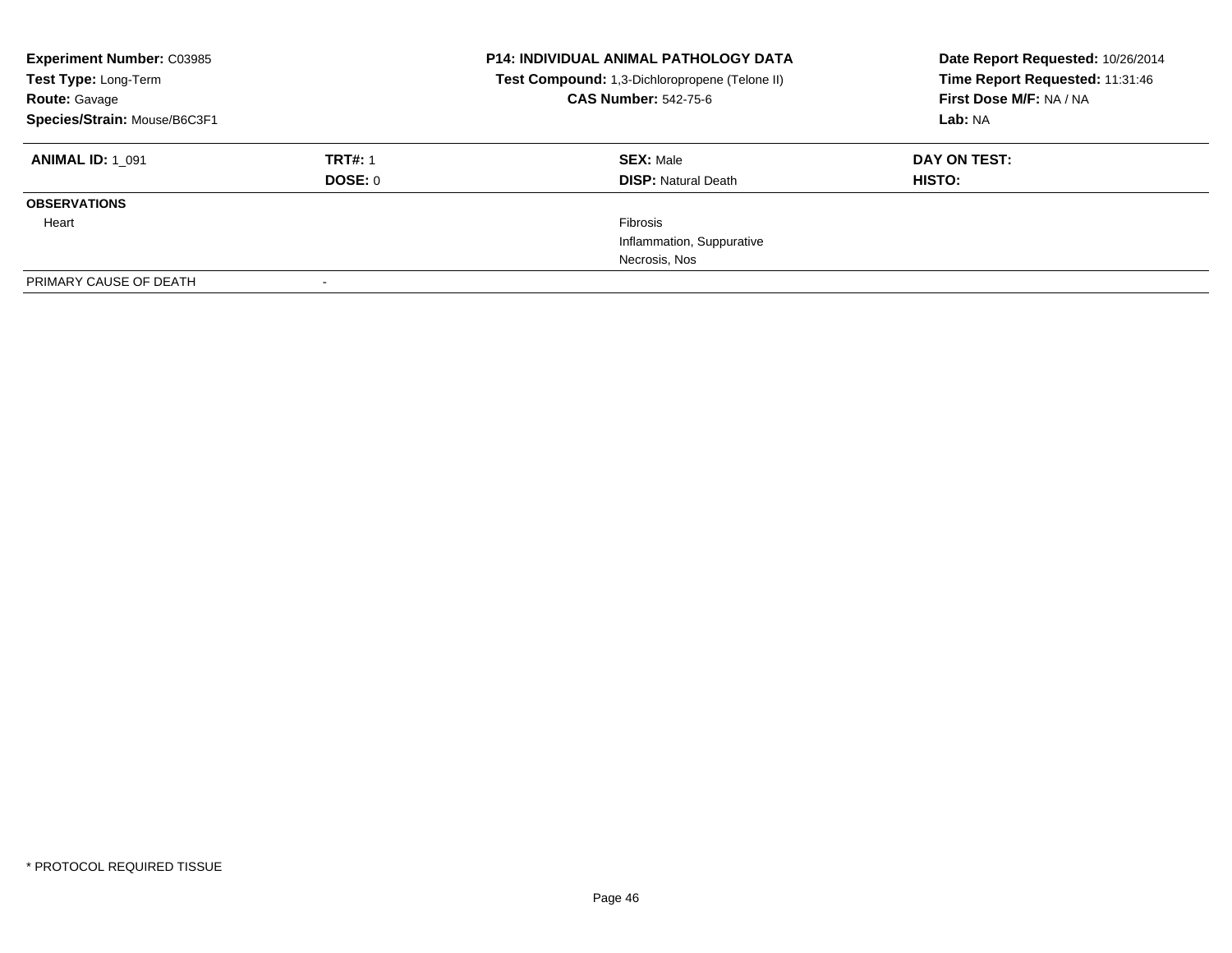| <b>Experiment Number: C03985</b><br>Test Type: Long-Term<br><b>Route: Gavage</b><br>Species/Strain: Mouse/B6C3F1 |                | <b>P14: INDIVIDUAL ANIMAL PATHOLOGY DATA</b><br>Test Compound: 1,3-Dichloropropene (Telone II)<br><b>CAS Number: 542-75-6</b> | Date Report Requested: 10/26/2014<br>Time Report Requested: 11:31:46<br>First Dose M/F: NA / NA<br>Lab: NA |
|------------------------------------------------------------------------------------------------------------------|----------------|-------------------------------------------------------------------------------------------------------------------------------|------------------------------------------------------------------------------------------------------------|
| <b>ANIMAL ID: 1_093</b>                                                                                          | <b>TRT#: 1</b> | <b>SEX: Male</b>                                                                                                              | DAY ON TEST:                                                                                               |
|                                                                                                                  | <b>DOSE: 0</b> | <b>DISP:</b> Natural Death                                                                                                    | <b>HISTO:</b>                                                                                              |
| <b>OBSERVATIONS</b>                                                                                              |                |                                                                                                                               |                                                                                                            |
| Heart                                                                                                            |                | Inflammation, Suppurative                                                                                                     |                                                                                                            |
|                                                                                                                  |                | Necrosis, Nos                                                                                                                 |                                                                                                            |
| Liver                                                                                                            |                | Necrosis, Central                                                                                                             |                                                                                                            |
| Lung                                                                                                             |                | Hemorrhage                                                                                                                    |                                                                                                            |
| Salivary gland                                                                                                   |                | Inflammation, Chronic                                                                                                         |                                                                                                            |
| Thymus                                                                                                           |                | Hemorrhage                                                                                                                    |                                                                                                            |
| PRIMARY CAUSE OF DEATH                                                                                           |                |                                                                                                                               |                                                                                                            |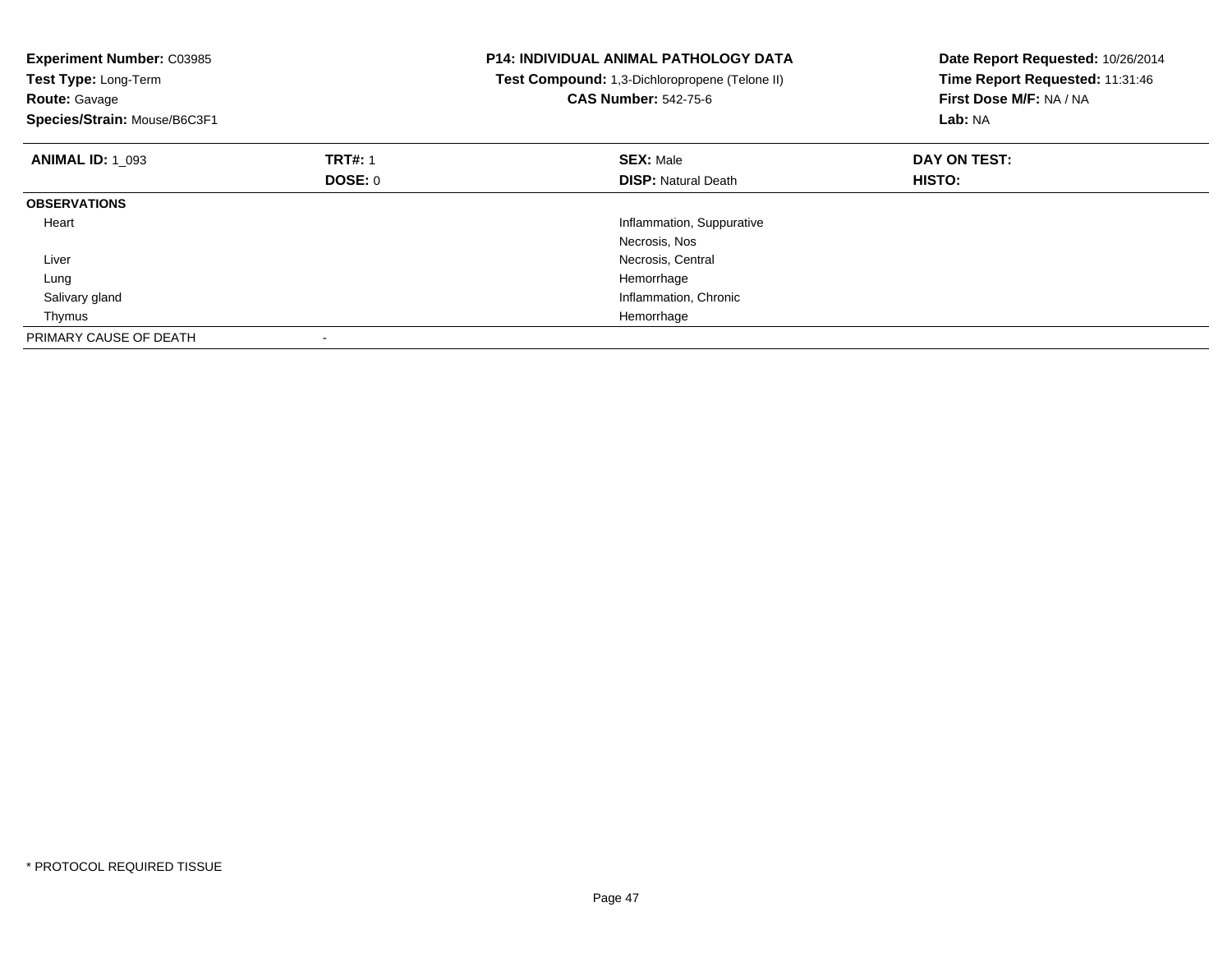| <b>Experiment Number: C03985</b><br>Test Type: Long-Term<br><b>Route: Gavage</b><br>Species/Strain: Mouse/B6C3F1 |                | <b>P14: INDIVIDUAL ANIMAL PATHOLOGY DATA</b><br>Test Compound: 1,3-Dichloropropene (Telone II)<br><b>CAS Number: 542-75-6</b> | Date Report Requested: 10/26/2014<br>Time Report Requested: 11:31:46<br>First Dose M/F: NA / NA<br>Lab: NA |
|------------------------------------------------------------------------------------------------------------------|----------------|-------------------------------------------------------------------------------------------------------------------------------|------------------------------------------------------------------------------------------------------------|
| <b>ANIMAL ID: 1 095</b>                                                                                          | <b>TRT#: 1</b> | <b>SEX: Male</b>                                                                                                              | DAY ON TEST:                                                                                               |
|                                                                                                                  | DOSE: 0        | <b>DISP:</b> Natural Death                                                                                                    | HISTO:                                                                                                     |
| <b>OBSERVATIONS</b>                                                                                              |                |                                                                                                                               |                                                                                                            |
| Kidney                                                                                                           |                | Inflammation, Chronic Focal                                                                                                   |                                                                                                            |
| Liver                                                                                                            |                | Hepatocellular Carcinoma                                                                                                      |                                                                                                            |
| Salivary gland                                                                                                   |                | Inflammation, Chronic                                                                                                         |                                                                                                            |
| PRIMARY CAUSE OF DEATH                                                                                           |                |                                                                                                                               |                                                                                                            |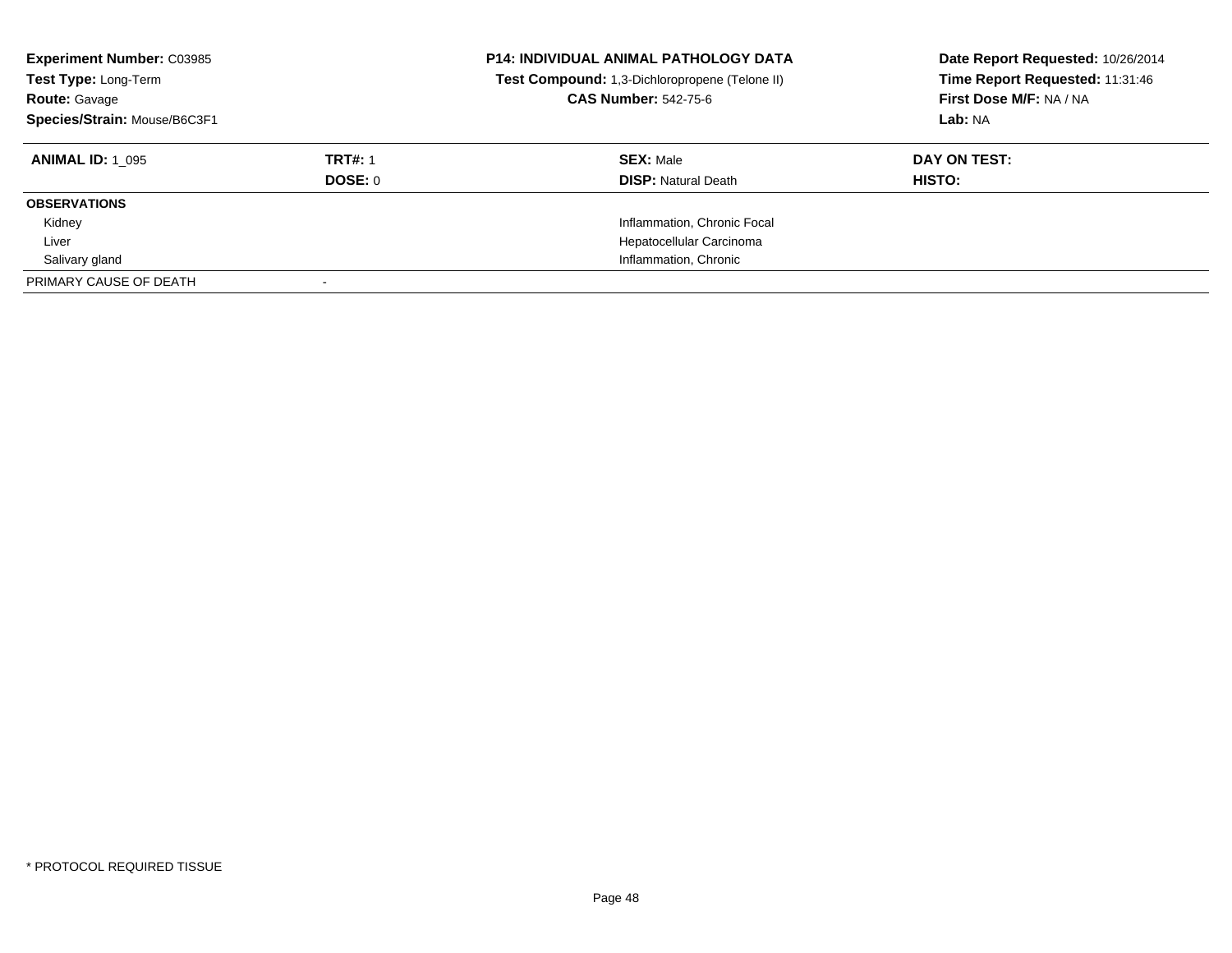| <b>Experiment Number: C03985</b><br>Test Type: Long-Term<br><b>Route: Gavage</b><br>Species/Strain: Mouse/B6C3F1 |                | <b>P14: INDIVIDUAL ANIMAL PATHOLOGY DATA</b><br>Test Compound: 1,3-Dichloropropene (Telone II)<br><b>CAS Number: 542-75-6</b> | Date Report Requested: 10/26/2014<br>Time Report Requested: 11:31:46<br>First Dose M/F: NA / NA<br>Lab: NA |
|------------------------------------------------------------------------------------------------------------------|----------------|-------------------------------------------------------------------------------------------------------------------------------|------------------------------------------------------------------------------------------------------------|
| <b>ANIMAL ID: 1 097</b>                                                                                          | <b>TRT#: 1</b> | <b>SEX: Male</b>                                                                                                              | DAY ON TEST:                                                                                               |
|                                                                                                                  | DOSE: 0        | <b>DISP: Natural Death</b>                                                                                                    | <b>HISTO:</b>                                                                                              |
| <b>OBSERVATIONS</b>                                                                                              |                |                                                                                                                               |                                                                                                            |
| <b>Brain</b>                                                                                                     |                | <b>Cholesterol Deposit</b>                                                                                                    |                                                                                                            |
|                                                                                                                  |                | Mineralization                                                                                                                |                                                                                                            |
| Heart                                                                                                            |                | Inflammation, Chronic Focal                                                                                                   |                                                                                                            |
| Liver                                                                                                            |                | Necrosis, Focal                                                                                                               |                                                                                                            |
| Lung                                                                                                             |                | Inflammation, Interstitial                                                                                                    |                                                                                                            |
| PRIMARY CAUSE OF DEATH                                                                                           |                |                                                                                                                               |                                                                                                            |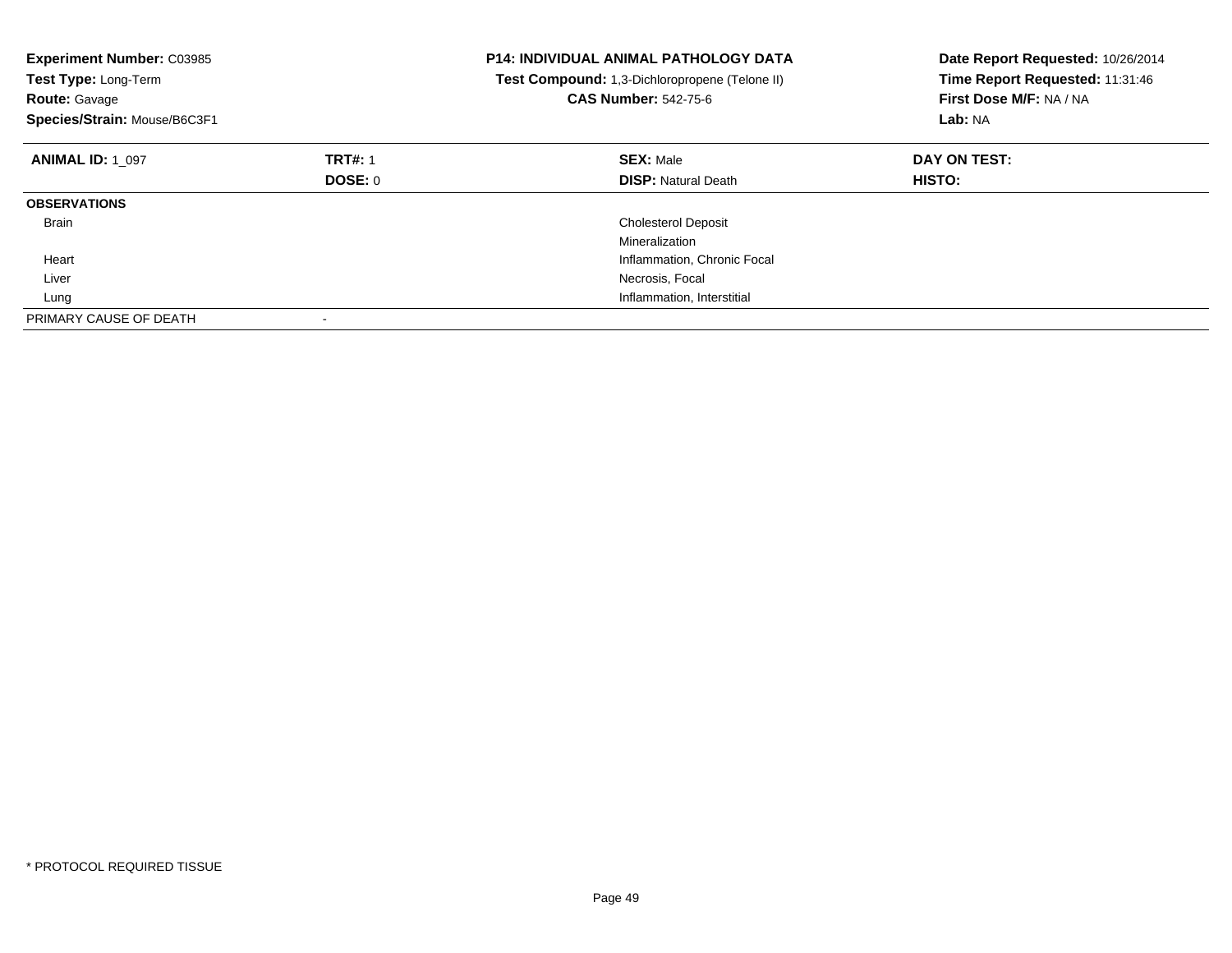| <b>Experiment Number: C03985</b><br><b>Test Type: Long-Term</b><br><b>Route: Gavage</b><br>Species/Strain: Mouse/B6C3F1 |                | <b>P14: INDIVIDUAL ANIMAL PATHOLOGY DATA</b><br>Test Compound: 1,3-Dichloropropene (Telone II)<br><b>CAS Number: 542-75-6</b> | Date Report Requested: 10/26/2014<br>Time Report Requested: 11:31:46<br>First Dose M/F: NA / NA<br>Lab: NA |
|-------------------------------------------------------------------------------------------------------------------------|----------------|-------------------------------------------------------------------------------------------------------------------------------|------------------------------------------------------------------------------------------------------------|
| <b>ANIMAL ID: 1 099</b>                                                                                                 | <b>TRT#: 1</b> | <b>SEX: Male</b>                                                                                                              | DAY ON TEST:                                                                                               |
|                                                                                                                         | DOSE: 0        | <b>DISP:</b> Scheduled Sacrifice                                                                                              | HISTO:                                                                                                     |
| <b>OBSERVATIONS</b>                                                                                                     |                |                                                                                                                               |                                                                                                            |
| Salivary gland                                                                                                          |                | Inflammation, Chronic                                                                                                         |                                                                                                            |
| PRIMARY CAUSE OF DEATH                                                                                                  |                |                                                                                                                               |                                                                                                            |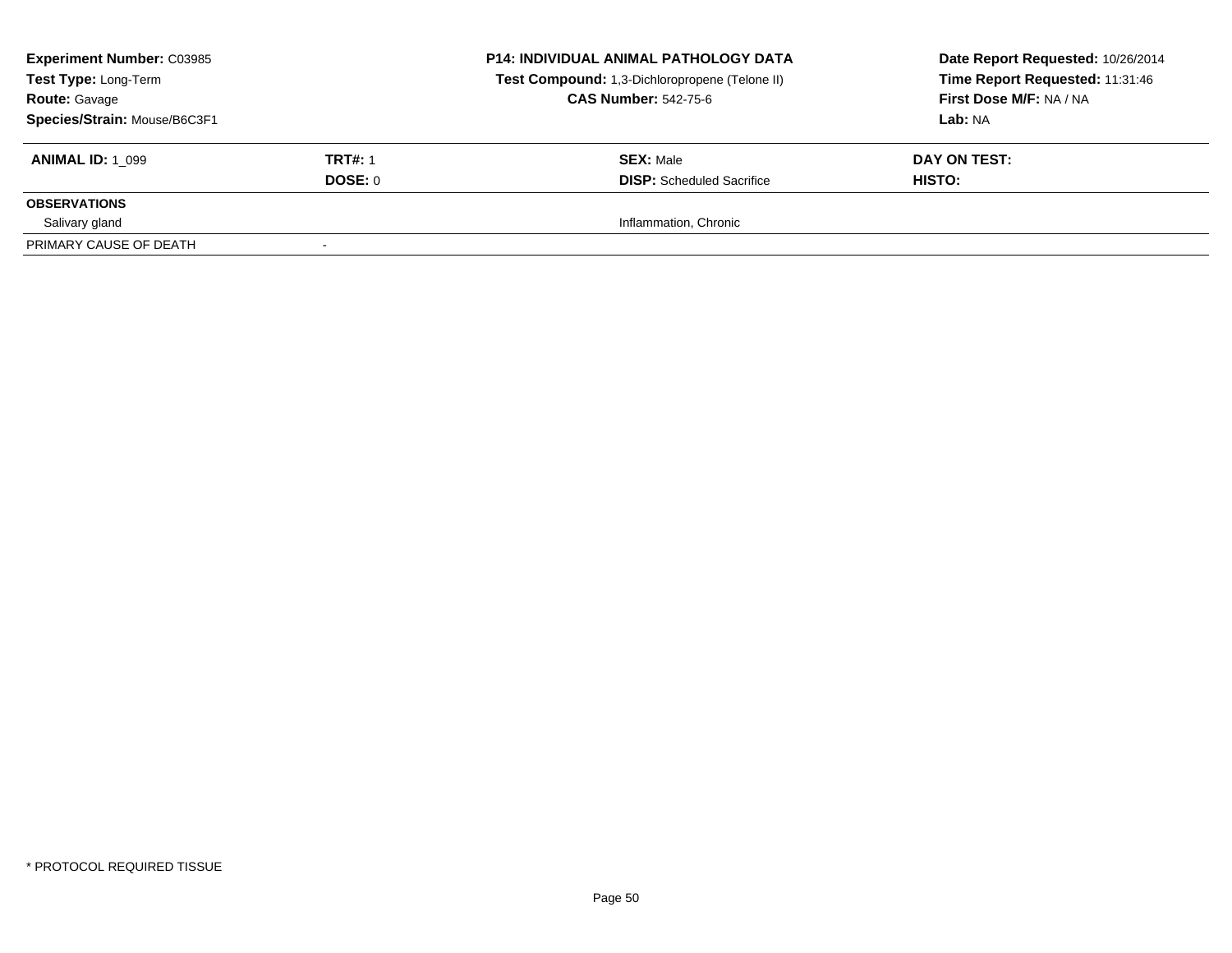| <b>Experiment Number: C03985</b><br>Test Type: Long-Term<br><b>Route: Gavage</b><br>Species/Strain: Mouse/B6C3F1 |                          | <b>P14: INDIVIDUAL ANIMAL PATHOLOGY DATA</b><br>Test Compound: 1,3-Dichloropropene (Telone II)<br><b>CAS Number: 542-75-6</b> | Date Report Requested: 10/26/2014<br>Time Report Requested: 11:31:46<br>First Dose M/F: NA / NA<br>Lab: NA |
|------------------------------------------------------------------------------------------------------------------|--------------------------|-------------------------------------------------------------------------------------------------------------------------------|------------------------------------------------------------------------------------------------------------|
| <b>ANIMAL ID: 2 101</b>                                                                                          | TRT#: 2                  | <b>SEX: Male</b>                                                                                                              | DAY ON TEST:                                                                                               |
|                                                                                                                  | <b>DOSE: 050.0 MG/KG</b> | <b>DISP:</b> Natural Death                                                                                                    | HISTO:                                                                                                     |
| <b>OBSERVATIONS</b>                                                                                              |                          |                                                                                                                               |                                                                                                            |
| Heart                                                                                                            |                          | Hemorrhage                                                                                                                    |                                                                                                            |
|                                                                                                                  |                          | Inflammation, Suppurative                                                                                                     |                                                                                                            |
|                                                                                                                  |                          | Necrosis, Nos                                                                                                                 |                                                                                                            |
| Liver                                                                                                            |                          | Necrosis, Central                                                                                                             |                                                                                                            |
| Salivary gland                                                                                                   |                          | Inflammation, Chronic                                                                                                         |                                                                                                            |
| Urinary bladder                                                                                                  |                          | Hyperplasia, Epithelial                                                                                                       |                                                                                                            |
| PRIMARY CAUSE OF DEATH                                                                                           |                          |                                                                                                                               |                                                                                                            |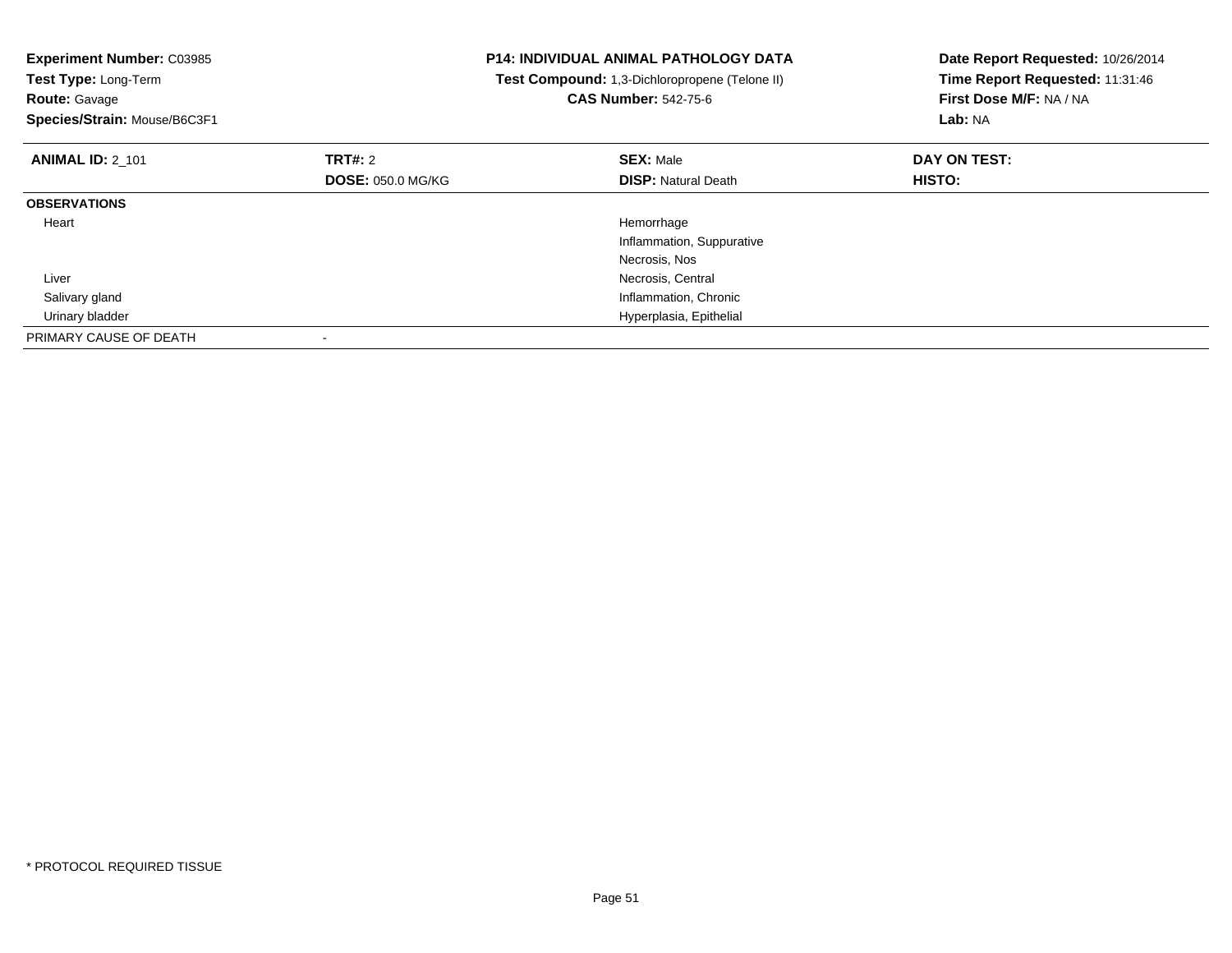| <b>Experiment Number: C03985</b><br><b>Test Type: Long-Term</b><br><b>Route: Gavage</b><br>Species/Strain: Mouse/B6C3F1 |                                     | <b>P14: INDIVIDUAL ANIMAL PATHOLOGY DATA</b><br><b>Test Compound:</b> 1,3-Dichloropropene (Telone II)<br><b>CAS Number: 542-75-6</b> | Date Report Requested: 10/26/2014<br>Time Report Requested: 11:31:46<br>First Dose M/F: NA / NA<br>Lab: NA |
|-------------------------------------------------------------------------------------------------------------------------|-------------------------------------|--------------------------------------------------------------------------------------------------------------------------------------|------------------------------------------------------------------------------------------------------------|
| <b>ANIMAL ID: 2 103</b>                                                                                                 | TRT#: 2<br><b>DOSE: 050.0 MG/KG</b> | <b>SEX: Male</b><br><b>DISP:</b> Scheduled Sacrifice                                                                                 | DAY ON TEST:<br><b>HISTO:</b>                                                                              |
| <b>OBSERVATIONS</b>                                                                                                     |                                     |                                                                                                                                      |                                                                                                            |
| <b>Brain</b>                                                                                                            |                                     | Mineralization                                                                                                                       |                                                                                                            |
| Lung                                                                                                                    |                                     | Alveolar/Bronchiolar Adenoma                                                                                                         |                                                                                                            |
| Salivary gland                                                                                                          |                                     | Inflammation, Chronic                                                                                                                |                                                                                                            |
| Spleen                                                                                                                  |                                     | Hemangioma                                                                                                                           |                                                                                                            |
| PRIMARY CAUSE OF DEATH                                                                                                  | $\overline{\phantom{a}}$            |                                                                                                                                      |                                                                                                            |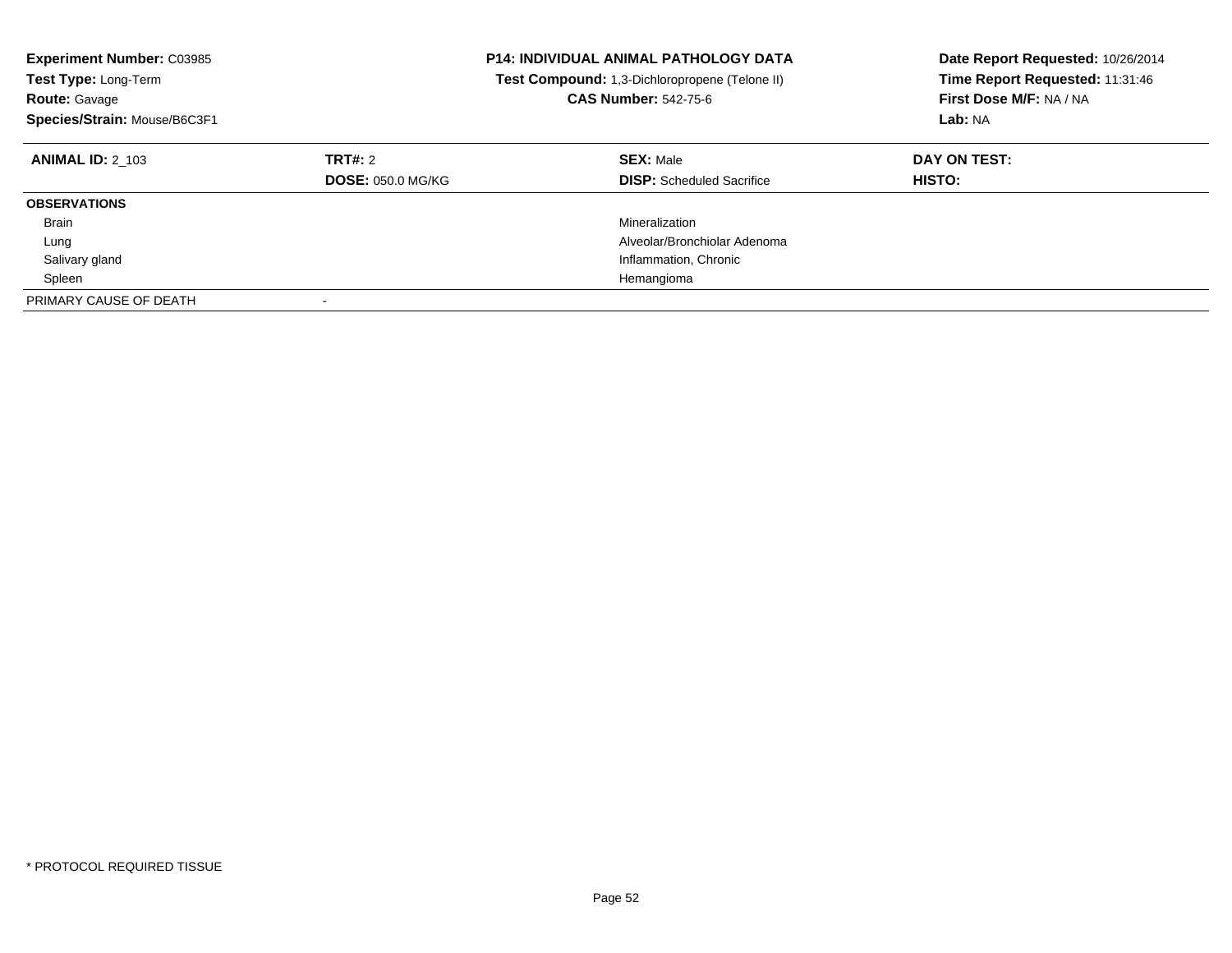| <b>Experiment Number: C03985</b><br><b>Test Type: Long-Term</b><br><b>Route: Gavage</b><br>Species/Strain: Mouse/B6C3F1 |                                     | <b>P14: INDIVIDUAL ANIMAL PATHOLOGY DATA</b><br>Test Compound: 1,3-Dichloropropene (Telone II)<br><b>CAS Number: 542-75-6</b> | Date Report Requested: 10/26/2014<br>Time Report Requested: 11:31:46<br>First Dose M/F: NA / NA<br>Lab: NA |
|-------------------------------------------------------------------------------------------------------------------------|-------------------------------------|-------------------------------------------------------------------------------------------------------------------------------|------------------------------------------------------------------------------------------------------------|
| <b>ANIMAL ID: 2 105</b>                                                                                                 | TRT#: 2<br><b>DOSE: 050.0 MG/KG</b> | <b>SEX: Male</b><br><b>DISP:</b> Scheduled Sacrifice                                                                          | DAY ON TEST:<br><b>HISTO:</b>                                                                              |
| <b>OBSERVATIONS</b>                                                                                                     |                                     |                                                                                                                               |                                                                                                            |
| Kidney                                                                                                                  |                                     | Inflammation, Chronic                                                                                                         |                                                                                                            |
| Lung                                                                                                                    |                                     | Alveolar/Bronchiolar Adenoma                                                                                                  |                                                                                                            |
| Salivary gland                                                                                                          |                                     | Inflammation, Chronic                                                                                                         |                                                                                                            |
| Thyroid                                                                                                                 |                                     | Inflammation, Chronic                                                                                                         |                                                                                                            |
| Urinary bladder                                                                                                         |                                     | Hyperplasia, Epithelial                                                                                                       |                                                                                                            |
| PRIMARY CAUSE OF DEATH                                                                                                  |                                     |                                                                                                                               |                                                                                                            |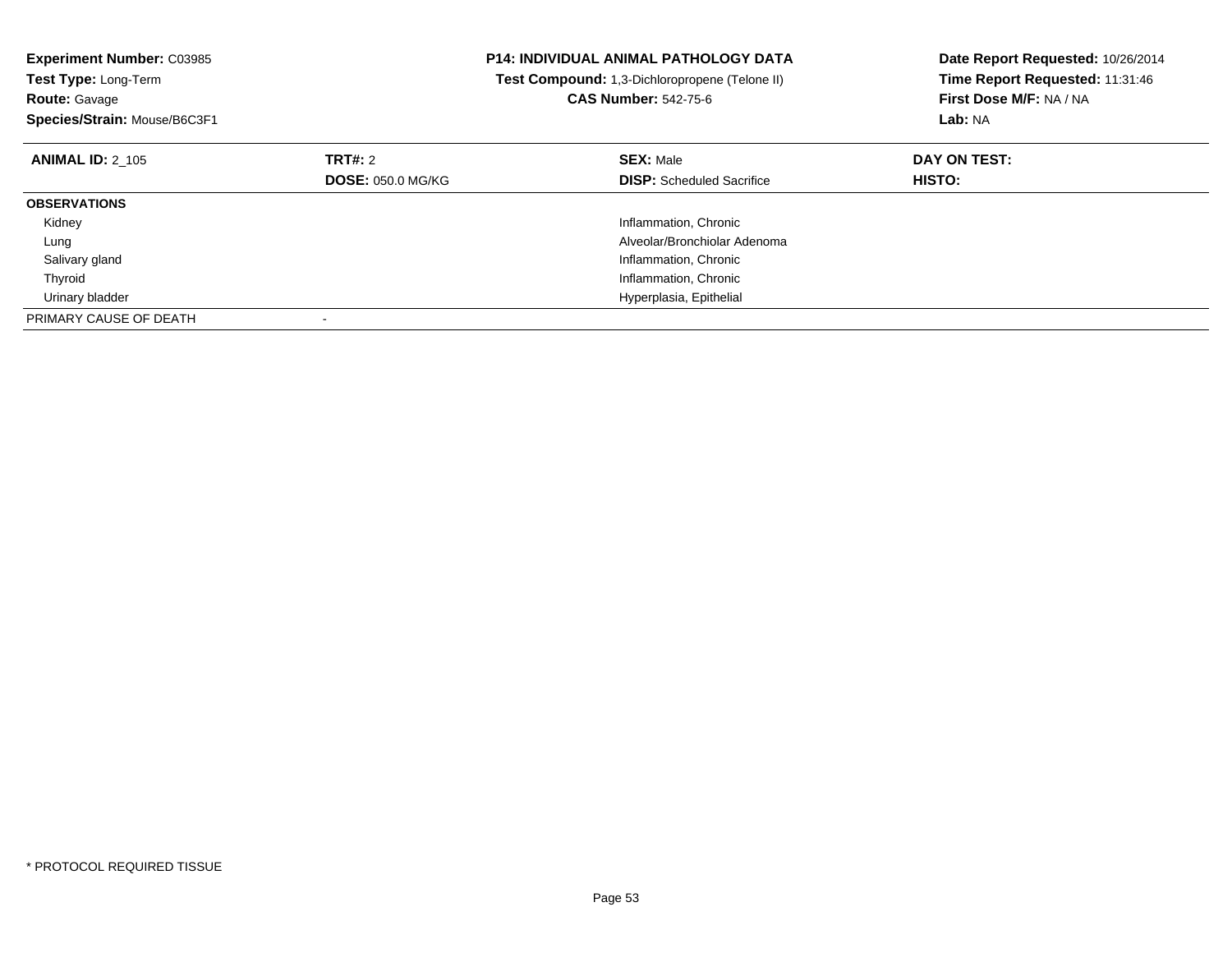| <b>Experiment Number: C03985</b><br>Test Type: Long-Term<br><b>Route: Gavage</b><br>Species/Strain: Mouse/B6C3F1 |                                     | <b>P14: INDIVIDUAL ANIMAL PATHOLOGY DATA</b><br>Test Compound: 1,3-Dichloropropene (Telone II)<br><b>CAS Number: 542-75-6</b> | Date Report Requested: 10/26/2014<br>Time Report Requested: 11:31:46<br>First Dose M/F: NA / NA<br>Lab: NA |
|------------------------------------------------------------------------------------------------------------------|-------------------------------------|-------------------------------------------------------------------------------------------------------------------------------|------------------------------------------------------------------------------------------------------------|
| <b>ANIMAL ID: 2 107</b>                                                                                          | TRT#: 2<br><b>DOSE: 050.0 MG/KG</b> | <b>SEX: Male</b><br><b>DISP:</b> Scheduled Sacrifice                                                                          | DAY ON TEST:<br><b>HISTO:</b>                                                                              |
| <b>OBSERVATIONS</b>                                                                                              |                                     |                                                                                                                               |                                                                                                            |
| Kidney                                                                                                           |                                     | Inflammation, Chronic                                                                                                         |                                                                                                            |
| Liver                                                                                                            |                                     | Hepatocellular Carcinoma                                                                                                      |                                                                                                            |
| Salivary gland                                                                                                   |                                     | Inflammation, Chronic                                                                                                         |                                                                                                            |
| PRIMARY CAUSE OF DEATH                                                                                           |                                     |                                                                                                                               |                                                                                                            |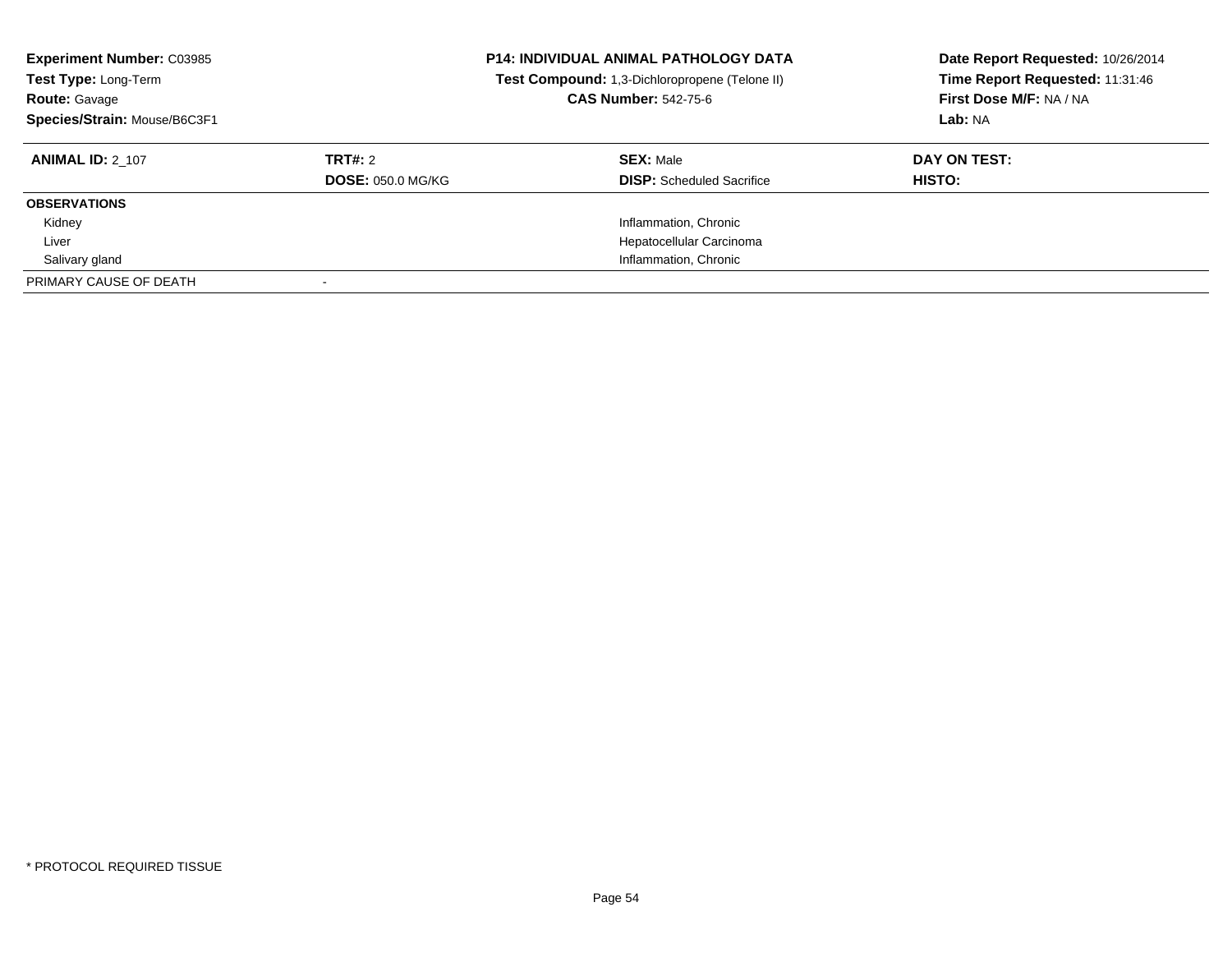| <b>Experiment Number: C03985</b><br>Test Type: Long-Term<br><b>Route: Gavage</b><br>Species/Strain: Mouse/B6C3F1 |                                     | <b>P14: INDIVIDUAL ANIMAL PATHOLOGY DATA</b><br>Test Compound: 1,3-Dichloropropene (Telone II)<br><b>CAS Number: 542-75-6</b> | Date Report Requested: 10/26/2014<br>Time Report Requested: 11:31:46<br>First Dose M/F: NA / NA<br>Lab: NA |
|------------------------------------------------------------------------------------------------------------------|-------------------------------------|-------------------------------------------------------------------------------------------------------------------------------|------------------------------------------------------------------------------------------------------------|
| <b>ANIMAL ID: 2 109</b>                                                                                          | TRT#: 2<br><b>DOSE: 050.0 MG/KG</b> | <b>SEX: Male</b><br><b>DISP:</b> Scheduled Sacrifice                                                                          | DAY ON TEST:<br>HISTO:                                                                                     |
| <b>OBSERVATIONS</b>                                                                                              |                                     |                                                                                                                               |                                                                                                            |
| <b>Brain</b>                                                                                                     |                                     | Mineralization                                                                                                                |                                                                                                            |
| Lung                                                                                                             |                                     | Alveolar/Bronchiolar Carcinoma                                                                                                |                                                                                                            |
| Salivary gland                                                                                                   |                                     | Inflammation, Chronic                                                                                                         |                                                                                                            |
| PRIMARY CAUSE OF DEATH                                                                                           |                                     |                                                                                                                               |                                                                                                            |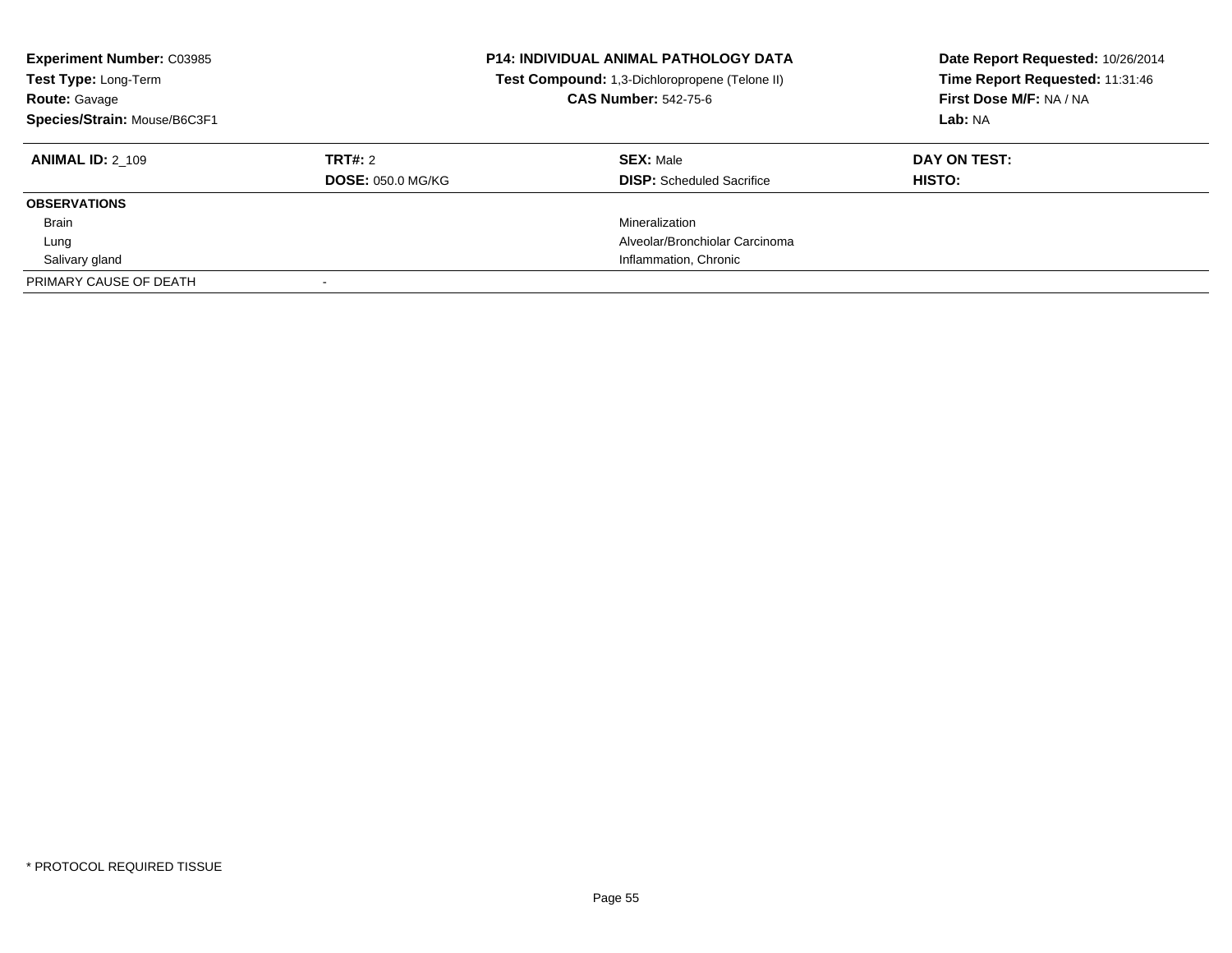| <b>Experiment Number: C03985</b><br>Test Type: Long-Term<br><b>Route: Gavage</b><br>Species/Strain: Mouse/B6C3F1 |                                     | <b>P14: INDIVIDUAL ANIMAL PATHOLOGY DATA</b><br>Test Compound: 1,3-Dichloropropene (Telone II)<br><b>CAS Number: 542-75-6</b> | Date Report Requested: 10/26/2014<br>Time Report Requested: 11:31:46<br>First Dose M/F: NA / NA<br>Lab: NA |
|------------------------------------------------------------------------------------------------------------------|-------------------------------------|-------------------------------------------------------------------------------------------------------------------------------|------------------------------------------------------------------------------------------------------------|
| <b>ANIMAL ID: 2 111</b>                                                                                          | TRT#: 2<br><b>DOSE: 050.0 MG/KG</b> | <b>SEX: Male</b><br><b>DISP:</b> Scheduled Sacrifice                                                                          | DAY ON TEST:<br>HISTO:                                                                                     |
| <b>OBSERVATIONS</b>                                                                                              |                                     |                                                                                                                               |                                                                                                            |
| <b>Brain</b>                                                                                                     |                                     | Mineralization                                                                                                                |                                                                                                            |
| Spleen                                                                                                           |                                     | Hemangiosarcoma                                                                                                               |                                                                                                            |
| Urinary bladder                                                                                                  |                                     | Hyperplasia, Epithelial                                                                                                       |                                                                                                            |
| PRIMARY CAUSE OF DEATH                                                                                           |                                     |                                                                                                                               |                                                                                                            |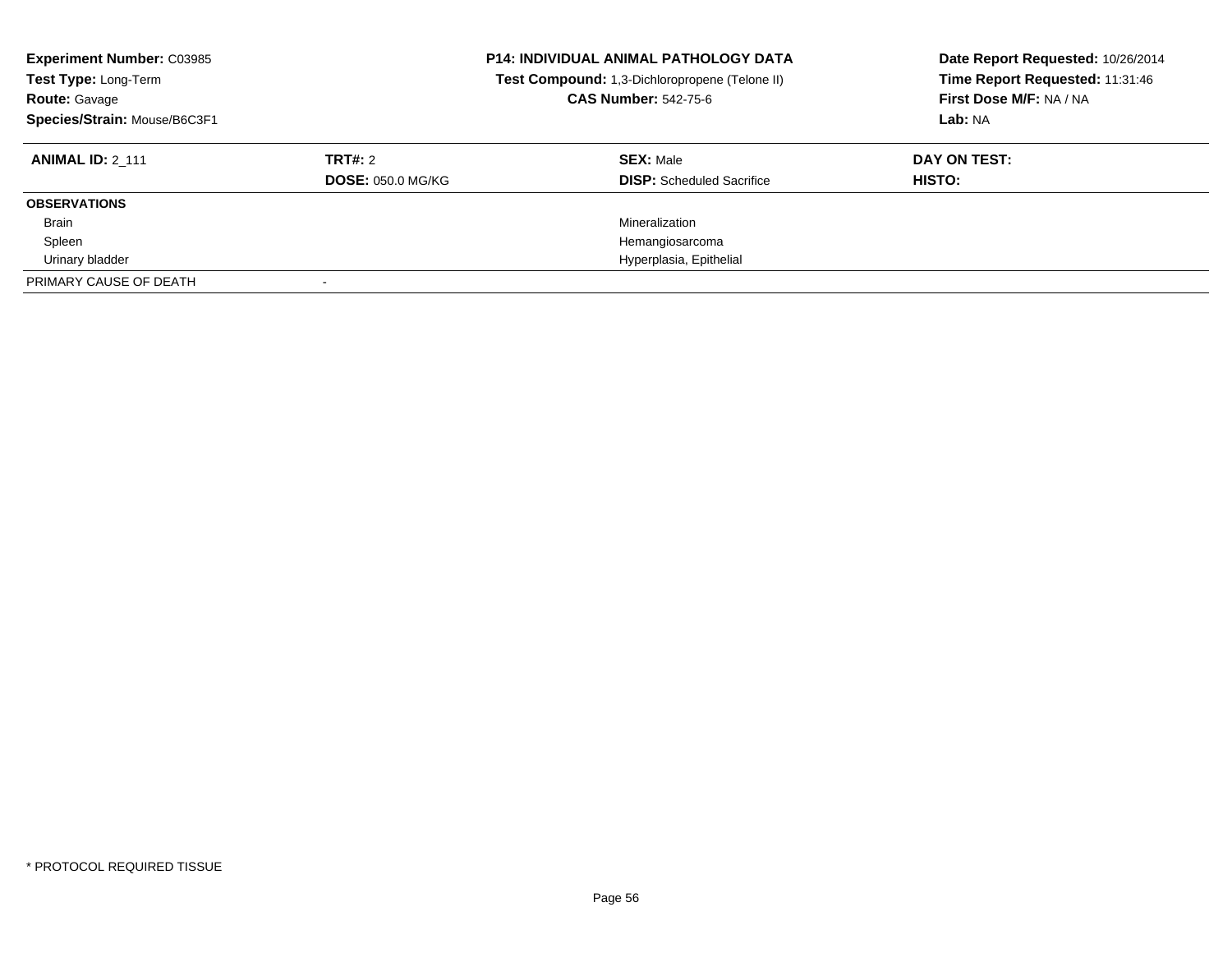| <b>Experiment Number: C03985</b><br><b>Test Type: Long-Term</b><br>Route: Gavage<br>Species/Strain: Mouse/B6C3F1 |                          | <b>P14: INDIVIDUAL ANIMAL PATHOLOGY DATA</b><br>Test Compound: 1,3-Dichloropropene (Telone II)<br><b>CAS Number: 542-75-6</b> | Date Report Requested: 10/26/2014<br>Time Report Requested: 11:31:46<br>First Dose M/F: NA / NA<br>Lab: NA |
|------------------------------------------------------------------------------------------------------------------|--------------------------|-------------------------------------------------------------------------------------------------------------------------------|------------------------------------------------------------------------------------------------------------|
| <b>ANIMAL ID: 2 113</b>                                                                                          | TRT#: 2                  | <b>SEX: Male</b>                                                                                                              | DAY ON TEST:                                                                                               |
|                                                                                                                  | <b>DOSE: 050.0 MG/KG</b> | <b>DISP: Natural Death</b>                                                                                                    | <b>HISTO:</b>                                                                                              |
| <b>OBSERVATIONS</b>                                                                                              |                          |                                                                                                                               |                                                                                                            |
| <b>Brain</b>                                                                                                     |                          | Mineralization                                                                                                                |                                                                                                            |
| Heart                                                                                                            |                          | Inflammation, Suppurative                                                                                                     |                                                                                                            |
| Liver                                                                                                            |                          | Necrosis, Central                                                                                                             |                                                                                                            |
| Lung                                                                                                             |                          | Alveolar/Bronchiolar Adenoma                                                                                                  |                                                                                                            |
| Thymus                                                                                                           |                          | Hemorrhage                                                                                                                    |                                                                                                            |
| PRIMARY CAUSE OF DEATH                                                                                           |                          |                                                                                                                               |                                                                                                            |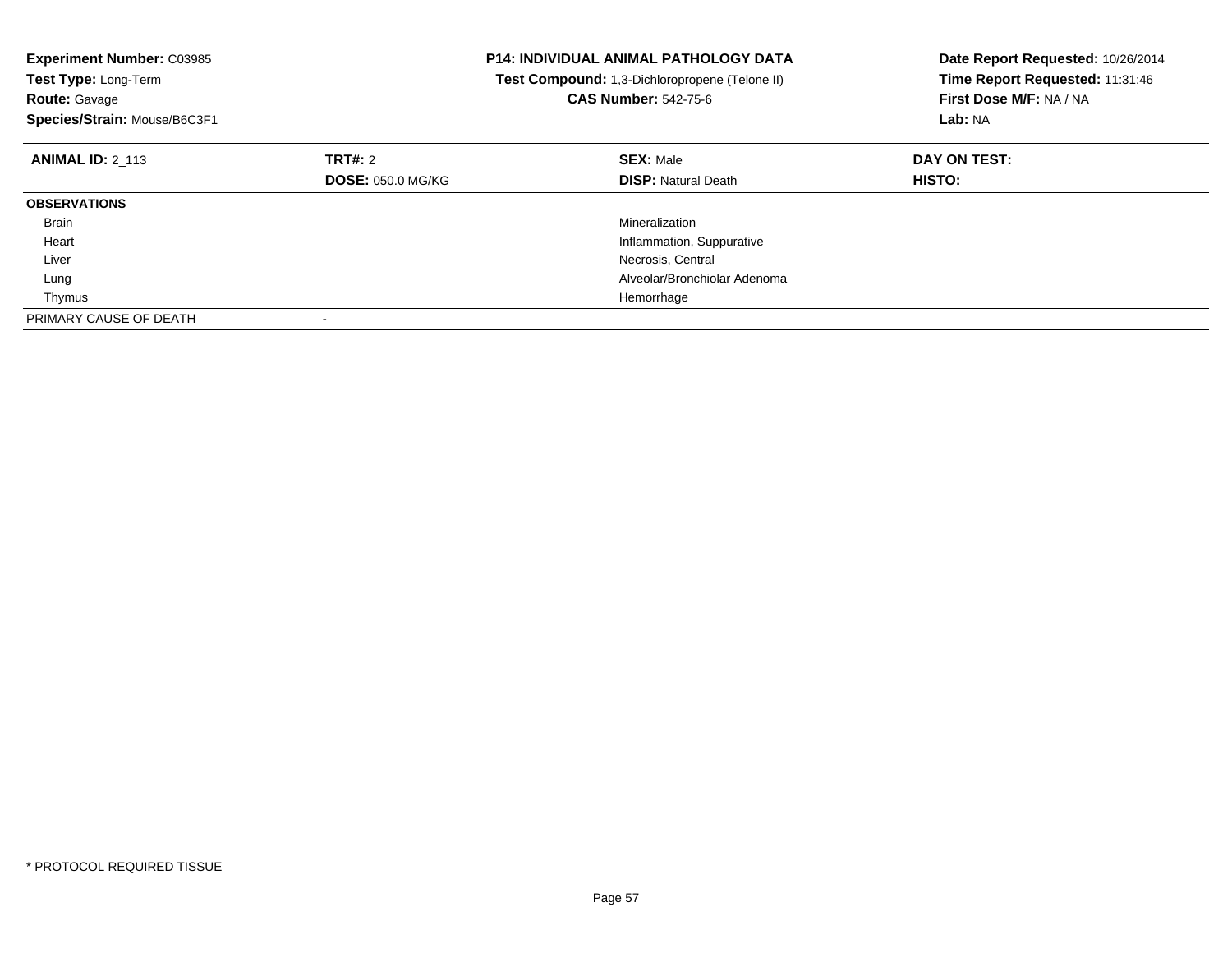| <b>Experiment Number: C03985</b><br>Test Type: Long-Term<br><b>Route: Gavage</b><br>Species/Strain: Mouse/B6C3F1 |                          | <b>P14: INDIVIDUAL ANIMAL PATHOLOGY DATA</b><br>Test Compound: 1,3-Dichloropropene (Telone II)<br><b>CAS Number: 542-75-6</b> | Date Report Requested: 10/26/2014<br>Time Report Requested: 11:31:46<br>First Dose M/F: NA / NA<br>Lab: NA |
|------------------------------------------------------------------------------------------------------------------|--------------------------|-------------------------------------------------------------------------------------------------------------------------------|------------------------------------------------------------------------------------------------------------|
| <b>ANIMAL ID: 2 115</b>                                                                                          | TRT#: 2                  | <b>SEX: Male</b>                                                                                                              | DAY ON TEST:                                                                                               |
|                                                                                                                  | <b>DOSE: 050.0 MG/KG</b> | <b>DISP:</b> Scheduled Sacrifice                                                                                              | <b>HISTO:</b>                                                                                              |
| <b>OBSERVATIONS</b>                                                                                              |                          |                                                                                                                               |                                                                                                            |
| Kidney                                                                                                           |                          | Inflammation, Chronic                                                                                                         |                                                                                                            |
| Salivary gland                                                                                                   |                          | Inflammation, Chronic                                                                                                         |                                                                                                            |
| Urinary bladder                                                                                                  |                          | Hyperplasia, Epithelial                                                                                                       |                                                                                                            |
| PRIMARY CAUSE OF DEATH                                                                                           |                          |                                                                                                                               |                                                                                                            |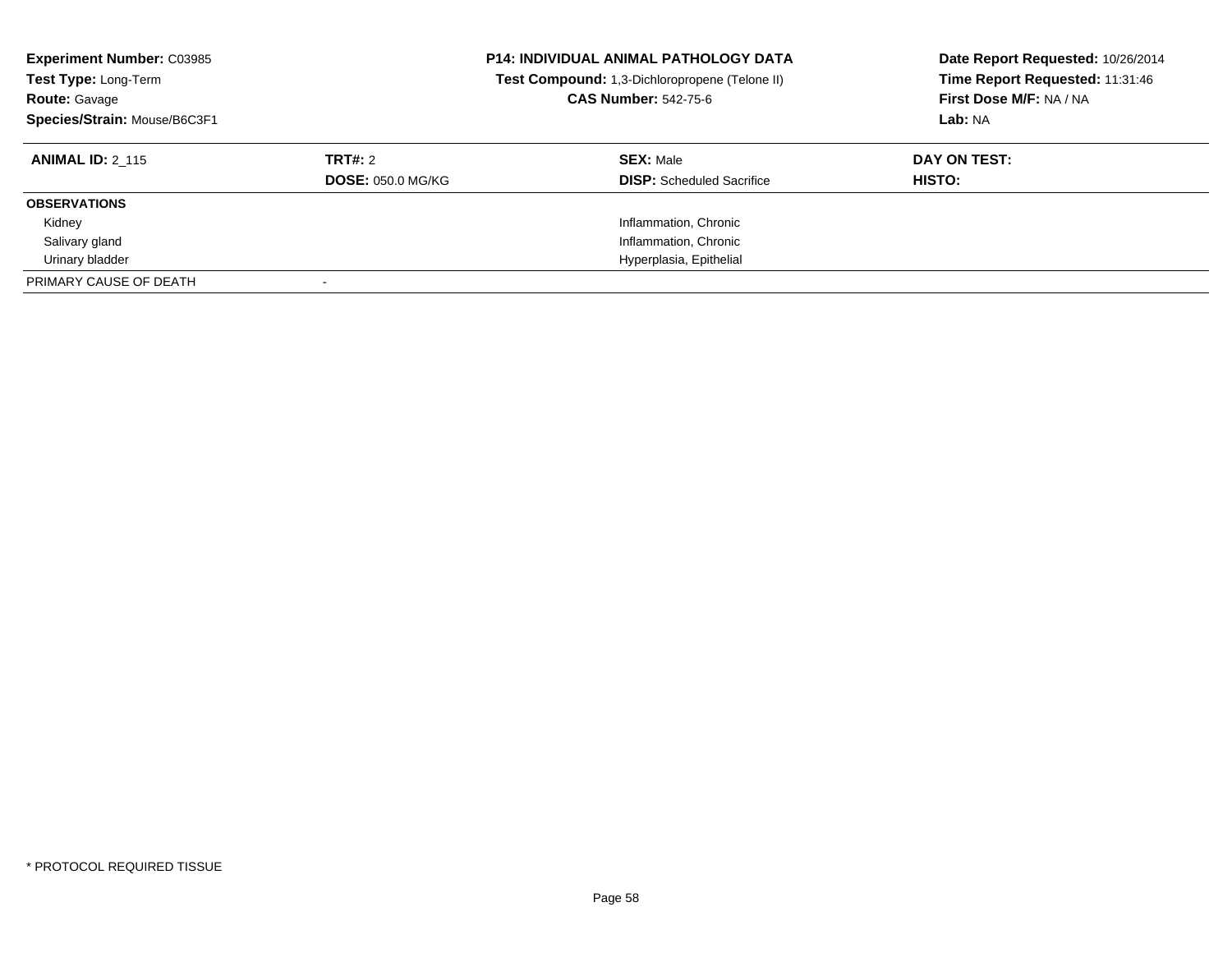| <b>Experiment Number: C03985</b><br>Test Type: Long-Term<br><b>Route: Gavage</b><br>Species/Strain: Mouse/B6C3F1 |                          | <b>P14: INDIVIDUAL ANIMAL PATHOLOGY DATA</b><br>Test Compound: 1,3-Dichloropropene (Telone II)<br><b>CAS Number: 542-75-6</b> | Date Report Requested: 10/26/2014<br>Time Report Requested: 11:31:46<br>First Dose M/F: NA / NA<br>Lab: NA |
|------------------------------------------------------------------------------------------------------------------|--------------------------|-------------------------------------------------------------------------------------------------------------------------------|------------------------------------------------------------------------------------------------------------|
| <b>ANIMAL ID: 2 117</b>                                                                                          | TRT#: 2                  | <b>SEX: Male</b>                                                                                                              | DAY ON TEST:                                                                                               |
|                                                                                                                  | <b>DOSE: 050.0 MG/KG</b> | <b>DISP:</b> Scheduled Sacrifice                                                                                              | HISTO:                                                                                                     |
| <b>OBSERVATIONS</b>                                                                                              |                          |                                                                                                                               |                                                                                                            |
| Salivary gland                                                                                                   |                          | Inflammation, Chronic                                                                                                         |                                                                                                            |
| PRIMARY CAUSE OF DEATH                                                                                           |                          |                                                                                                                               |                                                                                                            |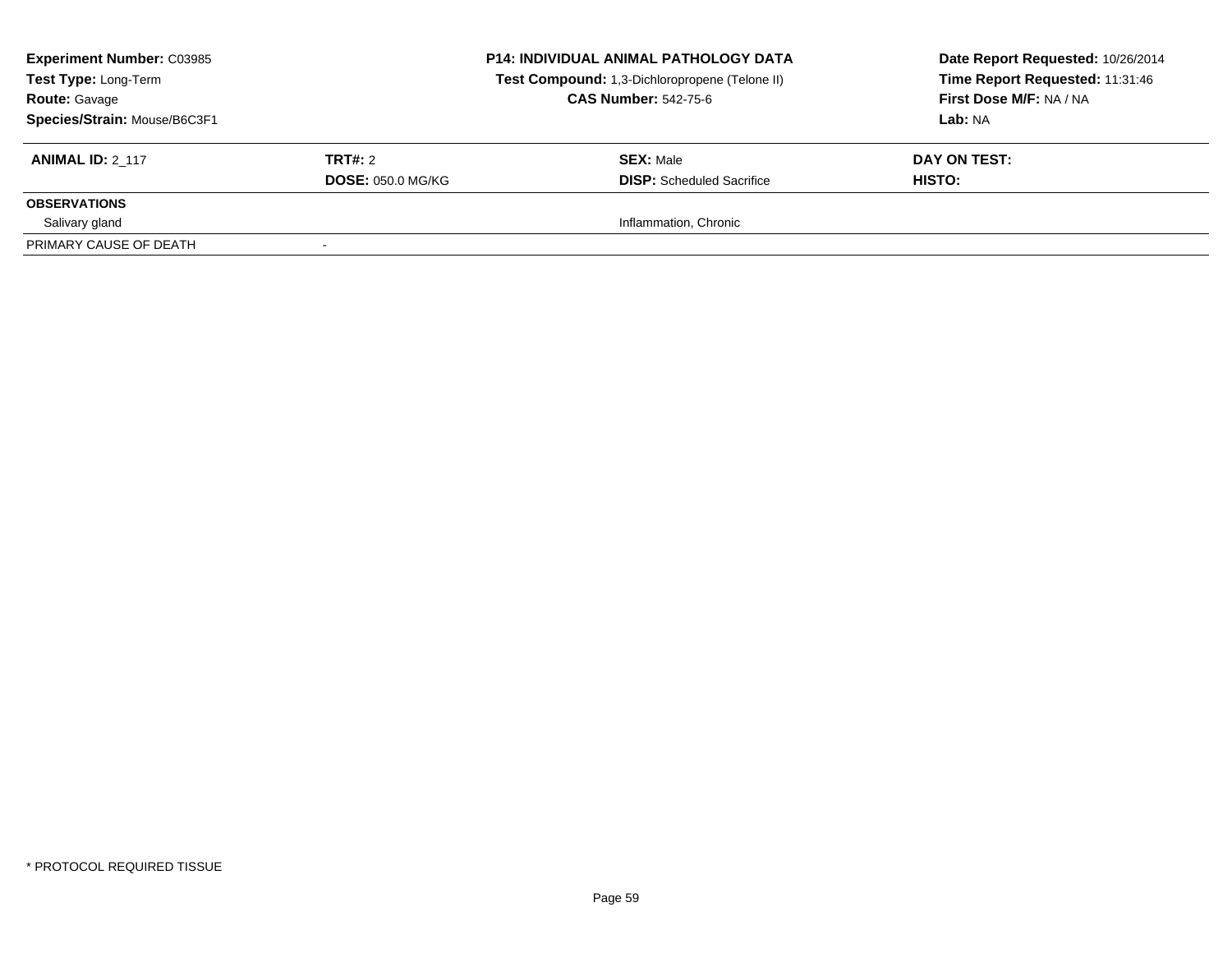| <b>Experiment Number: C03985</b><br>Test Type: Long-Term<br><b>Route: Gavage</b><br>Species/Strain: Mouse/B6C3F1 |                                     | <b>P14: INDIVIDUAL ANIMAL PATHOLOGY DATA</b><br>Test Compound: 1,3-Dichloropropene (Telone II)<br><b>CAS Number: 542-75-6</b> | Date Report Requested: 10/26/2014<br>Time Report Requested: 11:31:46<br>First Dose M/F: NA / NA<br>Lab: NA |
|------------------------------------------------------------------------------------------------------------------|-------------------------------------|-------------------------------------------------------------------------------------------------------------------------------|------------------------------------------------------------------------------------------------------------|
| <b>ANIMAL ID: 2 119</b>                                                                                          | TRT#: 2<br><b>DOSE: 050.0 MG/KG</b> | <b>SEX: Male</b><br><b>DISP:</b> Scheduled Sacrifice                                                                          | DAY ON TEST:<br><b>HISTO:</b>                                                                              |
| <b>OBSERVATIONS</b>                                                                                              |                                     |                                                                                                                               |                                                                                                            |
| Adrenal gland                                                                                                    | Cortex Nos                          | Hyperplasia, Focal                                                                                                            |                                                                                                            |
| <b>Brain</b>                                                                                                     |                                     | Mineralization                                                                                                                |                                                                                                            |
| Spleen                                                                                                           |                                     | Lymphoma, Nos-Malignant                                                                                                       |                                                                                                            |
| Urinary bladder                                                                                                  |                                     | Hyperplasia, Epithelial                                                                                                       |                                                                                                            |
| PRIMARY CAUSE OF DEATH                                                                                           |                                     |                                                                                                                               |                                                                                                            |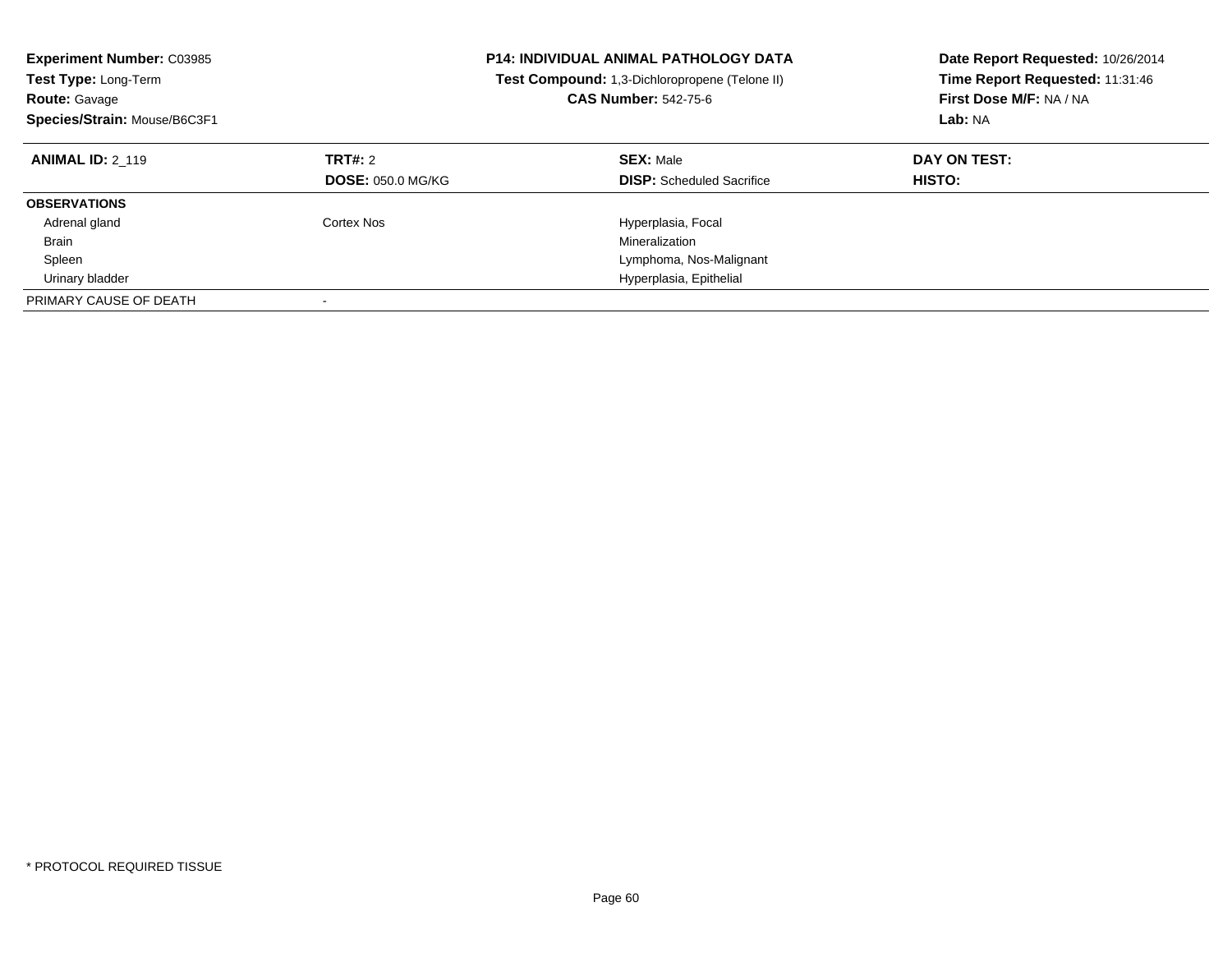| <b>Experiment Number: C03985</b><br>Test Type: Long-Term<br><b>Route: Gavage</b><br>Species/Strain: Mouse/B6C3F1 |                          | <b>P14: INDIVIDUAL ANIMAL PATHOLOGY DATA</b><br>Test Compound: 1,3-Dichloropropene (Telone II)<br><b>CAS Number: 542-75-6</b> | Date Report Requested: 10/26/2014<br>Time Report Requested: 11:31:46<br>First Dose M/F: NA / NA<br>Lab: NA |
|------------------------------------------------------------------------------------------------------------------|--------------------------|-------------------------------------------------------------------------------------------------------------------------------|------------------------------------------------------------------------------------------------------------|
| <b>ANIMAL ID: 2 121</b>                                                                                          | TRT#: 2                  | <b>SEX: Male</b>                                                                                                              | DAY ON TEST:                                                                                               |
|                                                                                                                  | <b>DOSE: 050.0 MG/KG</b> | <b>DISP: Natural Death</b>                                                                                                    | HISTO:                                                                                                     |
| <b>OBSERVATIONS</b>                                                                                              |                          |                                                                                                                               |                                                                                                            |
| <b>Brain</b>                                                                                                     |                          | Mineralization                                                                                                                |                                                                                                            |
| Heart                                                                                                            |                          | Hemorrhage                                                                                                                    |                                                                                                            |
|                                                                                                                  |                          | Inflammation, Suppurative                                                                                                     |                                                                                                            |
|                                                                                                                  |                          | Necrosis, Nos                                                                                                                 |                                                                                                            |
| Thymus                                                                                                           |                          | Hemorrhage                                                                                                                    |                                                                                                            |
| PRIMARY CAUSE OF DEATH                                                                                           |                          |                                                                                                                               |                                                                                                            |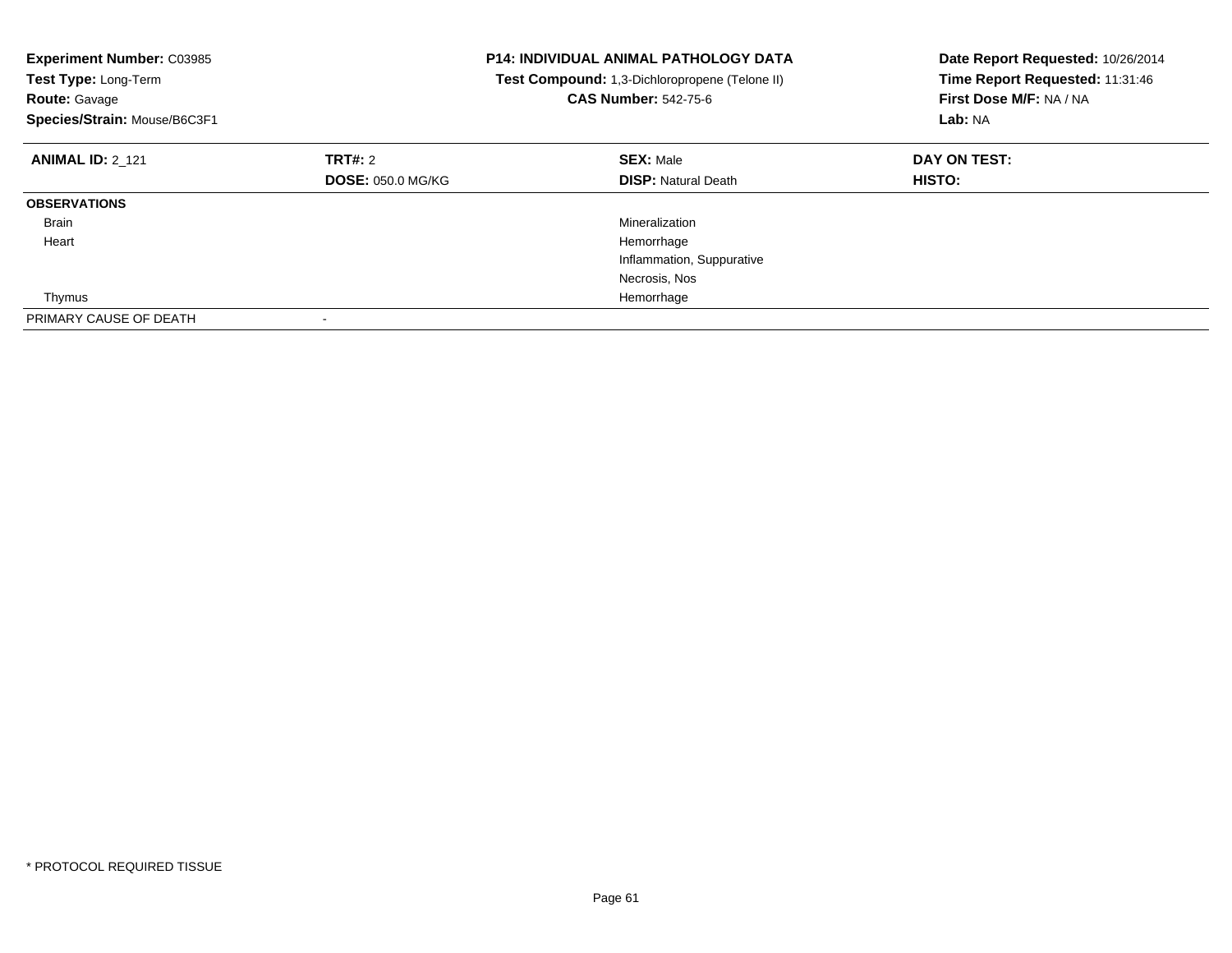**Experiment Number:** C03985**Test Type:** Long-Term**Route:** Gavage **Species/Strain:** Mouse/B6C3F1**P14: INDIVIDUAL ANIMAL PATHOLOGY DATA Test Compound:** 1,3-Dichloropropene (Telone II)**CAS Number:** 542-75-6**Date Report Requested:** 10/26/2014**Time Report Requested:** 11:31:46**First Dose M/F:** NA / NA**Lab:** NA**ANIMAL ID:** 2\_123**TRT#:** 2 **SEX:** Male **DAY ON TEST: DOSE:** 050.0 MG/KG**DISP:** Scheduled Sacrifice **HISTO: OBSERVATIONS** Brainn and the control of the control of the control of the control of the control of the control of the control of the control of the control of the control of the control of the control of the control of the control of the co Intestine Small Ileum Hyperplasia, Lymphoid Kidney Inflammation, Chronic Liver Hepatocellular Carcinoma Alveolar/Bronchiolar Adenoma Lung Lymph nodee and the state of the state of the state of the state of the state of the state of the state of the state of the state of the state of the state of the state of the state of the state of the state of the state of the stat Salivary gland Inflammation, Chronic PRIMARY CAUSE OF DEATH-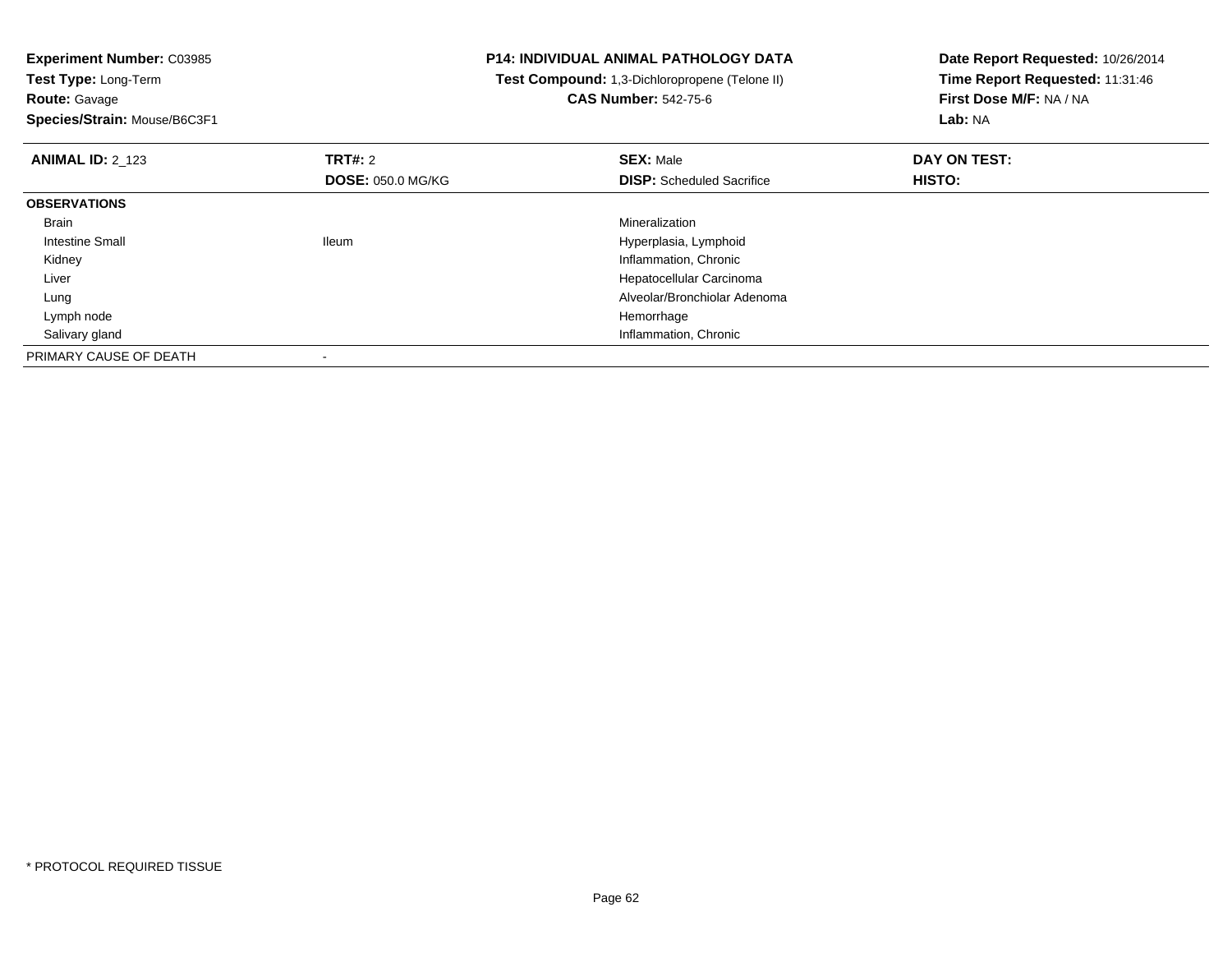| <b>Experiment Number: C03985</b><br><b>Test Type: Long-Term</b><br><b>Route: Gavage</b><br>Species/Strain: Mouse/B6C3F1 |                                     | <b>P14: INDIVIDUAL ANIMAL PATHOLOGY DATA</b><br><b>Test Compound:</b> 1,3-Dichloropropene (Telone II)<br><b>CAS Number: 542-75-6</b> | Date Report Requested: 10/26/2014<br>Time Report Requested: 11:31:46<br>First Dose M/F: NA / NA<br>Lab: NA |
|-------------------------------------------------------------------------------------------------------------------------|-------------------------------------|--------------------------------------------------------------------------------------------------------------------------------------|------------------------------------------------------------------------------------------------------------|
| <b>ANIMAL ID: 2 125</b>                                                                                                 | TRT#: 2<br><b>DOSE: 050.0 MG/KG</b> | <b>SEX: Male</b><br><b>DISP:</b> Scheduled Sacrifice                                                                                 | DAY ON TEST:<br><b>HISTO:</b>                                                                              |
| <b>OBSERVATIONS</b>                                                                                                     |                                     |                                                                                                                                      |                                                                                                            |
| Lung                                                                                                                    |                                     | Alveolar/Bronchiolar Carcinoma<br>Edema, Nos                                                                                         |                                                                                                            |
| Pancreas                                                                                                                |                                     | Inflammation, Chronic                                                                                                                |                                                                                                            |
| Salivary gland                                                                                                          |                                     | Inflammation, Chronic                                                                                                                |                                                                                                            |
| PRIMARY CAUSE OF DEATH                                                                                                  | $\overline{\phantom{a}}$            |                                                                                                                                      |                                                                                                            |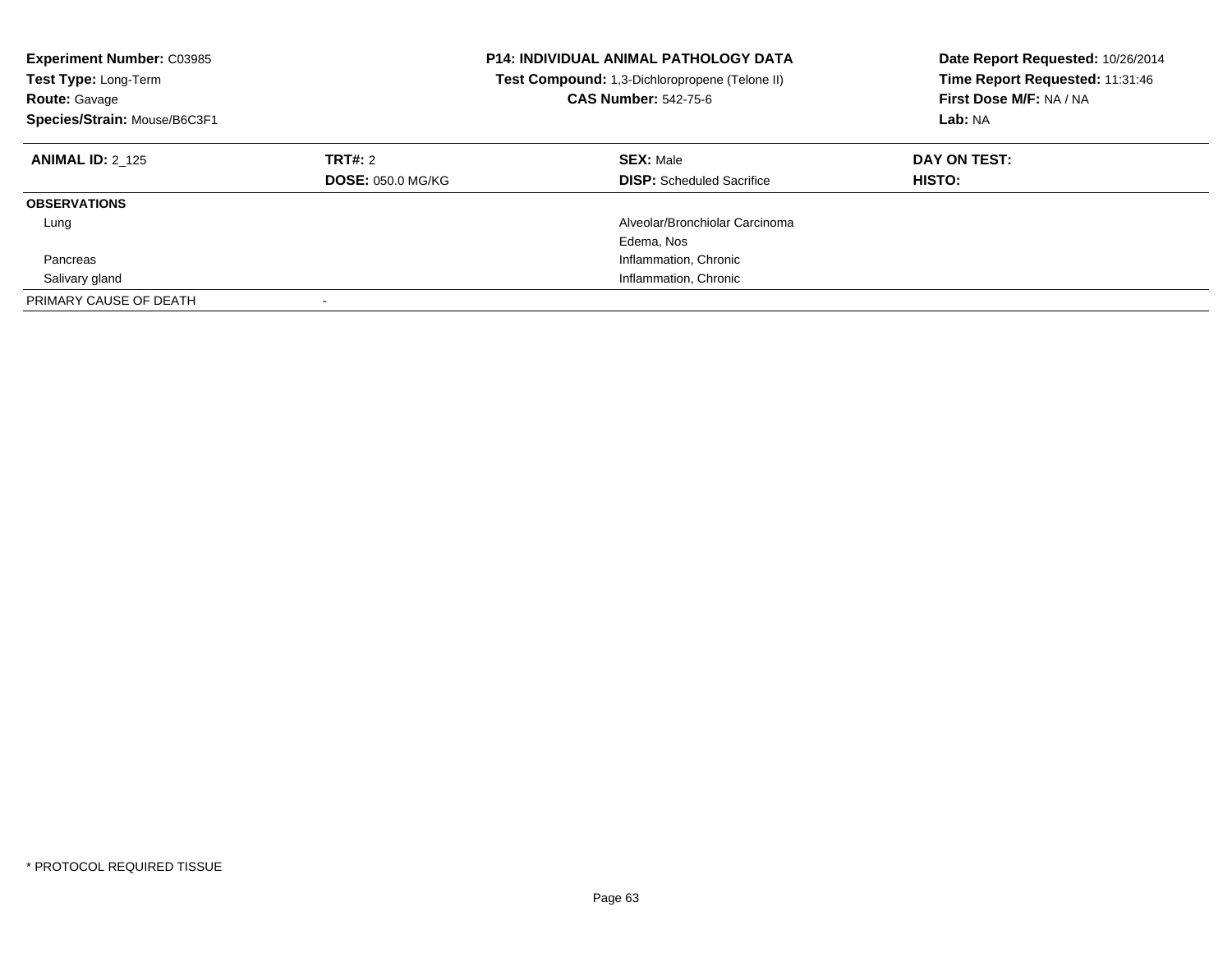| <b>Experiment Number: C03985</b><br>Test Type: Long-Term<br><b>Route: Gavage</b><br>Species/Strain: Mouse/B6C3F1 |                                     | <b>P14: INDIVIDUAL ANIMAL PATHOLOGY DATA</b><br>Test Compound: 1,3-Dichloropropene (Telone II)<br><b>CAS Number: 542-75-6</b> | Date Report Requested: 10/26/2014<br>Time Report Requested: 11:31:46<br>First Dose M/F: NA / NA<br>Lab: NA |
|------------------------------------------------------------------------------------------------------------------|-------------------------------------|-------------------------------------------------------------------------------------------------------------------------------|------------------------------------------------------------------------------------------------------------|
| <b>ANIMAL ID: 2 127</b>                                                                                          | TRT#: 2<br><b>DOSE: 050.0 MG/KG</b> | <b>SEX: Male</b><br><b>DISP:</b> Scheduled Sacrifice                                                                          | DAY ON TEST:<br>HISTO:                                                                                     |
| <b>OBSERVATIONS</b>                                                                                              |                                     |                                                                                                                               |                                                                                                            |
| Liver                                                                                                            |                                     | Infarct, Nos                                                                                                                  |                                                                                                            |
| Salivary gland                                                                                                   |                                     | Inflammation, Chronic                                                                                                         |                                                                                                            |
| PRIMARY CAUSE OF DEATH                                                                                           |                                     |                                                                                                                               |                                                                                                            |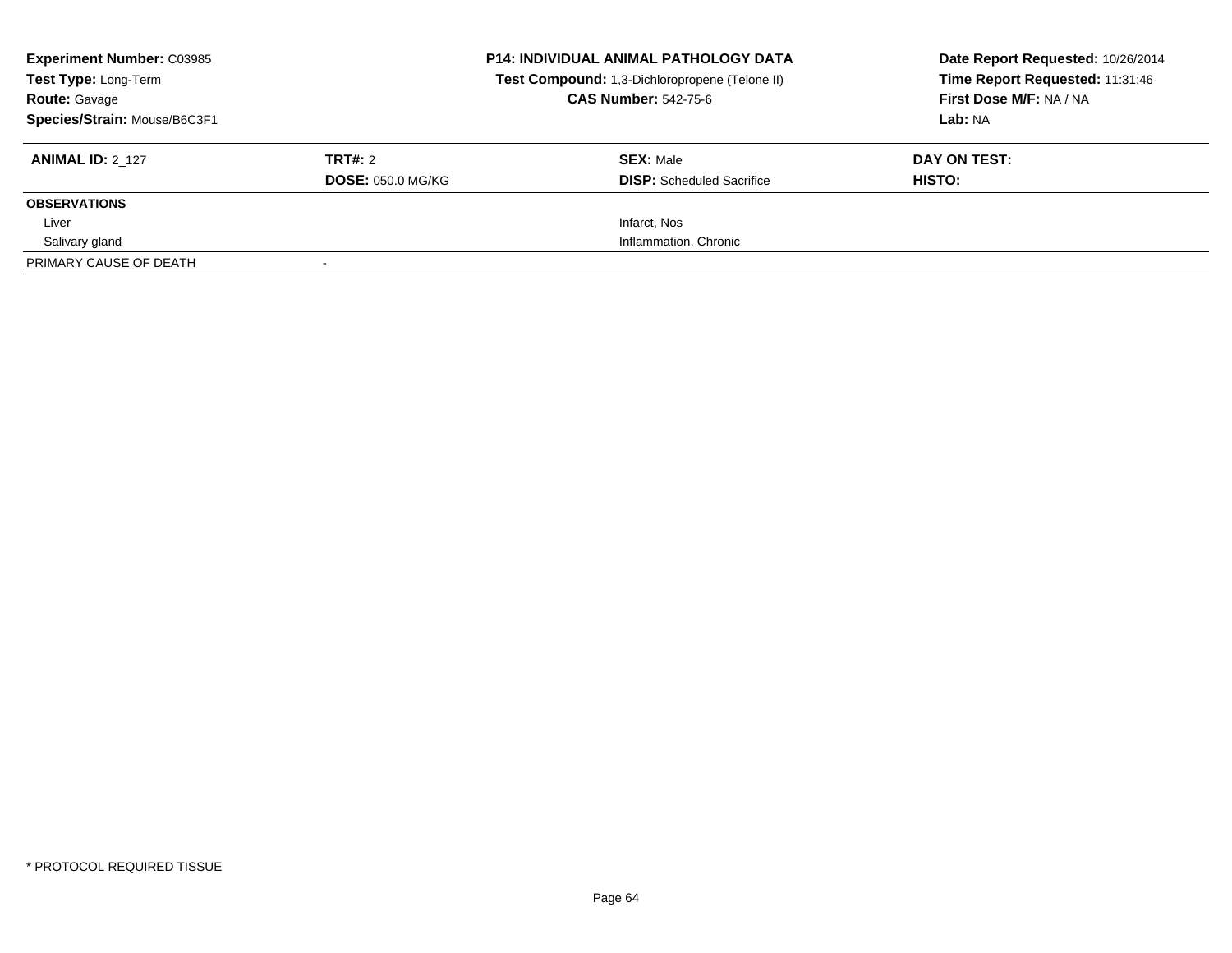| <b>Experiment Number: C03985</b><br>Test Type: Long-Term<br><b>Route: Gavage</b><br>Species/Strain: Mouse/B6C3F1 |                          | <b>P14: INDIVIDUAL ANIMAL PATHOLOGY DATA</b><br>Test Compound: 1,3-Dichloropropene (Telone II)<br><b>CAS Number: 542-75-6</b> | Date Report Requested: 10/26/2014<br>Time Report Requested: 11:31:46<br>First Dose M/F: NA / NA<br>Lab: NA |
|------------------------------------------------------------------------------------------------------------------|--------------------------|-------------------------------------------------------------------------------------------------------------------------------|------------------------------------------------------------------------------------------------------------|
| <b>ANIMAL ID: 2 129</b>                                                                                          | TRT#: 2                  | <b>SEX: Male</b>                                                                                                              | DAY ON TEST:                                                                                               |
|                                                                                                                  | <b>DOSE: 050.0 MG/KG</b> | <b>DISP:</b> Scheduled Sacrifice                                                                                              | HISTO:                                                                                                     |
| <b>OBSERVATIONS</b>                                                                                              |                          |                                                                                                                               |                                                                                                            |
| Salivary gland                                                                                                   |                          | Inflammation, Chronic                                                                                                         |                                                                                                            |
| PRIMARY CAUSE OF DEATH                                                                                           |                          |                                                                                                                               |                                                                                                            |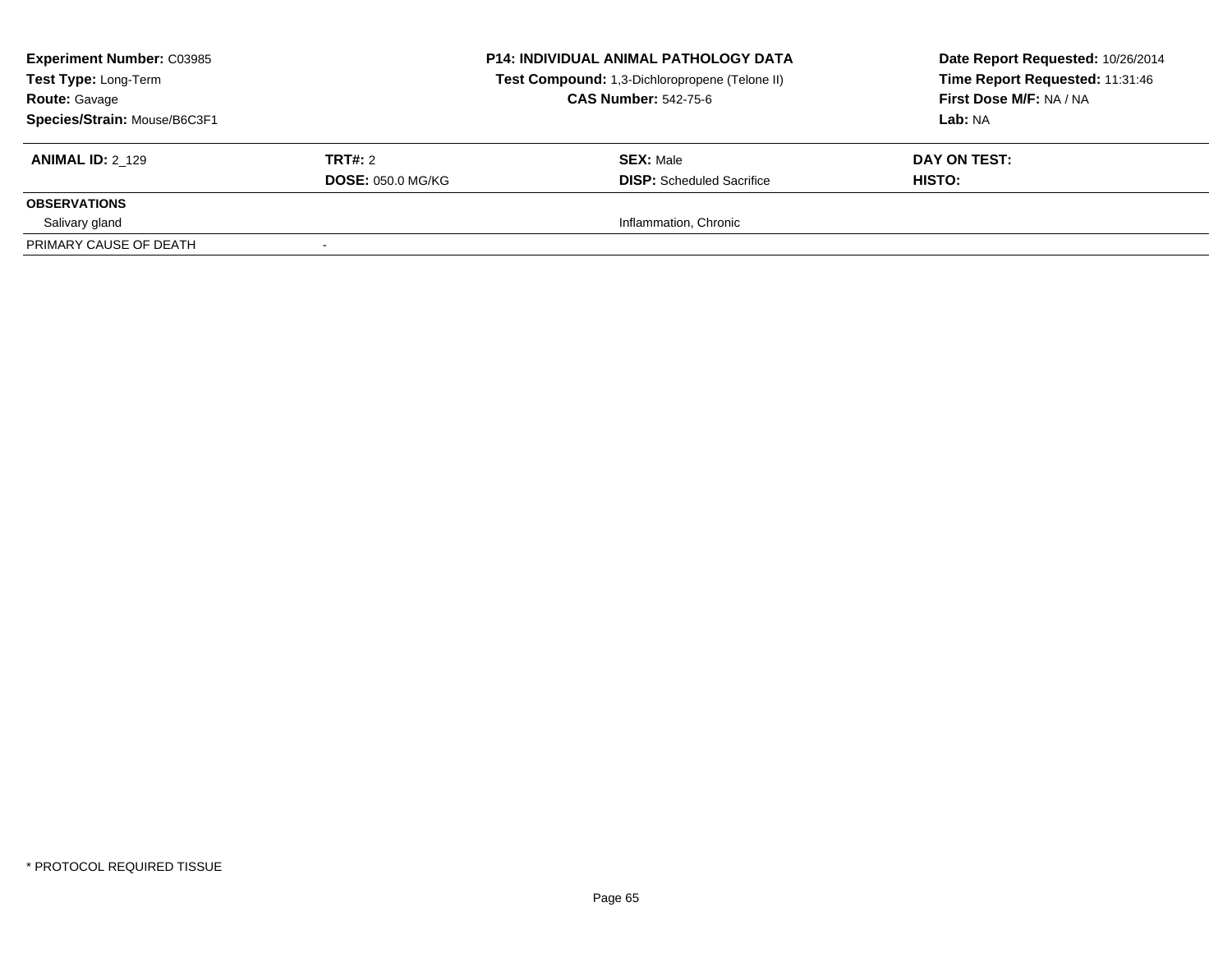| <b>Experiment Number: C03985</b><br><b>Test Type: Long-Term</b><br><b>Route: Gavage</b><br>Species/Strain: Mouse/B6C3F1 |                                     | <b>P14: INDIVIDUAL ANIMAL PATHOLOGY DATA</b><br>Test Compound: 1,3-Dichloropropene (Telone II)<br><b>CAS Number: 542-75-6</b> | Date Report Requested: 10/26/2014<br>Time Report Requested: 11:31:46<br>First Dose M/F: NA / NA<br>Lab: NA |
|-------------------------------------------------------------------------------------------------------------------------|-------------------------------------|-------------------------------------------------------------------------------------------------------------------------------|------------------------------------------------------------------------------------------------------------|
| <b>ANIMAL ID: 2 131</b>                                                                                                 | TRT#: 2<br><b>DOSE: 050.0 MG/KG</b> | <b>SEX: Male</b><br><b>DISP:</b> Scheduled Sacrifice                                                                          | DAY ON TEST:<br>HISTO:                                                                                     |
| <b>OBSERVATIONS</b>                                                                                                     |                                     |                                                                                                                               |                                                                                                            |
| <b>Brain</b>                                                                                                            |                                     | Mineralization                                                                                                                |                                                                                                            |
| Lung                                                                                                                    |                                     | Alveolar/Bronchiolar Adenoma                                                                                                  |                                                                                                            |
| PRIMARY CAUSE OF DEATH                                                                                                  |                                     |                                                                                                                               |                                                                                                            |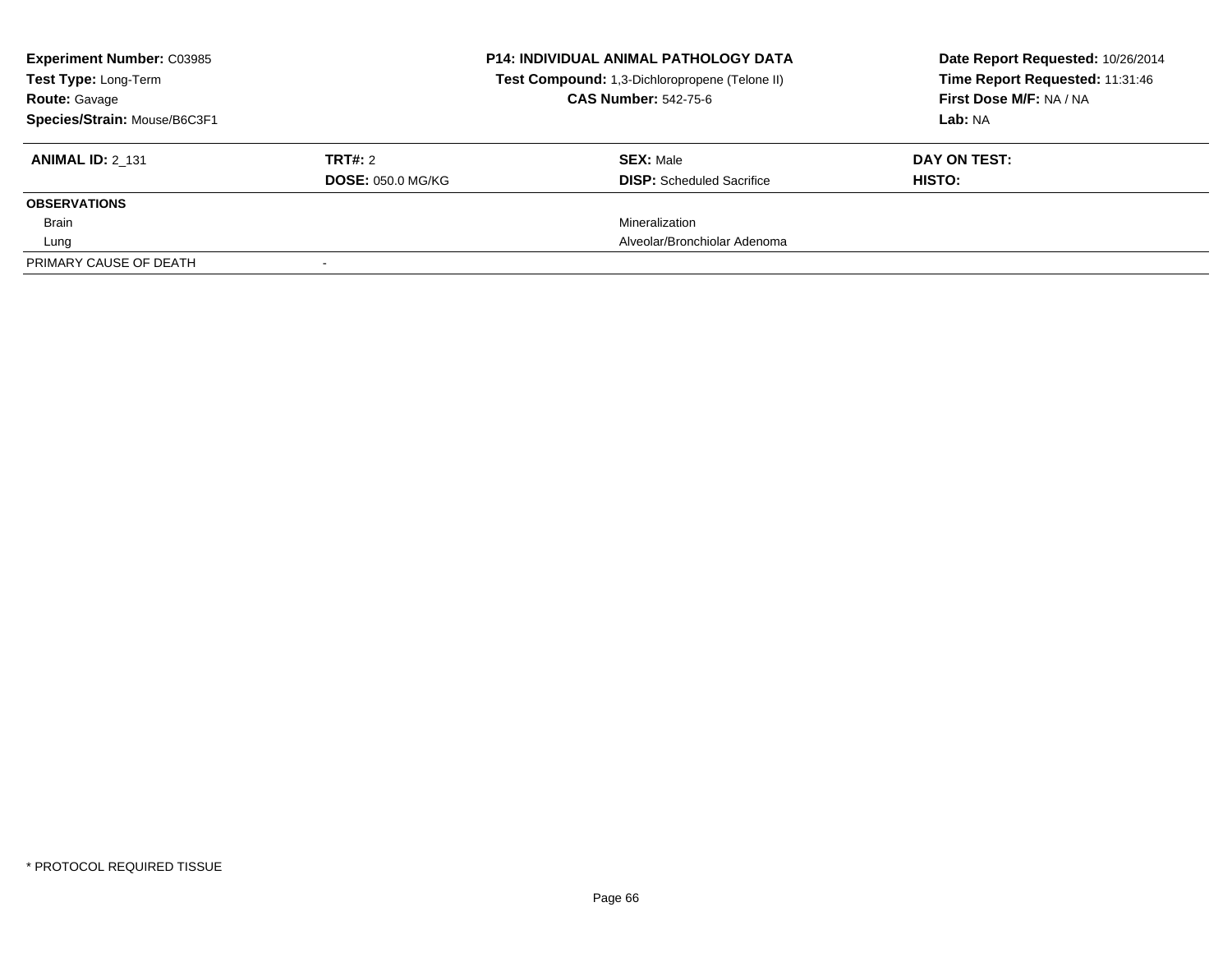| <b>Experiment Number: C03985</b><br><b>Test Type: Long-Term</b><br><b>Route: Gavage</b><br>Species/Strain: Mouse/B6C3F1 |                                     | <b>P14: INDIVIDUAL ANIMAL PATHOLOGY DATA</b><br>Test Compound: 1,3-Dichloropropene (Telone II)<br><b>CAS Number: 542-75-6</b> | Date Report Requested: 10/26/2014<br>Time Report Requested: 11:31:46<br>First Dose M/F: NA / NA<br>Lab: NA |
|-------------------------------------------------------------------------------------------------------------------------|-------------------------------------|-------------------------------------------------------------------------------------------------------------------------------|------------------------------------------------------------------------------------------------------------|
| <b>ANIMAL ID: 2 133</b>                                                                                                 | TRT#: 2<br><b>DOSE: 050.0 MG/KG</b> | <b>SEX: Male</b><br><b>DISP:</b> Scheduled Sacrifice                                                                          | DAY ON TEST:<br><b>HISTO:</b>                                                                              |
| <b>OBSERVATIONS</b>                                                                                                     |                                     |                                                                                                                               |                                                                                                            |
| <b>Brain</b>                                                                                                            |                                     | Mineralization                                                                                                                |                                                                                                            |
| Kidney                                                                                                                  |                                     | Inflammation, Chronic                                                                                                         |                                                                                                            |
| Salivary gland                                                                                                          |                                     | Inflammation, Chronic                                                                                                         |                                                                                                            |
| Spleen                                                                                                                  |                                     | Hemangioma                                                                                                                    |                                                                                                            |
| PRIMARY CAUSE OF DEATH                                                                                                  |                                     |                                                                                                                               |                                                                                                            |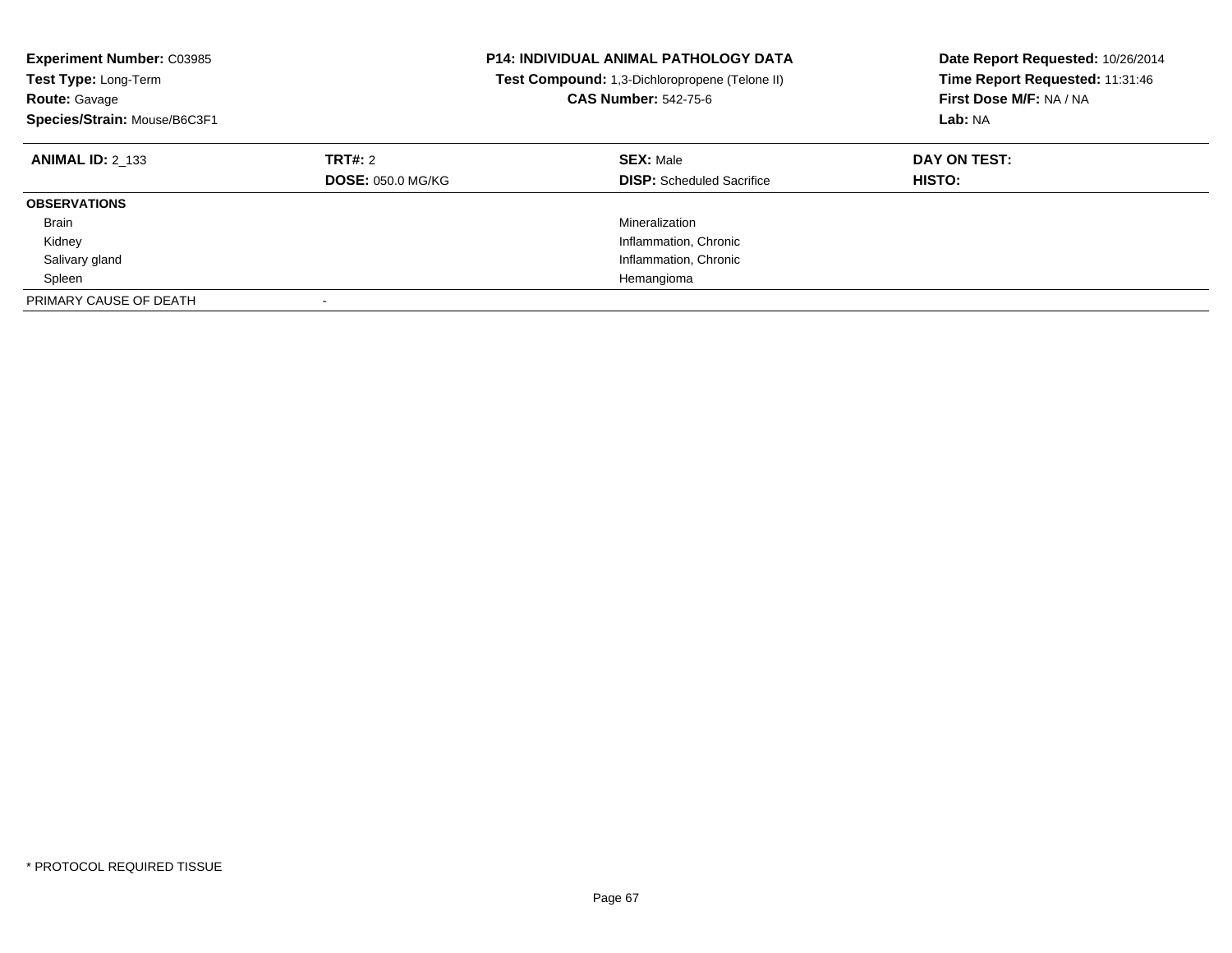| <b>Experiment Number: C03985</b><br><b>Test Type: Long-Term</b><br><b>Route: Gavage</b> |                          | P14: INDIVIDUAL ANIMAL PATHOLOGY DATA<br>Test Compound: 1,3-Dichloropropene (Telone II)<br><b>CAS Number: 542-75-6</b> | Date Report Requested: 10/26/2014<br>Time Report Requested: 11:31:46<br>First Dose M/F: NA / NA |
|-----------------------------------------------------------------------------------------|--------------------------|------------------------------------------------------------------------------------------------------------------------|-------------------------------------------------------------------------------------------------|
| Species/Strain: Mouse/B6C3F1                                                            |                          |                                                                                                                        | Lab: NA                                                                                         |
| <b>ANIMAL ID: 2 135</b>                                                                 | <b>TRT#: 2</b>           | <b>SEX: Male</b>                                                                                                       | DAY ON TEST:                                                                                    |
|                                                                                         | <b>DOSE: 050.0 MG/KG</b> | <b>DISP:</b> Scheduled Sacrifice                                                                                       | HISTO:                                                                                          |
| <b>OBSERVATIONS</b>                                                                     |                          |                                                                                                                        |                                                                                                 |
| <b>Brain</b>                                                                            |                          | Mineralization                                                                                                         |                                                                                                 |
| Kidney                                                                                  |                          | Inflammation, Chronic                                                                                                  |                                                                                                 |
| Liver                                                                                   |                          | Hepatocellular Carcinoma                                                                                               |                                                                                                 |
| Lung                                                                                    |                          | Alveolar/Bronchiolar Adenoma                                                                                           |                                                                                                 |
| Salivary gland                                                                          |                          | Inflammation, Chronic                                                                                                  |                                                                                                 |
| PRIMARY CAUSE OF DEATH                                                                  |                          |                                                                                                                        |                                                                                                 |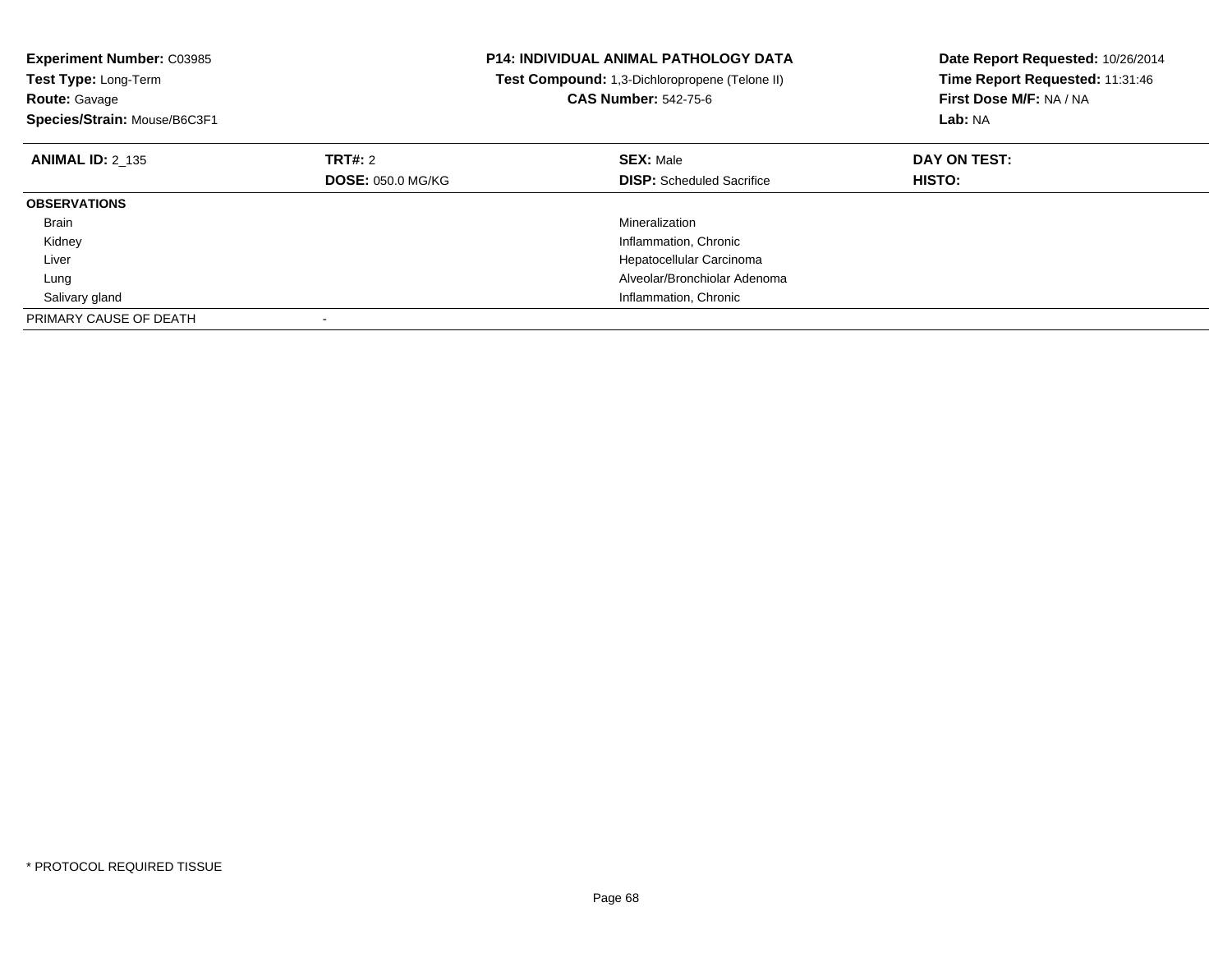| <b>Experiment Number: C03985</b><br>Test Type: Long-Term<br><b>Route: Gavage</b><br>Species/Strain: Mouse/B6C3F1 |                                     | <b>P14: INDIVIDUAL ANIMAL PATHOLOGY DATA</b><br>Test Compound: 1,3-Dichloropropene (Telone II)<br><b>CAS Number: 542-75-6</b> | Date Report Requested: 10/26/2014<br>Time Report Requested: 11:31:46<br>First Dose M/F: NA / NA<br>Lab: NA |
|------------------------------------------------------------------------------------------------------------------|-------------------------------------|-------------------------------------------------------------------------------------------------------------------------------|------------------------------------------------------------------------------------------------------------|
| <b>ANIMAL ID: 2 137</b>                                                                                          | TRT#: 2<br><b>DOSE: 050.0 MG/KG</b> | <b>SEX: Male</b><br><b>DISP:</b> Natural Death                                                                                | DAY ON TEST:<br><b>HISTO:</b>                                                                              |
| <b>OBSERVATIONS</b>                                                                                              |                                     |                                                                                                                               |                                                                                                            |
| Brain                                                                                                            |                                     | Mineralization                                                                                                                |                                                                                                            |
| Heart                                                                                                            |                                     | Inflammation, Suppurative                                                                                                     |                                                                                                            |
| Lymph node                                                                                                       |                                     | Lymphoma, Nos-Malignant                                                                                                       |                                                                                                            |
| Stomach                                                                                                          |                                     | Squamous Cell Papilloma                                                                                                       |                                                                                                            |
| PRIMARY CAUSE OF DEATH                                                                                           |                                     |                                                                                                                               |                                                                                                            |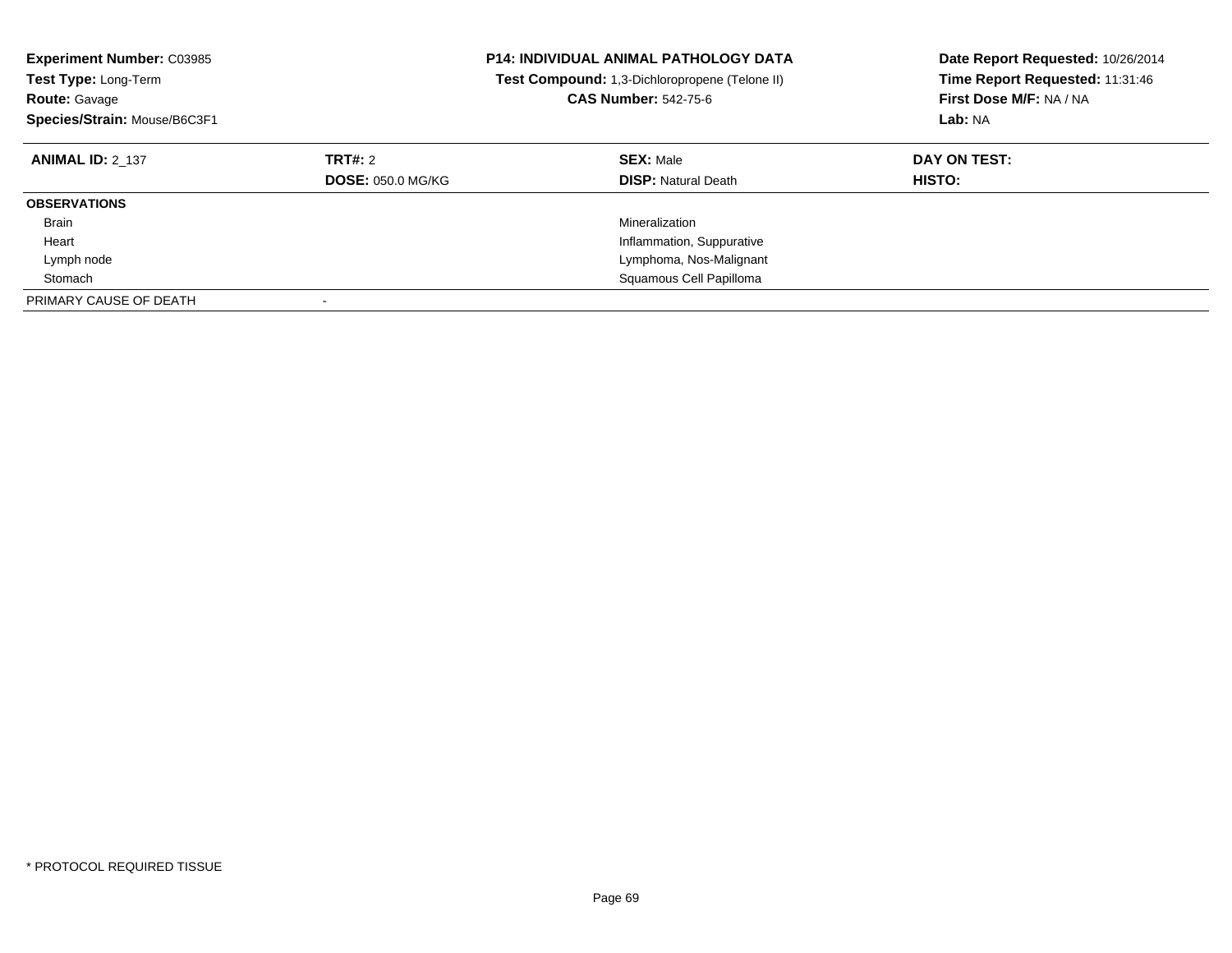| <b>Experiment Number: C03985</b><br><b>Test Type: Long-Term</b><br><b>Route: Gavage</b><br>Species/Strain: Mouse/B6C3F1 |                          | <b>P14: INDIVIDUAL ANIMAL PATHOLOGY DATA</b><br>Test Compound: 1,3-Dichloropropene (Telone II)<br><b>CAS Number: 542-75-6</b> | Date Report Requested: 10/26/2014<br>Time Report Requested: 11:31:46<br>First Dose M/F: NA / NA<br>Lab: NA |
|-------------------------------------------------------------------------------------------------------------------------|--------------------------|-------------------------------------------------------------------------------------------------------------------------------|------------------------------------------------------------------------------------------------------------|
| <b>ANIMAL ID: 2 139</b>                                                                                                 | <b>TRT#:</b> 2           | <b>SEX: Male</b>                                                                                                              | DAY ON TEST:                                                                                               |
|                                                                                                                         | <b>DOSE: 050.0 MG/KG</b> | <b>DISP:</b> Scheduled Sacrifice                                                                                              | <b>HISTO:</b>                                                                                              |
| <b>OBSERVATIONS</b>                                                                                                     |                          |                                                                                                                               |                                                                                                            |
| Kidney                                                                                                                  |                          | Inflammation, Chronic                                                                                                         |                                                                                                            |
| Lung                                                                                                                    |                          | Alveolar/Bronchiolar Adenoma                                                                                                  |                                                                                                            |
| Lymph node                                                                                                              |                          | Hyperplasia, Lymphoid                                                                                                         |                                                                                                            |
| Salivary gland                                                                                                          |                          | Inflammation, Chronic                                                                                                         |                                                                                                            |
| Stomach                                                                                                                 |                          | Squamous Cell Papilloma                                                                                                       |                                                                                                            |
| PRIMARY CAUSE OF DEATH                                                                                                  |                          |                                                                                                                               |                                                                                                            |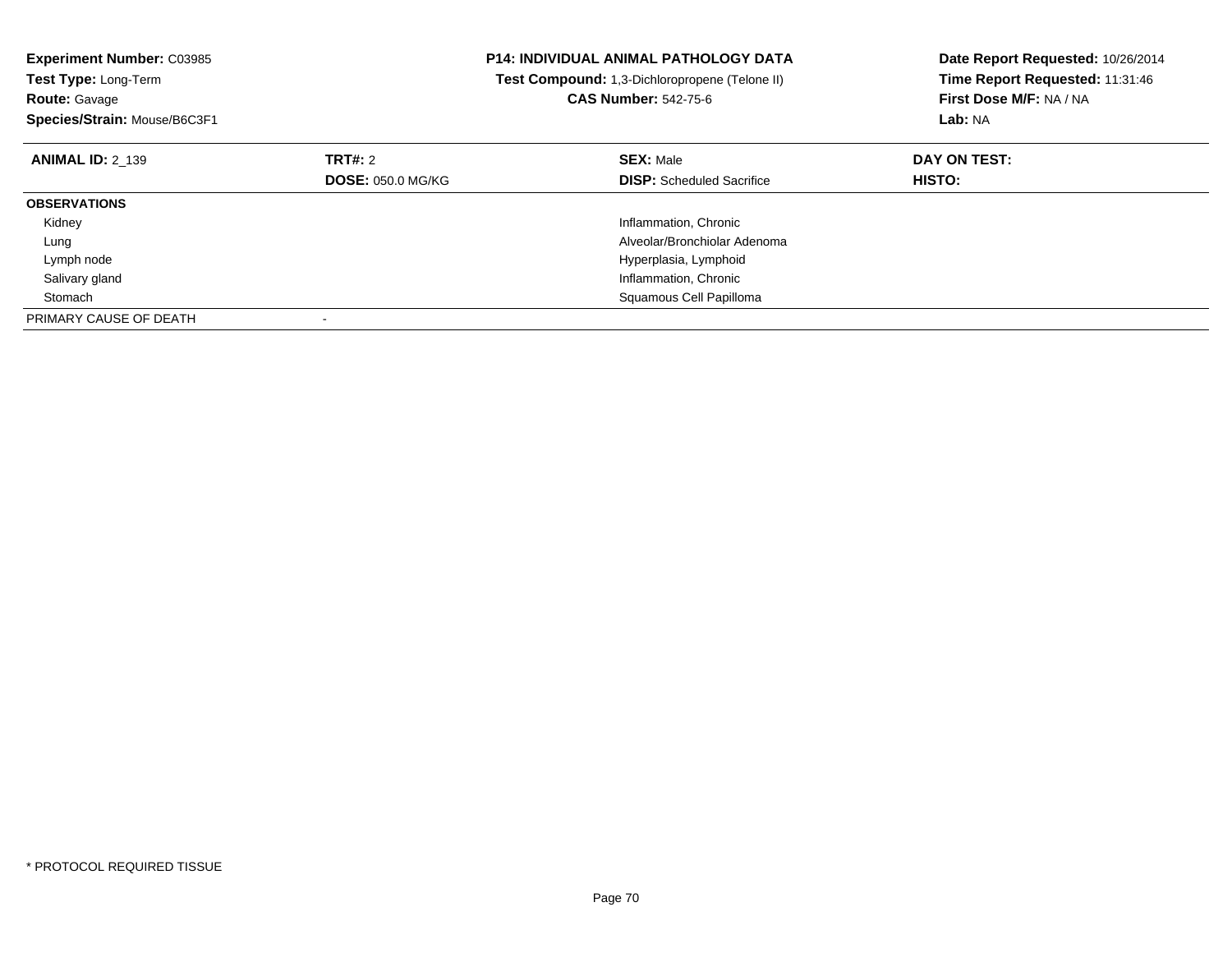| <b>Experiment Number: C03985</b><br>Test Type: Long-Term<br><b>Route: Gavage</b> |                                            | <b>P14: INDIVIDUAL ANIMAL PATHOLOGY DATA</b><br>Test Compound: 1,3-Dichloropropene (Telone II)<br><b>CAS Number: 542-75-6</b> | Date Report Requested: 10/26/2014<br>Time Report Requested: 11:31:46<br>First Dose M/F: NA / NA |
|----------------------------------------------------------------------------------|--------------------------------------------|-------------------------------------------------------------------------------------------------------------------------------|-------------------------------------------------------------------------------------------------|
| Species/Strain: Mouse/B6C3F1                                                     |                                            |                                                                                                                               | Lab: NA                                                                                         |
| <b>ANIMAL ID: 2 141</b>                                                          | <b>TRT#: 2</b><br><b>DOSE: 050.0 MG/KG</b> | <b>SEX: Male</b><br><b>DISP: Natural Death</b>                                                                                | DAY ON TEST:<br><b>HISTO:</b>                                                                   |
| <b>OBSERVATIONS</b>                                                              |                                            |                                                                                                                               |                                                                                                 |
| Brain                                                                            |                                            | Mineralization                                                                                                                |                                                                                                 |
| Liver                                                                            |                                            | Hepatocellular Carcinoma                                                                                                      |                                                                                                 |
| Lung                                                                             |                                            | Alveolar/Bronchiolar Adenoma                                                                                                  |                                                                                                 |
| Pancreas                                                                         |                                            | Dilatation, Ducts                                                                                                             |                                                                                                 |
|                                                                                  |                                            | Inflammation, Chronic                                                                                                         |                                                                                                 |
| Salivary gland                                                                   |                                            | Inflammation, Chronic                                                                                                         |                                                                                                 |
| PRIMARY CAUSE OF DEATH                                                           |                                            |                                                                                                                               |                                                                                                 |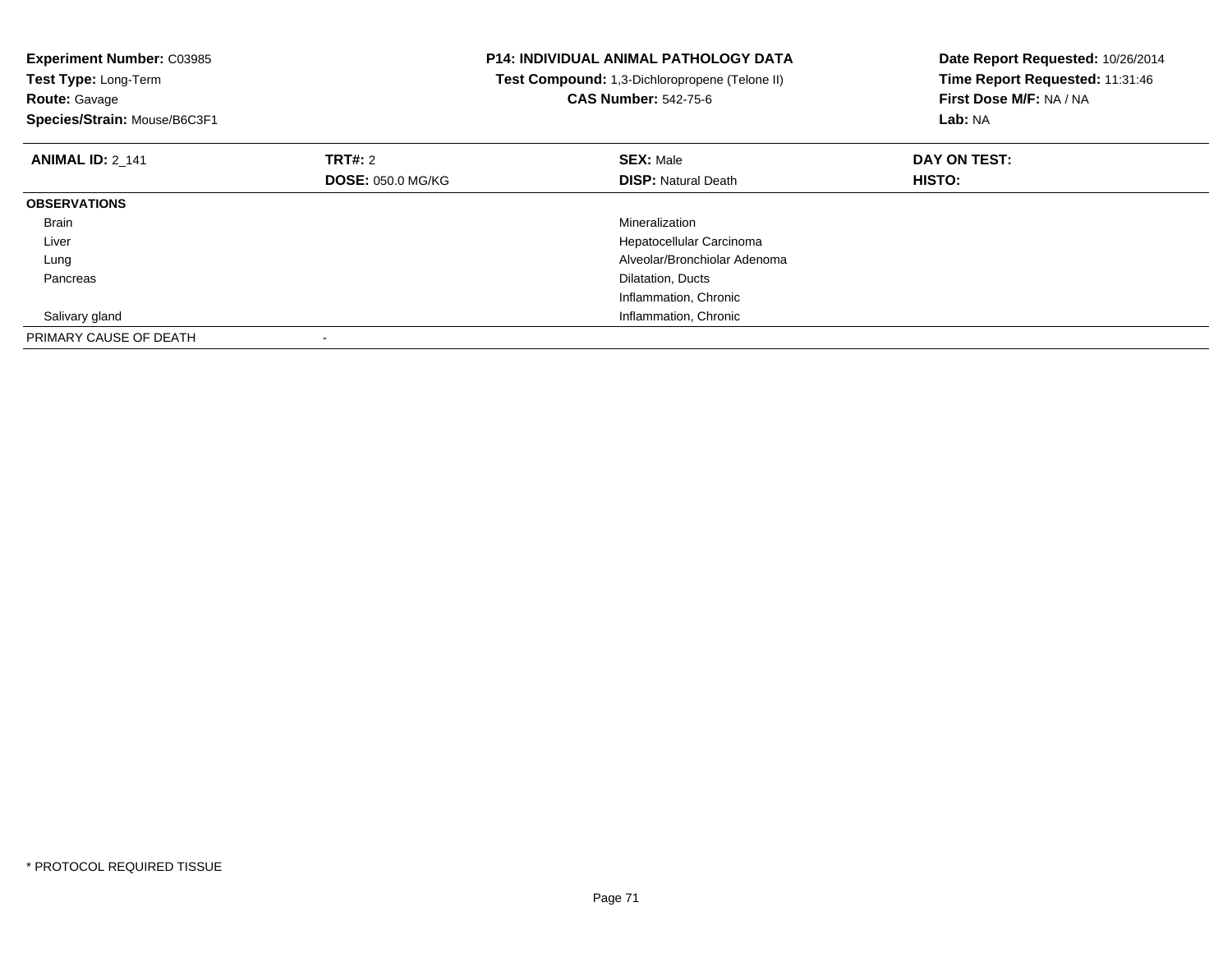| <b>Experiment Number: C03985</b><br>Test Type: Long-Term<br><b>Route: Gavage</b><br>Species/Strain: Mouse/B6C3F1 |                                     | <b>P14: INDIVIDUAL ANIMAL PATHOLOGY DATA</b><br>Test Compound: 1,3-Dichloropropene (Telone II)<br><b>CAS Number: 542-75-6</b> | Date Report Requested: 10/26/2014<br>Time Report Requested: 11:31:46<br>First Dose M/F: NA / NA<br>Lab: NA |
|------------------------------------------------------------------------------------------------------------------|-------------------------------------|-------------------------------------------------------------------------------------------------------------------------------|------------------------------------------------------------------------------------------------------------|
| <b>ANIMAL ID: 2 143</b>                                                                                          | TRT#: 2<br><b>DOSE: 050.0 MG/KG</b> | <b>SEX: Male</b><br><b>DISP:</b> Scheduled Sacrifice                                                                          | DAY ON TEST:<br><b>HISTO:</b>                                                                              |
| <b>OBSERVATIONS</b>                                                                                              |                                     |                                                                                                                               |                                                                                                            |
| Brain                                                                                                            |                                     | Mineralization                                                                                                                |                                                                                                            |
| Kidney                                                                                                           |                                     | Inflammation, Chronic                                                                                                         |                                                                                                            |
| Liver                                                                                                            |                                     | Hepatocellular Carcinoma                                                                                                      |                                                                                                            |
| Salivary gland                                                                                                   |                                     | Inflammation, Chronic                                                                                                         |                                                                                                            |
| PRIMARY CAUSE OF DEATH                                                                                           |                                     |                                                                                                                               |                                                                                                            |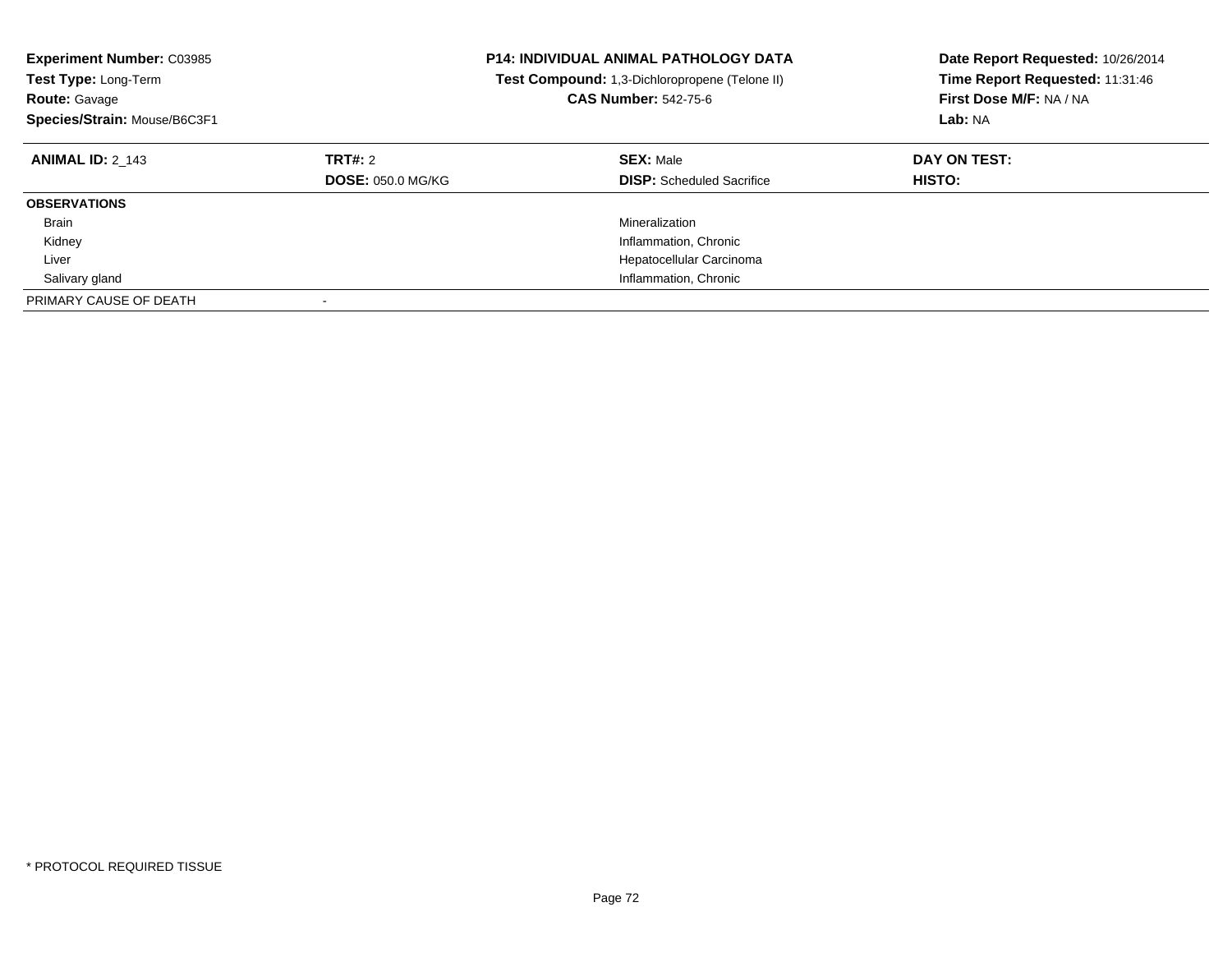| <b>Experiment Number: C03985</b><br>Test Type: Long-Term<br><b>Route: Gavage</b><br>Species/Strain: Mouse/B6C3F1 |                                     | <b>P14: INDIVIDUAL ANIMAL PATHOLOGY DATA</b><br>Test Compound: 1,3-Dichloropropene (Telone II)<br><b>CAS Number: 542-75-6</b> | Date Report Requested: 10/26/2014<br>Time Report Requested: 11:31:46<br>First Dose M/F: NA / NA<br>Lab: NA |
|------------------------------------------------------------------------------------------------------------------|-------------------------------------|-------------------------------------------------------------------------------------------------------------------------------|------------------------------------------------------------------------------------------------------------|
| <b>ANIMAL ID: 2 145</b>                                                                                          | TRT#: 2<br><b>DOSE: 050.0 MG/KG</b> | <b>SEX: Male</b><br><b>DISP:</b> Scheduled Sacrifice                                                                          | DAY ON TEST:<br>HISTO:                                                                                     |
| <b>OBSERVATIONS</b>                                                                                              |                                     |                                                                                                                               |                                                                                                            |
| <b>Brain</b>                                                                                                     |                                     | Mineralization                                                                                                                |                                                                                                            |
| Liver                                                                                                            |                                     | <b>Focal Cellular Change</b>                                                                                                  |                                                                                                            |
| Urinary bladder                                                                                                  |                                     | Hyperplasia, Epithelial                                                                                                       |                                                                                                            |
| PRIMARY CAUSE OF DEATH                                                                                           |                                     |                                                                                                                               |                                                                                                            |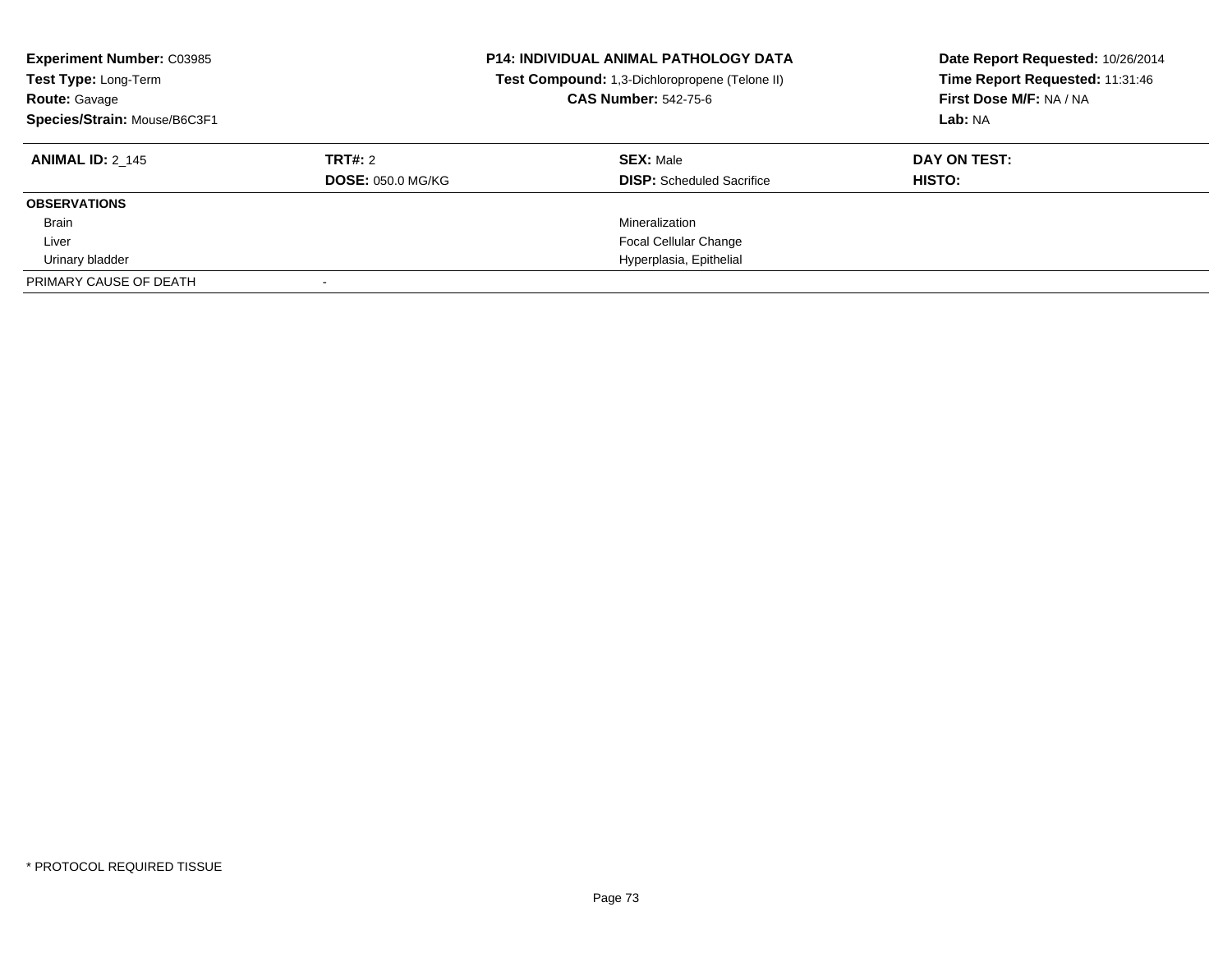| <b>Experiment Number: C03985</b><br>Test Type: Long-Term<br><b>Route: Gavage</b><br>Species/Strain: Mouse/B6C3F1 |                          | <b>P14: INDIVIDUAL ANIMAL PATHOLOGY DATA</b><br>Test Compound: 1,3-Dichloropropene (Telone II)<br><b>CAS Number: 542-75-6</b> | Date Report Requested: 10/26/2014<br>Time Report Requested: 11:31:46<br>First Dose M/F: NA / NA<br>Lab: NA |
|------------------------------------------------------------------------------------------------------------------|--------------------------|-------------------------------------------------------------------------------------------------------------------------------|------------------------------------------------------------------------------------------------------------|
| <b>ANIMAL ID: 2 147</b>                                                                                          | TRT#: 2                  | <b>SEX: Male</b>                                                                                                              | DAY ON TEST:                                                                                               |
|                                                                                                                  | <b>DOSE: 050.0 MG/KG</b> | <b>DISP:</b> Natural Death                                                                                                    | HISTO:                                                                                                     |
| <b>OBSERVATIONS</b>                                                                                              |                          |                                                                                                                               |                                                                                                            |
| <b>Brain</b>                                                                                                     |                          | Mineralization                                                                                                                |                                                                                                            |
| Liver                                                                                                            |                          | Necrosis, Central                                                                                                             |                                                                                                            |
| Unspecified                                                                                                      | Multiple Organs Nos      | Lymphoma, Nos-Malignant                                                                                                       |                                                                                                            |
| PRIMARY CAUSE OF DEATH                                                                                           |                          |                                                                                                                               |                                                                                                            |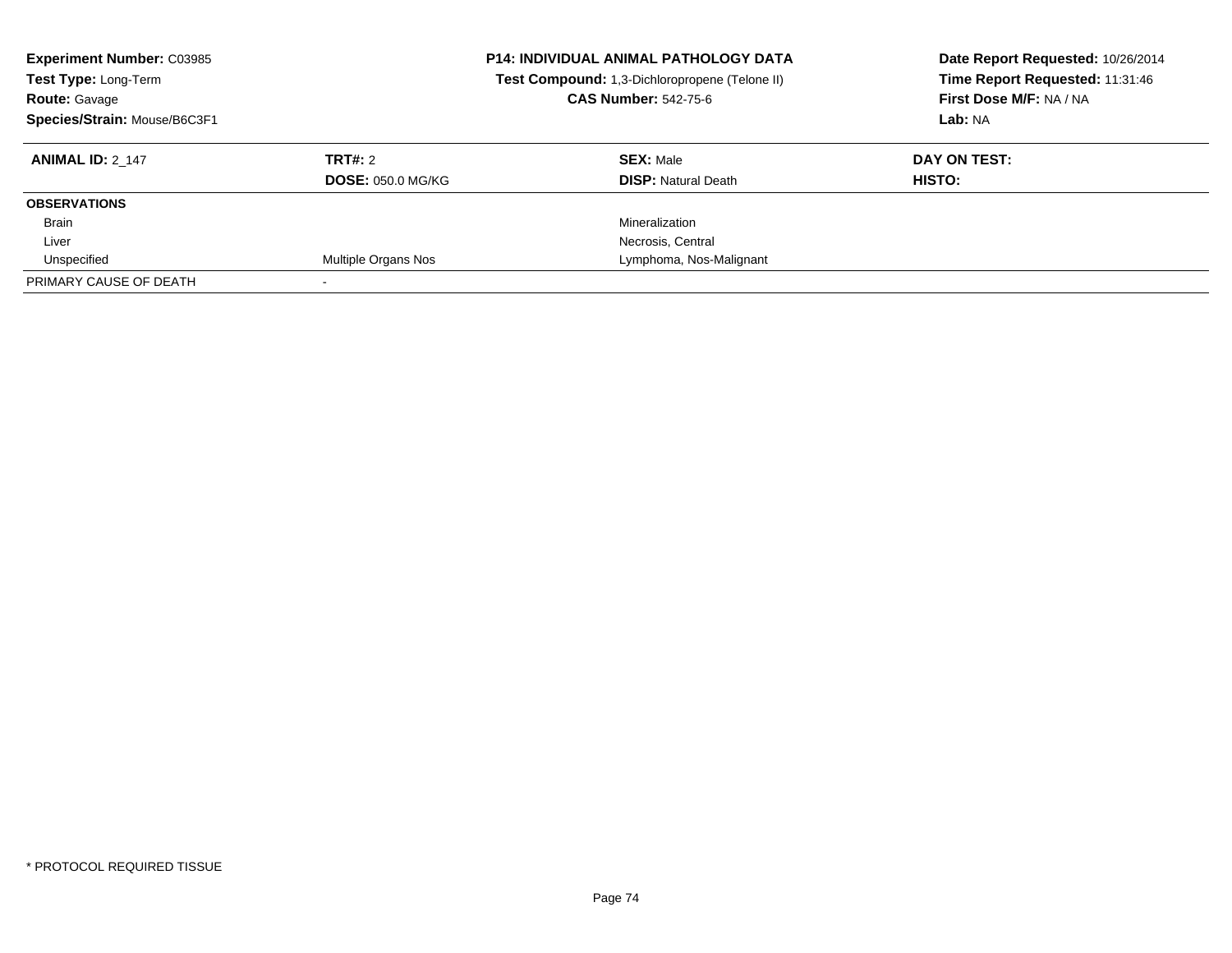| <b>Experiment Number: C03985</b><br>Test Type: Long-Term<br><b>Route: Gavage</b><br>Species/Strain: Mouse/B6C3F1 |                          | <b>P14: INDIVIDUAL ANIMAL PATHOLOGY DATA</b><br>Test Compound: 1,3-Dichloropropene (Telone II)<br><b>CAS Number: 542-75-6</b> | Date Report Requested: 10/26/2014<br>Time Report Requested: 11:31:46<br>First Dose M/F: NA / NA<br>Lab: NA |
|------------------------------------------------------------------------------------------------------------------|--------------------------|-------------------------------------------------------------------------------------------------------------------------------|------------------------------------------------------------------------------------------------------------|
| <b>ANIMAL ID: 2 149</b>                                                                                          | TRT#: 2                  | <b>SEX: Male</b>                                                                                                              | DAY ON TEST:                                                                                               |
|                                                                                                                  | <b>DOSE: 050.0 MG/KG</b> | <b>DISP:</b> Scheduled Sacrifice                                                                                              | <b>HISTO:</b>                                                                                              |
| <b>OBSERVATIONS</b>                                                                                              |                          |                                                                                                                               |                                                                                                            |
| Lung                                                                                                             |                          | Alveolar/Bronchiolar Adenoma                                                                                                  |                                                                                                            |
| Salivary gland                                                                                                   |                          | Inflammation, Chronic                                                                                                         |                                                                                                            |
| Urinary bladder                                                                                                  |                          | Hyperplasia, Epithelial                                                                                                       |                                                                                                            |
| PRIMARY CAUSE OF DEATH                                                                                           |                          |                                                                                                                               |                                                                                                            |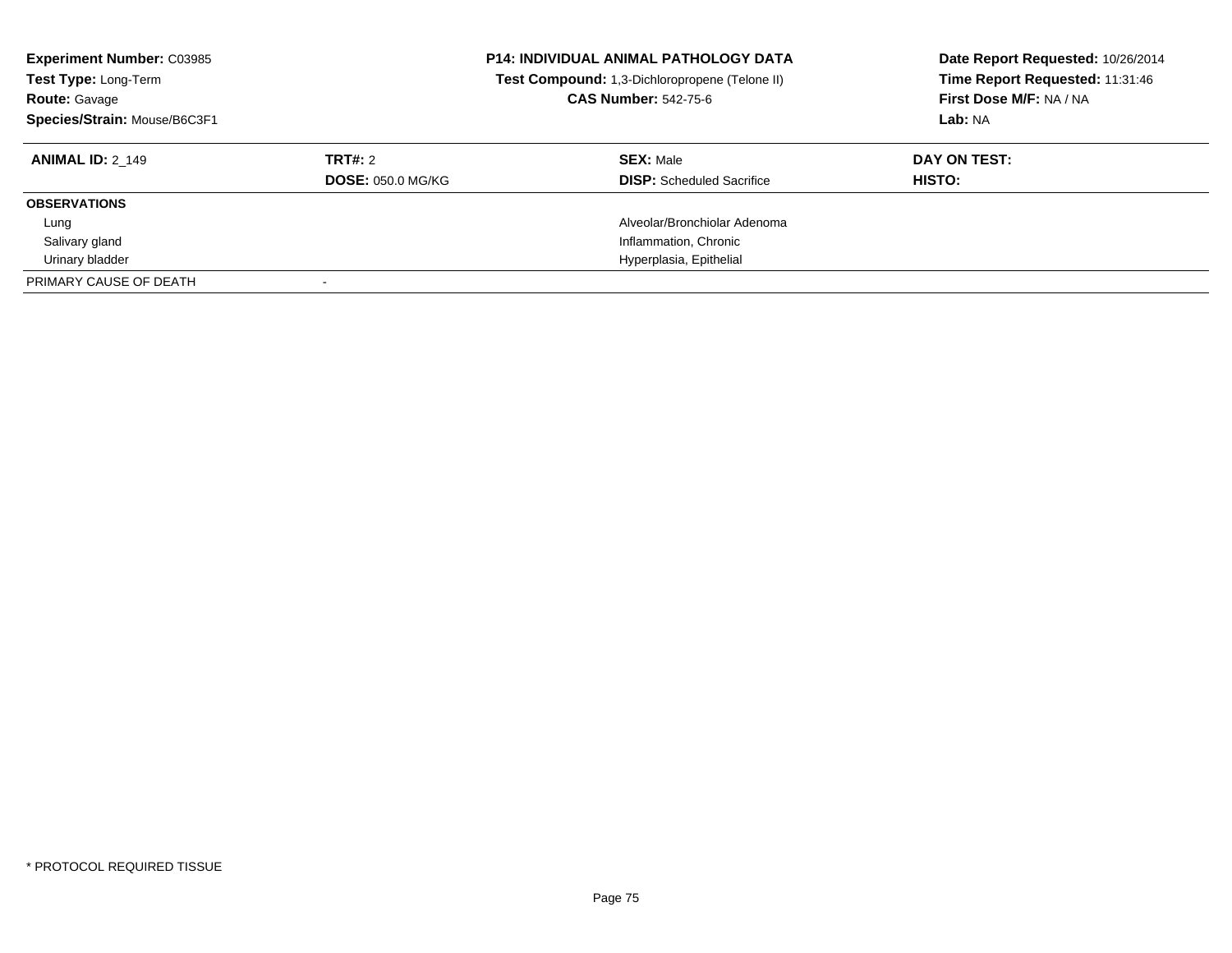| <b>Experiment Number: C03985</b><br>Test Type: Long-Term<br><b>Route: Gavage</b><br>Species/Strain: Mouse/B6C3F1 |                          | <b>P14: INDIVIDUAL ANIMAL PATHOLOGY DATA</b><br>Test Compound: 1,3-Dichloropropene (Telone II)<br><b>CAS Number: 542-75-6</b> | Date Report Requested: 10/26/2014<br>Time Report Requested: 11:31:46<br>First Dose M/F: NA / NA<br>Lab: NA |
|------------------------------------------------------------------------------------------------------------------|--------------------------|-------------------------------------------------------------------------------------------------------------------------------|------------------------------------------------------------------------------------------------------------|
| <b>ANIMAL ID: 2 151</b>                                                                                          | TRT#: 2                  | <b>SEX: Male</b>                                                                                                              | DAY ON TEST:                                                                                               |
|                                                                                                                  | <b>DOSE: 050.0 MG/KG</b> | <b>DISP:</b> Natural Death                                                                                                    | HISTO:                                                                                                     |
| <b>OBSERVATIONS</b>                                                                                              |                          |                                                                                                                               |                                                                                                            |
| Heart                                                                                                            |                          | Inflammation, Suppurative                                                                                                     |                                                                                                            |
|                                                                                                                  |                          | Necrosis, Nos                                                                                                                 |                                                                                                            |
| Liver                                                                                                            |                          | <b>Focal Cellular Change</b>                                                                                                  |                                                                                                            |
| PRIMARY CAUSE OF DEATH                                                                                           |                          |                                                                                                                               |                                                                                                            |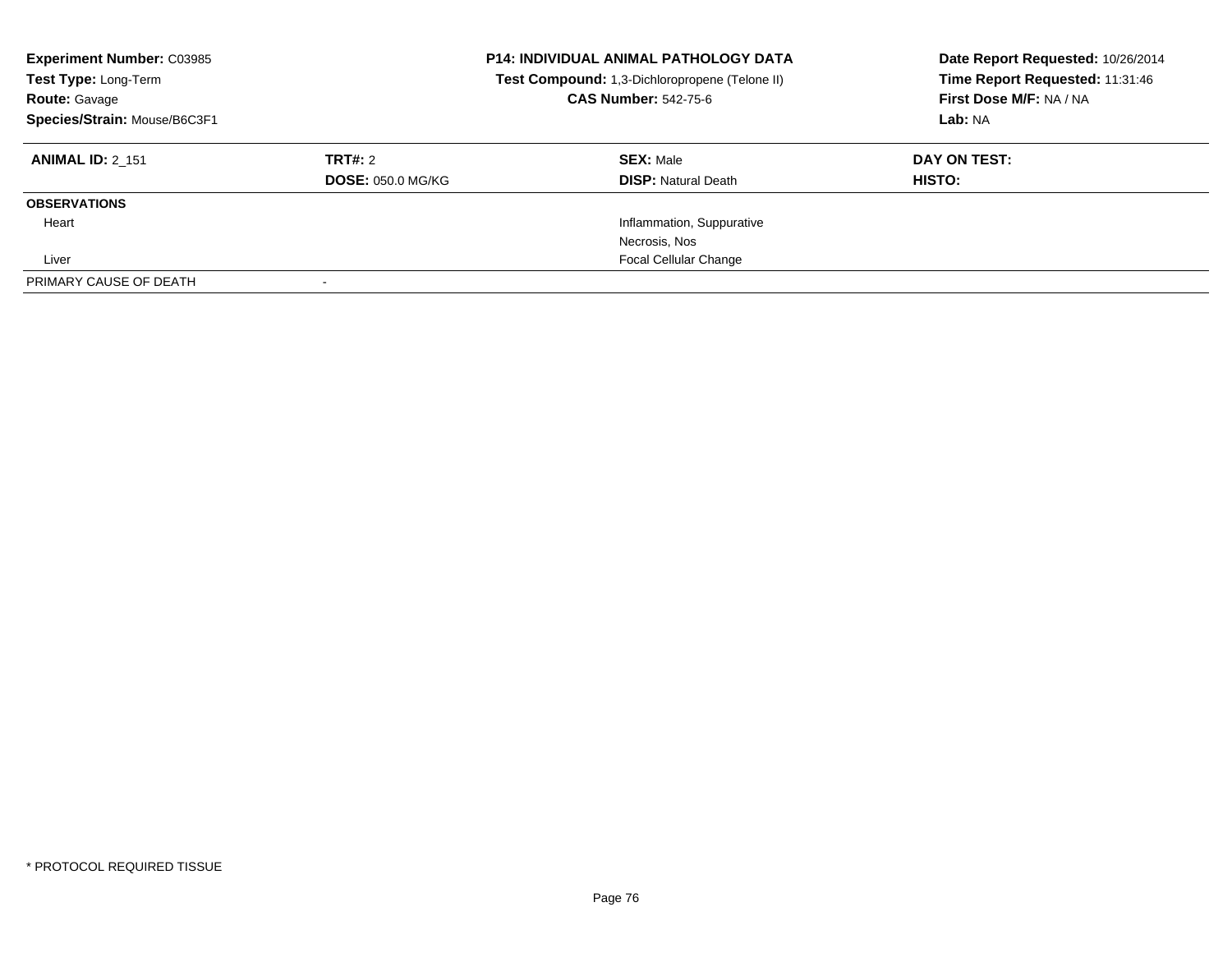| <b>Experiment Number: C03985</b> | <b>P14: INDIVIDUAL ANIMAL PATHOLOGY DATA</b><br><b>Test Compound:</b> 1,3-Dichloropropene (Telone II) |                             | Date Report Requested: 10/26/2014<br>Time Report Requested: 11:31:46 |
|----------------------------------|-------------------------------------------------------------------------------------------------------|-----------------------------|----------------------------------------------------------------------|
| Test Type: Long-Term             |                                                                                                       |                             |                                                                      |
| <b>Route: Gavage</b>             |                                                                                                       | <b>CAS Number: 542-75-6</b> | First Dose M/F: NA / NA                                              |
| Species/Strain: Mouse/B6C3F1     |                                                                                                       |                             | Lab: NA                                                              |
| <b>ANIMAL ID: 2 153</b>          | <b>TRT#: 2</b>                                                                                        | <b>SEX: Male</b>            | DAY ON TEST:                                                         |
|                                  | <b>DOSE: 050.0 MG/KG</b>                                                                              | <b>DISP: Natural Death</b>  | HISTO:                                                               |
| <b>OBSERVATIONS</b>              |                                                                                                       |                             |                                                                      |
| Brain                            |                                                                                                       | Hemorrhage                  |                                                                      |
| Heart                            |                                                                                                       | Hemorrhage                  |                                                                      |
|                                  |                                                                                                       | Inflammation, Suppurative   |                                                                      |
|                                  |                                                                                                       | Necrosis, Nos               |                                                                      |
| Liver                            |                                                                                                       | Necrosis, Focal             |                                                                      |
| Lung                             |                                                                                                       | Hemorrhage                  |                                                                      |
| Thymus                           |                                                                                                       | Hemorrhage                  |                                                                      |
| PRIMARY CAUSE OF DEATH           |                                                                                                       |                             |                                                                      |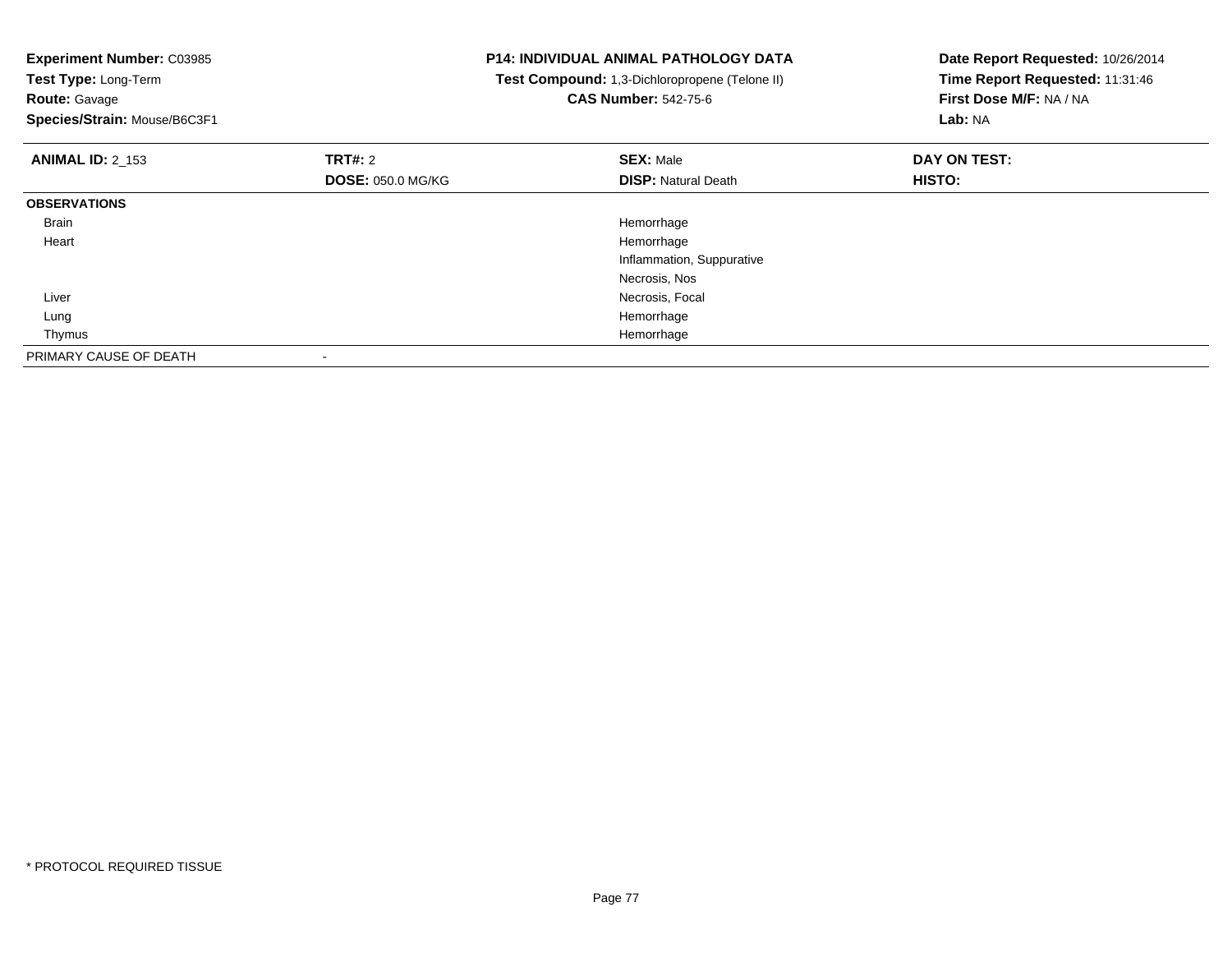| <b>Experiment Number: C03985</b><br>Test Type: Long-Term<br><b>Route: Gavage</b><br>Species/Strain: Mouse/B6C3F1 |                                     | <b>P14: INDIVIDUAL ANIMAL PATHOLOGY DATA</b><br>Test Compound: 1,3-Dichloropropene (Telone II)<br><b>CAS Number: 542-75-6</b> | Date Report Requested: 10/26/2014<br>Time Report Requested: 11:31:46<br>First Dose M/F: NA / NA<br>Lab: NA |
|------------------------------------------------------------------------------------------------------------------|-------------------------------------|-------------------------------------------------------------------------------------------------------------------------------|------------------------------------------------------------------------------------------------------------|
| <b>ANIMAL ID: 2 155</b>                                                                                          | TRT#: 2<br><b>DOSE: 050.0 MG/KG</b> | <b>SEX: Male</b><br><b>DISP:</b> Scheduled Sacrifice                                                                          | DAY ON TEST:<br>HISTO:                                                                                     |
| <b>OBSERVATIONS</b>                                                                                              |                                     |                                                                                                                               |                                                                                                            |
| Bone marrow                                                                                                      |                                     | Hemangiosarcoma                                                                                                               |                                                                                                            |
| <b>Brain</b>                                                                                                     |                                     | Mineralization                                                                                                                |                                                                                                            |
| Salivary gland                                                                                                   |                                     | Inflammation, Chronic                                                                                                         |                                                                                                            |
| Spleen                                                                                                           |                                     | Hemangiosarcoma                                                                                                               |                                                                                                            |
| PRIMARY CAUSE OF DEATH                                                                                           |                                     |                                                                                                                               |                                                                                                            |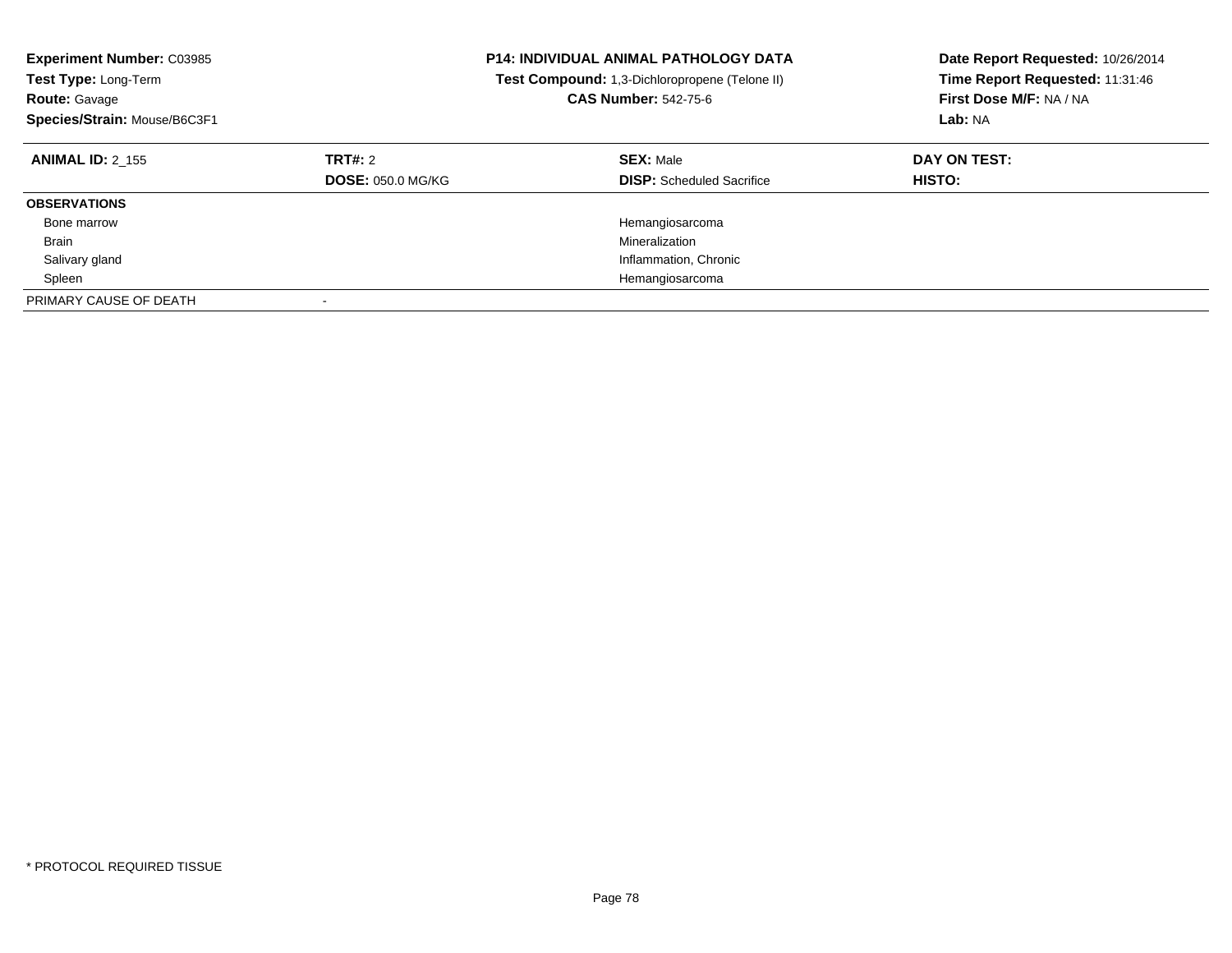| Experiment Number: C03985<br>Test Type: Long-Term<br><b>Route: Gavage</b><br>Species/Strain: Mouse/B6C3F1 |                          | <b>P14: INDIVIDUAL ANIMAL PATHOLOGY DATA</b><br>Test Compound: 1,3-Dichloropropene (Telone II)<br><b>CAS Number: 542-75-6</b> | Date Report Requested: 10/26/2014<br>Time Report Requested: 11:31:46<br>First Dose M/F: NA / NA<br>Lab: NA |
|-----------------------------------------------------------------------------------------------------------|--------------------------|-------------------------------------------------------------------------------------------------------------------------------|------------------------------------------------------------------------------------------------------------|
| <b>ANIMAL ID: 2 157</b>                                                                                   | TRT#: 2                  | <b>SEX: Male</b>                                                                                                              | DAY ON TEST:                                                                                               |
|                                                                                                           | <b>DOSE: 050.0 MG/KG</b> | <b>DISP:</b> Natural Death                                                                                                    | HISTO:                                                                                                     |
| <b>OBSERVATIONS</b>                                                                                       |                          |                                                                                                                               |                                                                                                            |
| Heart                                                                                                     |                          | Inflammation, Suppurative                                                                                                     |                                                                                                            |
|                                                                                                           |                          | Necrosis, Nos                                                                                                                 |                                                                                                            |
| Lung                                                                                                      |                          | Alveolar/Bronchiolar Adenoma                                                                                                  |                                                                                                            |
| Unspecified                                                                                               | Multiple Organs Nos      | Hemorrhage                                                                                                                    |                                                                                                            |
| Urinary bladder                                                                                           |                          | Hyperplasia, Epithelial                                                                                                       |                                                                                                            |
| PRIMARY CAUSE OF DEATH                                                                                    |                          |                                                                                                                               |                                                                                                            |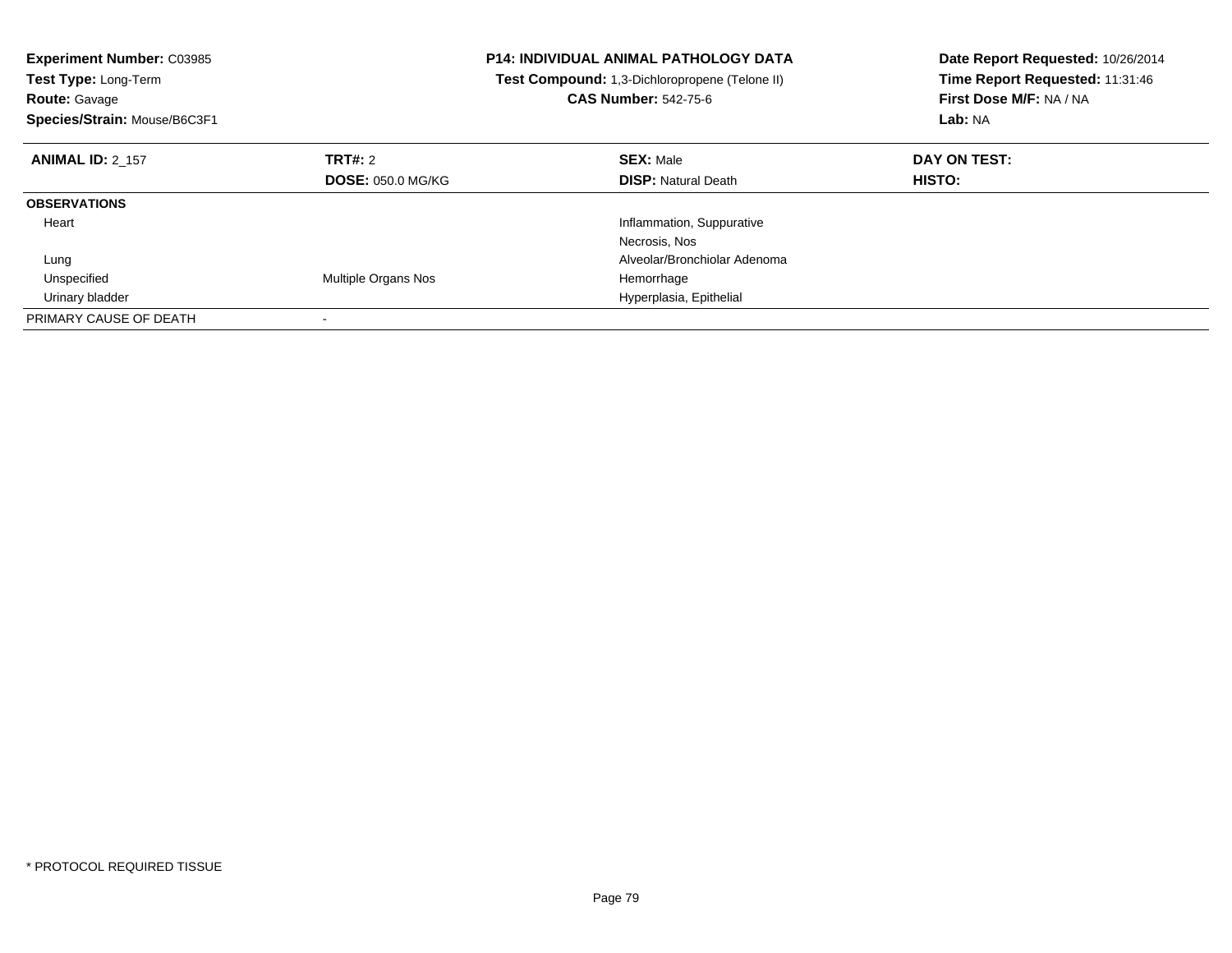| <b>Experiment Number: C03985</b><br><b>Test Type: Long-Term</b><br><b>Route: Gavage</b><br>Species/Strain: Mouse/B6C3F1 |                          | <b>P14: INDIVIDUAL ANIMAL PATHOLOGY DATA</b><br>Test Compound: 1,3-Dichloropropene (Telone II)<br><b>CAS Number: 542-75-6</b> | Date Report Requested: 10/26/2014<br>Time Report Requested: 11:31:46<br>First Dose M/F: NA / NA<br>Lab: NA |
|-------------------------------------------------------------------------------------------------------------------------|--------------------------|-------------------------------------------------------------------------------------------------------------------------------|------------------------------------------------------------------------------------------------------------|
| <b>ANIMAL ID: 2 159</b>                                                                                                 | <b>TRT#:</b> 2           | <b>SEX: Male</b>                                                                                                              | DAY ON TEST:                                                                                               |
|                                                                                                                         | <b>DOSE: 050.0 MG/KG</b> | <b>DISP:</b> Scheduled Sacrifice                                                                                              | HISTO:                                                                                                     |
| <b>OBSERVATIONS</b>                                                                                                     |                          |                                                                                                                               |                                                                                                            |
| <b>Brain</b>                                                                                                            |                          | Mineralization                                                                                                                |                                                                                                            |
| Lung                                                                                                                    |                          | Thrombus, Organized                                                                                                           |                                                                                                            |
| Pituitary gland                                                                                                         |                          | Chromophobe Adenoma                                                                                                           |                                                                                                            |
| Salivary gland                                                                                                          |                          | Inflammation, Chronic                                                                                                         |                                                                                                            |
| Spleen                                                                                                                  |                          | Hemangioma                                                                                                                    |                                                                                                            |
| PRIMARY CAUSE OF DEATH                                                                                                  |                          |                                                                                                                               |                                                                                                            |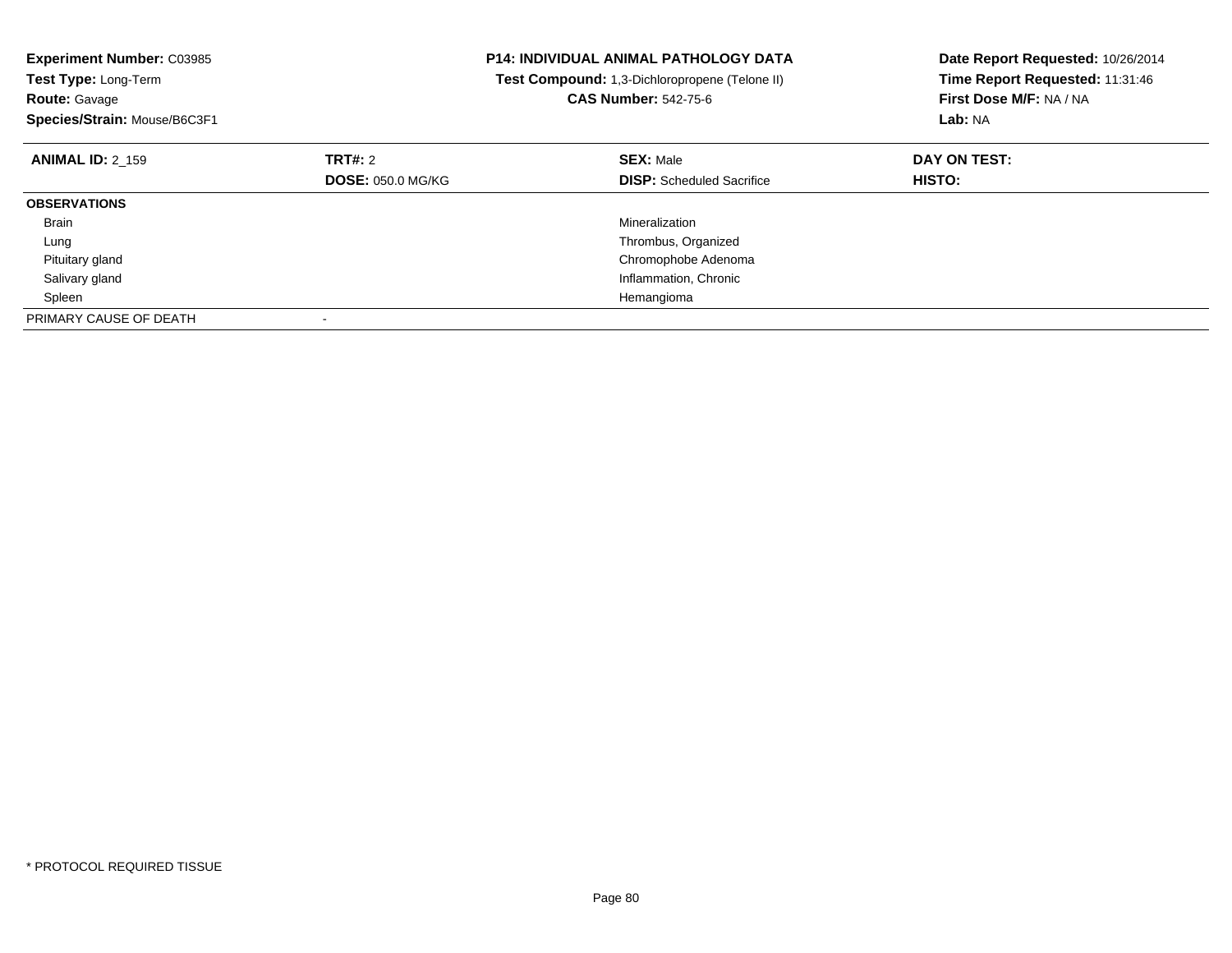| <b>Experiment Number: C03985</b><br><b>Test Type: Long-Term</b><br><b>Route: Gavage</b><br>Species/Strain: Mouse/B6C3F1 |                                     | <b>P14: INDIVIDUAL ANIMAL PATHOLOGY DATA</b><br>Test Compound: 1,3-Dichloropropene (Telone II)<br><b>CAS Number: 542-75-6</b> | Date Report Requested: 10/26/2014<br>Time Report Requested: 11:31:46<br>First Dose M/F: NA / NA<br>Lab: NA |
|-------------------------------------------------------------------------------------------------------------------------|-------------------------------------|-------------------------------------------------------------------------------------------------------------------------------|------------------------------------------------------------------------------------------------------------|
| <b>ANIMAL ID: 2 161</b>                                                                                                 | TRT#: 2<br><b>DOSE: 050.0 MG/KG</b> | <b>SEX: Male</b><br><b>DISP:</b> Scheduled Sacrifice                                                                          | DAY ON TEST:<br><b>HISTO:</b>                                                                              |
| <b>OBSERVATIONS</b>                                                                                                     |                                     |                                                                                                                               |                                                                                                            |
| <b>Brain</b>                                                                                                            |                                     | Mineralization                                                                                                                |                                                                                                            |
| Liver                                                                                                                   |                                     | Hepatocellular Adenoma                                                                                                        |                                                                                                            |
| Lymph node                                                                                                              |                                     | Hyperplasia, Lymphoid                                                                                                         |                                                                                                            |
| Salivary gland                                                                                                          |                                     | Inflammation, Chronic                                                                                                         |                                                                                                            |
| PRIMARY CAUSE OF DEATH                                                                                                  |                                     |                                                                                                                               |                                                                                                            |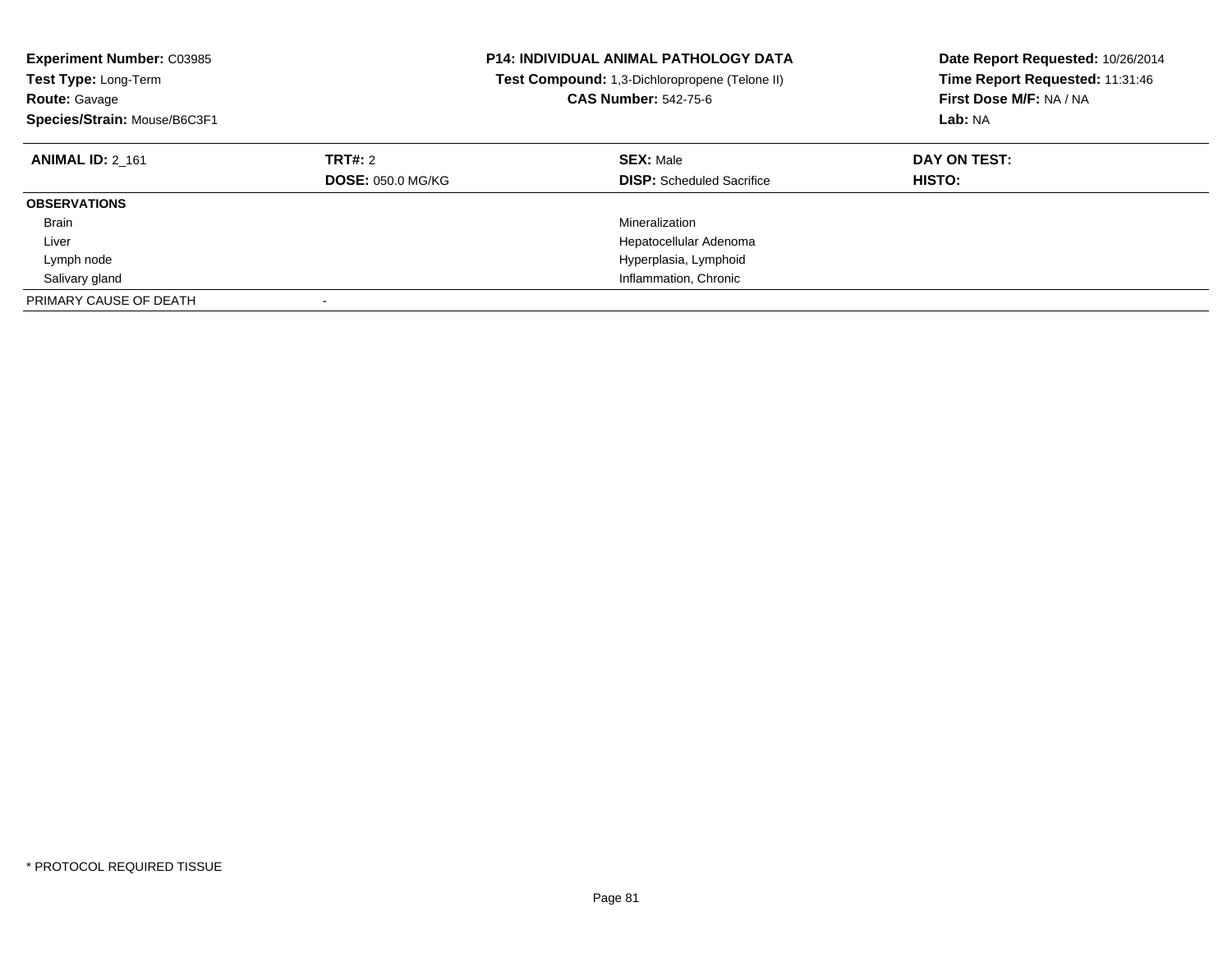| <b>Experiment Number: C03985</b><br>Test Type: Long-Term<br><b>Route: Gavage</b><br>Species/Strain: Mouse/B6C3F1 |                                     | <b>P14: INDIVIDUAL ANIMAL PATHOLOGY DATA</b><br>Test Compound: 1,3-Dichloropropene (Telone II)<br><b>CAS Number: 542-75-6</b> | Date Report Requested: 10/26/2014<br>Time Report Requested: 11:31:46<br>First Dose M/F: NA / NA<br>Lab: NA |
|------------------------------------------------------------------------------------------------------------------|-------------------------------------|-------------------------------------------------------------------------------------------------------------------------------|------------------------------------------------------------------------------------------------------------|
| <b>ANIMAL ID: 2 163</b>                                                                                          | TRT#: 2<br><b>DOSE: 050.0 MG/KG</b> | <b>SEX: Male</b><br><b>DISP: Natural Death</b>                                                                                | DAY ON TEST:<br>HISTO:                                                                                     |
| <b>OBSERVATIONS</b>                                                                                              |                                     |                                                                                                                               |                                                                                                            |
| <b>Brain</b>                                                                                                     |                                     | Mineralization                                                                                                                |                                                                                                            |
| Salivary gland                                                                                                   |                                     | Inflammation, Chronic                                                                                                         |                                                                                                            |
| PRIMARY CAUSE OF DEATH                                                                                           |                                     |                                                                                                                               |                                                                                                            |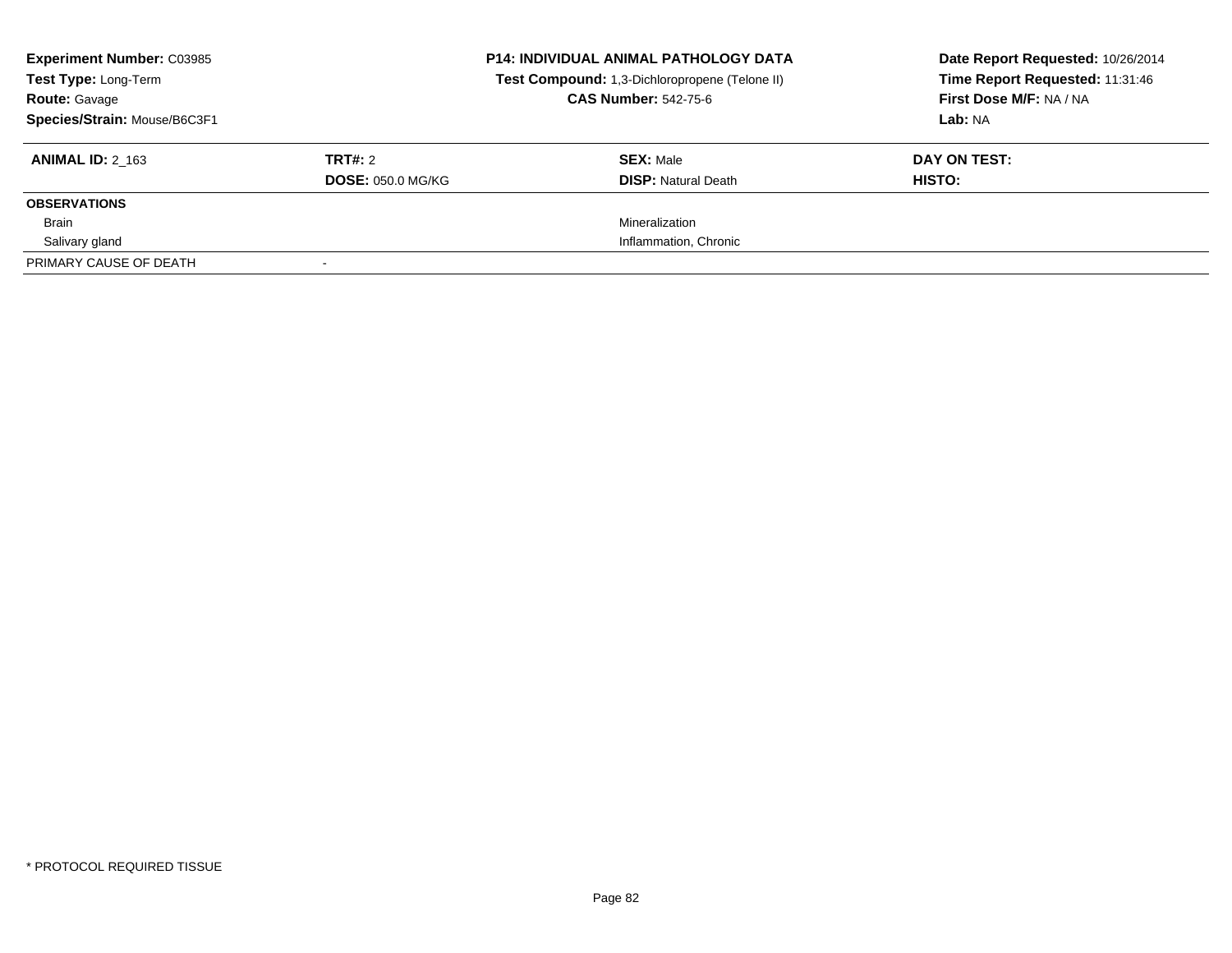| <b>Experiment Number: C03985</b><br>Test Type: Long-Term<br><b>Route: Gavage</b><br>Species/Strain: Mouse/B6C3F1 |                                            | <b>P14: INDIVIDUAL ANIMAL PATHOLOGY DATA</b><br>Test Compound: 1,3-Dichloropropene (Telone II)<br><b>CAS Number: 542-75-6</b> | Date Report Requested: 10/26/2014<br>Time Report Requested: 11:31:46<br>First Dose M/F: NA / NA<br>Lab: NA |
|------------------------------------------------------------------------------------------------------------------|--------------------------------------------|-------------------------------------------------------------------------------------------------------------------------------|------------------------------------------------------------------------------------------------------------|
| <b>ANIMAL ID: 2 165</b>                                                                                          | <b>TRT#:</b> 2<br><b>DOSE: 050.0 MG/KG</b> | <b>SEX: Male</b><br><b>DISP: Natural Death</b>                                                                                | DAY ON TEST:<br>HISTO:                                                                                     |
| <b>OBSERVATIONS</b>                                                                                              |                                            |                                                                                                                               |                                                                                                            |
| Salivary gland                                                                                                   |                                            | Inflammation, Chronic                                                                                                         |                                                                                                            |
| Unspecified                                                                                                      |                                            | Leiomyosarcoma                                                                                                                |                                                                                                            |
| PRIMARY CAUSE OF DEATH                                                                                           |                                            |                                                                                                                               |                                                                                                            |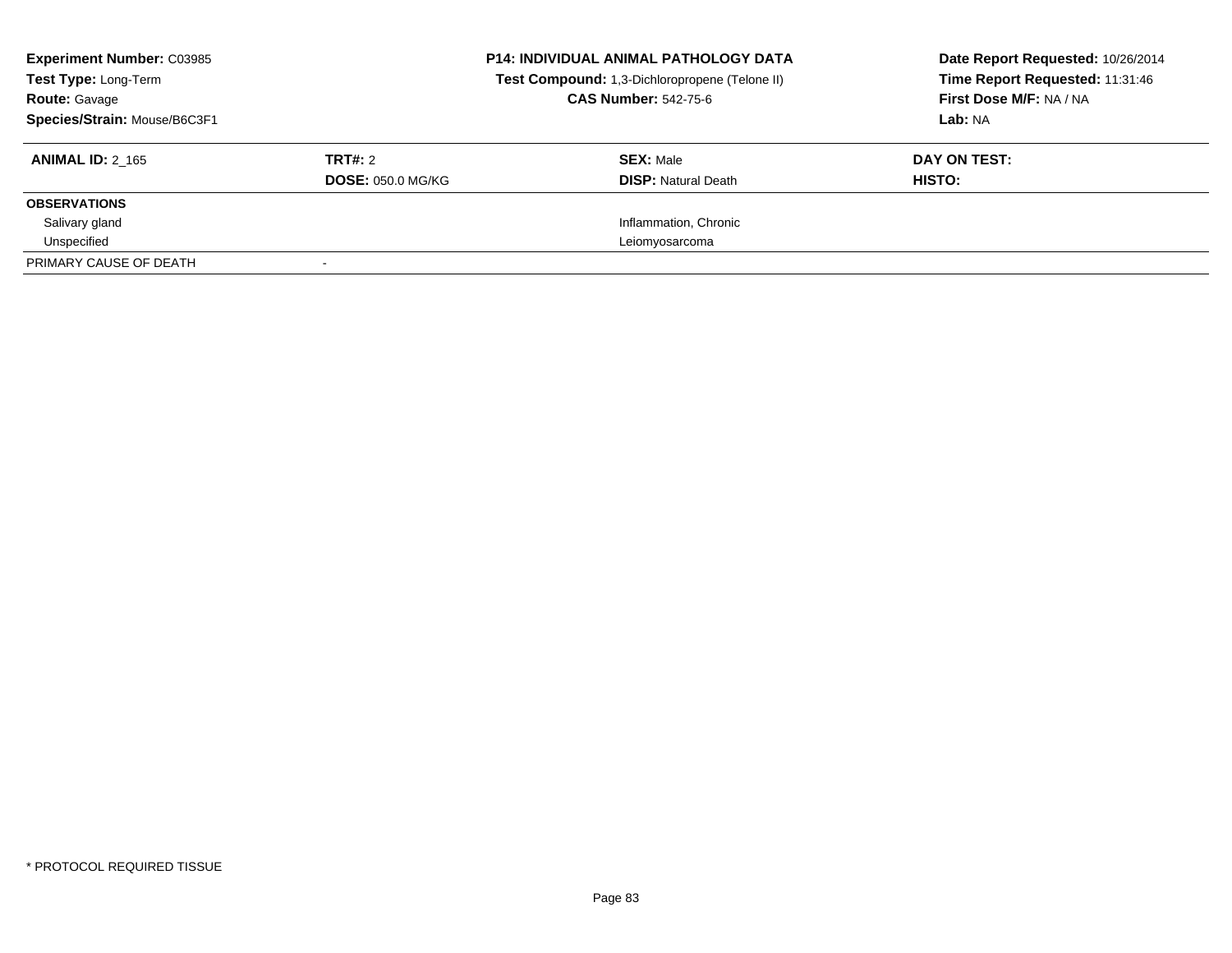| <b>Experiment Number: C03985</b><br>Test Type: Long-Term<br><b>Route: Gavage</b><br>Species/Strain: Mouse/B6C3F1 |                          | <b>P14: INDIVIDUAL ANIMAL PATHOLOGY DATA</b><br>Test Compound: 1,3-Dichloropropene (Telone II)<br><b>CAS Number: 542-75-6</b> | Date Report Requested: 10/26/2014<br>Time Report Requested: 11:31:46<br>First Dose M/F: NA / NA<br>Lab: NA |
|------------------------------------------------------------------------------------------------------------------|--------------------------|-------------------------------------------------------------------------------------------------------------------------------|------------------------------------------------------------------------------------------------------------|
| <b>ANIMAL ID: 2 167</b>                                                                                          | TRT#: 2                  | <b>SEX: Male</b>                                                                                                              | DAY ON TEST:                                                                                               |
|                                                                                                                  | <b>DOSE: 050.0 MG/KG</b> | <b>DISP: Natural Death</b>                                                                                                    | HISTO:                                                                                                     |
| <b>OBSERVATIONS</b>                                                                                              |                          |                                                                                                                               |                                                                                                            |
| Heart                                                                                                            |                          | Hemorrhage                                                                                                                    |                                                                                                            |
|                                                                                                                  |                          | Inflammation, Suppurative                                                                                                     |                                                                                                            |
|                                                                                                                  |                          | Necrosis, Nos                                                                                                                 |                                                                                                            |
| Liver                                                                                                            |                          | Necrosis, Central                                                                                                             |                                                                                                            |
| Thymus                                                                                                           |                          | Hemorrhage                                                                                                                    |                                                                                                            |
| PRIMARY CAUSE OF DEATH                                                                                           |                          |                                                                                                                               |                                                                                                            |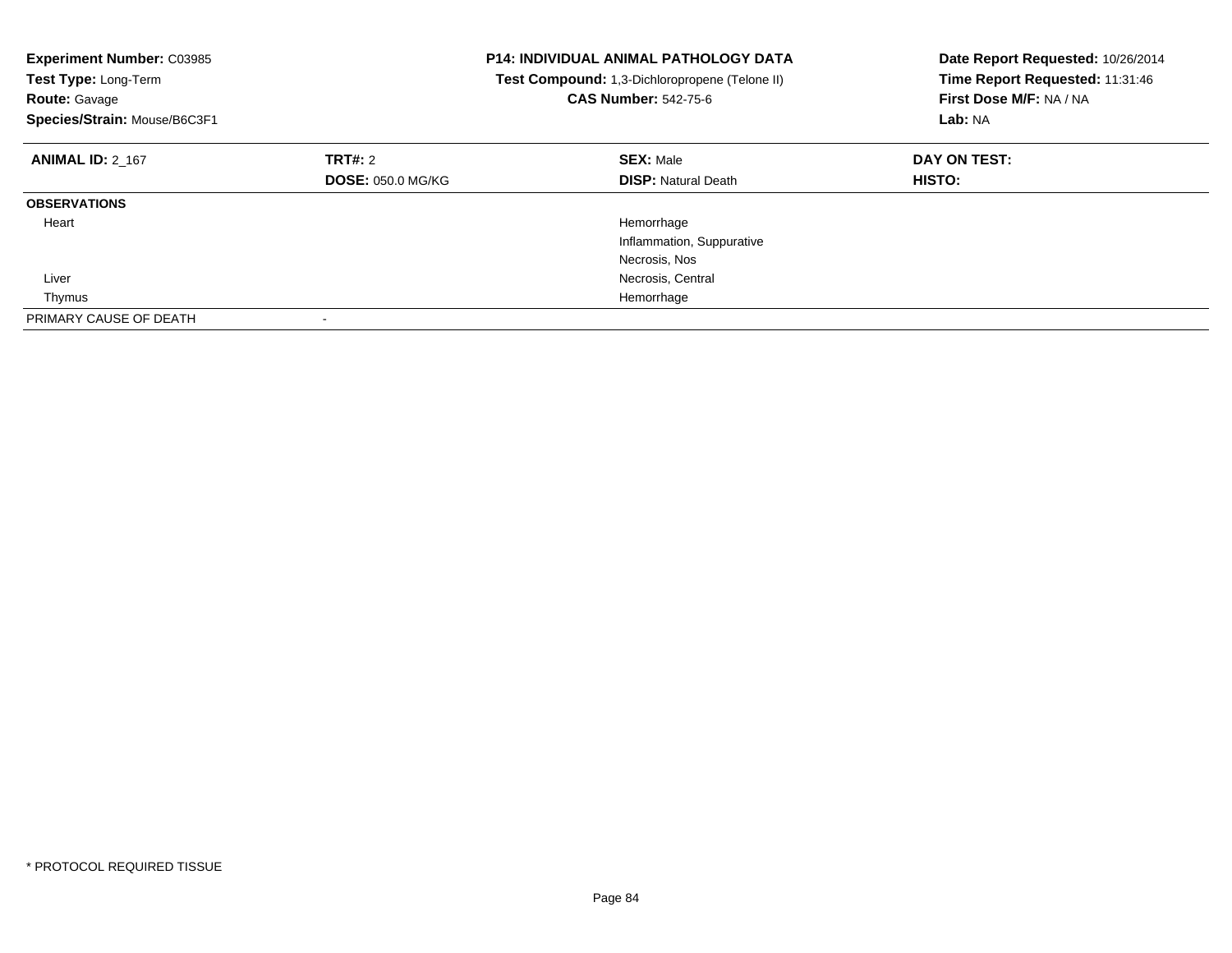| <b>Experiment Number: C03985</b><br>Test Type: Long-Term<br><b>Route: Gavage</b><br>Species/Strain: Mouse/B6C3F1 |                          | <b>P14: INDIVIDUAL ANIMAL PATHOLOGY DATA</b><br>Test Compound: 1,3-Dichloropropene (Telone II)<br><b>CAS Number: 542-75-6</b> | Date Report Requested: 10/26/2014<br>Time Report Requested: 11:31:46<br>First Dose M/F: NA / NA<br>Lab: NA |
|------------------------------------------------------------------------------------------------------------------|--------------------------|-------------------------------------------------------------------------------------------------------------------------------|------------------------------------------------------------------------------------------------------------|
| <b>ANIMAL ID: 2 171</b>                                                                                          | TRT#: 2                  | <b>SEX: Male</b>                                                                                                              | DAY ON TEST:                                                                                               |
|                                                                                                                  | <b>DOSE: 050.0 MG/KG</b> | <b>DISP:</b> Natural Death                                                                                                    | HISTO:                                                                                                     |
| <b>OBSERVATIONS</b>                                                                                              |                          |                                                                                                                               |                                                                                                            |
| Lymph node                                                                                                       | Mesenteric Lymph Node    | Hemorrhage                                                                                                                    |                                                                                                            |
| PRIMARY CAUSE OF DEATH                                                                                           |                          |                                                                                                                               |                                                                                                            |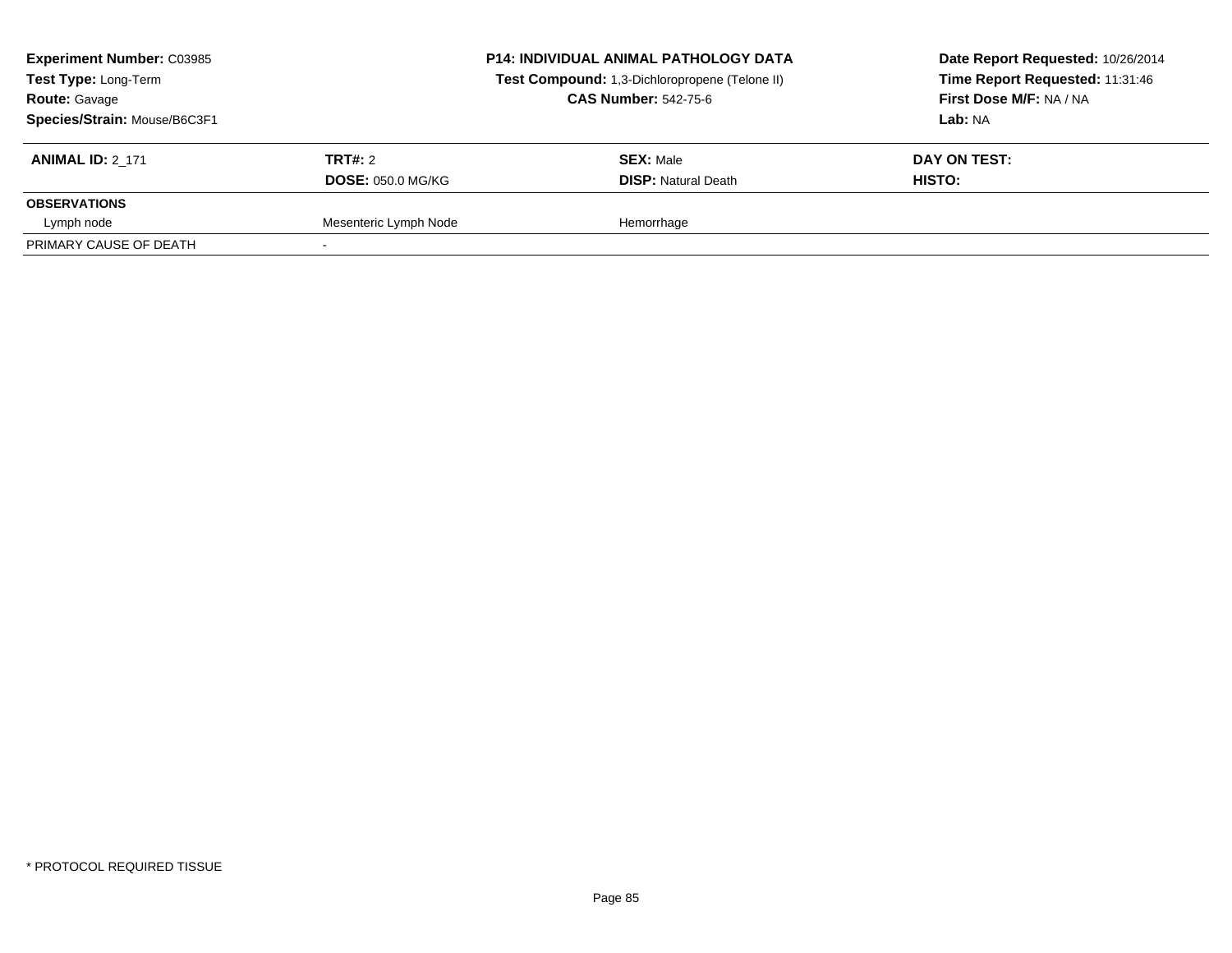| <b>Experiment Number: C03985</b><br>Test Type: Long-Term<br><b>Route: Gavage</b><br>Species/Strain: Mouse/B6C3F1 |                          | <b>P14: INDIVIDUAL ANIMAL PATHOLOGY DATA</b><br>Test Compound: 1,3-Dichloropropene (Telone II)<br><b>CAS Number: 542-75-6</b> | Date Report Requested: 10/26/2014<br>Time Report Requested: 11:31:46<br>First Dose M/F: NA / NA<br>Lab: NA |
|------------------------------------------------------------------------------------------------------------------|--------------------------|-------------------------------------------------------------------------------------------------------------------------------|------------------------------------------------------------------------------------------------------------|
| <b>ANIMAL ID: 2_173</b>                                                                                          | TRT#: 2                  | <b>SEX: Male</b>                                                                                                              | DAY ON TEST:                                                                                               |
|                                                                                                                  | <b>DOSE: 050.0 MG/KG</b> | <b>DISP: Natural Death</b>                                                                                                    | HISTO:                                                                                                     |
| <b>OBSERVATIONS</b>                                                                                              |                          |                                                                                                                               |                                                                                                            |
| Heart                                                                                                            |                          | Hemorrhage                                                                                                                    |                                                                                                            |
|                                                                                                                  |                          | Inflammation, Suppurative                                                                                                     |                                                                                                            |
|                                                                                                                  |                          | Necrosis, Nos                                                                                                                 |                                                                                                            |
| Liver                                                                                                            |                          | Necrosis, Central                                                                                                             |                                                                                                            |
| Spleen                                                                                                           |                          | Lymphoma, Nos-Malignant                                                                                                       |                                                                                                            |
| Thymus                                                                                                           |                          | Hemorrhage                                                                                                                    |                                                                                                            |
| PRIMARY CAUSE OF DEATH                                                                                           |                          |                                                                                                                               |                                                                                                            |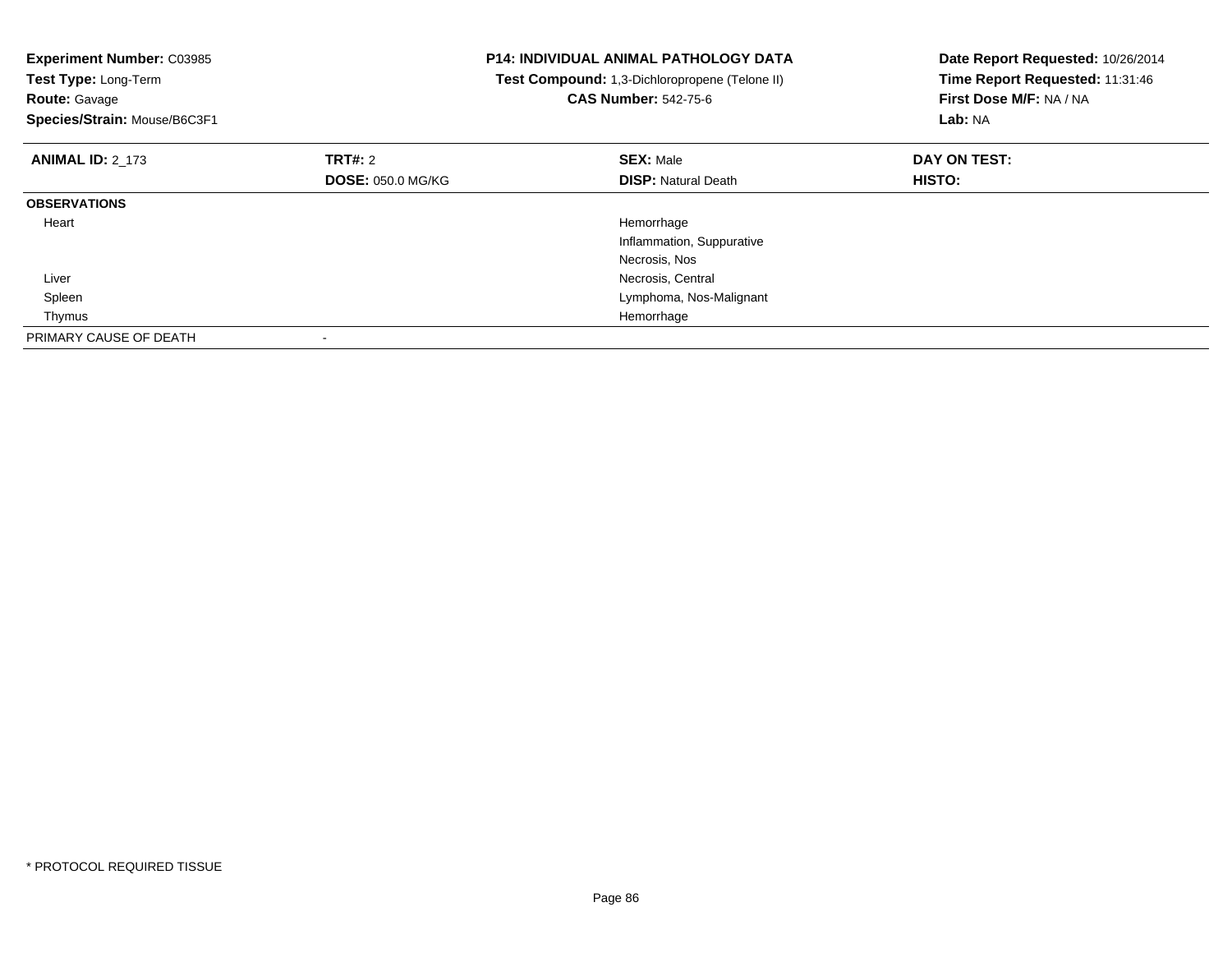| <b>Experiment Number: C03985</b><br>Test Type: Long-Term<br><b>Route: Gavage</b><br>Species/Strain: Mouse/B6C3F1 |                                     | <b>P14: INDIVIDUAL ANIMAL PATHOLOGY DATA</b><br>Test Compound: 1,3-Dichloropropene (Telone II)<br><b>CAS Number: 542-75-6</b> | Date Report Requested: 10/26/2014<br>Time Report Requested: 11:31:46<br>First Dose M/F: NA / NA<br>Lab: NA |
|------------------------------------------------------------------------------------------------------------------|-------------------------------------|-------------------------------------------------------------------------------------------------------------------------------|------------------------------------------------------------------------------------------------------------|
| <b>ANIMAL ID: 2 175</b>                                                                                          | TRT#: 2<br><b>DOSE: 050.0 MG/KG</b> | <b>SEX: Male</b><br><b>DISP: Dosing Accident</b>                                                                              | DAY ON TEST:<br><b>HISTO:</b>                                                                              |
| <b>OBSERVATIONS</b>                                                                                              |                                     |                                                                                                                               |                                                                                                            |
| Lung                                                                                                             |                                     | Abscess, Nos                                                                                                                  |                                                                                                            |
| Unspecified                                                                                                      | <b>Thoracic Cavity Nos</b>          | Abscess, Nos                                                                                                                  |                                                                                                            |
| PRIMARY CAUSE OF DEATH                                                                                           |                                     |                                                                                                                               |                                                                                                            |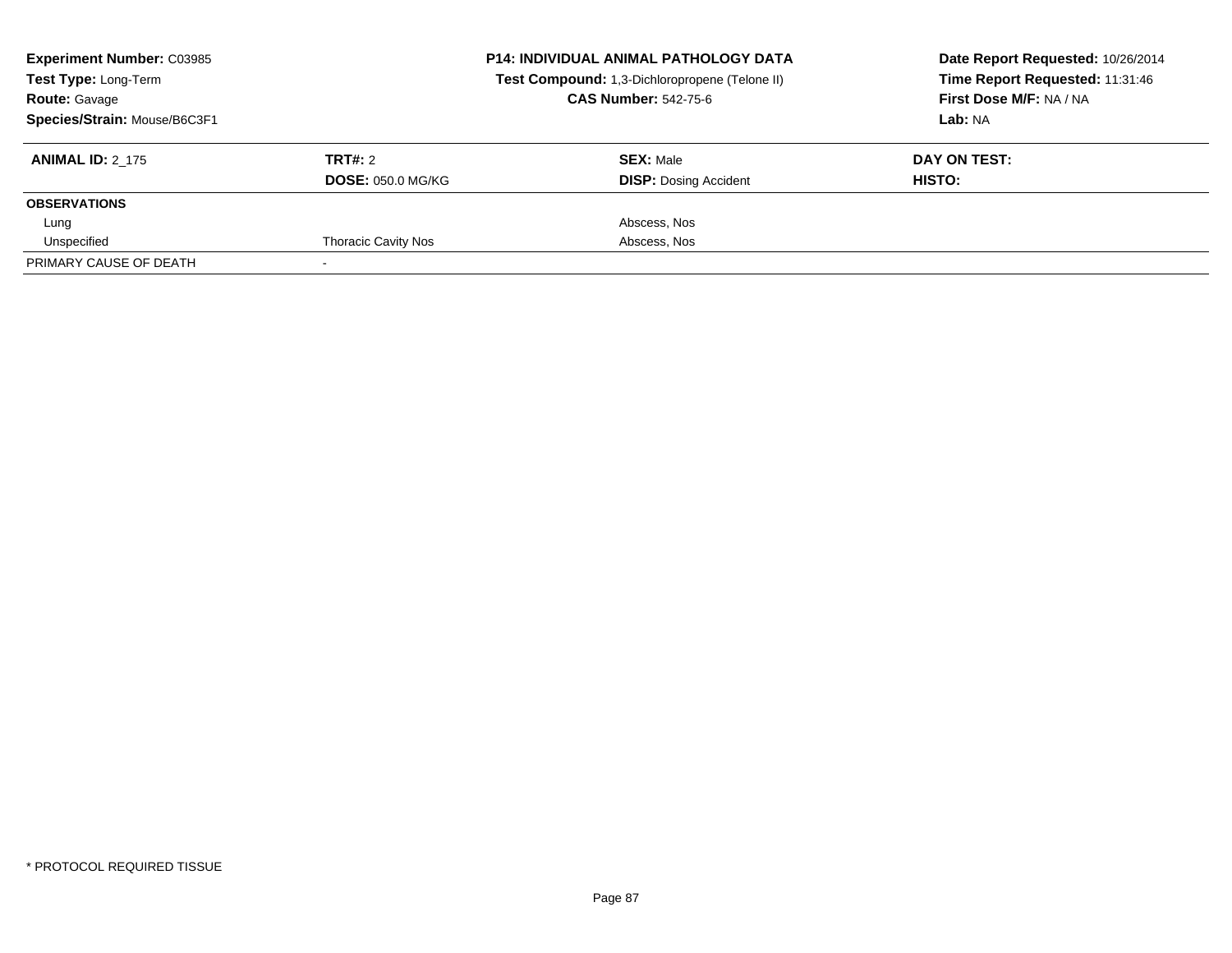| <b>Experiment Number: C03985</b><br>Test Type: Long-Term<br><b>Route: Gavage</b><br>Species/Strain: Mouse/B6C3F1 |                                     | <b>P14: INDIVIDUAL ANIMAL PATHOLOGY DATA</b><br>Test Compound: 1,3-Dichloropropene (Telone II)<br><b>CAS Number: 542-75-6</b> | Date Report Requested: 10/26/2014<br>Time Report Requested: 11:31:46<br>First Dose M/F: NA / NA<br>Lab: NA |
|------------------------------------------------------------------------------------------------------------------|-------------------------------------|-------------------------------------------------------------------------------------------------------------------------------|------------------------------------------------------------------------------------------------------------|
| <b>ANIMAL ID: 2 177</b>                                                                                          | TRT#: 2<br><b>DOSE: 050.0 MG/KG</b> | <b>SEX: Male</b><br><b>DISP:</b> Natural Death                                                                                | DAY ON TEST:<br>HISTO:                                                                                     |
| <b>OBSERVATIONS</b>                                                                                              |                                     |                                                                                                                               |                                                                                                            |
| Lung                                                                                                             |                                     | Alveolar/Bronchiolar Adenoma                                                                                                  |                                                                                                            |
| Lymph node                                                                                                       | Mesenteric Lymph Node               | Hemorrhage                                                                                                                    |                                                                                                            |
| PRIMARY CAUSE OF DEATH                                                                                           |                                     |                                                                                                                               |                                                                                                            |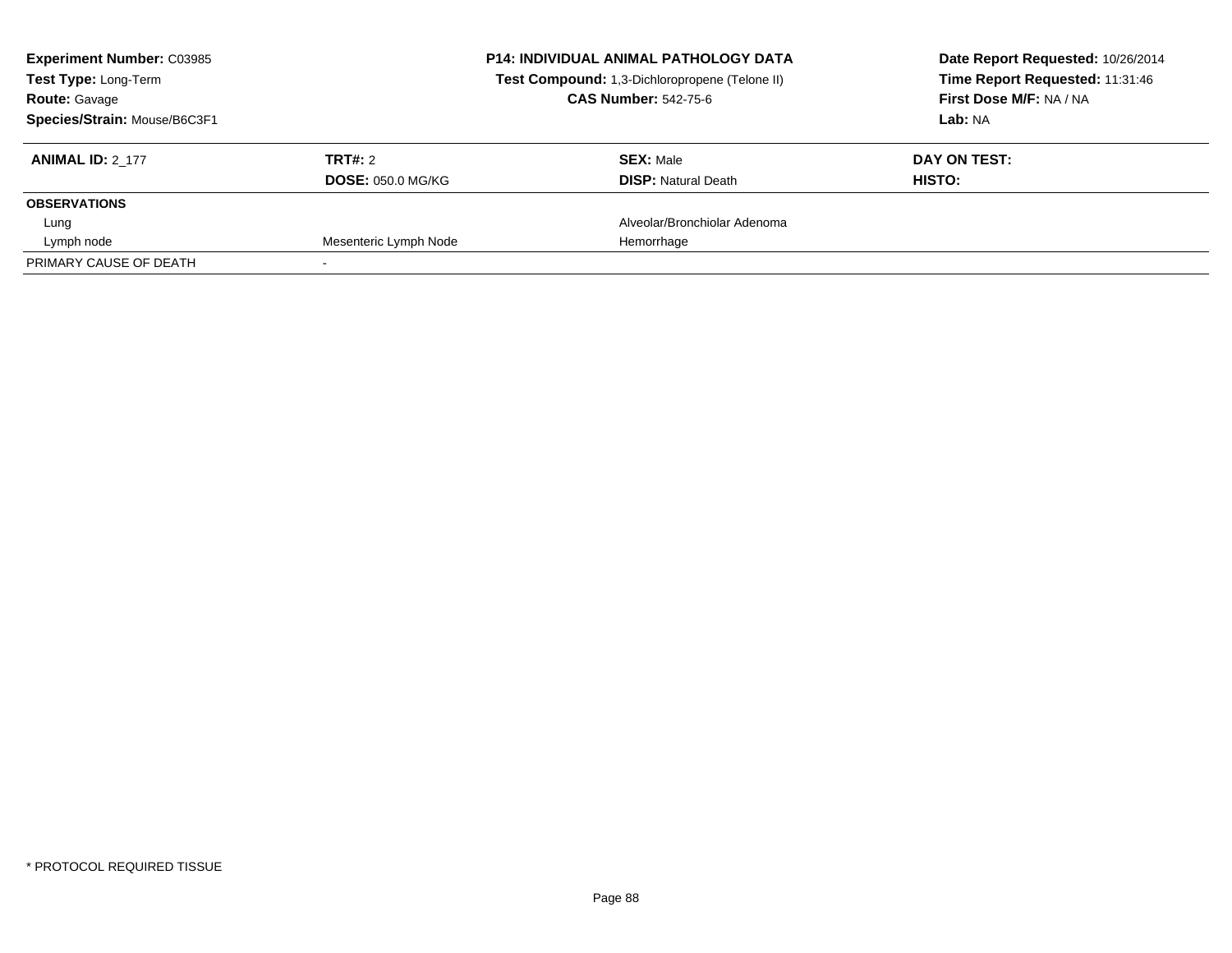| <b>Experiment Number: C03985</b><br>Test Type: Long-Term<br><b>Route: Gavage</b><br>Species/Strain: Mouse/B6C3F1 |                                     | <b>P14: INDIVIDUAL ANIMAL PATHOLOGY DATA</b><br>Test Compound: 1,3-Dichloropropene (Telone II)<br><b>CAS Number: 542-75-6</b> | Date Report Requested: 10/26/2014<br>Time Report Requested: 11:31:46<br>First Dose M/F: NA / NA<br>Lab: NA |
|------------------------------------------------------------------------------------------------------------------|-------------------------------------|-------------------------------------------------------------------------------------------------------------------------------|------------------------------------------------------------------------------------------------------------|
| <b>ANIMAL ID: 2 179</b>                                                                                          | TRT#: 2<br><b>DOSE: 050.0 MG/KG</b> | <b>SEX: Male</b><br><b>DISP:</b> Natural Death                                                                                | DAY ON TEST:<br><b>HISTO:</b>                                                                              |
| <b>OBSERVATIONS</b>                                                                                              |                                     |                                                                                                                               |                                                                                                            |
| <b>Brain</b>                                                                                                     |                                     | Mineralization                                                                                                                |                                                                                                            |
| Liver                                                                                                            |                                     | Necrosis, Central                                                                                                             |                                                                                                            |
| Salivary gland                                                                                                   |                                     | Hemorrhage                                                                                                                    |                                                                                                            |
| Thymus                                                                                                           |                                     | Hemorrhage                                                                                                                    |                                                                                                            |
| PRIMARY CAUSE OF DEATH                                                                                           |                                     |                                                                                                                               |                                                                                                            |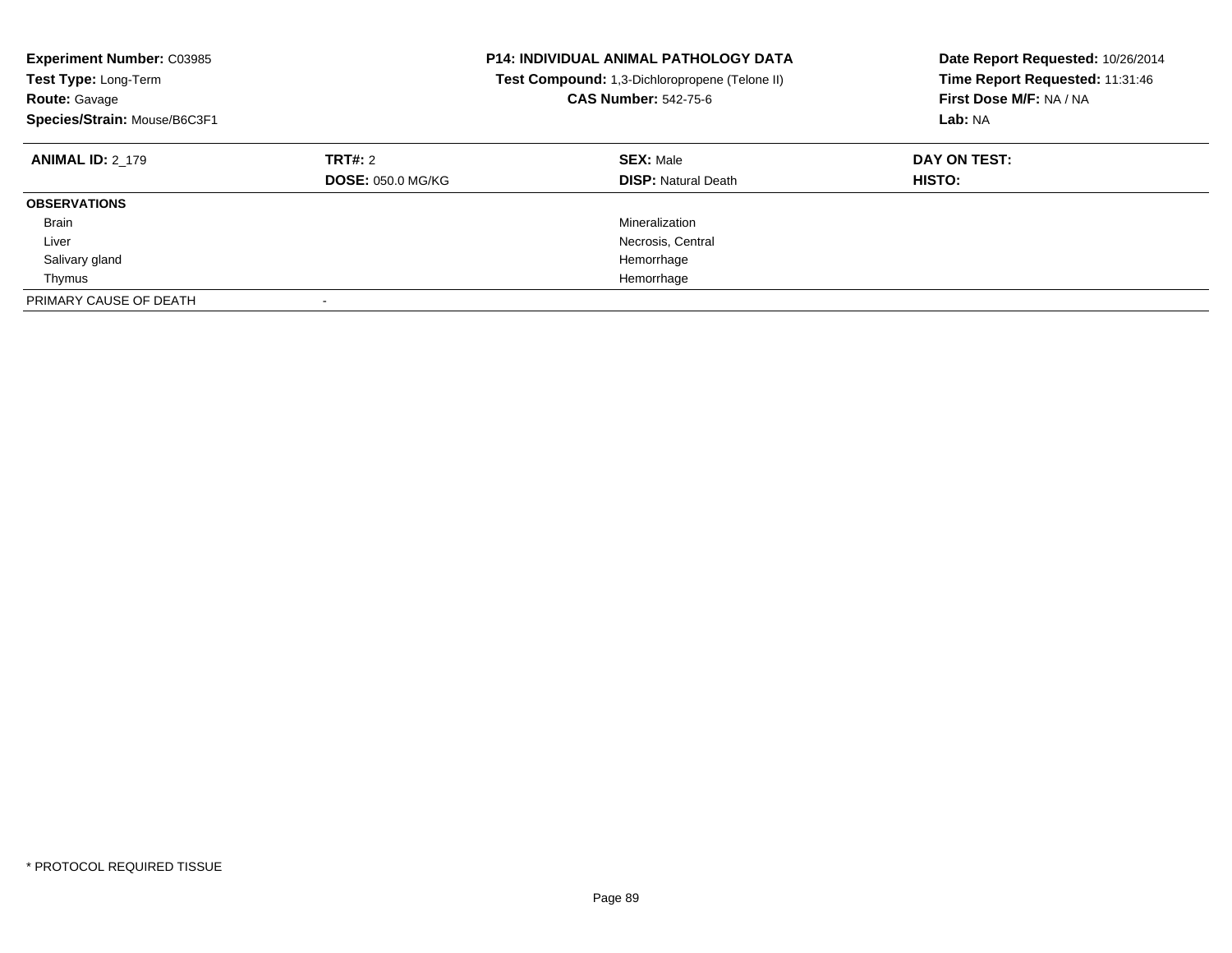**Experiment Number:** C03985**Test Type:** Long-Term**Route:** Gavage **Species/Strain:** Mouse/B6C3F1**P14: INDIVIDUAL ANIMAL PATHOLOGY DATA Test Compound:** 1,3-Dichloropropene (Telone II)**CAS Number:** 542-75-6**Date Report Requested:** 10/26/2014**Time Report Requested:** 11:31:46**First Dose M/F:** NA / NA**Lab:** NA**ANIMAL ID:** 2\_181**TRT#:** 2 **SEX:** Male **DAY ON TEST: DOSE:** 050.0 MG/KG**DISP:** Natural Death **HISTO: OBSERVATIONS** Brainn and the control of the control of the control of the control of the control of the control of the control of the control of the control of the control of the control of the control of the control of the control of the co Heart Inflammation, SuppurativeNecrosis, Nos**Necrosis, Central Necrosis, Central**  Liver Salivary glandInflammation, Chronic<br>Hemorrhage Spinal cordd and the control of the control of the control of the control of the control of the control of the control of the control of the control of the control of the control of the control of the control of the control of the co Thymuss and the control of the control of the control of the control of the control of the control of the control of the control of the control of the control of the control of the control of the control of the control of the co PRIMARY CAUSE OF DEATH-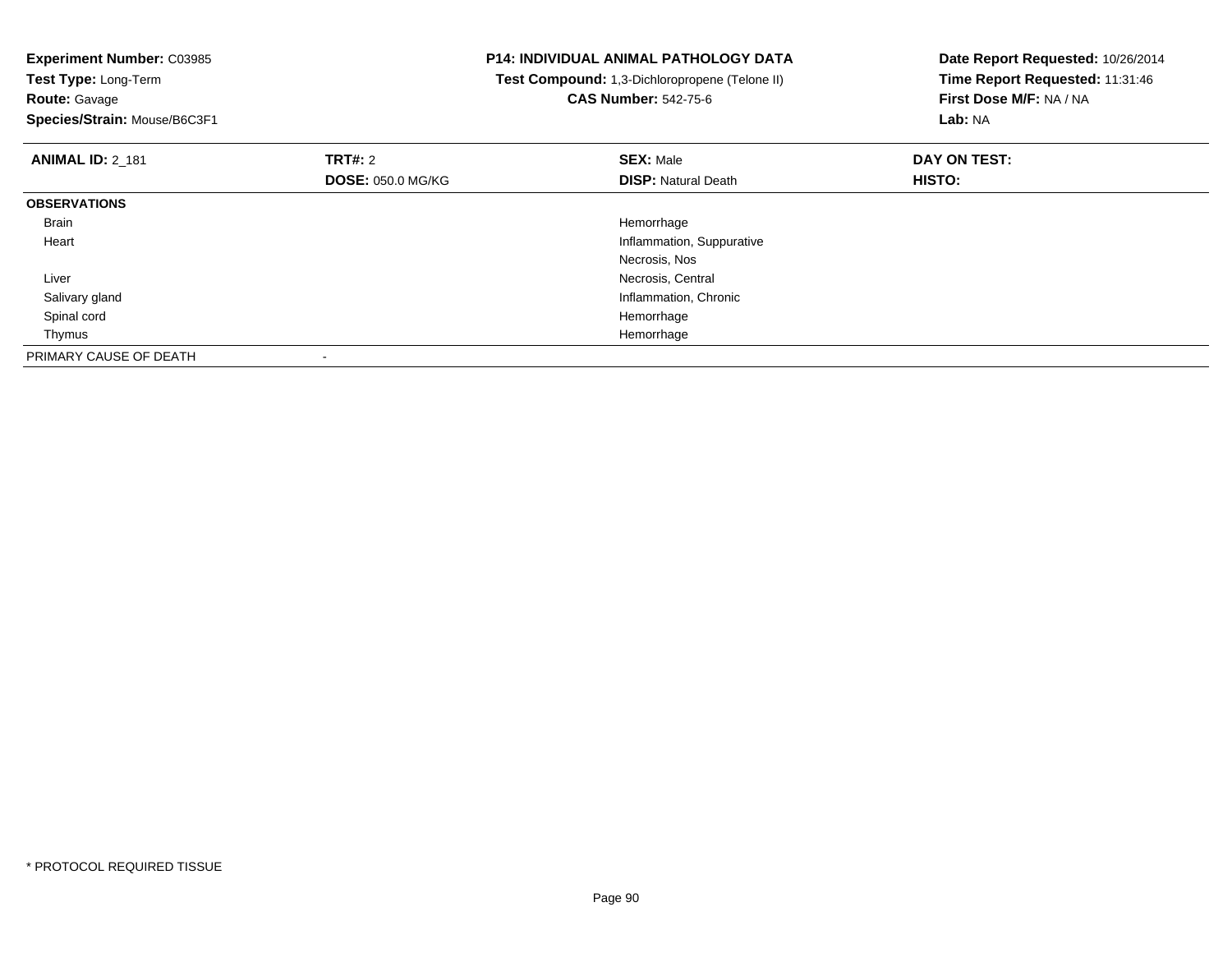| <b>Experiment Number: C03985</b><br>Test Type: Long-Term<br><b>Route: Gavage</b><br>Species/Strain: Mouse/B6C3F1 |                                     | <b>P14: INDIVIDUAL ANIMAL PATHOLOGY DATA</b><br>Test Compound: 1,3-Dichloropropene (Telone II)<br><b>CAS Number: 542-75-6</b> | Date Report Requested: 10/26/2014<br>Time Report Requested: 11:31:46<br>First Dose M/F: NA / NA<br>Lab: NA |
|------------------------------------------------------------------------------------------------------------------|-------------------------------------|-------------------------------------------------------------------------------------------------------------------------------|------------------------------------------------------------------------------------------------------------|
| <b>ANIMAL ID: 2 183</b>                                                                                          | TRT#: 2<br><b>DOSE: 050.0 MG/KG</b> | <b>SEX: Male</b><br><b>DISP:</b> Scheduled Sacrifice                                                                          | DAY ON TEST:<br>HISTO:                                                                                     |
| <b>OBSERVATIONS</b>                                                                                              |                                     |                                                                                                                               |                                                                                                            |
| Kidney                                                                                                           |                                     | Inflammation, Chronic                                                                                                         |                                                                                                            |
| Salivary gland                                                                                                   |                                     | Inflammation, Chronic                                                                                                         |                                                                                                            |
| PRIMARY CAUSE OF DEATH                                                                                           |                                     |                                                                                                                               |                                                                                                            |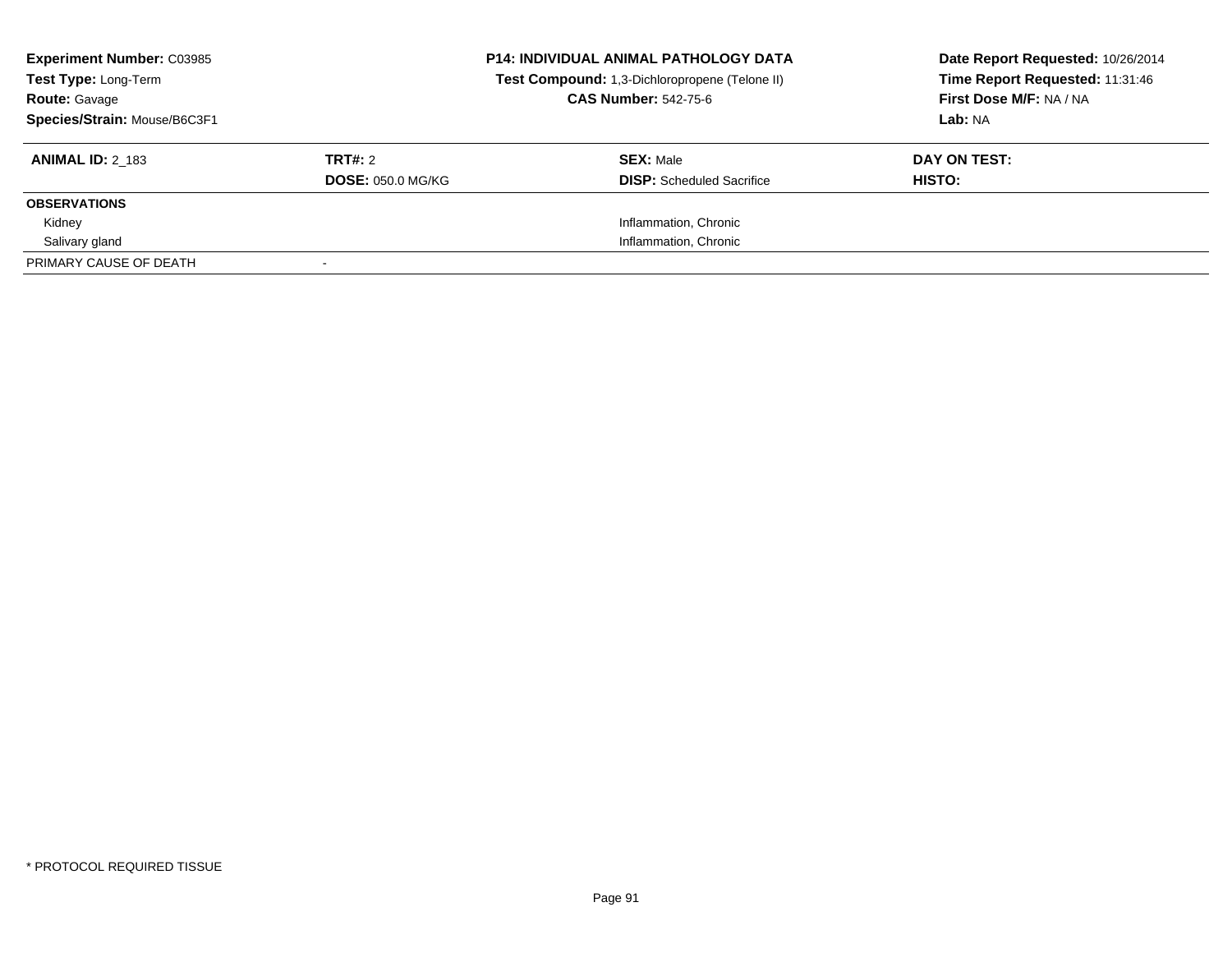| <b>Experiment Number: C03985</b><br>Test Type: Long-Term<br><b>Route: Gavage</b><br>Species/Strain: Mouse/B6C3F1 |                                     | <b>P14: INDIVIDUAL ANIMAL PATHOLOGY DATA</b><br>Test Compound: 1,3-Dichloropropene (Telone II)<br><b>CAS Number: 542-75-6</b> | Date Report Requested: 10/26/2014<br>Time Report Requested: 11:31:46<br>First Dose M/F: NA / NA<br>Lab: NA |
|------------------------------------------------------------------------------------------------------------------|-------------------------------------|-------------------------------------------------------------------------------------------------------------------------------|------------------------------------------------------------------------------------------------------------|
| <b>ANIMAL ID: 2 185</b>                                                                                          | TRT#: 2<br><b>DOSE: 050.0 MG/KG</b> | <b>SEX: Male</b><br><b>DISP:</b> Scheduled Sacrifice                                                                          | DAY ON TEST:<br>HISTO:                                                                                     |
| <b>OBSERVATIONS</b>                                                                                              |                                     |                                                                                                                               |                                                                                                            |
| Kidney                                                                                                           |                                     | Inflammation, Chronic                                                                                                         |                                                                                                            |
| Salivary gland                                                                                                   |                                     | Inflammation, Chronic                                                                                                         |                                                                                                            |
| PRIMARY CAUSE OF DEATH                                                                                           |                                     |                                                                                                                               |                                                                                                            |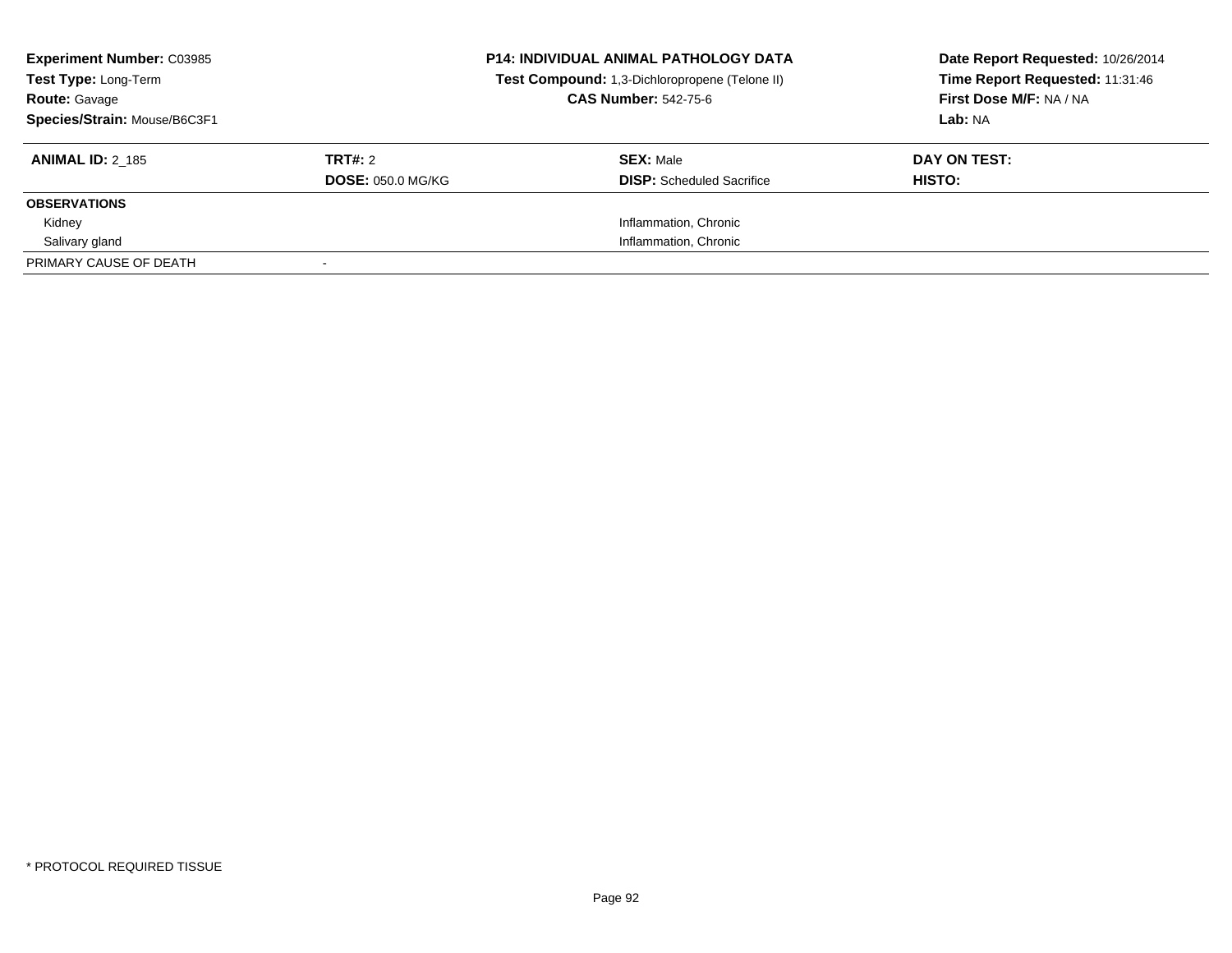| <b>Experiment Number: C03985</b><br>Test Type: Long-Term<br><b>Route: Gavage</b><br>Species/Strain: Mouse/B6C3F1 |                          | <b>P14: INDIVIDUAL ANIMAL PATHOLOGY DATA</b><br>Test Compound: 1,3-Dichloropropene (Telone II)<br><b>CAS Number: 542-75-6</b> | Date Report Requested: 10/26/2014<br>Time Report Requested: 11:31:46<br>First Dose M/F: NA / NA<br>Lab: NA |
|------------------------------------------------------------------------------------------------------------------|--------------------------|-------------------------------------------------------------------------------------------------------------------------------|------------------------------------------------------------------------------------------------------------|
| <b>ANIMAL ID: 2 187</b>                                                                                          | TRT#: 2                  | <b>SEX: Male</b>                                                                                                              | DAY ON TEST:                                                                                               |
|                                                                                                                  | <b>DOSE: 050.0 MG/KG</b> | <b>DISP:</b> Natural Death                                                                                                    | <b>HISTO:</b>                                                                                              |
| <b>OBSERVATIONS</b>                                                                                              |                          |                                                                                                                               |                                                                                                            |
| Heart                                                                                                            |                          | Hemorrhage                                                                                                                    |                                                                                                            |
|                                                                                                                  |                          | Inflammation, Suppurative                                                                                                     |                                                                                                            |
|                                                                                                                  |                          | Necrosis, Nos                                                                                                                 |                                                                                                            |
| Liver                                                                                                            |                          | Necrosis, Central                                                                                                             |                                                                                                            |
| Salivary gland                                                                                                   |                          | Inflammation, Chronic                                                                                                         |                                                                                                            |
| Urinary bladder                                                                                                  |                          | Hyperplasia, Epithelial                                                                                                       |                                                                                                            |
| PRIMARY CAUSE OF DEATH                                                                                           |                          |                                                                                                                               |                                                                                                            |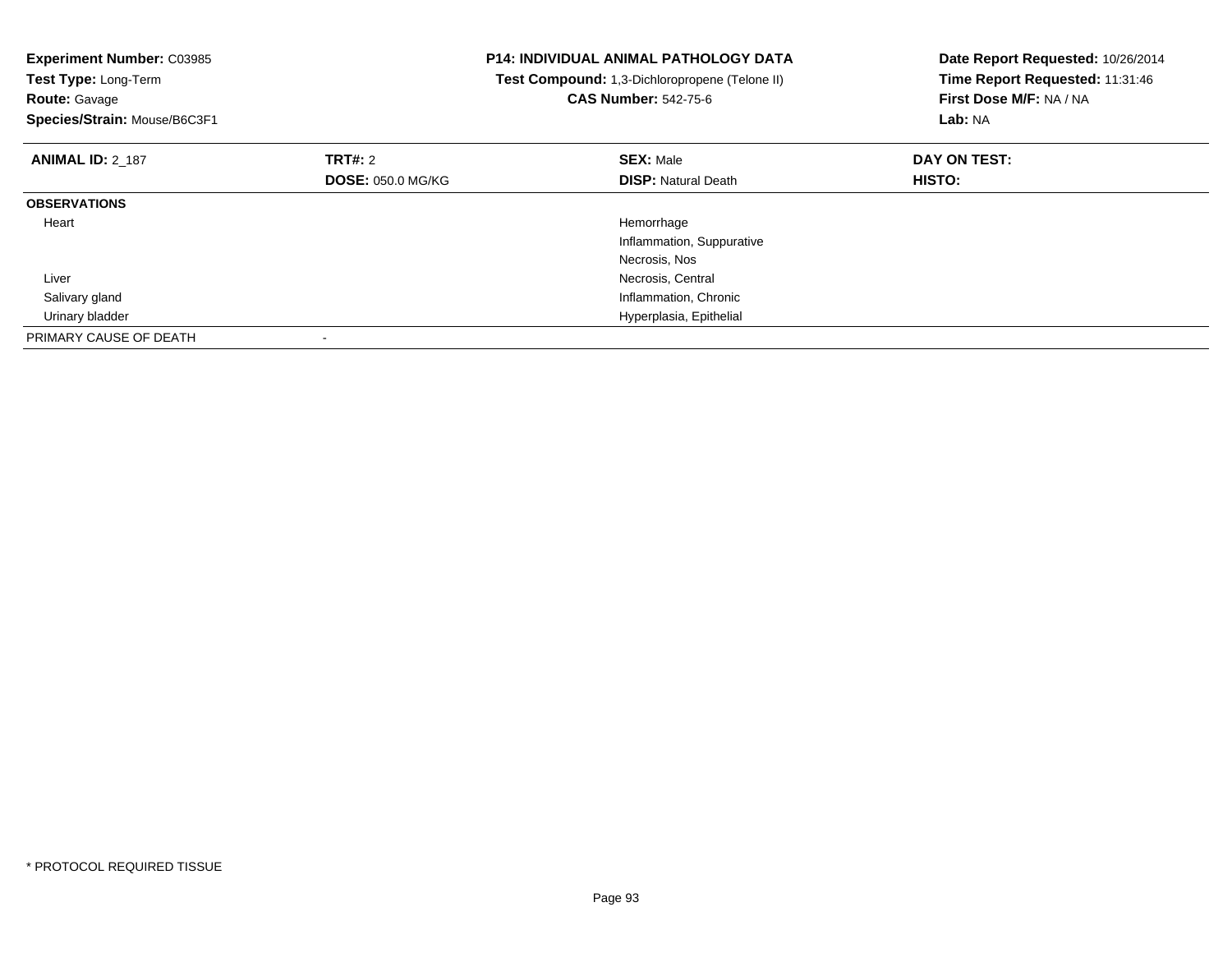| <b>Experiment Number: C03985</b><br>Test Type: Long-Term<br><b>Route: Gavage</b><br>Species/Strain: Mouse/B6C3F1 |                                     | <b>P14: INDIVIDUAL ANIMAL PATHOLOGY DATA</b><br><b>Test Compound:</b> 1,3-Dichloropropene (Telone II)<br><b>CAS Number: 542-75-6</b> | Date Report Requested: 10/26/2014<br>Time Report Requested: 11:31:46<br>First Dose M/F: NA / NA<br>Lab: NA |
|------------------------------------------------------------------------------------------------------------------|-------------------------------------|--------------------------------------------------------------------------------------------------------------------------------------|------------------------------------------------------------------------------------------------------------|
| <b>ANIMAL ID: 2 189</b>                                                                                          | TRT#: 2<br><b>DOSE: 050.0 MG/KG</b> | <b>SEX: Male</b><br><b>DISP: Natural Death</b>                                                                                       | DAY ON TEST:<br><b>HISTO:</b>                                                                              |
| <b>OBSERVATIONS</b>                                                                                              |                                     |                                                                                                                                      |                                                                                                            |
| Heart                                                                                                            |                                     | Inflammation, Suppurative                                                                                                            |                                                                                                            |
|                                                                                                                  |                                     | Necrosis, Nos                                                                                                                        |                                                                                                            |
| Lung                                                                                                             |                                     | Hemorrhage                                                                                                                           |                                                                                                            |
| Thymus                                                                                                           |                                     | Hemangiosarcoma                                                                                                                      |                                                                                                            |
| PRIMARY CAUSE OF DEATH                                                                                           |                                     |                                                                                                                                      |                                                                                                            |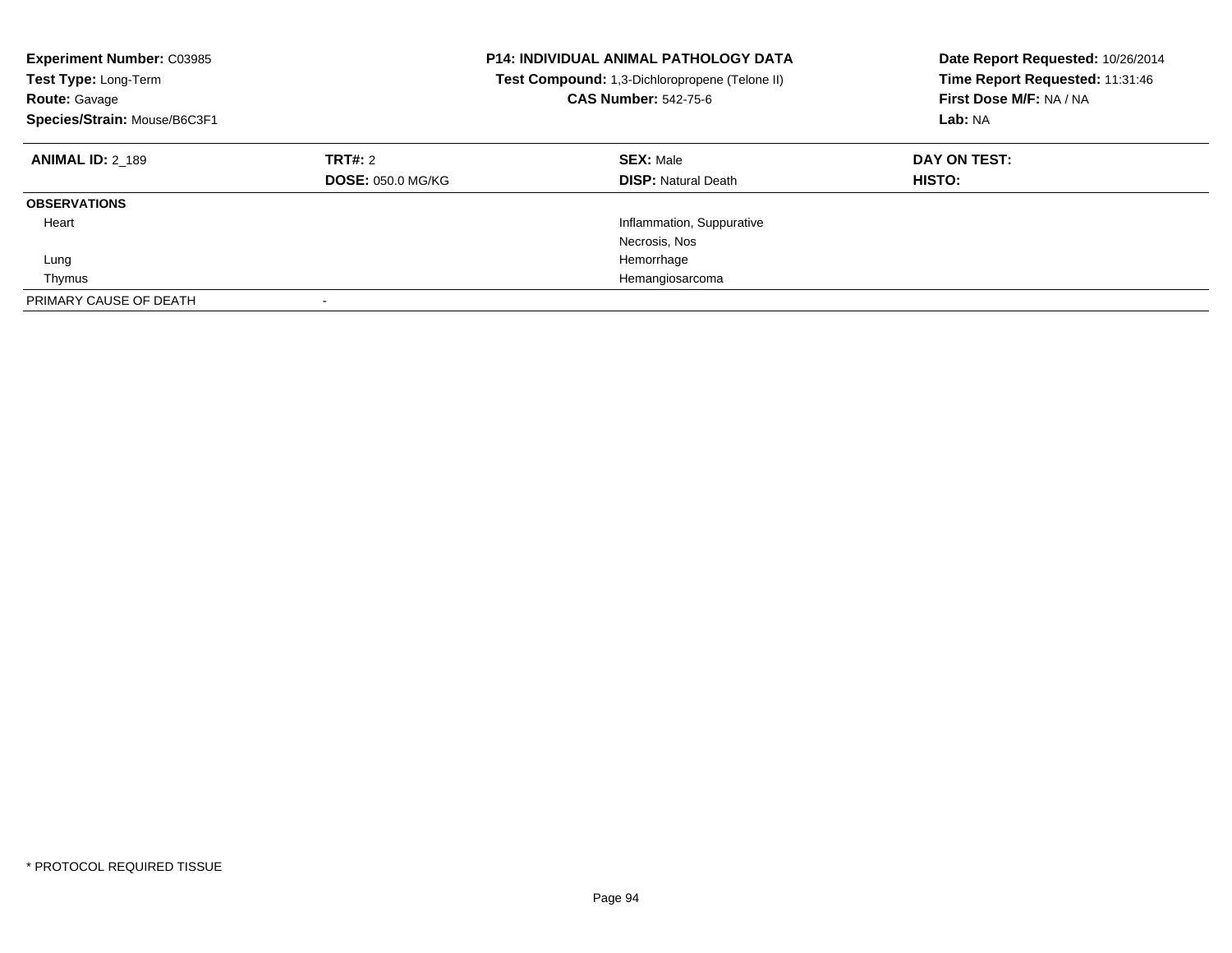| <b>Experiment Number: C03985</b><br>Test Type: Long-Term<br><b>Route: Gavage</b><br>Species/Strain: Mouse/B6C3F1 |                          | <b>P14: INDIVIDUAL ANIMAL PATHOLOGY DATA</b><br>Test Compound: 1,3-Dichloropropene (Telone II)<br><b>CAS Number: 542-75-6</b> | Date Report Requested: 10/26/2014<br>Time Report Requested: 11:31:46<br>First Dose M/F: NA / NA<br>Lab: NA |
|------------------------------------------------------------------------------------------------------------------|--------------------------|-------------------------------------------------------------------------------------------------------------------------------|------------------------------------------------------------------------------------------------------------|
| <b>ANIMAL ID: 2 191</b>                                                                                          | <b>TRT#: 2</b>           | <b>SEX: Male</b>                                                                                                              | DAY ON TEST:                                                                                               |
|                                                                                                                  | <b>DOSE: 050.0 MG/KG</b> | <b>DISP:</b> Natural Death                                                                                                    | HISTO:                                                                                                     |
| <b>OBSERVATIONS</b>                                                                                              |                          |                                                                                                                               |                                                                                                            |
| Thymus                                                                                                           |                          | Hemorrhage                                                                                                                    |                                                                                                            |
| PRIMARY CAUSE OF DEATH                                                                                           |                          |                                                                                                                               |                                                                                                            |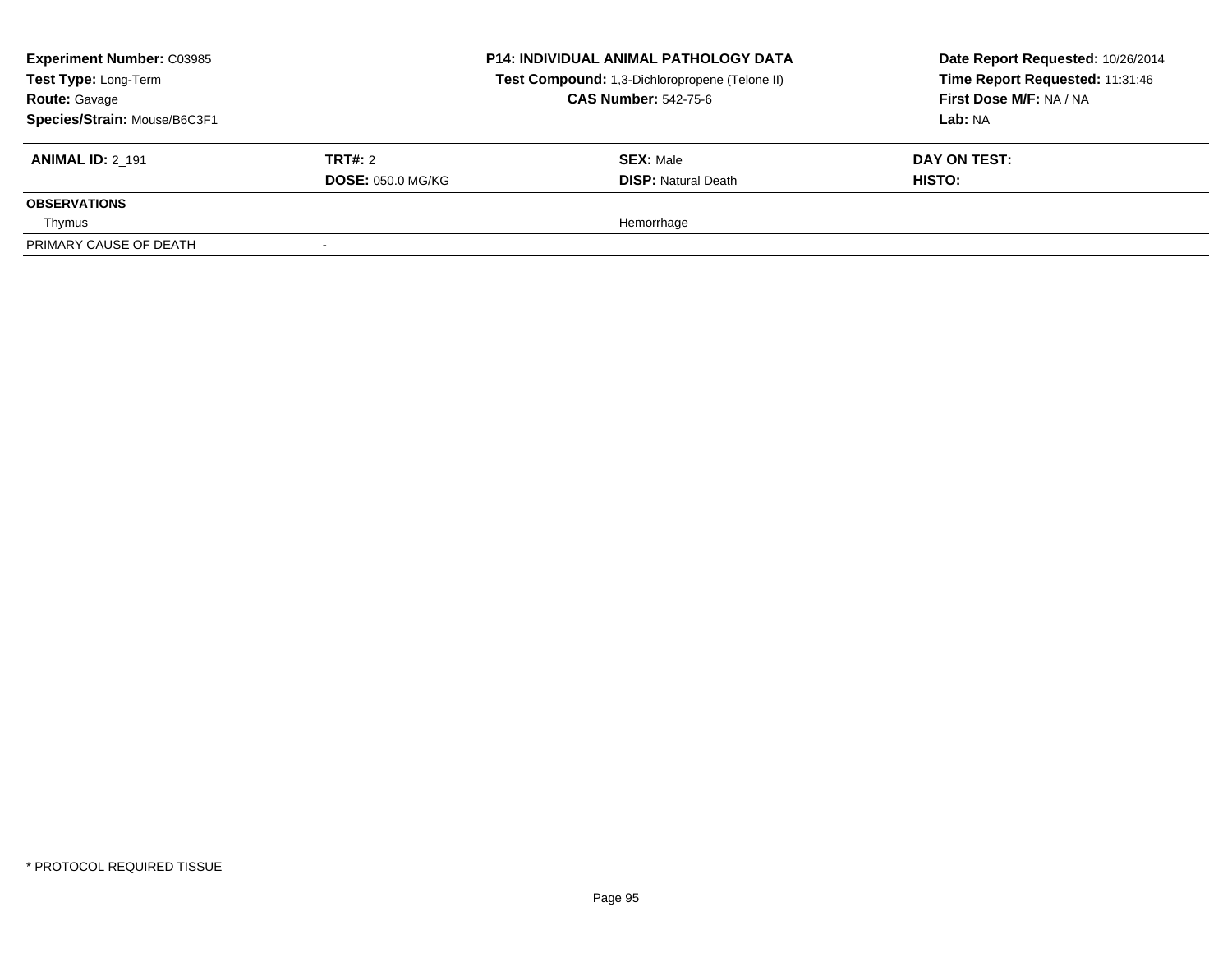| <b>Experiment Number: C03985</b> |                          | <b>P14: INDIVIDUAL ANIMAL PATHOLOGY DATA</b>   | Date Report Requested: 10/26/2014 |
|----------------------------------|--------------------------|------------------------------------------------|-----------------------------------|
| Test Type: Long-Term             |                          | Test Compound: 1,3-Dichloropropene (Telone II) | Time Report Requested: 11:31:46   |
| <b>Route: Gavage</b>             |                          | <b>CAS Number: 542-75-6</b>                    | First Dose M/F: NA / NA           |
| Species/Strain: Mouse/B6C3F1     |                          |                                                | Lab: NA                           |
| <b>ANIMAL ID: 2 193</b>          | TRT#: 2                  | <b>SEX: Male</b>                               | DAY ON TEST:                      |
|                                  | <b>DOSE: 050.0 MG/KG</b> | <b>DISP:</b> Scheduled Sacrifice               | HISTO:                            |
| <b>OBSERVATIONS</b>              |                          |                                                |                                   |
| Epididymis                       |                          | Inflammation, Chronic                          |                                   |
| Kidney                           |                          | Inflammation, Chronic                          |                                   |
| Liver                            |                          | Hepatocellular Carcinoma                       |                                   |
| Lung                             |                          | Hepatocellular Carcinoma, Metastatic           |                                   |
| Salivary gland                   |                          | Inflammation, Chronic                          |                                   |
| PRIMARY CAUSE OF DEATH           |                          |                                                |                                   |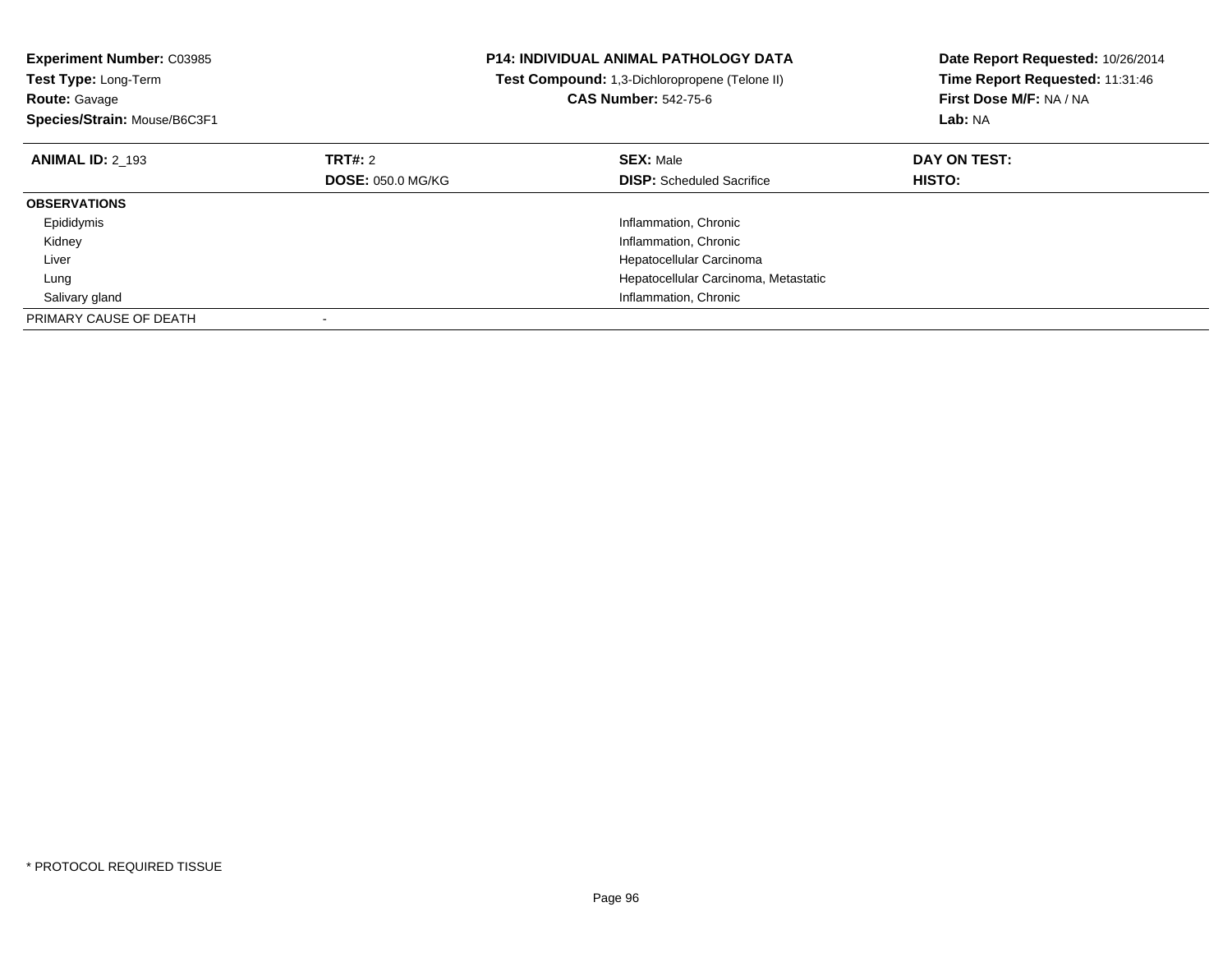| <b>Experiment Number: C03985</b><br><b>Test Type: Long-Term</b><br><b>Route: Gavage</b><br>Species/Strain: Mouse/B6C3F1 |                                     | <b>P14: INDIVIDUAL ANIMAL PATHOLOGY DATA</b><br><b>Test Compound:</b> 1,3-Dichloropropene (Telone II)<br><b>CAS Number: 542-75-6</b> | Date Report Requested: 10/26/2014<br>Time Report Requested: 11:31:46<br>First Dose M/F: NA / NA<br>Lab: NA |
|-------------------------------------------------------------------------------------------------------------------------|-------------------------------------|--------------------------------------------------------------------------------------------------------------------------------------|------------------------------------------------------------------------------------------------------------|
| <b>ANIMAL ID: 2 195</b>                                                                                                 | TRT#: 2<br><b>DOSE: 050.0 MG/KG</b> | <b>SEX: Male</b><br><b>DISP:</b> Natural Death                                                                                       | DAY ON TEST:<br><b>HISTO:</b>                                                                              |
| <b>OBSERVATIONS</b>                                                                                                     |                                     |                                                                                                                                      |                                                                                                            |
| Heart                                                                                                                   |                                     | Hemorrhage<br>Inflammation, Suppurative                                                                                              |                                                                                                            |
| Liver                                                                                                                   |                                     | Necrosis, Central                                                                                                                    |                                                                                                            |
| Thymus                                                                                                                  |                                     | Hemorrhage                                                                                                                           |                                                                                                            |
| PRIMARY CAUSE OF DEATH                                                                                                  | $\overline{\phantom{a}}$            |                                                                                                                                      |                                                                                                            |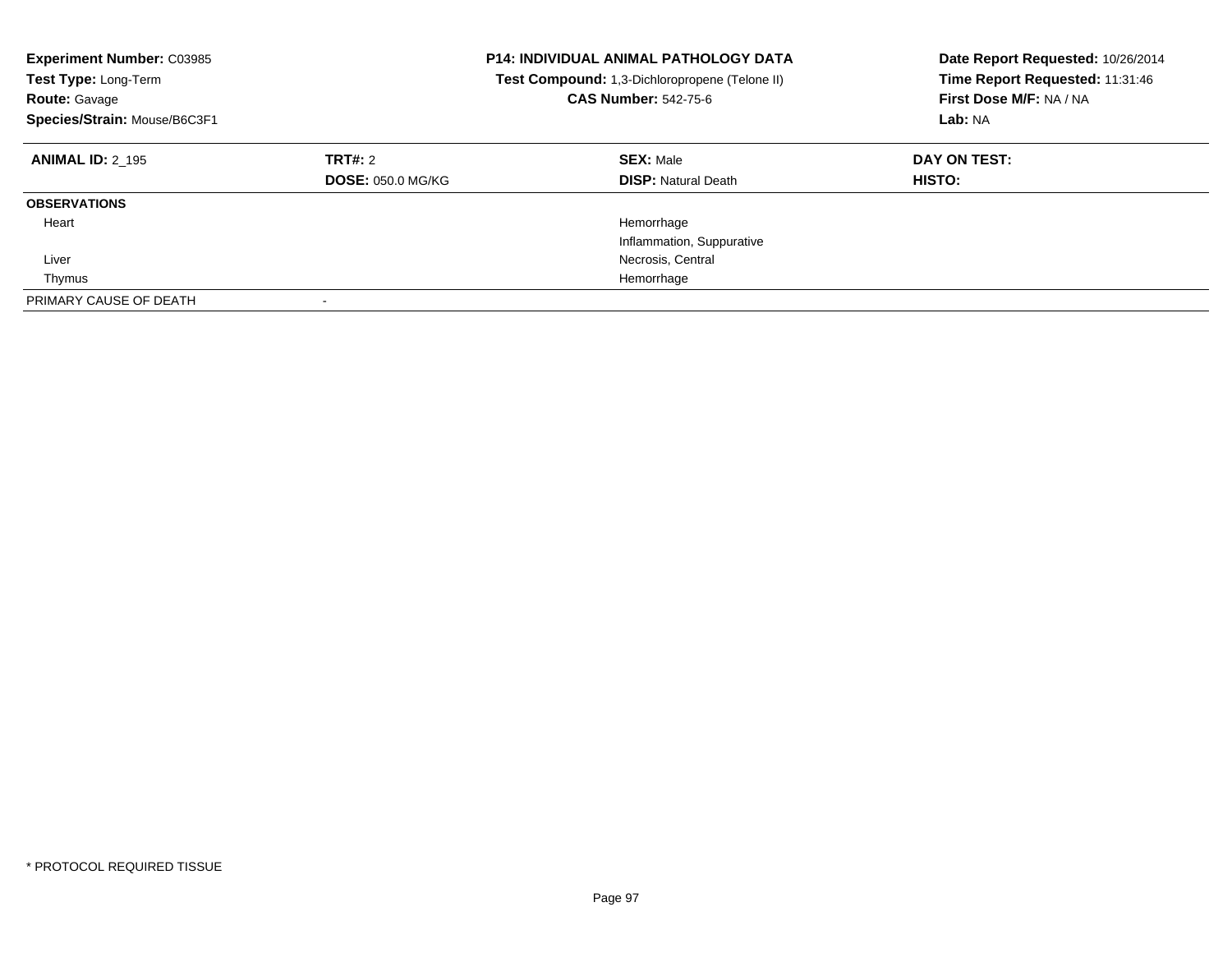| <b>Experiment Number: C03985</b><br><b>Test Type: Long-Term</b><br><b>Route: Gavage</b><br>Species/Strain: Mouse/B6C3F1 |                                     | <b>P14: INDIVIDUAL ANIMAL PATHOLOGY DATA</b><br>Test Compound: 1,3-Dichloropropene (Telone II)<br><b>CAS Number: 542-75-6</b> | Date Report Requested: 10/26/2014<br>Time Report Requested: 11:31:46<br>First Dose M/F: NA / NA<br>Lab: NA |
|-------------------------------------------------------------------------------------------------------------------------|-------------------------------------|-------------------------------------------------------------------------------------------------------------------------------|------------------------------------------------------------------------------------------------------------|
| <b>ANIMAL ID: 2 197</b>                                                                                                 | TRT#: 2<br><b>DOSE: 050.0 MG/KG</b> | <b>SEX: Male</b><br><b>DISP:</b> Scheduled Sacrifice                                                                          | DAY ON TEST:<br>HISTO:                                                                                     |
| <b>OBSERVATIONS</b>                                                                                                     |                                     |                                                                                                                               |                                                                                                            |
| <b>Brain</b>                                                                                                            |                                     | Mineralization                                                                                                                |                                                                                                            |
| Unspecified                                                                                                             | Multiple Organs Nos                 | Lymphoma, Nos-Malignant                                                                                                       |                                                                                                            |
| PRIMARY CAUSE OF DEATH                                                                                                  |                                     |                                                                                                                               |                                                                                                            |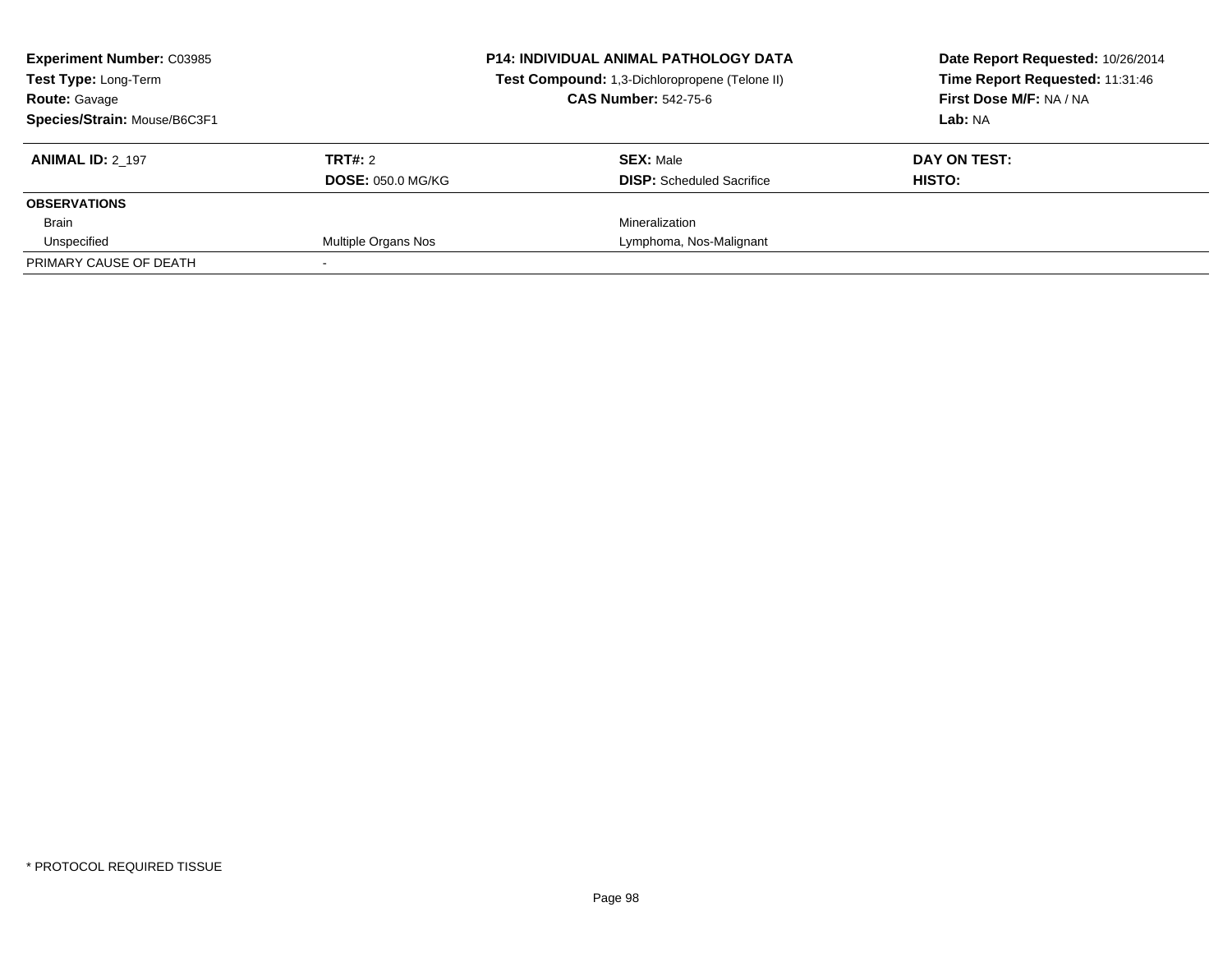| <b>Experiment Number: C03985</b><br>Test Type: Long-Term<br><b>Route: Gavage</b><br>Species/Strain: Mouse/B6C3F1 |                          | <b>P14: INDIVIDUAL ANIMAL PATHOLOGY DATA</b><br>Test Compound: 1,3-Dichloropropene (Telone II)<br><b>CAS Number: 542-75-6</b> | Date Report Requested: 10/26/2014<br>Time Report Requested: 11:31:46<br>First Dose M/F: NA / NA<br>Lab: NA |
|------------------------------------------------------------------------------------------------------------------|--------------------------|-------------------------------------------------------------------------------------------------------------------------------|------------------------------------------------------------------------------------------------------------|
| <b>ANIMAL ID: 2 199</b>                                                                                          | TRT#: 2                  | <b>SEX: Male</b>                                                                                                              | DAY ON TEST:                                                                                               |
|                                                                                                                  | <b>DOSE: 050.0 MG/KG</b> | <b>DISP:</b> Scheduled Sacrifice                                                                                              | <b>HISTO:</b>                                                                                              |
| <b>OBSERVATIONS</b>                                                                                              |                          |                                                                                                                               |                                                                                                            |
| Heart                                                                                                            |                          | Inflammation, Chronic                                                                                                         |                                                                                                            |
| Kidney                                                                                                           |                          | Inflammation, Chronic                                                                                                         |                                                                                                            |
| Salivary gland                                                                                                   |                          | Inflammation, Chronic                                                                                                         |                                                                                                            |
| PRIMARY CAUSE OF DEATH                                                                                           |                          |                                                                                                                               |                                                                                                            |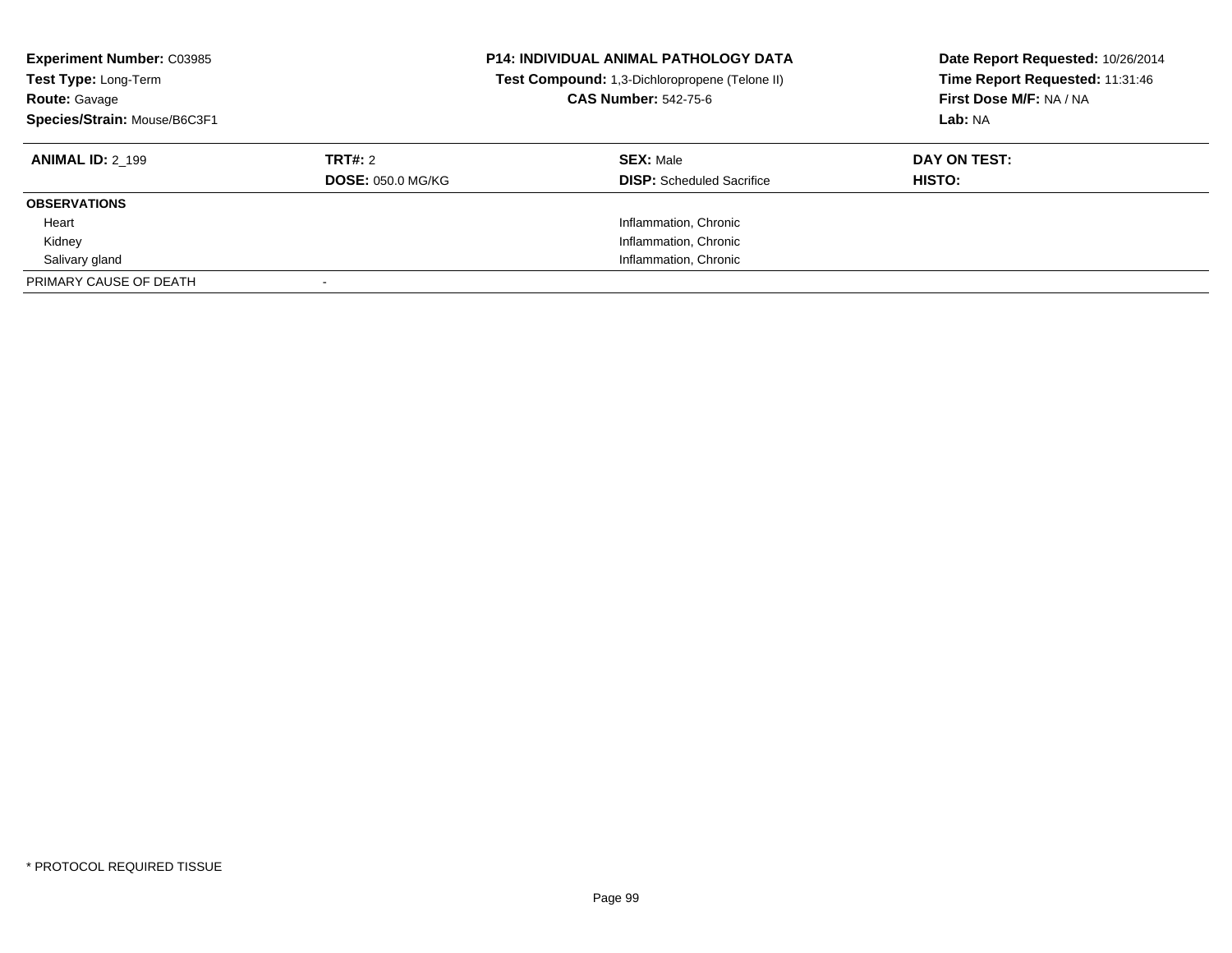| <b>Experiment Number: C03985</b><br><b>Test Type: Long-Term</b><br><b>Route: Gavage</b><br>Species/Strain: Mouse/B6C3F1 |                          | <b>P14: INDIVIDUAL ANIMAL PATHOLOGY DATA</b><br>Test Compound: 1,3-Dichloropropene (Telone II)<br><b>CAS Number: 542-75-6</b> | Date Report Requested: 10/26/2014<br>Time Report Requested: 11:31:46<br>First Dose M/F: NA / NA<br>Lab: NA |
|-------------------------------------------------------------------------------------------------------------------------|--------------------------|-------------------------------------------------------------------------------------------------------------------------------|------------------------------------------------------------------------------------------------------------|
| <b>ANIMAL ID: 3 201</b>                                                                                                 | TRT#: 3                  | <b>SEX: Male</b>                                                                                                              | DAY ON TEST:                                                                                               |
|                                                                                                                         | <b>DOSE: 100.0 MG/KG</b> | <b>DISP: Natural Death</b>                                                                                                    | HISTO:                                                                                                     |
| <b>OBSERVATIONS</b>                                                                                                     |                          |                                                                                                                               |                                                                                                            |
| Brain                                                                                                                   |                          | Mineralization                                                                                                                |                                                                                                            |
| PRIMARY CAUSE OF DEATH                                                                                                  |                          |                                                                                                                               |                                                                                                            |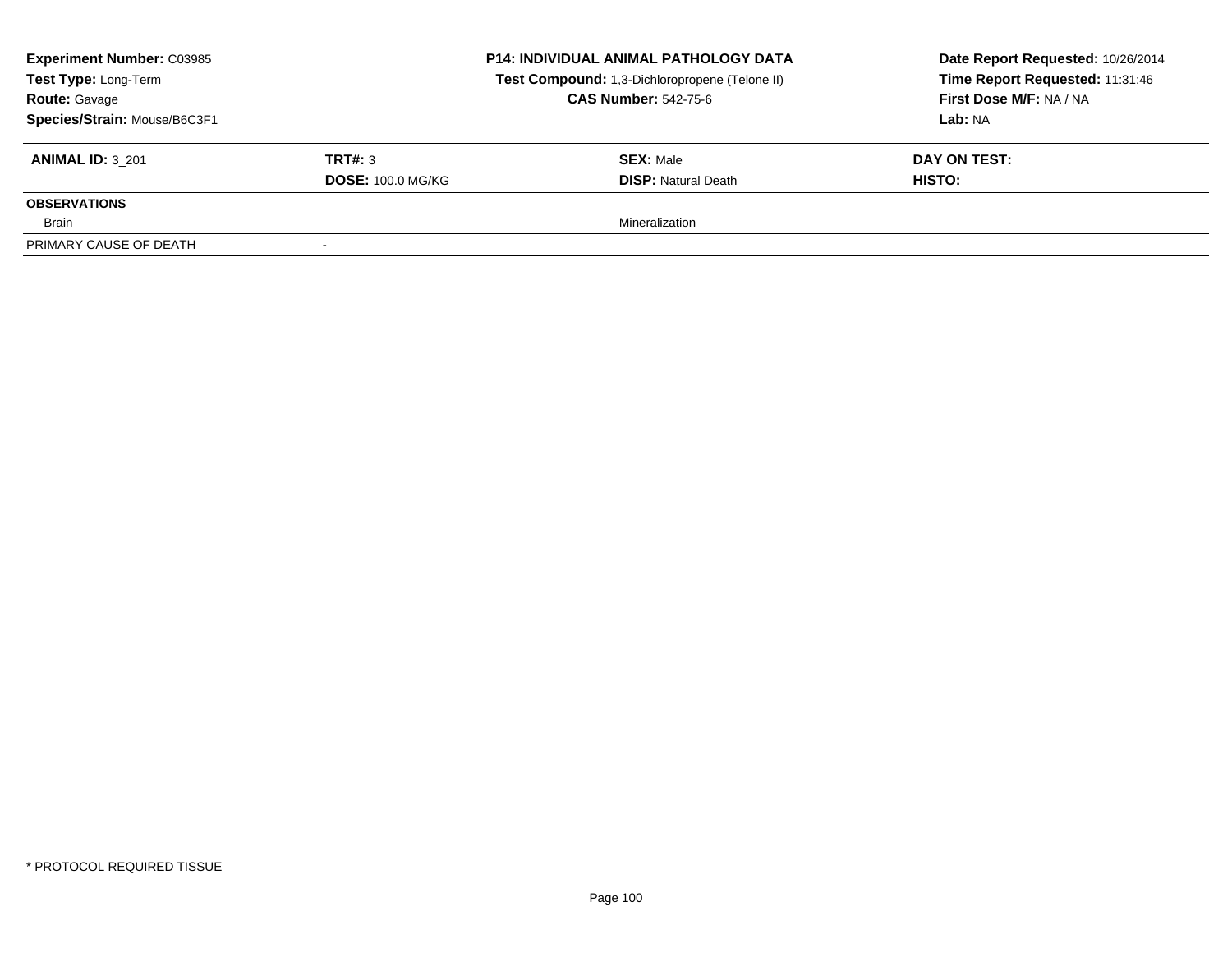| <b>Experiment Number: C03985</b><br>Test Type: Long-Term<br><b>Route: Gavage</b><br>Species/Strain: Mouse/B6C3F1 |                          | <b>P14: INDIVIDUAL ANIMAL PATHOLOGY DATA</b><br>Test Compound: 1,3-Dichloropropene (Telone II)<br><b>CAS Number: 542-75-6</b> | Date Report Requested: 10/26/2014<br>Time Report Requested: 11:31:46<br>First Dose M/F: NA / NA<br>Lab: NA |
|------------------------------------------------------------------------------------------------------------------|--------------------------|-------------------------------------------------------------------------------------------------------------------------------|------------------------------------------------------------------------------------------------------------|
| <b>ANIMAL ID: 3 203</b>                                                                                          | TRT#: 3                  | <b>SEX: Male</b>                                                                                                              | DAY ON TEST:                                                                                               |
|                                                                                                                  | <b>DOSE: 100.0 MG/KG</b> | <b>DISP:</b> Scheduled Sacrifice                                                                                              | <b>HISTO:</b>                                                                                              |
| <b>OBSERVATIONS</b>                                                                                              |                          |                                                                                                                               |                                                                                                            |
| <b>Brain</b>                                                                                                     |                          | Mineralization                                                                                                                |                                                                                                            |
| Lymph node                                                                                                       |                          | <b>Hemosiderosis</b>                                                                                                          |                                                                                                            |
| Salivary gland                                                                                                   |                          | Inflammation, Chronic                                                                                                         |                                                                                                            |
| PRIMARY CAUSE OF DEATH                                                                                           |                          |                                                                                                                               |                                                                                                            |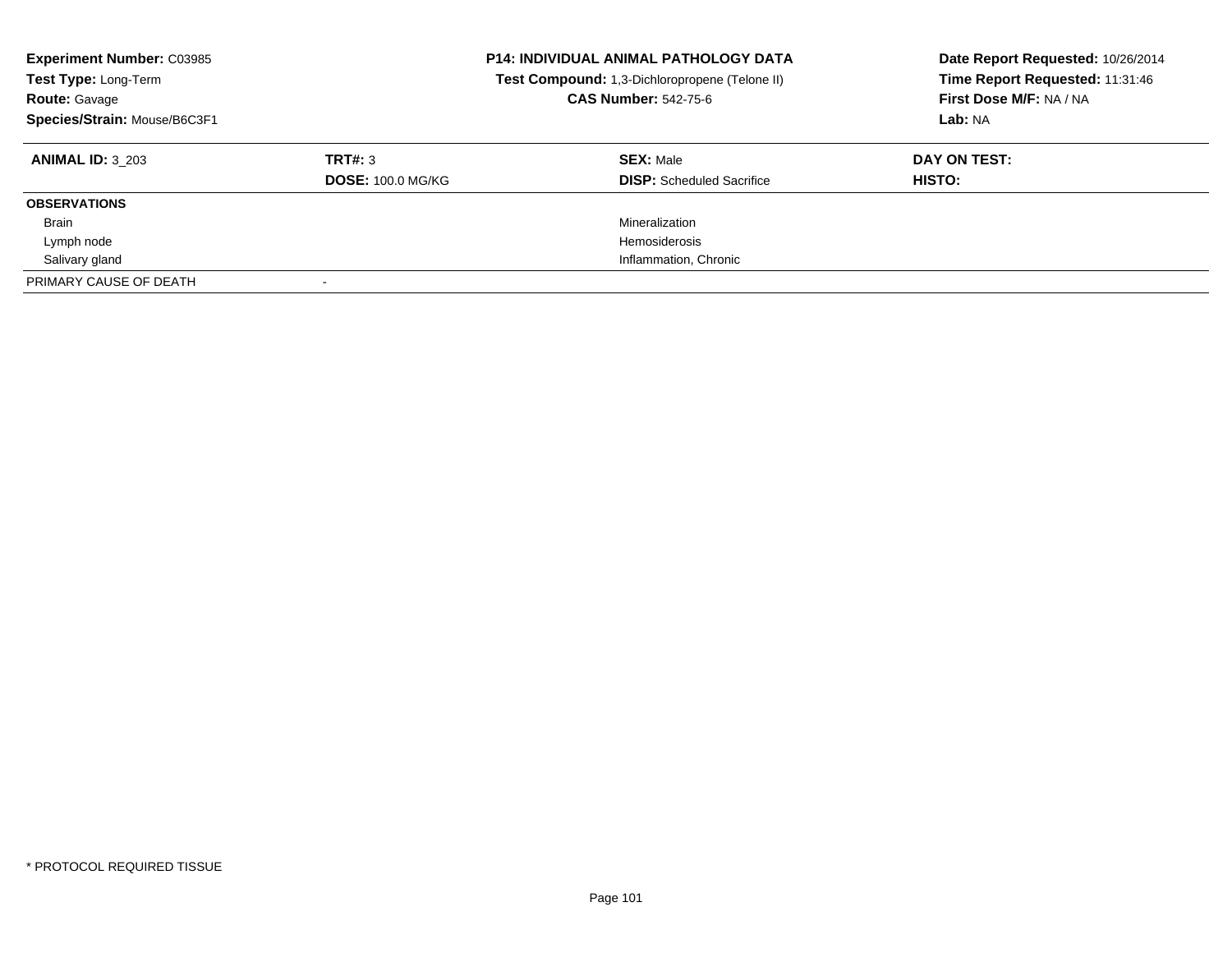| <b>Experiment Number: C03985</b><br>Test Type: Long-Term<br><b>Route: Gavage</b><br>Species/Strain: Mouse/B6C3F1 |                          | P14: INDIVIDUAL ANIMAL PATHOLOGY DATA<br>Test Compound: 1,3-Dichloropropene (Telone II)<br><b>CAS Number: 542-75-6</b> | Date Report Requested: 10/26/2014<br>Time Report Requested: 11:31:46<br>First Dose M/F: NA / NA<br><b>Lab: NA</b> |
|------------------------------------------------------------------------------------------------------------------|--------------------------|------------------------------------------------------------------------------------------------------------------------|-------------------------------------------------------------------------------------------------------------------|
| <b>ANIMAL ID: 3 205</b>                                                                                          | TRT#: 3                  | <b>SEX: Male</b>                                                                                                       | DAY ON TEST:                                                                                                      |
|                                                                                                                  | <b>DOSE: 100.0 MG/KG</b> | <b>DISP:</b> Natural Death                                                                                             | HISTO:                                                                                                            |
| <b>OBSERVATIONS</b>                                                                                              |                          |                                                                                                                        |                                                                                                                   |
| Brain                                                                                                            |                          | Mineralization                                                                                                         |                                                                                                                   |
| Heart                                                                                                            |                          | Hemorrhage                                                                                                             |                                                                                                                   |
|                                                                                                                  |                          | Inflammation, Suppurative                                                                                              |                                                                                                                   |
|                                                                                                                  |                          | Necrosis, Nos                                                                                                          |                                                                                                                   |
| Liver                                                                                                            |                          | Necrosis, Central                                                                                                      |                                                                                                                   |
| Thymus                                                                                                           |                          | Hemorrhage                                                                                                             |                                                                                                                   |
| PRIMARY CAUSE OF DEATH                                                                                           |                          |                                                                                                                        |                                                                                                                   |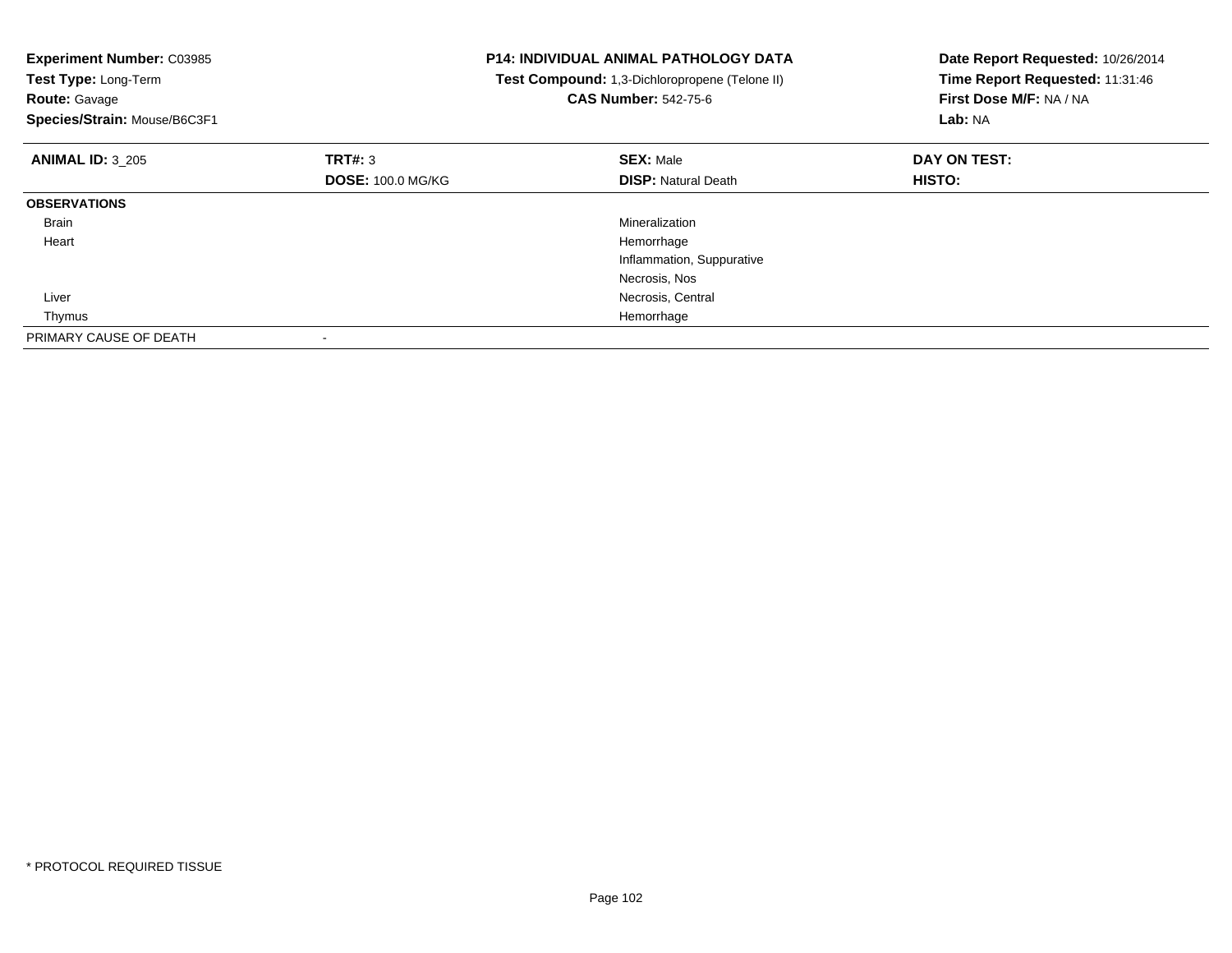| <b>Experiment Number: C03985</b><br>Test Type: Long-Term<br><b>Route: Gavage</b><br>Species/Strain: Mouse/B6C3F1 |                          | <b>P14: INDIVIDUAL ANIMAL PATHOLOGY DATA</b><br>Test Compound: 1,3-Dichloropropene (Telone II)<br><b>CAS Number: 542-75-6</b> | Date Report Requested: 10/26/2014<br>Time Report Requested: 11:31:46<br>First Dose M/F: NA / NA<br>Lab: NA |
|------------------------------------------------------------------------------------------------------------------|--------------------------|-------------------------------------------------------------------------------------------------------------------------------|------------------------------------------------------------------------------------------------------------|
| <b>ANIMAL ID: 3 207</b>                                                                                          | TRT#: 3                  | <b>SEX: Male</b>                                                                                                              | DAY ON TEST:                                                                                               |
|                                                                                                                  | <b>DOSE: 100.0 MG/KG</b> | <b>DISP:</b> Natural Death                                                                                                    | HISTO:                                                                                                     |
| <b>OBSERVATIONS</b>                                                                                              |                          |                                                                                                                               |                                                                                                            |
| Lung                                                                                                             |                          | Hemorrhage                                                                                                                    |                                                                                                            |
| PRIMARY CAUSE OF DEATH                                                                                           |                          |                                                                                                                               |                                                                                                            |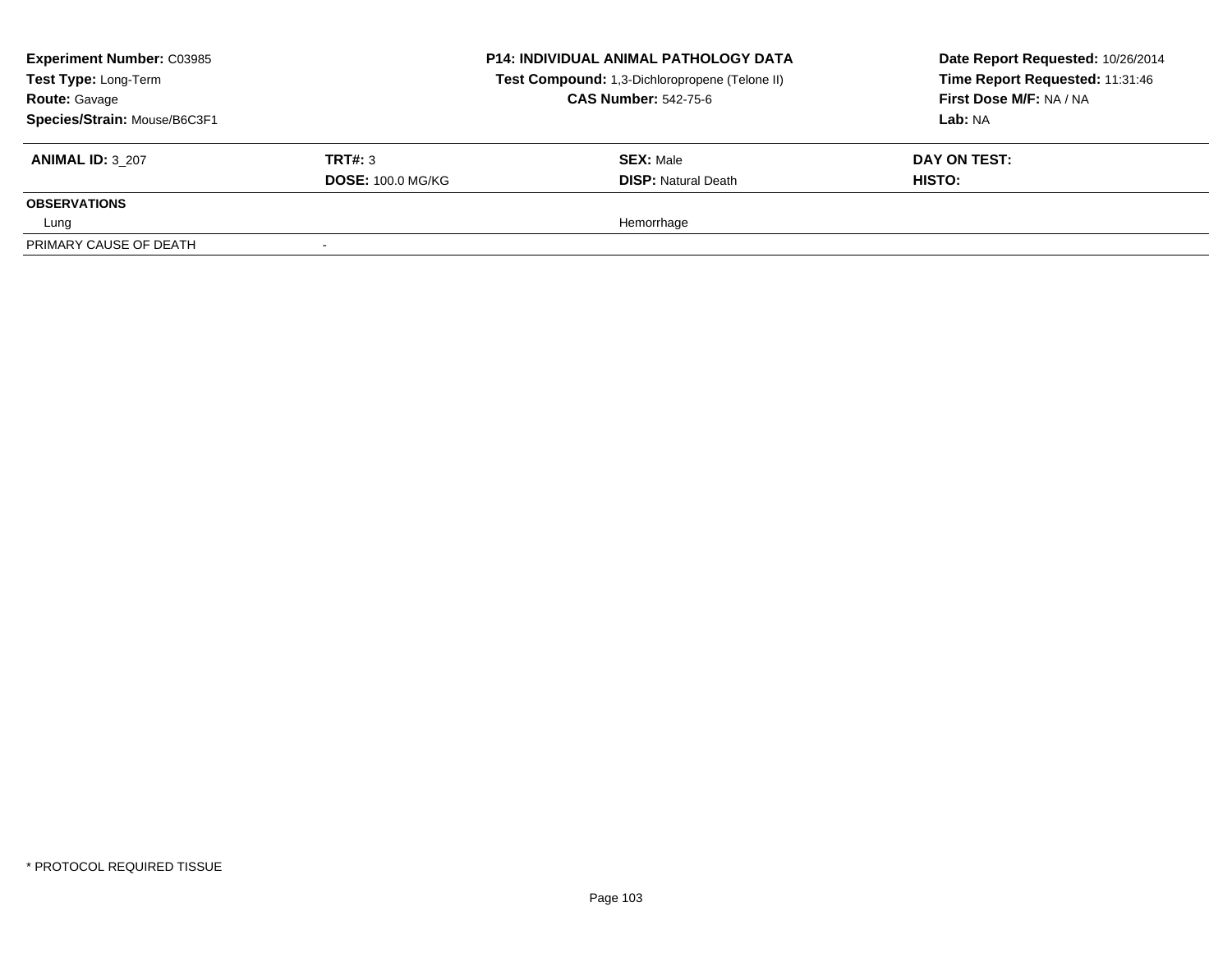| <b>Experiment Number: C03985</b><br><b>Test Type: Long-Term</b><br><b>Route: Gavage</b><br>Species/Strain: Mouse/B6C3F1 |                                     | <b>P14: INDIVIDUAL ANIMAL PATHOLOGY DATA</b><br>Test Compound: 1,3-Dichloropropene (Telone II)<br><b>CAS Number: 542-75-6</b> | Date Report Requested: 10/26/2014<br>Time Report Requested: 11:31:46<br>First Dose M/F: NA / NA<br>Lab: NA |
|-------------------------------------------------------------------------------------------------------------------------|-------------------------------------|-------------------------------------------------------------------------------------------------------------------------------|------------------------------------------------------------------------------------------------------------|
| <b>ANIMAL ID: 3 209</b>                                                                                                 | TRT#: 3<br><b>DOSE: 100.0 MG/KG</b> | <b>SEX: Male</b><br><b>DISP:</b> Natural Death                                                                                | DAY ON TEST:<br>HISTO:                                                                                     |
| <b>OBSERVATIONS</b>                                                                                                     |                                     |                                                                                                                               |                                                                                                            |
| <b>Brain</b>                                                                                                            |                                     | Hemorrhage                                                                                                                    |                                                                                                            |
| Heart                                                                                                                   |                                     | Hemorrhage                                                                                                                    |                                                                                                            |
|                                                                                                                         |                                     | Inflammation, Suppurative                                                                                                     |                                                                                                            |
|                                                                                                                         |                                     | Necrosis, Nos                                                                                                                 |                                                                                                            |
| PRIMARY CAUSE OF DEATH                                                                                                  |                                     |                                                                                                                               |                                                                                                            |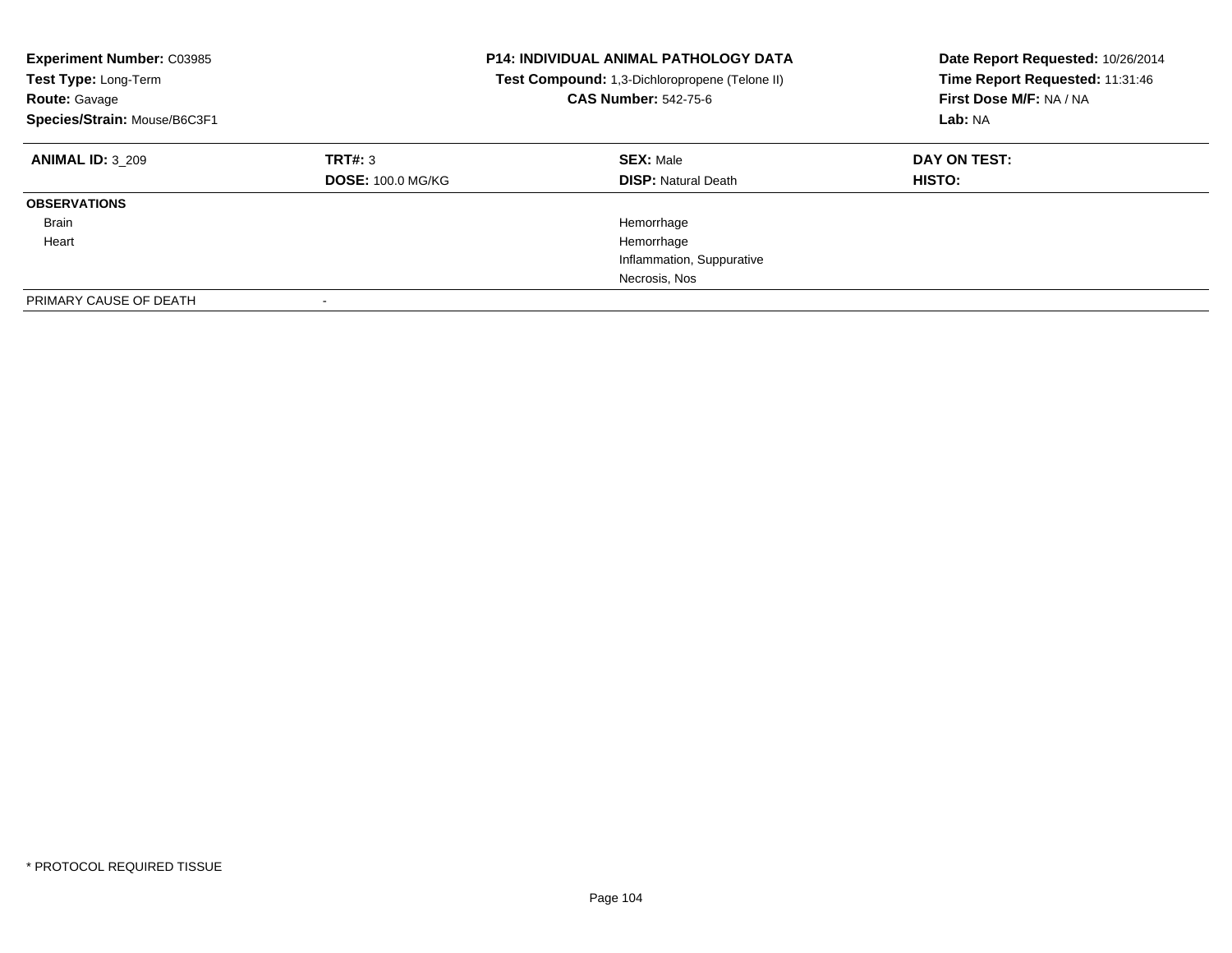| <b>Experiment Number: C03985</b><br><b>Test Type: Long-Term</b><br><b>Route: Gavage</b><br>Species/Strain: Mouse/B6C3F1 |                          | <b>P14: INDIVIDUAL ANIMAL PATHOLOGY DATA</b><br>Test Compound: 1,3-Dichloropropene (Telone II)<br><b>CAS Number: 542-75-6</b> | Date Report Requested: 10/26/2014<br>Time Report Requested: 11:31:46<br>First Dose M/F: NA / NA<br>Lab: NA |
|-------------------------------------------------------------------------------------------------------------------------|--------------------------|-------------------------------------------------------------------------------------------------------------------------------|------------------------------------------------------------------------------------------------------------|
| <b>ANIMAL ID: 3 211</b>                                                                                                 | TRT#: 3                  | <b>SEX: Male</b>                                                                                                              | DAY ON TEST:                                                                                               |
|                                                                                                                         | <b>DOSE: 100.0 MG/KG</b> | <b>DISP:</b> Natural Death                                                                                                    | HISTO:                                                                                                     |
| <b>OBSERVATIONS</b>                                                                                                     |                          |                                                                                                                               |                                                                                                            |
| Stomach                                                                                                                 |                          | Squamous Cell Papilloma                                                                                                       |                                                                                                            |
| PRIMARY CAUSE OF DEATH                                                                                                  |                          |                                                                                                                               |                                                                                                            |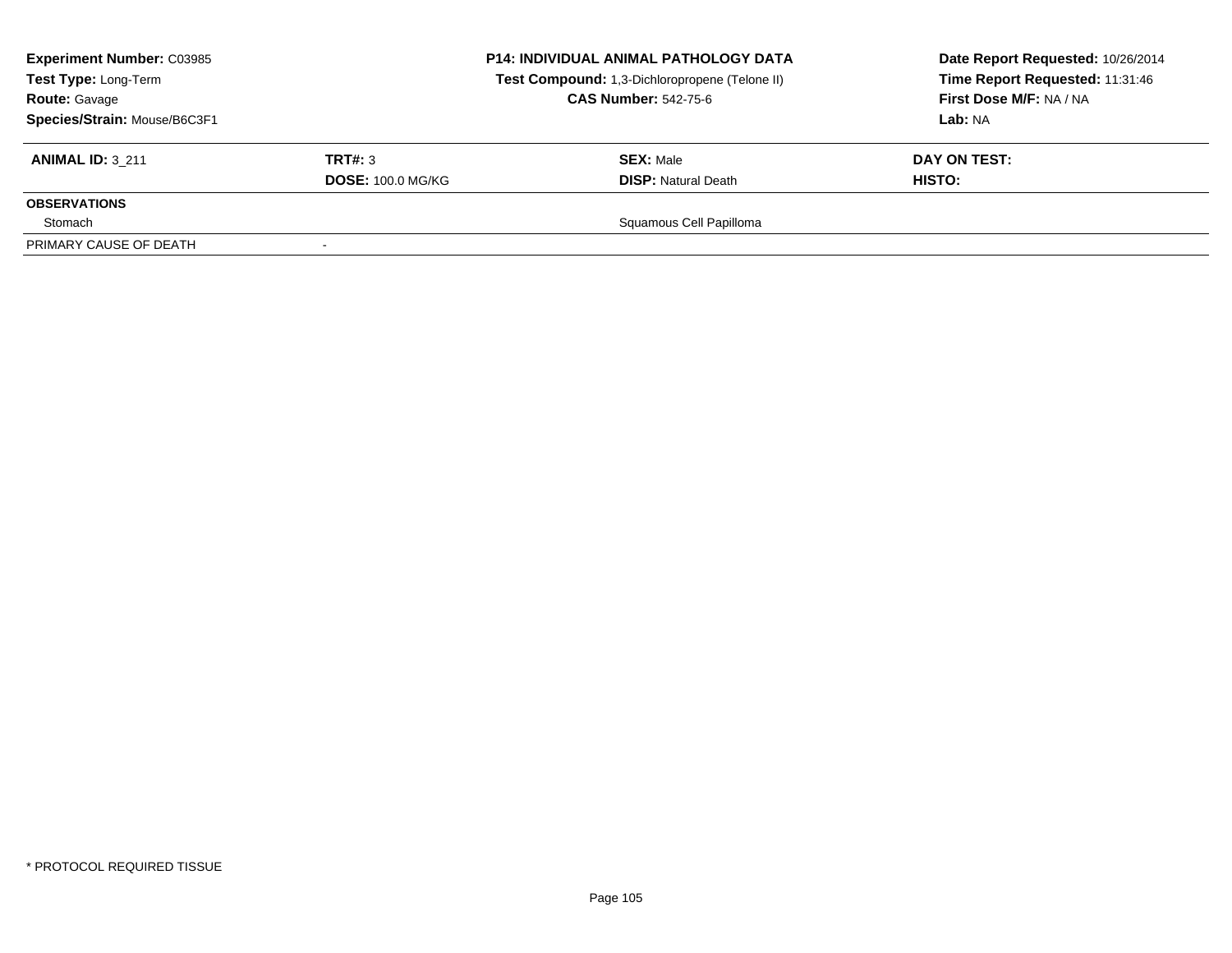| <b>Experiment Number: C03985</b><br>Test Type: Long-Term<br><b>Route: Gavage</b><br>Species/Strain: Mouse/B6C3F1 |                                     | <b>P14: INDIVIDUAL ANIMAL PATHOLOGY DATA</b><br>Test Compound: 1,3-Dichloropropene (Telone II)<br><b>CAS Number: 542-75-6</b> | Date Report Requested: 10/26/2014<br>Time Report Requested: 11:31:46<br>First Dose M/F: NA / NA<br>Lab: NA |
|------------------------------------------------------------------------------------------------------------------|-------------------------------------|-------------------------------------------------------------------------------------------------------------------------------|------------------------------------------------------------------------------------------------------------|
| <b>ANIMAL ID: 3 213</b>                                                                                          | TRT#: 3<br><b>DOSE: 100.0 MG/KG</b> | <b>SEX: Male</b><br><b>DISP:</b> Natural Death                                                                                | DAY ON TEST:<br>HISTO:                                                                                     |
| <b>OBSERVATIONS</b>                                                                                              |                                     |                                                                                                                               |                                                                                                            |
| <b>Brain</b>                                                                                                     |                                     | Mineralization                                                                                                                |                                                                                                            |
| Liver                                                                                                            |                                     | Hepatocellular Adenoma                                                                                                        |                                                                                                            |
| Lung                                                                                                             |                                     | Alveolar/Bronchiolar Carcinoma                                                                                                |                                                                                                            |
| Pancreas                                                                                                         | Acinus                              | Atrophy, Nos                                                                                                                  |                                                                                                            |
| PRIMARY CAUSE OF DEATH                                                                                           |                                     |                                                                                                                               |                                                                                                            |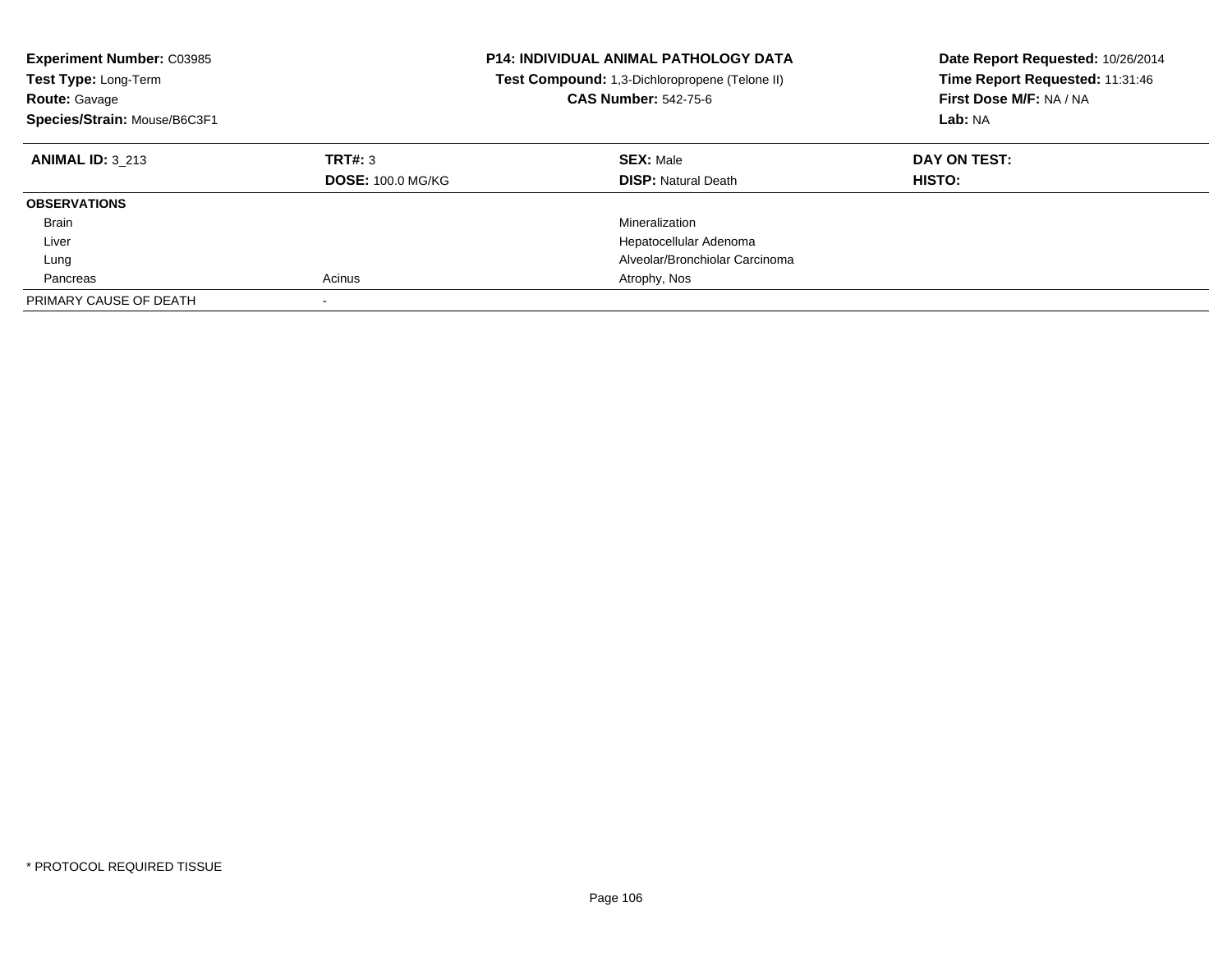| <b>Experiment Number: C03985</b><br>Test Type: Long-Term<br><b>Route: Gavage</b><br>Species/Strain: Mouse/B6C3F1 |                                     | <b>P14: INDIVIDUAL ANIMAL PATHOLOGY DATA</b><br>Test Compound: 1,3-Dichloropropene (Telone II)<br><b>CAS Number: 542-75-6</b> | Date Report Requested: 10/26/2014<br>Time Report Requested: 11:31:46<br>First Dose M/F: NA / NA<br>Lab: NA |
|------------------------------------------------------------------------------------------------------------------|-------------------------------------|-------------------------------------------------------------------------------------------------------------------------------|------------------------------------------------------------------------------------------------------------|
| <b>ANIMAL ID: 3 215</b>                                                                                          | TRT#: 3<br><b>DOSE: 100.0 MG/KG</b> | <b>SEX: Male</b><br><b>DISP:</b> Scheduled Sacrifice                                                                          | DAY ON TEST:<br>HISTO:                                                                                     |
| <b>OBSERVATIONS</b>                                                                                              |                                     |                                                                                                                               |                                                                                                            |
| Brain                                                                                                            |                                     | Mineralization                                                                                                                |                                                                                                            |
| Lymph node                                                                                                       |                                     | Hemorrhage                                                                                                                    |                                                                                                            |
| PRIMARY CAUSE OF DEATH                                                                                           |                                     |                                                                                                                               |                                                                                                            |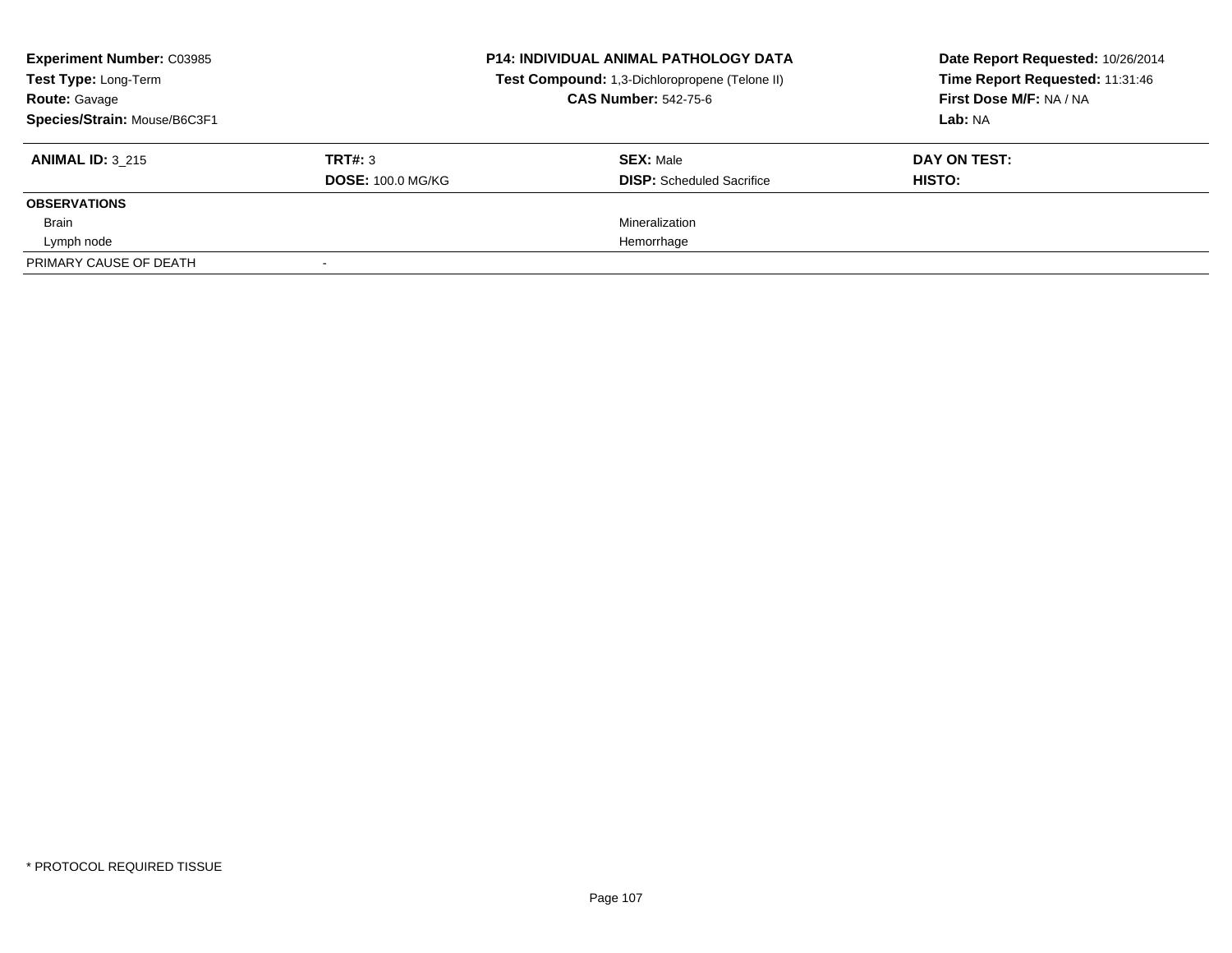| <b>Experiment Number: C03985</b> |                          | <b>P14: INDIVIDUAL ANIMAL PATHOLOGY DATA</b>   | Date Report Requested: 10/26/2014 |
|----------------------------------|--------------------------|------------------------------------------------|-----------------------------------|
| <b>Test Type: Long-Term</b>      |                          | Test Compound: 1,3-Dichloropropene (Telone II) | Time Report Requested: 11:31:46   |
| <b>Route: Gavage</b>             |                          | <b>CAS Number: 542-75-6</b>                    | First Dose M/F: NA / NA           |
| Species/Strain: Mouse/B6C3F1     |                          |                                                | Lab: NA                           |
| <b>ANIMAL ID: 3 217</b>          | TRT#: 3                  | <b>SEX: Male</b>                               | DAY ON TEST:                      |
|                                  | <b>DOSE: 100.0 MG/KG</b> | <b>DISP:</b> Scheduled Sacrifice               | HISTO:                            |
| <b>OBSERVATIONS</b>              |                          |                                                |                                   |
| Brain                            |                          | Mineralization                                 |                                   |
| Liver                            |                          | Dilatation, Nos                                |                                   |
|                                  | <b>Bile Duct</b>         | Hyperplasia, Nos                               |                                   |
| Lung                             |                          | Alveolar/Bronchiolar Carcinoma                 |                                   |
| Unspecified                      | Multiple Organs Nos      | Lymphoma, Nos-Malignant                        |                                   |
| Urinary bladder                  |                          | <b>Transitional-Cell Carcinoma</b>             |                                   |
| PRIMARY CAUSE OF DEATH           |                          |                                                |                                   |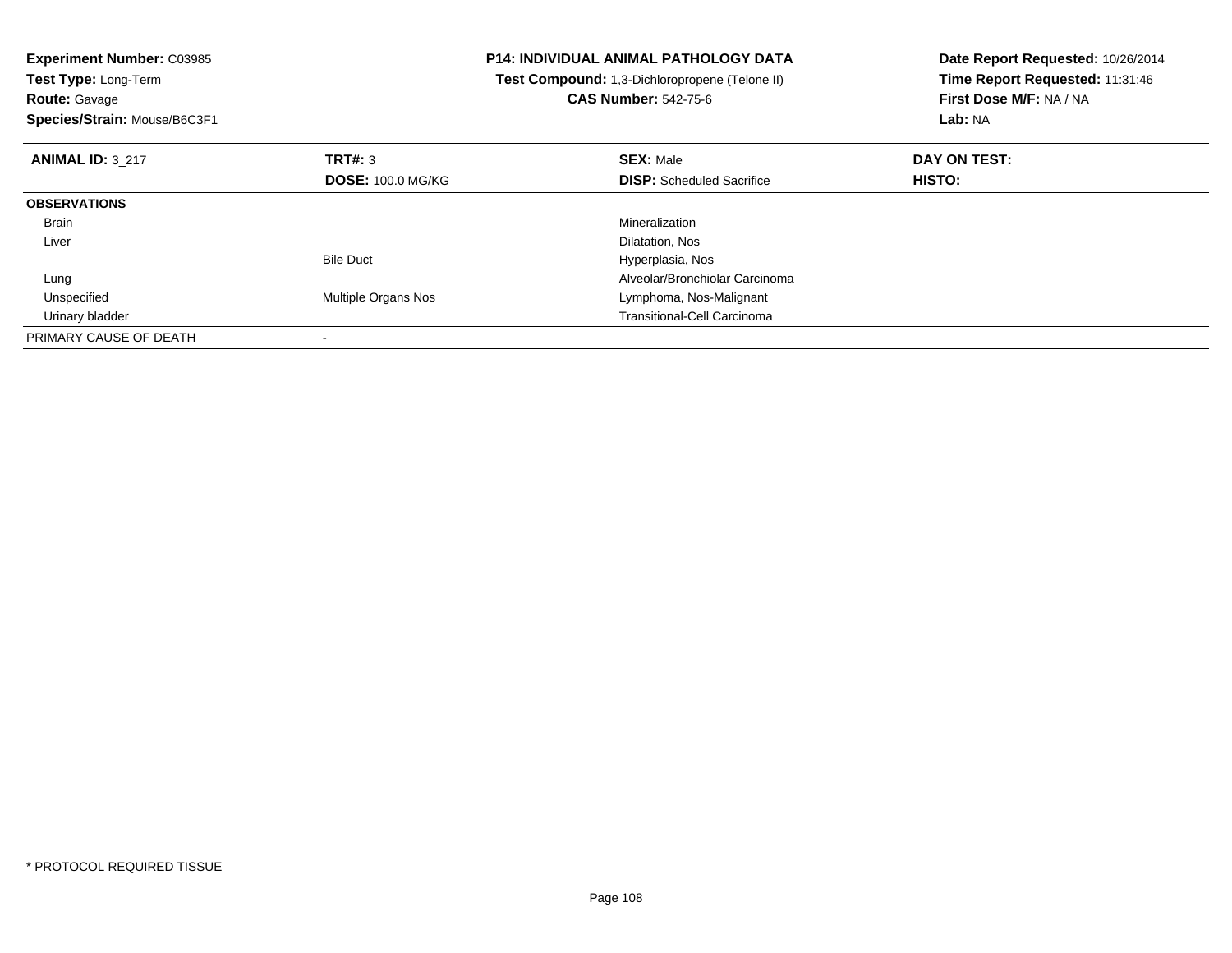| <b>Experiment Number: C03985</b><br><b>Test Type: Long-Term</b><br><b>Route: Gavage</b><br>Species/Strain: Mouse/B6C3F1 |                          | <b>P14: INDIVIDUAL ANIMAL PATHOLOGY DATA</b><br>Test Compound: 1,3-Dichloropropene (Telone II)<br><b>CAS Number: 542-75-6</b> | Date Report Requested: 10/26/2014<br>Time Report Requested: 11:31:46<br>First Dose M/F: NA / NA<br>Lab: NA |
|-------------------------------------------------------------------------------------------------------------------------|--------------------------|-------------------------------------------------------------------------------------------------------------------------------|------------------------------------------------------------------------------------------------------------|
| <b>ANIMAL ID: 3 219</b>                                                                                                 | TRT#: 3                  | <b>SEX: Male</b>                                                                                                              | DAY ON TEST:                                                                                               |
|                                                                                                                         | <b>DOSE: 100.0 MG/KG</b> | <b>DISP:</b> Natural Death                                                                                                    | HISTO:                                                                                                     |
| <b>OBSERVATIONS</b>                                                                                                     |                          |                                                                                                                               |                                                                                                            |
| <b>Brain</b>                                                                                                            |                          | Mineralization                                                                                                                |                                                                                                            |
| Heart                                                                                                                   |                          | Inflammation, Chronic                                                                                                         |                                                                                                            |
| Liver                                                                                                                   |                          | Hepatocellular Carcinoma                                                                                                      |                                                                                                            |
| Salivary gland                                                                                                          |                          | Inflammation, Chronic                                                                                                         |                                                                                                            |
| Unspecified                                                                                                             | Multiple Organs Nos      | Hepatocellular Carcinoma, Metastatic                                                                                          |                                                                                                            |
| PRIMARY CAUSE OF DEATH                                                                                                  |                          |                                                                                                                               |                                                                                                            |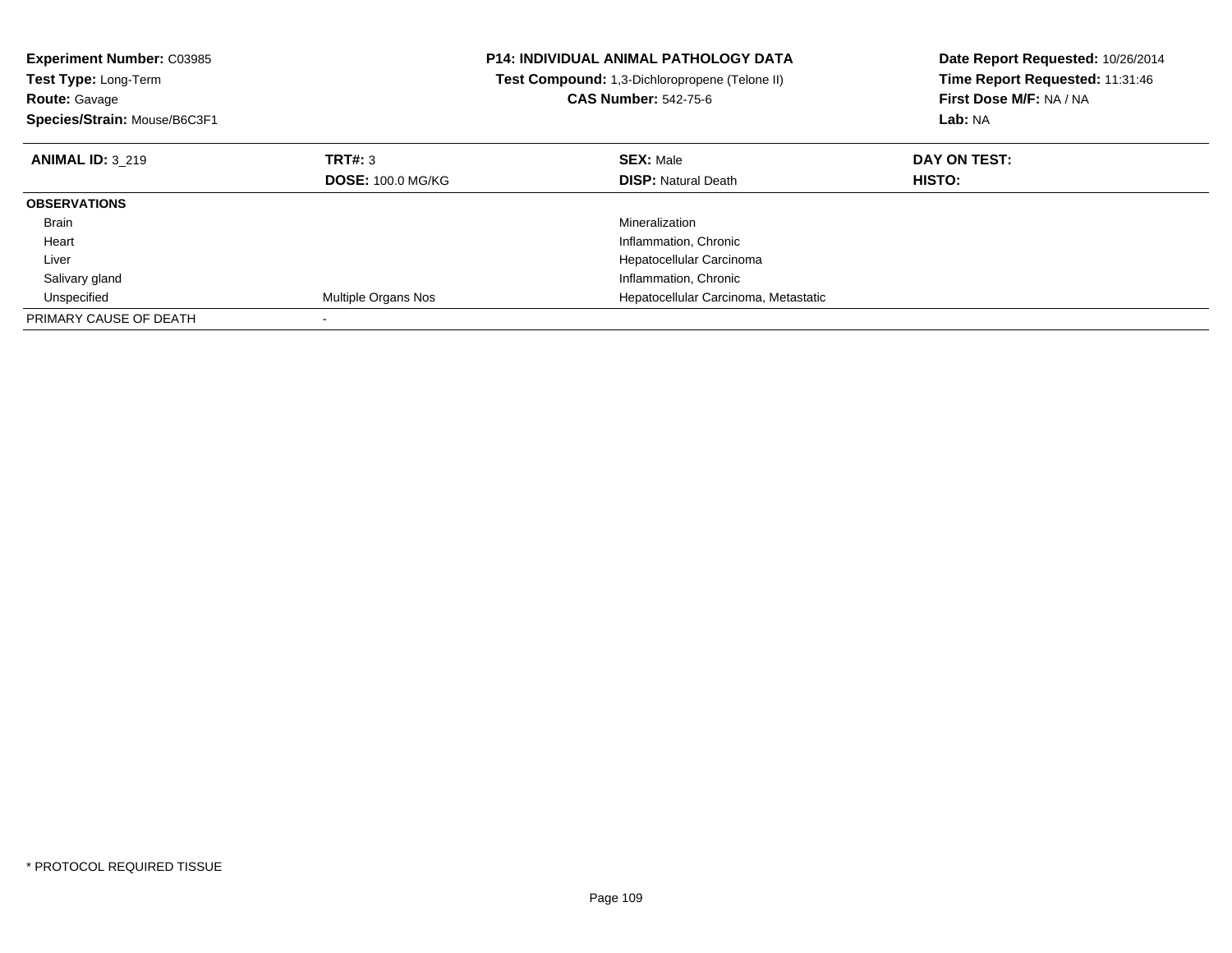| <b>Experiment Number: C03985</b><br><b>Test Type: Long-Term</b><br><b>Route: Gavage</b><br>Species/Strain: Mouse/B6C3F1 |                            | <b>P14: INDIVIDUAL ANIMAL PATHOLOGY DATA</b><br>Test Compound: 1,3-Dichloropropene (Telone II)<br><b>CAS Number: 542-75-6</b> | Date Report Requested: 10/26/2014<br>Time Report Requested: 11:31:46<br>First Dose M/F: NA / NA<br>Lab: NA |
|-------------------------------------------------------------------------------------------------------------------------|----------------------------|-------------------------------------------------------------------------------------------------------------------------------|------------------------------------------------------------------------------------------------------------|
| <b>ANIMAL ID: 3 221</b>                                                                                                 | TRT#: 3                    | <b>SEX: Male</b>                                                                                                              | DAY ON TEST:                                                                                               |
|                                                                                                                         | <b>DOSE: 100.0 MG/KG</b>   | <b>DISP:</b> Scheduled Sacrifice                                                                                              | HISTO:                                                                                                     |
| <b>OBSERVATIONS</b>                                                                                                     |                            |                                                                                                                               |                                                                                                            |
| <b>Brain</b>                                                                                                            |                            | Mineralization                                                                                                                |                                                                                                            |
| Liver                                                                                                                   |                            | <b>Focal Cellular Change</b>                                                                                                  |                                                                                                            |
| Pancreas                                                                                                                | Acinus                     | Atrophy, Nos                                                                                                                  |                                                                                                            |
| Unspecified                                                                                                             | <b>Multiple Organs Nos</b> | Lymphoma, Nos-Malignant                                                                                                       |                                                                                                            |
| Urinary bladder                                                                                                         |                            | Hyperplasia, Epithelial                                                                                                       |                                                                                                            |
| PRIMARY CAUSE OF DEATH                                                                                                  |                            |                                                                                                                               |                                                                                                            |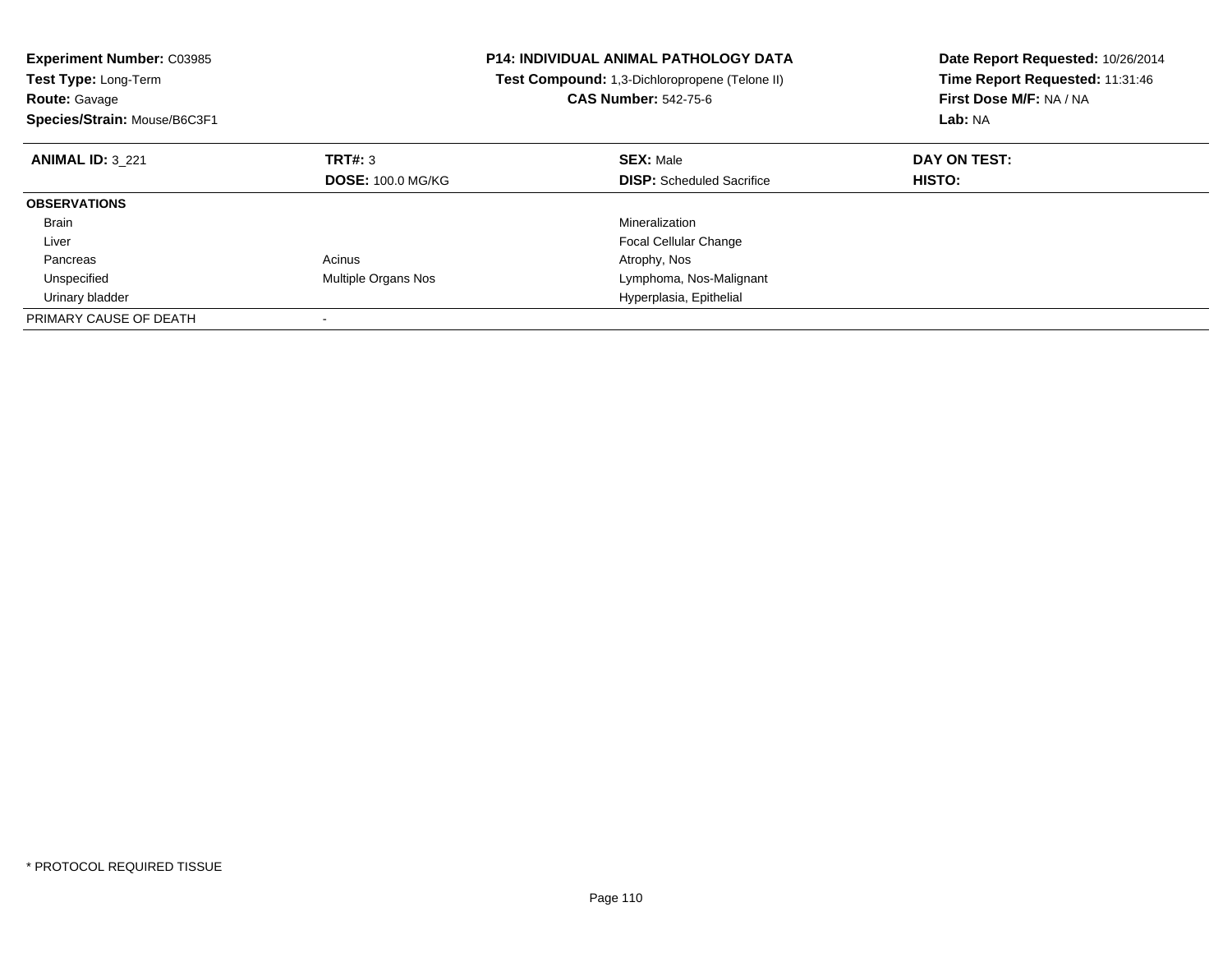| <b>Experiment Number: C03985</b><br>Test Type: Long-Term<br><b>Route: Gavage</b><br>Species/Strain: Mouse/B6C3F1 |                                     | <b>P14: INDIVIDUAL ANIMAL PATHOLOGY DATA</b><br>Test Compound: 1,3-Dichloropropene (Telone II)<br><b>CAS Number: 542-75-6</b> | Date Report Requested: 10/26/2014<br>Time Report Requested: 11:31:46<br>First Dose M/F: NA / NA<br>Lab: NA |
|------------------------------------------------------------------------------------------------------------------|-------------------------------------|-------------------------------------------------------------------------------------------------------------------------------|------------------------------------------------------------------------------------------------------------|
| <b>ANIMAL ID: 3 223</b>                                                                                          | TRT#: 3<br><b>DOSE: 100.0 MG/KG</b> | <b>SEX: Male</b><br><b>DISP:</b> Scheduled Sacrifice                                                                          | DAY ON TEST:<br>HISTO:                                                                                     |
| <b>OBSERVATIONS</b>                                                                                              |                                     |                                                                                                                               |                                                                                                            |
| Adrenal gland                                                                                                    |                                     | <b>Cortical Adenoma</b>                                                                                                       |                                                                                                            |
| <b>Brain</b>                                                                                                     |                                     | Mineralization                                                                                                                |                                                                                                            |
| Salivary gland                                                                                                   |                                     | Inflammation, Chronic                                                                                                         |                                                                                                            |
| PRIMARY CAUSE OF DEATH                                                                                           |                                     |                                                                                                                               |                                                                                                            |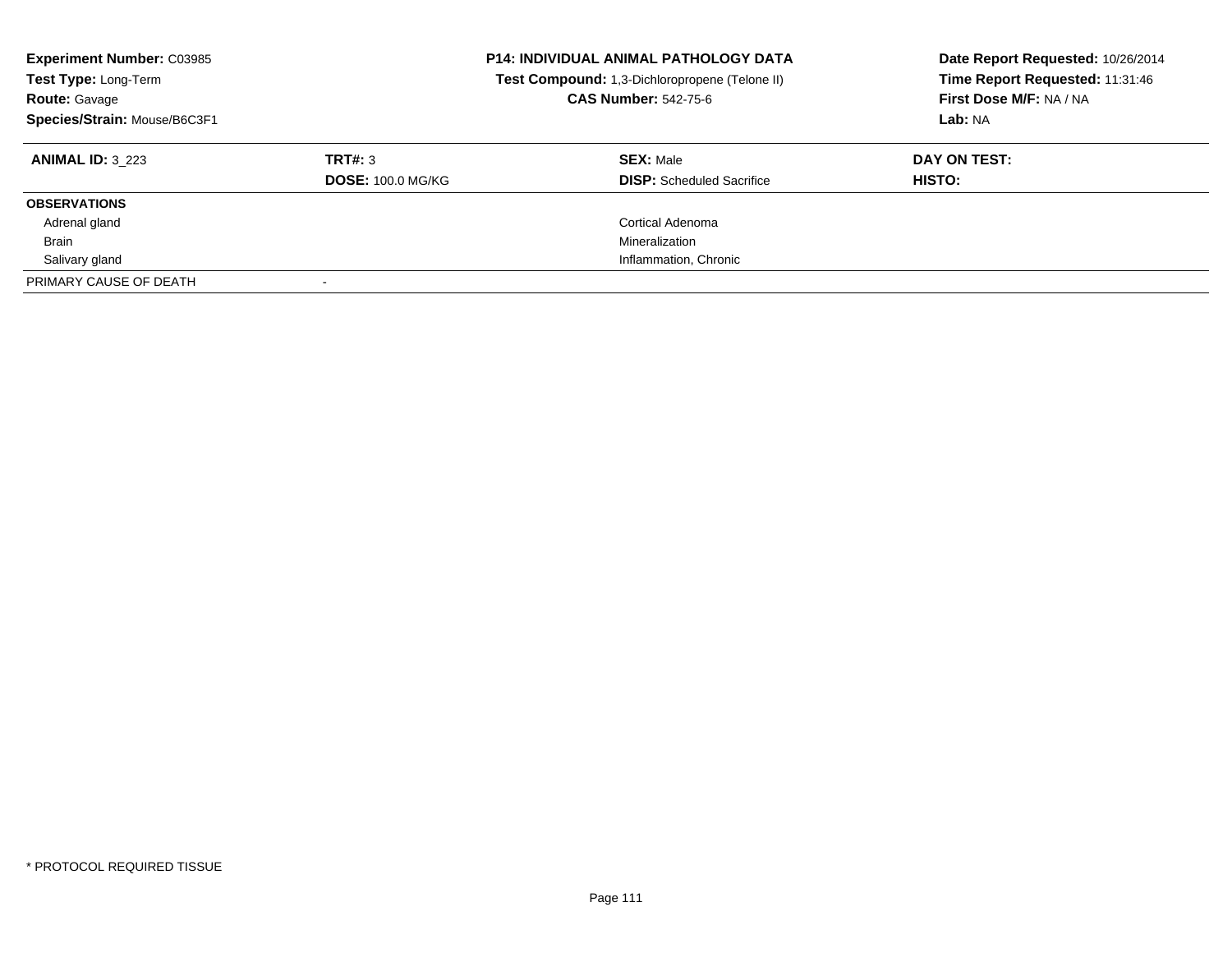| <b>Experiment Number: C03985</b><br><b>Test Type: Long-Term</b><br><b>Route: Gavage</b><br>Species/Strain: Mouse/B6C3F1 |                                     | <b>P14: INDIVIDUAL ANIMAL PATHOLOGY DATA</b><br>Test Compound: 1,3-Dichloropropene (Telone II)<br><b>CAS Number: 542-75-6</b> | Date Report Requested: 10/26/2014<br>Time Report Requested: 11:31:46<br>First Dose M/F: NA / NA<br>Lab: NA |
|-------------------------------------------------------------------------------------------------------------------------|-------------------------------------|-------------------------------------------------------------------------------------------------------------------------------|------------------------------------------------------------------------------------------------------------|
| <b>ANIMAL ID: 3 225</b>                                                                                                 | TRT#: 3<br><b>DOSE: 100.0 MG/KG</b> | <b>SEX: Male</b><br><b>DISP:</b> Scheduled Sacrifice                                                                          | DAY ON TEST:<br>HISTO:                                                                                     |
| <b>OBSERVATIONS</b>                                                                                                     |                                     |                                                                                                                               |                                                                                                            |
| Liver                                                                                                                   |                                     | Hepatocellular Carcinoma                                                                                                      |                                                                                                            |
| Lymph node                                                                                                              | Mesenteric Lymph Node               | Hemorrhage                                                                                                                    |                                                                                                            |
| Salivary gland                                                                                                          |                                     | Inflammation, Chronic                                                                                                         |                                                                                                            |
| Urinary bladder                                                                                                         |                                     | Hyperplasia, Epithelial                                                                                                       |                                                                                                            |
| PRIMARY CAUSE OF DEATH                                                                                                  |                                     |                                                                                                                               |                                                                                                            |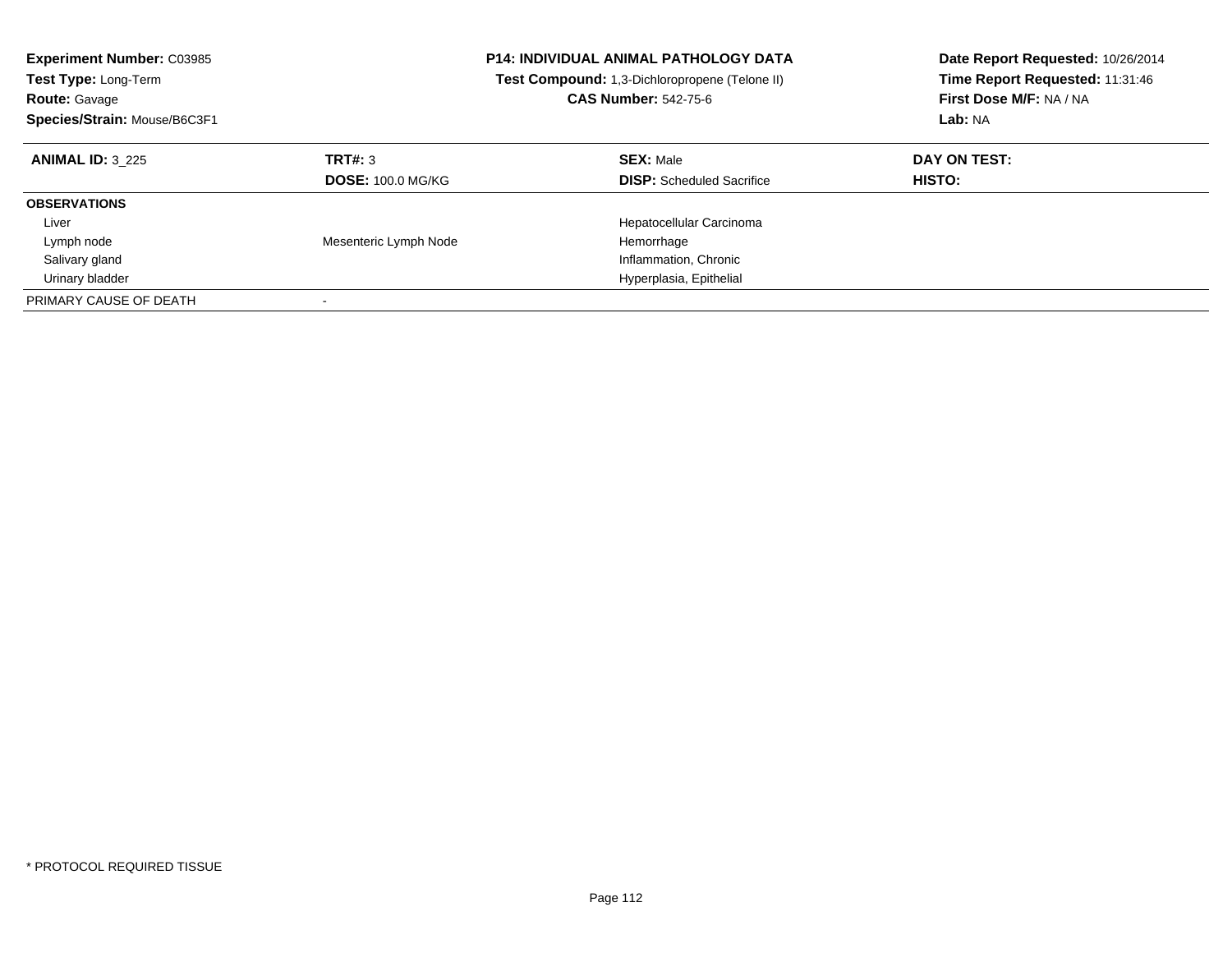| <b>Experiment Number: C03985</b><br>Test Type: Long-Term<br>Route: Gavage<br>Species/Strain: Mouse/B6C3F1 |                          | <b>P14: INDIVIDUAL ANIMAL PATHOLOGY DATA</b><br>Test Compound: 1,3-Dichloropropene (Telone II)<br><b>CAS Number: 542-75-6</b> | Date Report Requested: 10/26/2014<br>Time Report Requested: 11:31:46<br>First Dose M/F: NA / NA<br>Lab: NA |
|-----------------------------------------------------------------------------------------------------------|--------------------------|-------------------------------------------------------------------------------------------------------------------------------|------------------------------------------------------------------------------------------------------------|
| <b>ANIMAL ID: 3_227</b>                                                                                   | TRT#: 3                  | <b>SEX: Male</b>                                                                                                              | DAY ON TEST:                                                                                               |
|                                                                                                           | <b>DOSE: 100.0 MG/KG</b> | <b>DISP:</b> Natural Death                                                                                                    | HISTO:                                                                                                     |
| <b>OBSERVATIONS</b>                                                                                       |                          |                                                                                                                               |                                                                                                            |
| Heart                                                                                                     |                          | Hemorrhage                                                                                                                    |                                                                                                            |
|                                                                                                           |                          | Inflammation, Suppurative                                                                                                     |                                                                                                            |
|                                                                                                           |                          | Necrosis, Nos                                                                                                                 |                                                                                                            |
| Salivary gland                                                                                            |                          | Inflammation, Chronic                                                                                                         |                                                                                                            |
| Spleen                                                                                                    |                          | Hemangiosarcoma                                                                                                               |                                                                                                            |
| Urinary bladder                                                                                           |                          | Inflammation, Chronic                                                                                                         |                                                                                                            |
| PRIMARY CAUSE OF DEATH                                                                                    |                          |                                                                                                                               |                                                                                                            |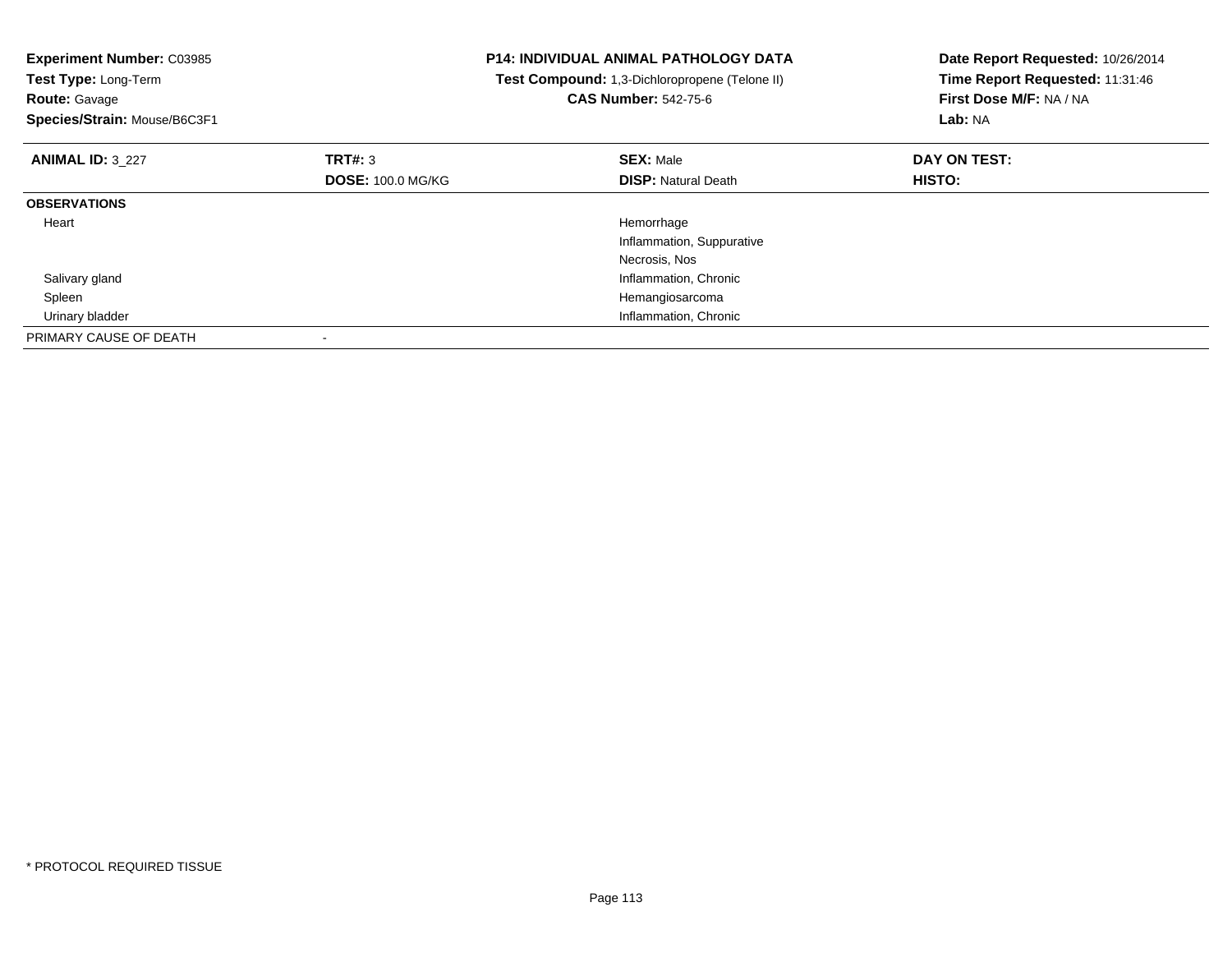**Experiment Number:** C03985

**Test Type:** Long-Term**Route:** Gavage

**Species/Strain:** Mouse/B6C3F1

## **P14: INDIVIDUAL ANIMAL PATHOLOGY DATA**

 **Test Compound:** 1,3-Dichloropropene (Telone II)**CAS Number:** 542-75-6

**Date Report Requested:** 10/26/2014**Time Report Requested:** 11:31:46**First Dose M/F:** NA / NA**Lab:** NA

| <b>ANIMAL ID: 3_229</b> | <b>TRT#: 3</b>           | <b>SEX: Male</b>             | DAY ON TEST: |  |
|-------------------------|--------------------------|------------------------------|--------------|--|
|                         | <b>DOSE: 100.0 MG/KG</b> | <b>DISP: Natural Death</b>   | HISTO:       |  |
| <b>OBSERVATIONS</b>     |                          |                              |              |  |
| Epididymis              |                          | Granuloma, Spermatic         |              |  |
| Heart                   |                          | Hemorrhage                   |              |  |
|                         |                          | Inflammation, Suppurative    |              |  |
|                         |                          | Necrosis, Nos                |              |  |
| Liver                   |                          | Focal Cellular Change        |              |  |
|                         |                          | Necrosis, Central            |              |  |
| Lung                    |                          | Alveolar/Bronchiolar Adenoma |              |  |
| Thymus                  |                          | Hemorrhage                   |              |  |
| PRIMARY CAUSE OF DEATH  |                          |                              |              |  |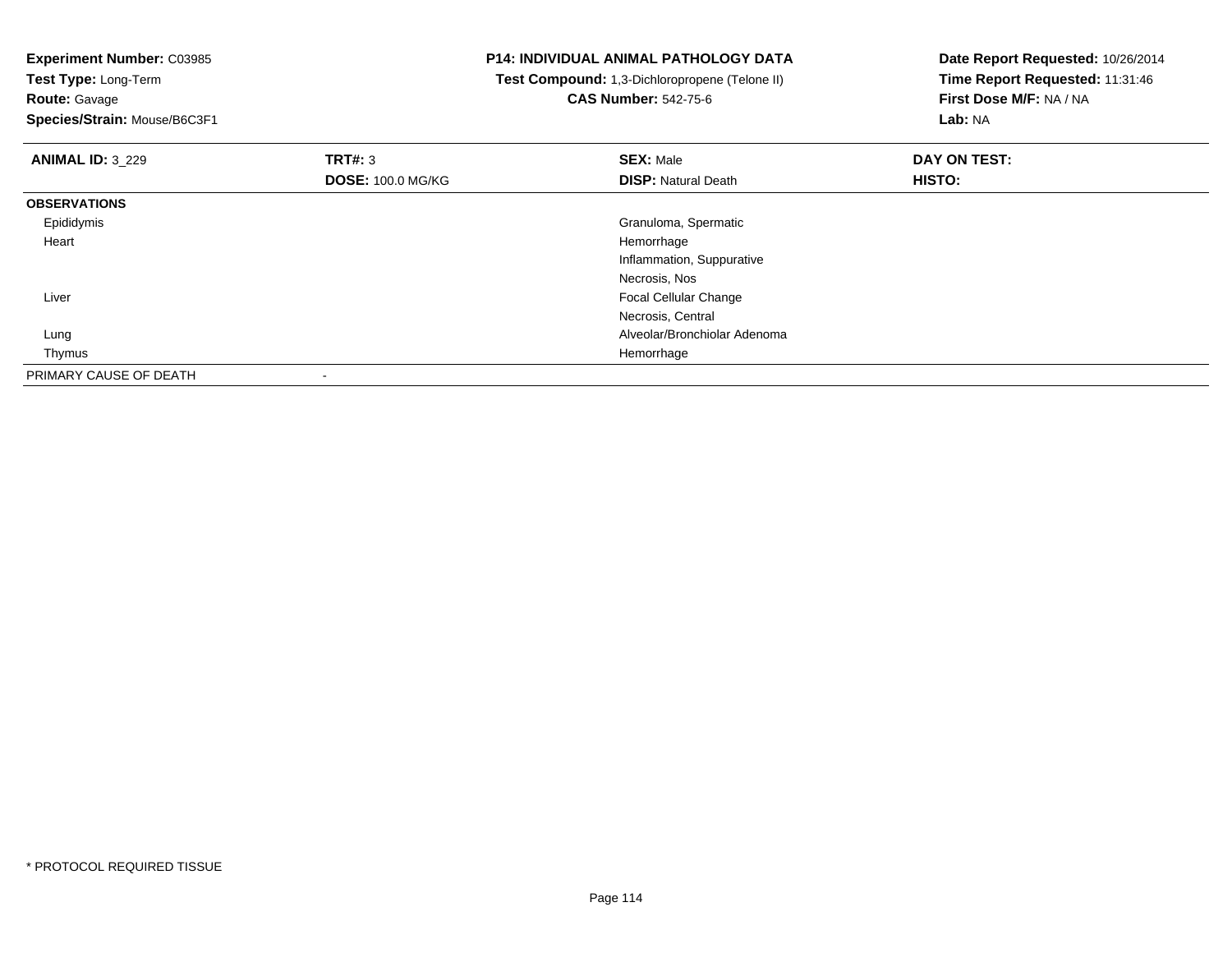| <b>Experiment Number: C03985</b><br><b>Test Type: Long-Term</b><br><b>Route: Gavage</b><br>Species/Strain: Mouse/B6C3F1 |                                     | <b>P14: INDIVIDUAL ANIMAL PATHOLOGY DATA</b><br>Test Compound: 1,3-Dichloropropene (Telone II)<br><b>CAS Number: 542-75-6</b> | Date Report Requested: 10/26/2014<br>Time Report Requested: 11:31:46<br>First Dose M/F: NA / NA<br>Lab: NA |
|-------------------------------------------------------------------------------------------------------------------------|-------------------------------------|-------------------------------------------------------------------------------------------------------------------------------|------------------------------------------------------------------------------------------------------------|
| <b>ANIMAL ID: 3 231</b>                                                                                                 | TRT#: 3<br><b>DOSE: 100.0 MG/KG</b> | <b>SEX: Male</b><br><b>DISP:</b> Scheduled Sacrifice                                                                          | DAY ON TEST:<br><b>HISTO:</b>                                                                              |
| <b>OBSERVATIONS</b>                                                                                                     |                                     |                                                                                                                               |                                                                                                            |
| <b>Brain</b>                                                                                                            |                                     | Mineralization                                                                                                                |                                                                                                            |
| Heart                                                                                                                   |                                     | Inflammation, Chronic Focal                                                                                                   |                                                                                                            |
| Lung                                                                                                                    |                                     | Alveolar/Bronchiolar Adenoma                                                                                                  |                                                                                                            |
| Urinary bladder                                                                                                         |                                     | Hyperplasia, Epithelial                                                                                                       |                                                                                                            |
| PRIMARY CAUSE OF DEATH                                                                                                  |                                     |                                                                                                                               |                                                                                                            |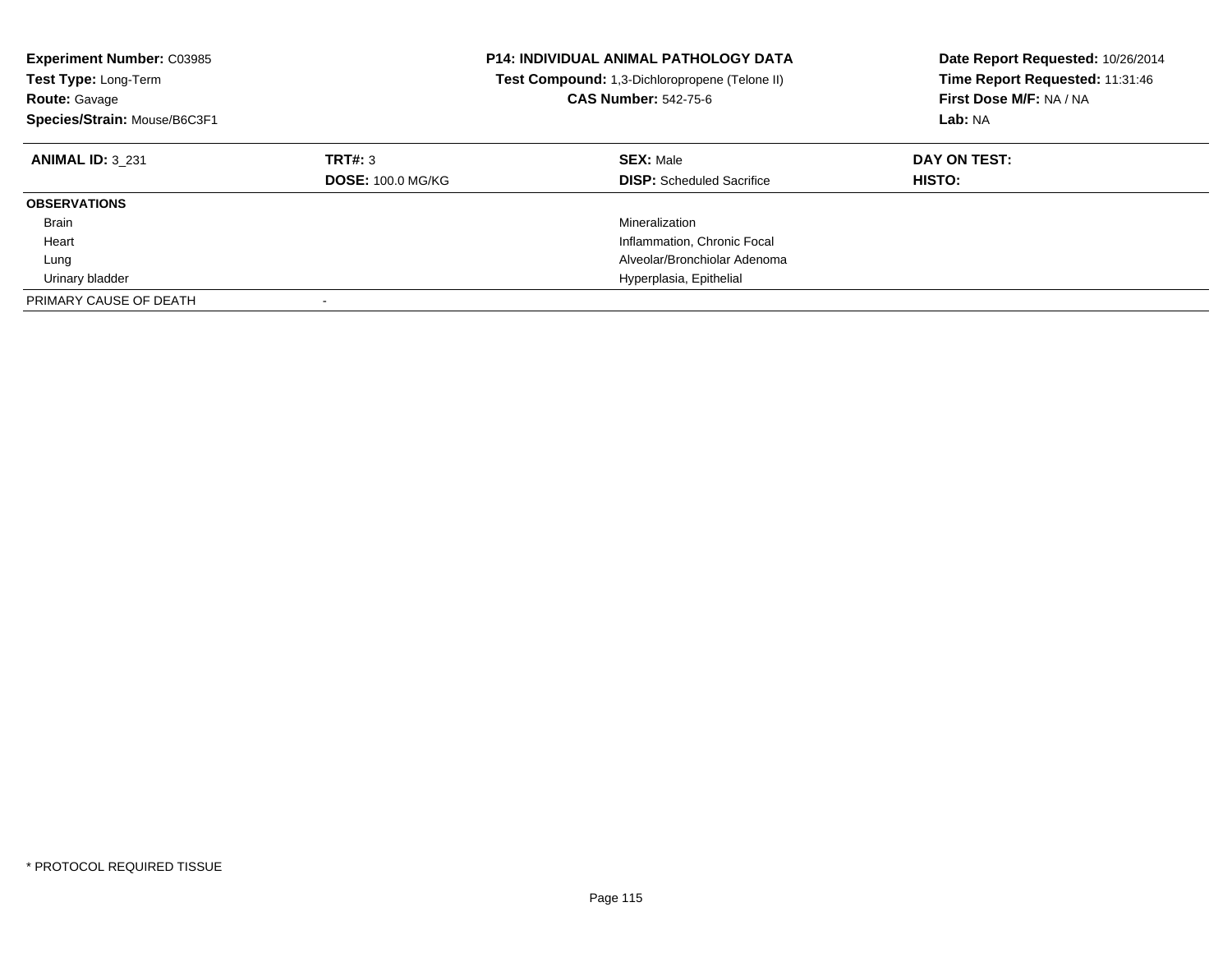| <b>Experiment Number: C03985</b><br>Test Type: Long-Term<br><b>Route: Gavage</b><br>Species/Strain: Mouse/B6C3F1 |                                     | <b>P14: INDIVIDUAL ANIMAL PATHOLOGY DATA</b><br>Test Compound: 1,3-Dichloropropene (Telone II)<br><b>CAS Number: 542-75-6</b> | Date Report Requested: 10/26/2014<br>Time Report Requested: 11:31:46<br>First Dose M/F: NA / NA<br>Lab: NA |
|------------------------------------------------------------------------------------------------------------------|-------------------------------------|-------------------------------------------------------------------------------------------------------------------------------|------------------------------------------------------------------------------------------------------------|
| <b>ANIMAL ID: 3 233</b>                                                                                          | TRT#: 3<br><b>DOSE: 100.0 MG/KG</b> | <b>SEX: Male</b><br><b>DISP: Natural Death</b>                                                                                | DAY ON TEST:<br><b>HISTO:</b>                                                                              |
|                                                                                                                  |                                     |                                                                                                                               |                                                                                                            |
| <b>OBSERVATIONS</b>                                                                                              |                                     |                                                                                                                               |                                                                                                            |
| <b>Brain</b>                                                                                                     |                                     | Mineralization                                                                                                                |                                                                                                            |
| Liver                                                                                                            |                                     | Hepatocellular Carcinoma                                                                                                      |                                                                                                            |
| Lung                                                                                                             |                                     | Alveolar/Bronchiolar Carcinoma                                                                                                |                                                                                                            |
| PRIMARY CAUSE OF DEATH                                                                                           |                                     |                                                                                                                               |                                                                                                            |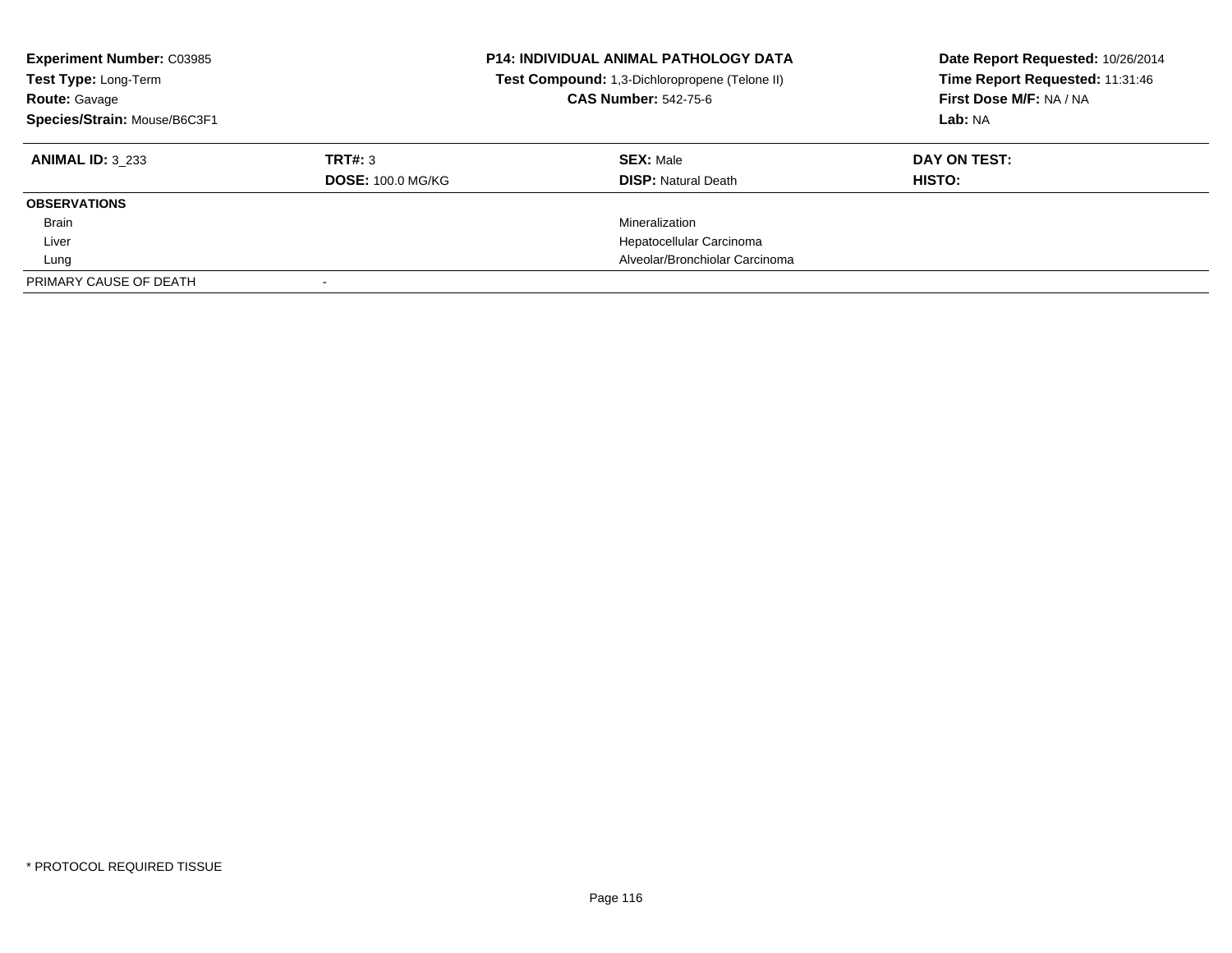| <b>Experiment Number: C03985</b><br>Test Type: Long-Term<br><b>Route: Gavage</b><br>Species/Strain: Mouse/B6C3F1 |                          | <b>P14: INDIVIDUAL ANIMAL PATHOLOGY DATA</b><br>Test Compound: 1,3-Dichloropropene (Telone II)<br><b>CAS Number: 542-75-6</b> | Date Report Requested: 10/26/2014<br>Time Report Requested: 11:31:46<br>First Dose M/F: NA / NA<br>Lab: NA |
|------------------------------------------------------------------------------------------------------------------|--------------------------|-------------------------------------------------------------------------------------------------------------------------------|------------------------------------------------------------------------------------------------------------|
| <b>ANIMAL ID: 3 235</b>                                                                                          | TRT#: 3                  | <b>SEX: Male</b>                                                                                                              | DAY ON TEST:                                                                                               |
|                                                                                                                  | <b>DOSE: 100.0 MG/KG</b> | <b>DISP:</b> Scheduled Sacrifice                                                                                              | <b>HISTO:</b>                                                                                              |
| <b>OBSERVATIONS</b>                                                                                              |                          |                                                                                                                               |                                                                                                            |
| Lung                                                                                                             |                          | Alveolar/Bronchiolar Adenoma                                                                                                  |                                                                                                            |
| Spleen                                                                                                           |                          | Lymphoma, Nos-Malignant                                                                                                       |                                                                                                            |
| Urinary bladder                                                                                                  |                          | Hyperplasia, Epithelial                                                                                                       |                                                                                                            |
| PRIMARY CAUSE OF DEATH                                                                                           |                          |                                                                                                                               |                                                                                                            |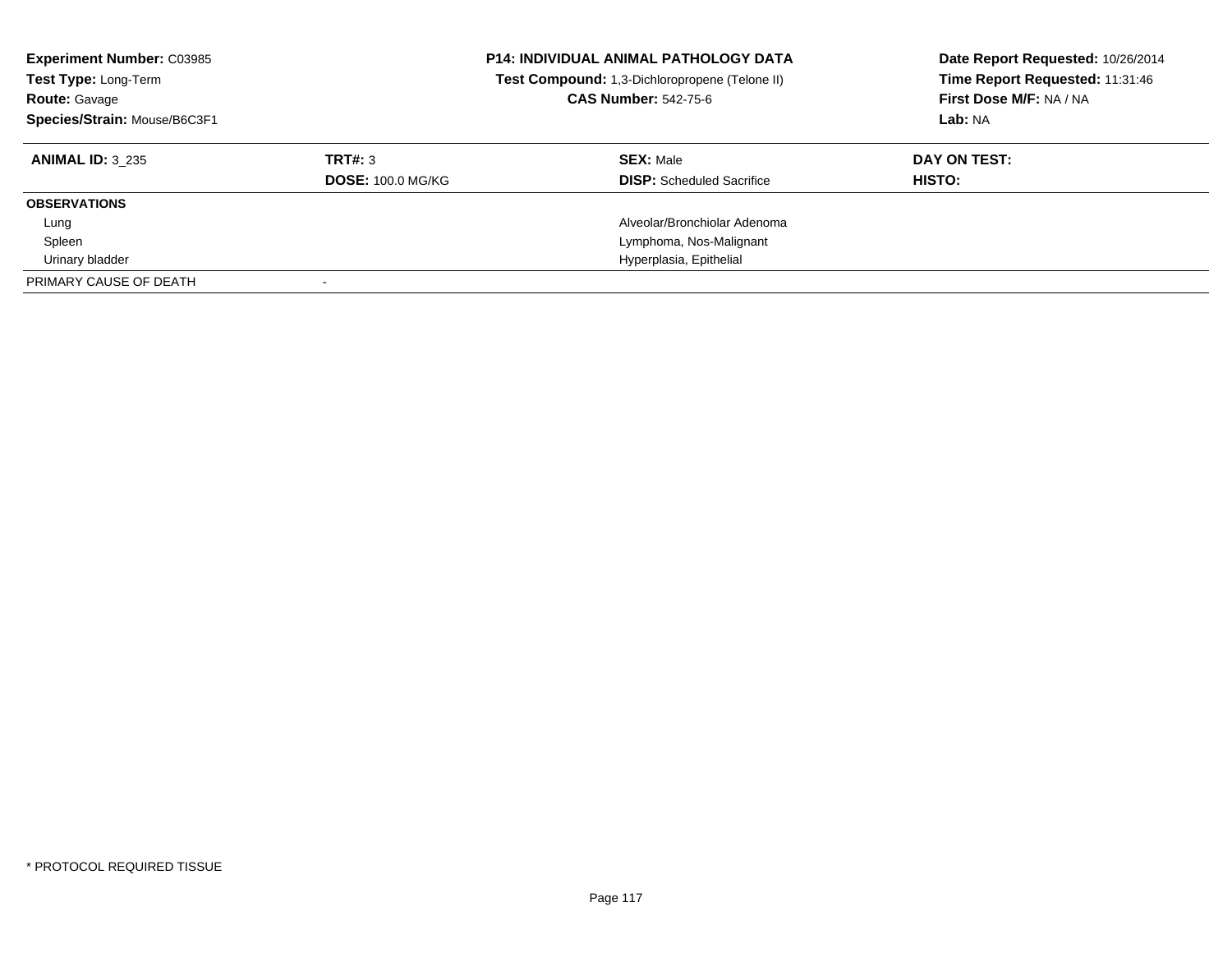| <b>Experiment Number: C03985</b><br><b>Test Type: Long-Term</b><br><b>Route: Gavage</b><br>Species/Strain: Mouse/B6C3F1 |                                     | <b>P14: INDIVIDUAL ANIMAL PATHOLOGY DATA</b><br>Test Compound: 1,3-Dichloropropene (Telone II)<br><b>CAS Number: 542-75-6</b> | Date Report Requested: 10/26/2014<br>Time Report Requested: 11:31:46<br>First Dose M/F: NA / NA<br>Lab: NA |
|-------------------------------------------------------------------------------------------------------------------------|-------------------------------------|-------------------------------------------------------------------------------------------------------------------------------|------------------------------------------------------------------------------------------------------------|
| <b>ANIMAL ID: 3 237</b>                                                                                                 | TRT#: 3<br><b>DOSE: 100.0 MG/KG</b> | <b>SEX: Male</b><br><b>DISP:</b> Scheduled Sacrifice                                                                          | DAY ON TEST:<br><b>HISTO:</b>                                                                              |
| <b>OBSERVATIONS</b>                                                                                                     |                                     |                                                                                                                               |                                                                                                            |
| <b>Brain</b>                                                                                                            |                                     | Mineralization                                                                                                                |                                                                                                            |
| Liver                                                                                                                   |                                     | Hepatocellular Adenoma                                                                                                        |                                                                                                            |
| Salivary gland                                                                                                          |                                     | Inflammation, Chronic                                                                                                         |                                                                                                            |
| Urinary bladder                                                                                                         |                                     | Hyperplasia, Epithelial                                                                                                       |                                                                                                            |
| PRIMARY CAUSE OF DEATH                                                                                                  |                                     |                                                                                                                               |                                                                                                            |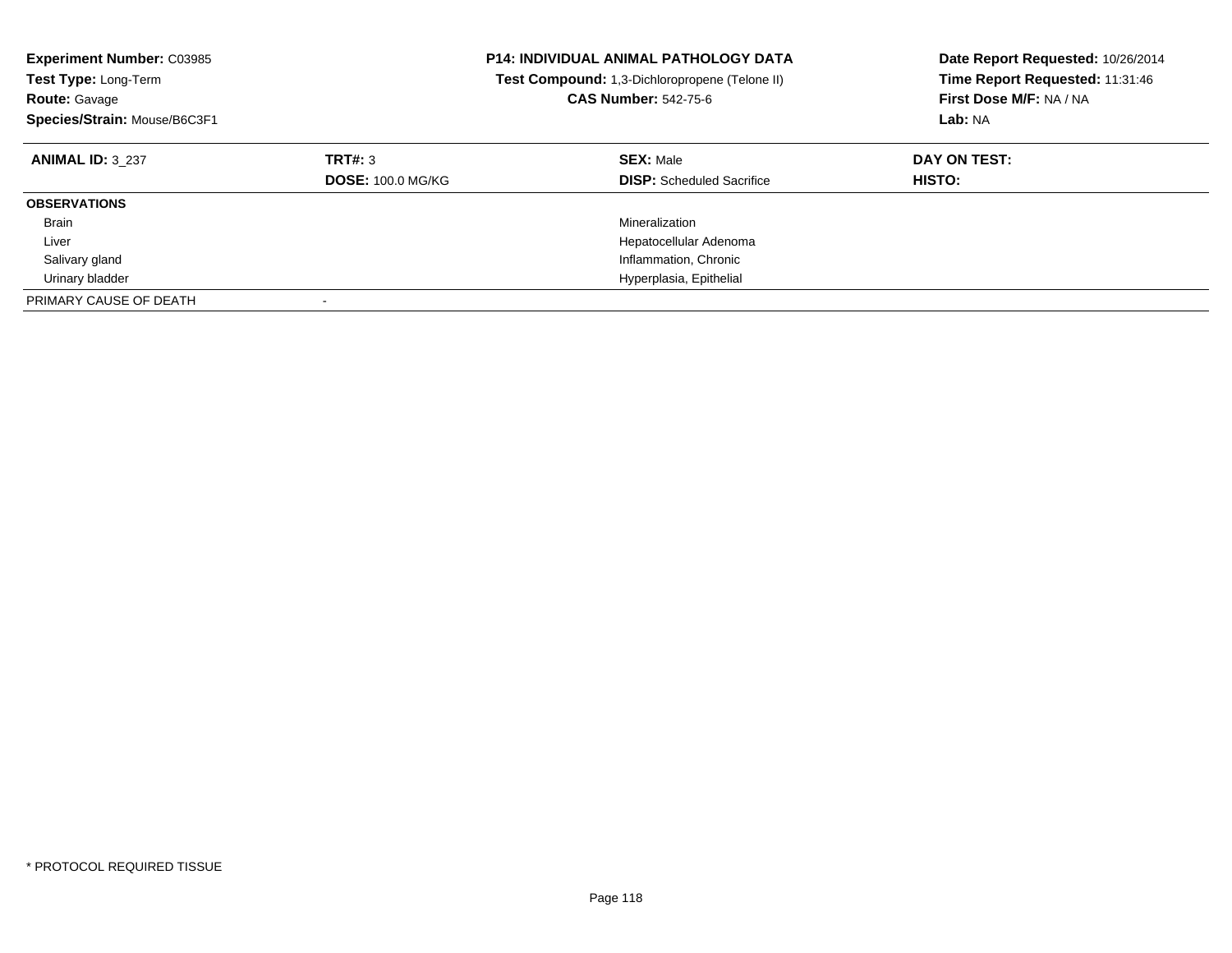| <b>Experiment Number: C03985</b><br><b>Test Type: Long-Term</b><br><b>Route: Gavage</b><br>Species/Strain: Mouse/B6C3F1 |                                     | P14: INDIVIDUAL ANIMAL PATHOLOGY DATA<br>Test Compound: 1,3-Dichloropropene (Telone II)<br><b>CAS Number: 542-75-6</b> | Date Report Requested: 10/26/2014<br>Time Report Requested: 11:31:46<br>First Dose M/F: NA / NA<br>Lab: NA |
|-------------------------------------------------------------------------------------------------------------------------|-------------------------------------|------------------------------------------------------------------------------------------------------------------------|------------------------------------------------------------------------------------------------------------|
| <b>ANIMAL ID: 3 239</b>                                                                                                 | TRT#: 3<br><b>DOSE: 100.0 MG/KG</b> | <b>SEX: Male</b><br><b>DISP:</b> Scheduled Sacrifice                                                                   | DAY ON TEST:<br><b>HISTO:</b>                                                                              |
| <b>OBSERVATIONS</b>                                                                                                     |                                     |                                                                                                                        |                                                                                                            |
| Adrenal gland                                                                                                           |                                     | Cortical Adenoma                                                                                                       |                                                                                                            |
| Brain                                                                                                                   |                                     | Mineralization                                                                                                         |                                                                                                            |
| Salivary gland                                                                                                          |                                     | Inflammation, Chronic                                                                                                  |                                                                                                            |
| Stomach                                                                                                                 |                                     | Squamous Cell Papilloma                                                                                                |                                                                                                            |
| Urinary bladder                                                                                                         |                                     | Hyperplasia, Epithelial                                                                                                |                                                                                                            |
| PRIMARY CAUSE OF DEATH                                                                                                  |                                     |                                                                                                                        |                                                                                                            |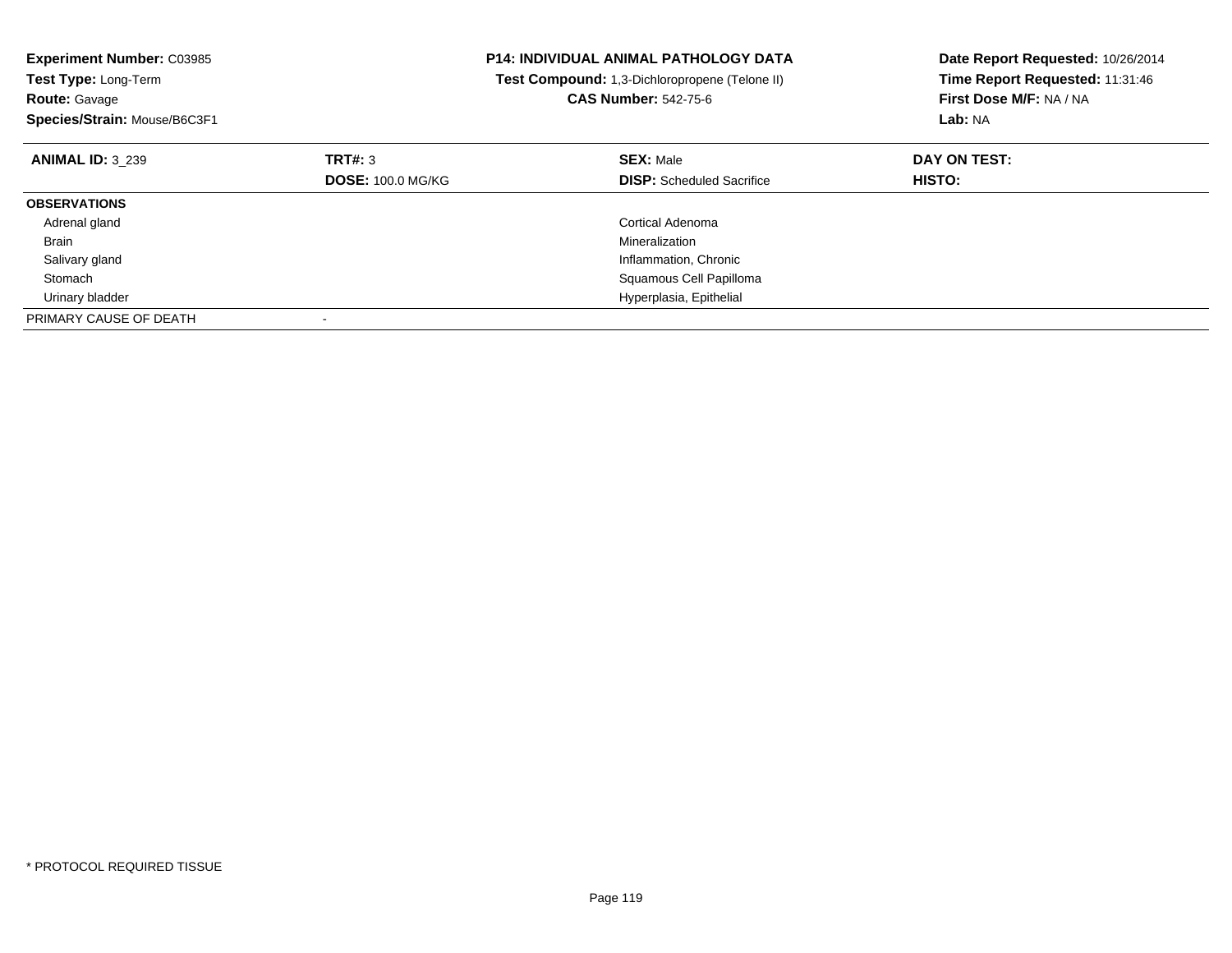| <b>Experiment Number: C03985</b><br>Test Type: Long-Term<br><b>Route: Gavage</b><br>Species/Strain: Mouse/B6C3F1 |                          | <b>P14: INDIVIDUAL ANIMAL PATHOLOGY DATA</b><br>Test Compound: 1,3-Dichloropropene (Telone II)<br><b>CAS Number: 542-75-6</b> | Date Report Requested: 10/26/2014<br>Time Report Requested: 11:31:46<br>First Dose M/F: NA / NA<br>Lab: NA |
|------------------------------------------------------------------------------------------------------------------|--------------------------|-------------------------------------------------------------------------------------------------------------------------------|------------------------------------------------------------------------------------------------------------|
| <b>ANIMAL ID: 3 241</b>                                                                                          | TRT#: 3                  | <b>SEX: Male</b>                                                                                                              | DAY ON TEST:                                                                                               |
|                                                                                                                  | <b>DOSE: 100.0 MG/KG</b> | <b>DISP: Natural Death</b>                                                                                                    | <b>HISTO:</b>                                                                                              |
| <b>OBSERVATIONS</b>                                                                                              |                          |                                                                                                                               |                                                                                                            |
| Heart                                                                                                            |                          | Hemorrhage                                                                                                                    |                                                                                                            |
|                                                                                                                  |                          | Inflammation, Active Chronic                                                                                                  |                                                                                                            |
|                                                                                                                  |                          | Necrosis, Nos                                                                                                                 |                                                                                                            |
| PRIMARY CAUSE OF DEATH                                                                                           |                          |                                                                                                                               |                                                                                                            |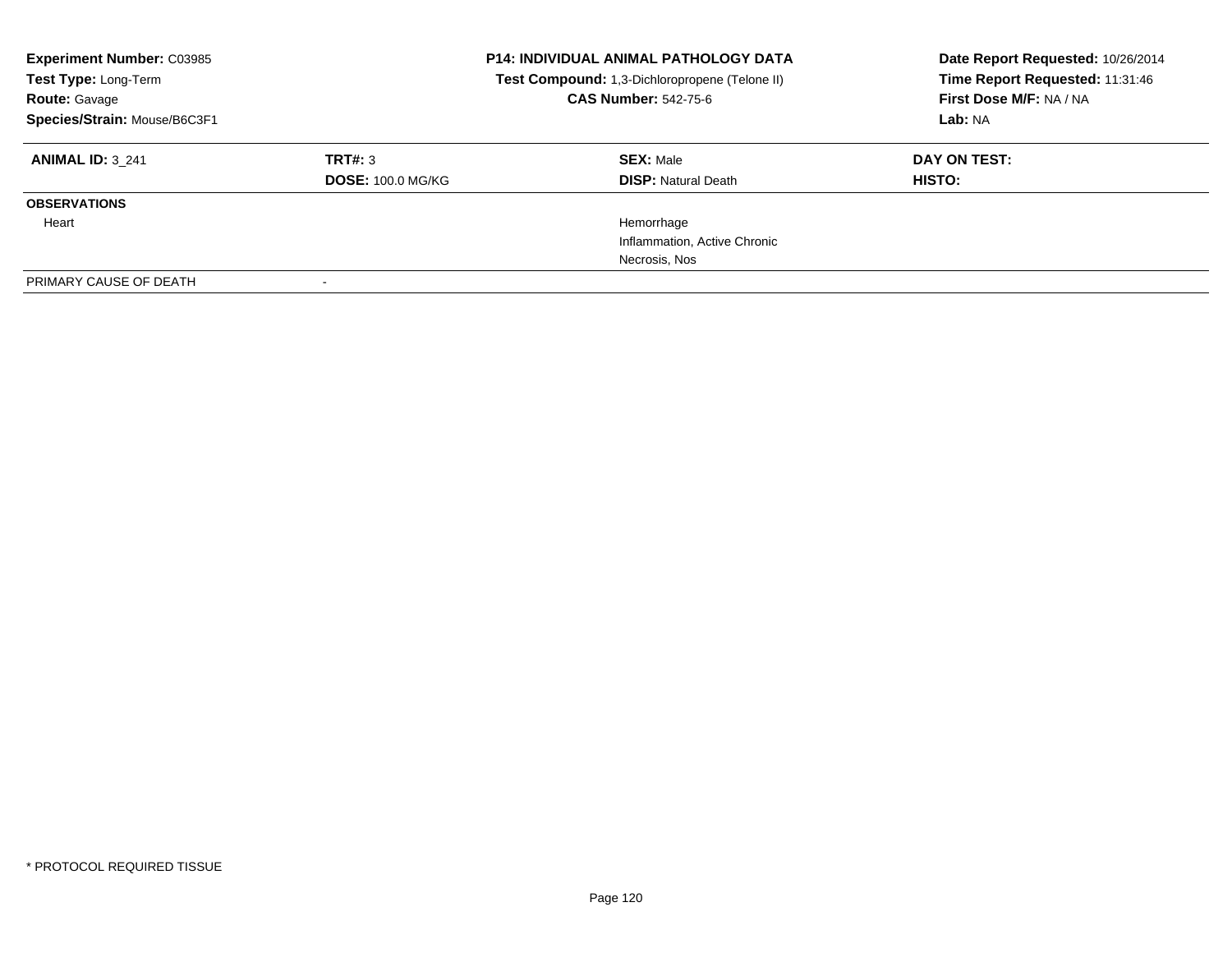| <b>Experiment Number: C03985</b><br>Test Type: Long-Term<br><b>Route: Gavage</b><br>Species/Strain: Mouse/B6C3F1 |                                     | <b>P14: INDIVIDUAL ANIMAL PATHOLOGY DATA</b><br>Test Compound: 1,3-Dichloropropene (Telone II)<br><b>CAS Number: 542-75-6</b> | Date Report Requested: 10/26/2014<br>Time Report Requested: 11:31:46<br>First Dose M/F: NA / NA<br>Lab: NA |
|------------------------------------------------------------------------------------------------------------------|-------------------------------------|-------------------------------------------------------------------------------------------------------------------------------|------------------------------------------------------------------------------------------------------------|
| <b>ANIMAL ID: 3 243</b>                                                                                          | TRT#: 3<br><b>DOSE: 100.0 MG/KG</b> | <b>SEX: Male</b><br><b>DISP:</b> Scheduled Sacrifice                                                                          | DAY ON TEST:<br><b>HISTO:</b>                                                                              |
| <b>OBSERVATIONS</b>                                                                                              |                                     |                                                                                                                               |                                                                                                            |
| Liver                                                                                                            | <b>Bile Duct</b>                    | Cyst, Nos                                                                                                                     |                                                                                                            |
| Lung                                                                                                             |                                     | Alveolar/Bronchiolar Adenoma                                                                                                  |                                                                                                            |
| Urinary bladder                                                                                                  |                                     | Hyperplasia, Epithelial                                                                                                       |                                                                                                            |
| PRIMARY CAUSE OF DEATH                                                                                           |                                     |                                                                                                                               |                                                                                                            |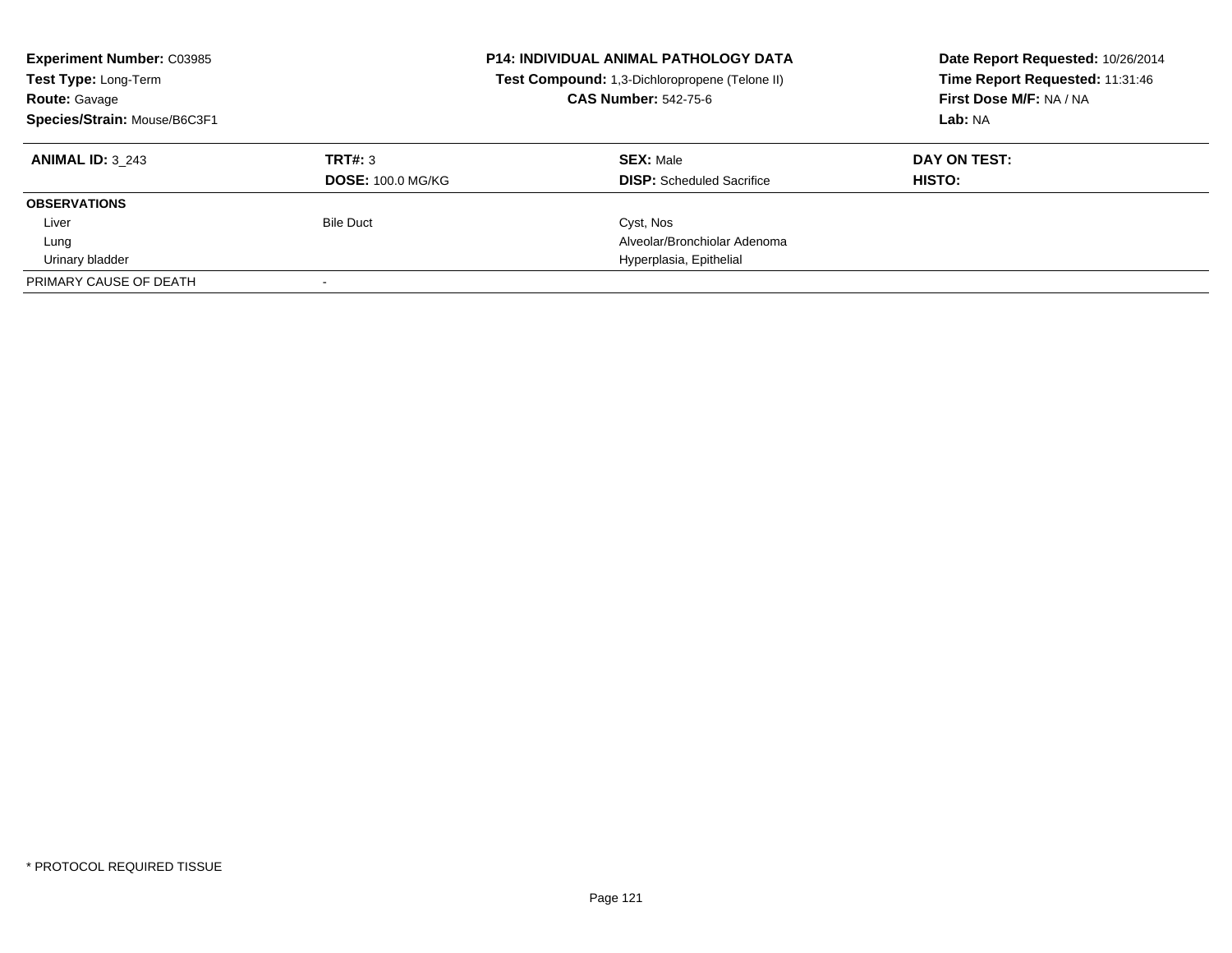| <b>Experiment Number: C03985</b><br><b>Test Type: Long-Term</b><br><b>Route: Gavage</b><br>Species/Strain: Mouse/B6C3F1 |                          | <b>P14: INDIVIDUAL ANIMAL PATHOLOGY DATA</b><br>Test Compound: 1,3-Dichloropropene (Telone II)<br><b>CAS Number: 542-75-6</b> | Date Report Requested: 10/26/2014<br>Time Report Requested: 11:31:46<br>First Dose M/F: NA / NA<br>Lab: NA |
|-------------------------------------------------------------------------------------------------------------------------|--------------------------|-------------------------------------------------------------------------------------------------------------------------------|------------------------------------------------------------------------------------------------------------|
| <b>ANIMAL ID: 3 245</b>                                                                                                 | TRT#: 3                  | <b>SEX: Male</b>                                                                                                              | DAY ON TEST:                                                                                               |
|                                                                                                                         | <b>DOSE: 100.0 MG/KG</b> | <b>DISP:</b> Scheduled Sacrifice                                                                                              | HISTO:                                                                                                     |
| <b>OBSERVATIONS</b>                                                                                                     |                          |                                                                                                                               |                                                                                                            |
| Brain                                                                                                                   |                          | Mineralization                                                                                                                |                                                                                                            |
| PRIMARY CAUSE OF DEATH                                                                                                  |                          |                                                                                                                               |                                                                                                            |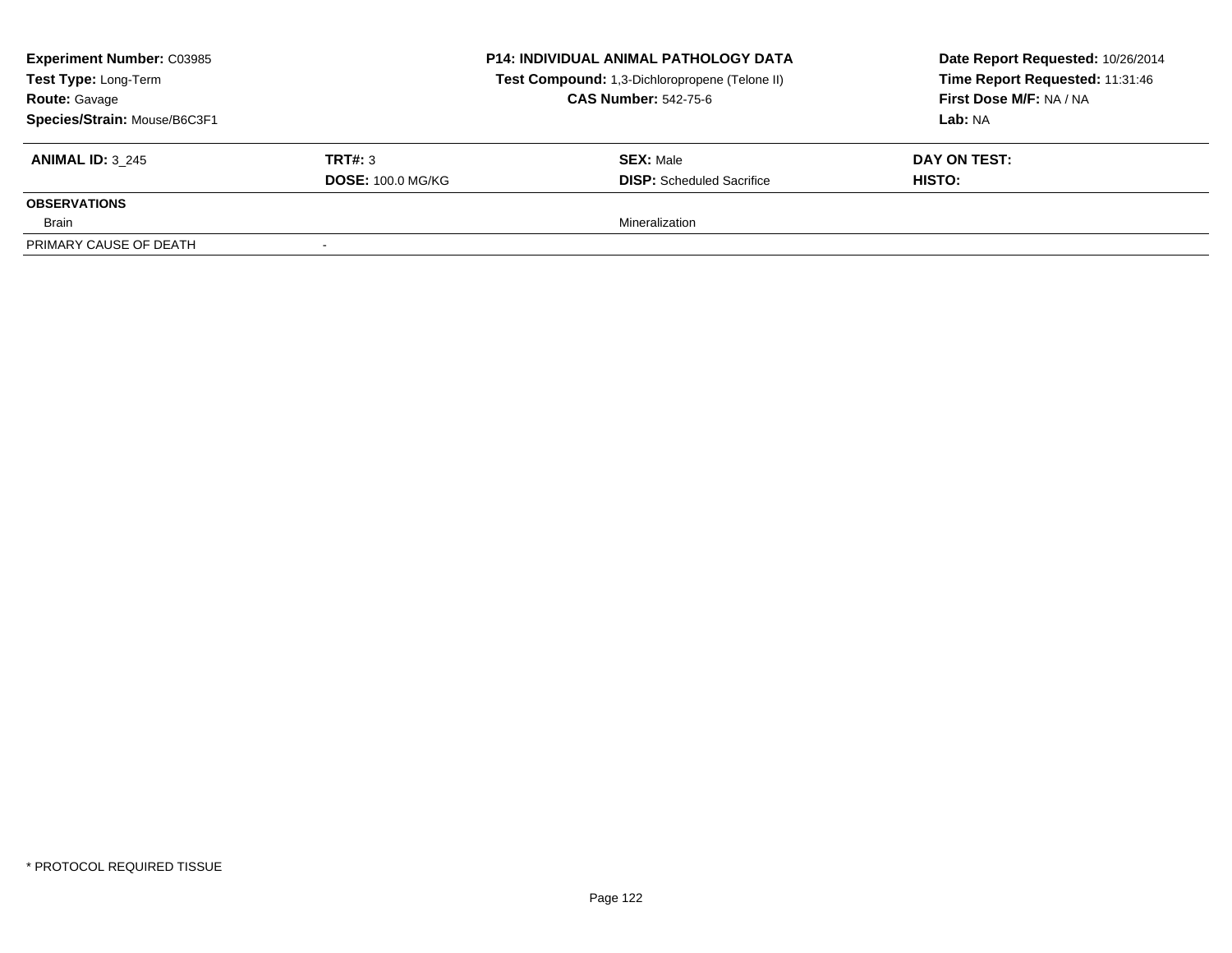| <b>Experiment Number: C03985</b><br>Test Type: Long-Term<br><b>Route: Gavage</b><br>Species/Strain: Mouse/B6C3F1 |                                     | <b>P14: INDIVIDUAL ANIMAL PATHOLOGY DATA</b><br>Test Compound: 1,3-Dichloropropene (Telone II)<br><b>CAS Number: 542-75-6</b> | Date Report Requested: 10/26/2014<br>Time Report Requested: 11:31:46<br>First Dose M/F: NA / NA<br>Lab: NA |
|------------------------------------------------------------------------------------------------------------------|-------------------------------------|-------------------------------------------------------------------------------------------------------------------------------|------------------------------------------------------------------------------------------------------------|
| <b>ANIMAL ID: 3 247</b>                                                                                          | TRT#: 3<br><b>DOSE: 100.0 MG/KG</b> | <b>SEX: Male</b><br><b>DISP:</b> Scheduled Sacrifice                                                                          | DAY ON TEST:<br>HISTO:                                                                                     |
| <b>OBSERVATIONS</b>                                                                                              |                                     |                                                                                                                               |                                                                                                            |
| Salivary gland                                                                                                   |                                     | Inflammation, Chronic                                                                                                         |                                                                                                            |
| Urinary bladder                                                                                                  |                                     | Hyperplasia, Epithelial                                                                                                       |                                                                                                            |
| PRIMARY CAUSE OF DEATH                                                                                           |                                     |                                                                                                                               |                                                                                                            |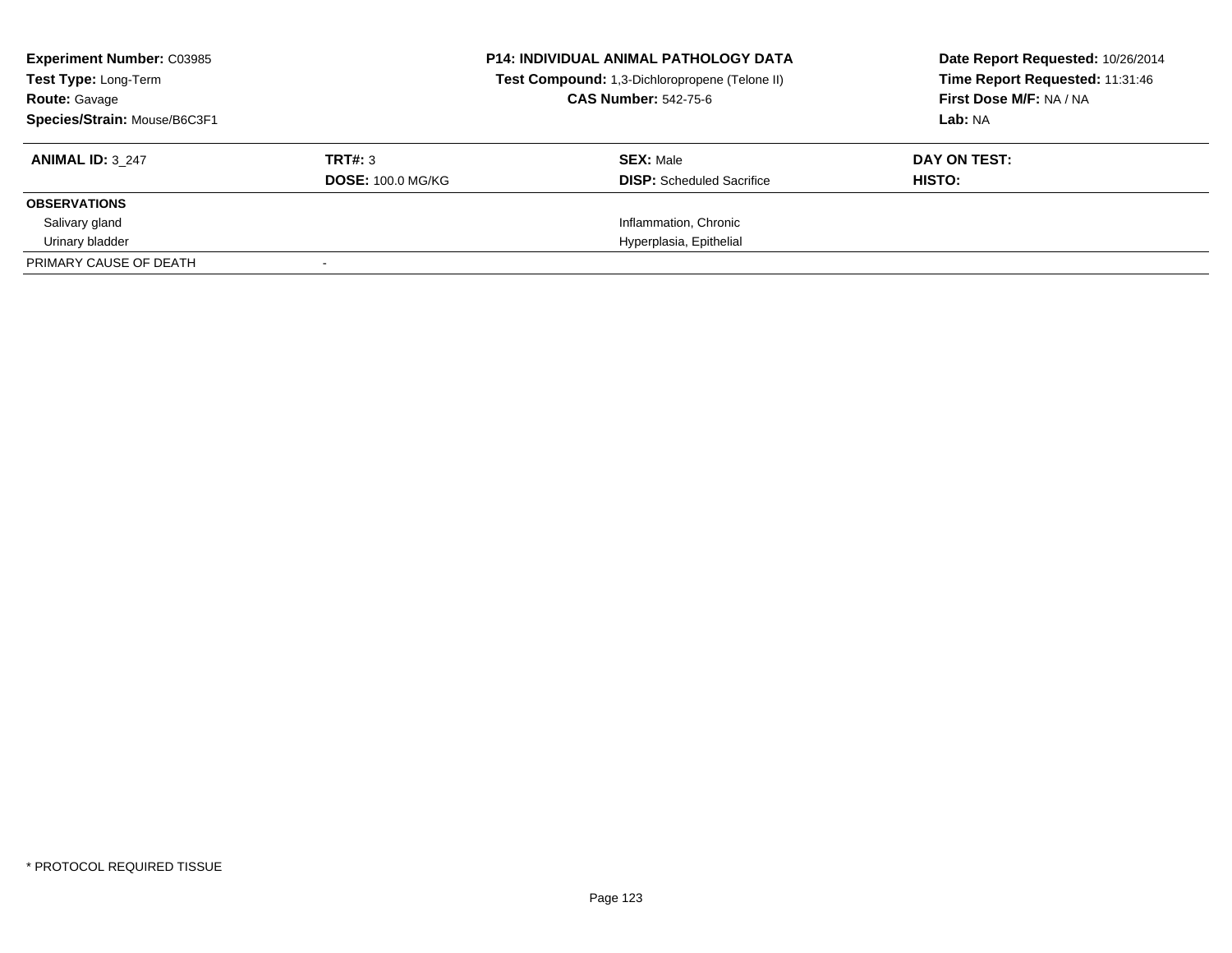| <b>Experiment Number: C03985</b><br>Test Type: Long-Term<br><b>Route: Gavage</b><br>Species/Strain: Mouse/B6C3F1 |                                     | <b>P14: INDIVIDUAL ANIMAL PATHOLOGY DATA</b><br>Test Compound: 1,3-Dichloropropene (Telone II)<br><b>CAS Number: 542-75-6</b> | Date Report Requested: 10/26/2014<br>Time Report Requested: 11:31:46<br>First Dose M/F: NA / NA<br>Lab: NA |
|------------------------------------------------------------------------------------------------------------------|-------------------------------------|-------------------------------------------------------------------------------------------------------------------------------|------------------------------------------------------------------------------------------------------------|
| <b>ANIMAL ID: 3 249</b>                                                                                          | TRT#: 3<br><b>DOSE: 100.0 MG/KG</b> | <b>SEX: Male</b><br><b>DISP: Natural Death</b>                                                                                | DAY ON TEST:<br>HISTO:                                                                                     |
| <b>OBSERVATIONS</b>                                                                                              |                                     |                                                                                                                               |                                                                                                            |
| Liver                                                                                                            |                                     | Necrosis, Central                                                                                                             |                                                                                                            |
| Lung                                                                                                             |                                     | Inflammation, Interstitial                                                                                                    |                                                                                                            |
| Skin                                                                                                             |                                     | Abscess, Chronic                                                                                                              |                                                                                                            |
| Urinary bladder                                                                                                  |                                     | Inflammation, Suppurative                                                                                                     |                                                                                                            |
| PRIMARY CAUSE OF DEATH                                                                                           |                                     |                                                                                                                               |                                                                                                            |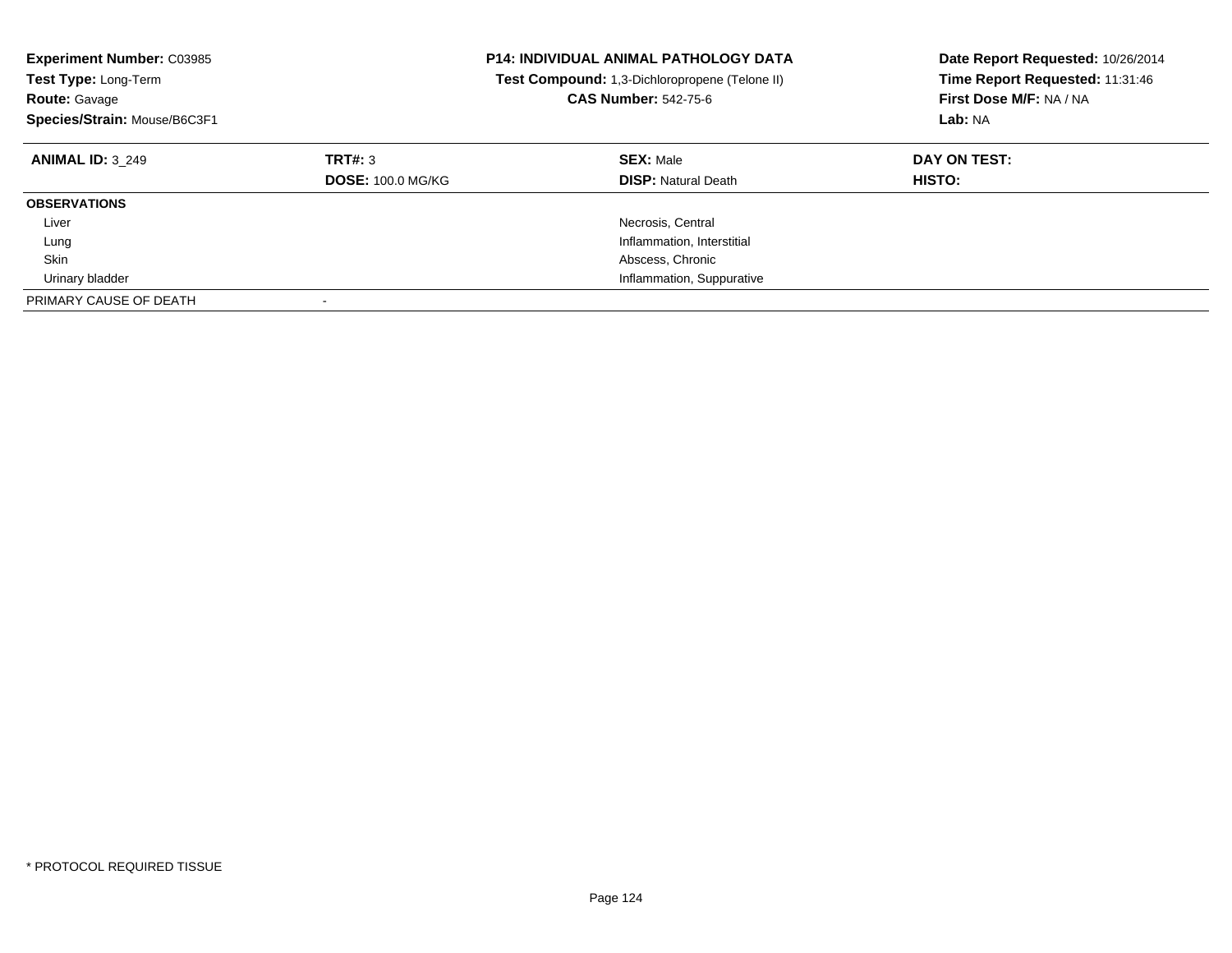| <b>Experiment Number: C03985</b><br>Test Type: Long-Term<br><b>Route: Gavage</b><br>Species/Strain: Mouse/B6C3F1 |                                     | <b>P14: INDIVIDUAL ANIMAL PATHOLOGY DATA</b><br>Test Compound: 1,3-Dichloropropene (Telone II)<br><b>CAS Number: 542-75-6</b> | Date Report Requested: 10/26/2014<br>Time Report Requested: 11:31:46<br>First Dose M/F: NA / NA<br>Lab: NA |
|------------------------------------------------------------------------------------------------------------------|-------------------------------------|-------------------------------------------------------------------------------------------------------------------------------|------------------------------------------------------------------------------------------------------------|
| <b>ANIMAL ID: 3 251</b>                                                                                          | TRT#: 3<br><b>DOSE: 100.0 MG/KG</b> | <b>SEX: Male</b><br><b>DISP:</b> Natural Death                                                                                | DAY ON TEST:<br>HISTO:                                                                                     |
| <b>OBSERVATIONS</b>                                                                                              |                                     |                                                                                                                               |                                                                                                            |
| Stomach                                                                                                          |                                     | Squamous Cell Papilloma                                                                                                       |                                                                                                            |
| Urinary bladder                                                                                                  |                                     | Hyperplasia, Epithelial                                                                                                       |                                                                                                            |
| PRIMARY CAUSE OF DEATH                                                                                           |                                     |                                                                                                                               |                                                                                                            |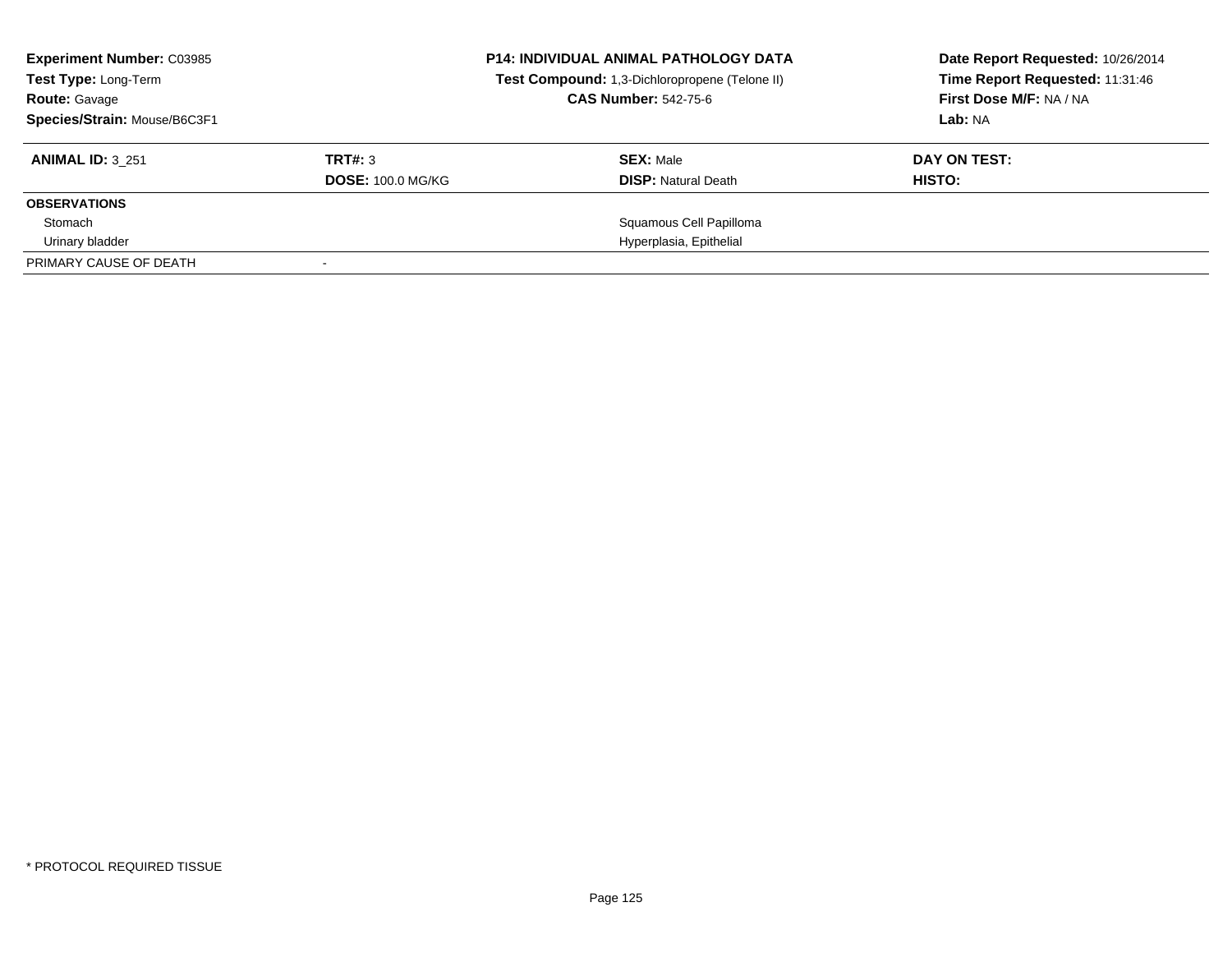| <b>Experiment Number: C03985</b><br>Test Type: Long-Term<br><b>Route: Gavage</b><br>Species/Strain: Mouse/B6C3F1 |                          | <b>P14: INDIVIDUAL ANIMAL PATHOLOGY DATA</b><br>Test Compound: 1,3-Dichloropropene (Telone II)<br><b>CAS Number: 542-75-6</b> | Date Report Requested: 10/26/2014<br>Time Report Requested: 11:31:46<br>First Dose M/F: NA / NA<br>Lab: NA |
|------------------------------------------------------------------------------------------------------------------|--------------------------|-------------------------------------------------------------------------------------------------------------------------------|------------------------------------------------------------------------------------------------------------|
| <b>ANIMAL ID: 3 253</b>                                                                                          | TRT#: 3                  | <b>SEX: Male</b>                                                                                                              | DAY ON TEST:                                                                                               |
|                                                                                                                  | <b>DOSE: 100.0 MG/KG</b> | <b>DISP:</b> Scheduled Sacrifice                                                                                              | <b>HISTO:</b>                                                                                              |
| <b>OBSERVATIONS</b>                                                                                              |                          |                                                                                                                               |                                                                                                            |
| Lung                                                                                                             |                          | Alveolar/Bronchiolar Adenoma                                                                                                  |                                                                                                            |
| Salivary gland                                                                                                   |                          | Inflammation, Chronic                                                                                                         |                                                                                                            |
| Urinary bladder                                                                                                  |                          | Hyperplasia, Epithelial                                                                                                       |                                                                                                            |
| PRIMARY CAUSE OF DEATH                                                                                           |                          |                                                                                                                               |                                                                                                            |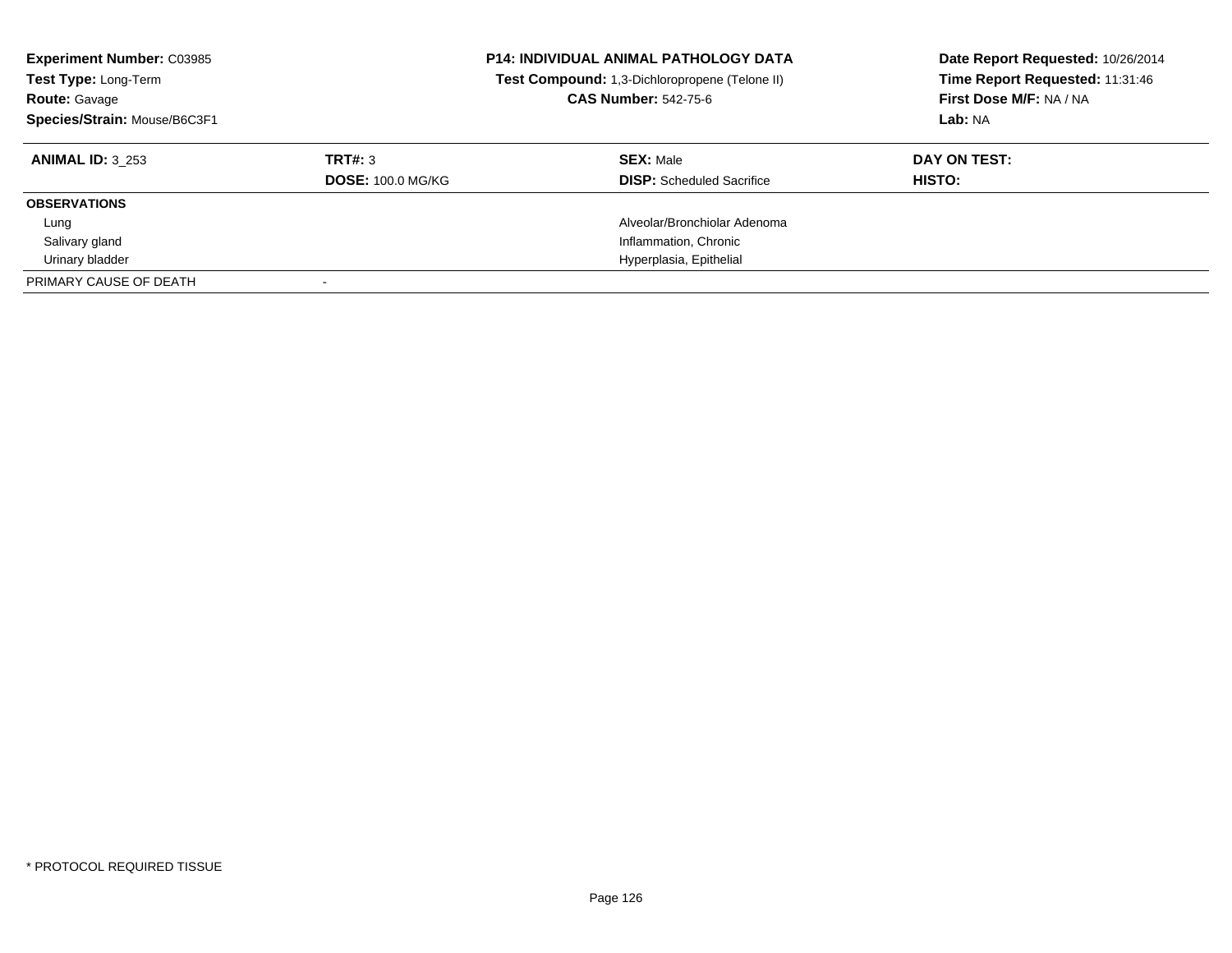| <b>Experiment Number: C03985</b><br>Test Type: Long-Term<br><b>Route: Gavage</b><br>Species/Strain: Mouse/B6C3F1 |                          | <b>P14: INDIVIDUAL ANIMAL PATHOLOGY DATA</b><br>Test Compound: 1,3-Dichloropropene (Telone II)<br><b>CAS Number: 542-75-6</b> | Date Report Requested: 10/26/2014<br>Time Report Requested: 11:31:46<br>First Dose M/F: NA / NA<br>Lab: NA |
|------------------------------------------------------------------------------------------------------------------|--------------------------|-------------------------------------------------------------------------------------------------------------------------------|------------------------------------------------------------------------------------------------------------|
| <b>ANIMAL ID: 3 255</b>                                                                                          | TRT#: 3                  | <b>SEX: Male</b>                                                                                                              | DAY ON TEST:                                                                                               |
|                                                                                                                  | <b>DOSE: 100.0 MG/KG</b> | <b>DISP:</b> Scheduled Sacrifice                                                                                              | <b>HISTO:</b>                                                                                              |
| <b>OBSERVATIONS</b>                                                                                              |                          |                                                                                                                               |                                                                                                            |
| <b>Brain</b>                                                                                                     |                          | Mineralization                                                                                                                |                                                                                                            |
| Liver                                                                                                            | <b>Bile Duct</b>         | Cyst, Nos                                                                                                                     |                                                                                                            |
| Salivary gland                                                                                                   |                          | Inflammation, Chronic                                                                                                         |                                                                                                            |
| Stomach                                                                                                          |                          | Hyperplasia, Epithelial                                                                                                       |                                                                                                            |
| Urinary bladder                                                                                                  |                          | Hyperplasia, Epithelial                                                                                                       |                                                                                                            |
| PRIMARY CAUSE OF DEATH                                                                                           |                          |                                                                                                                               |                                                                                                            |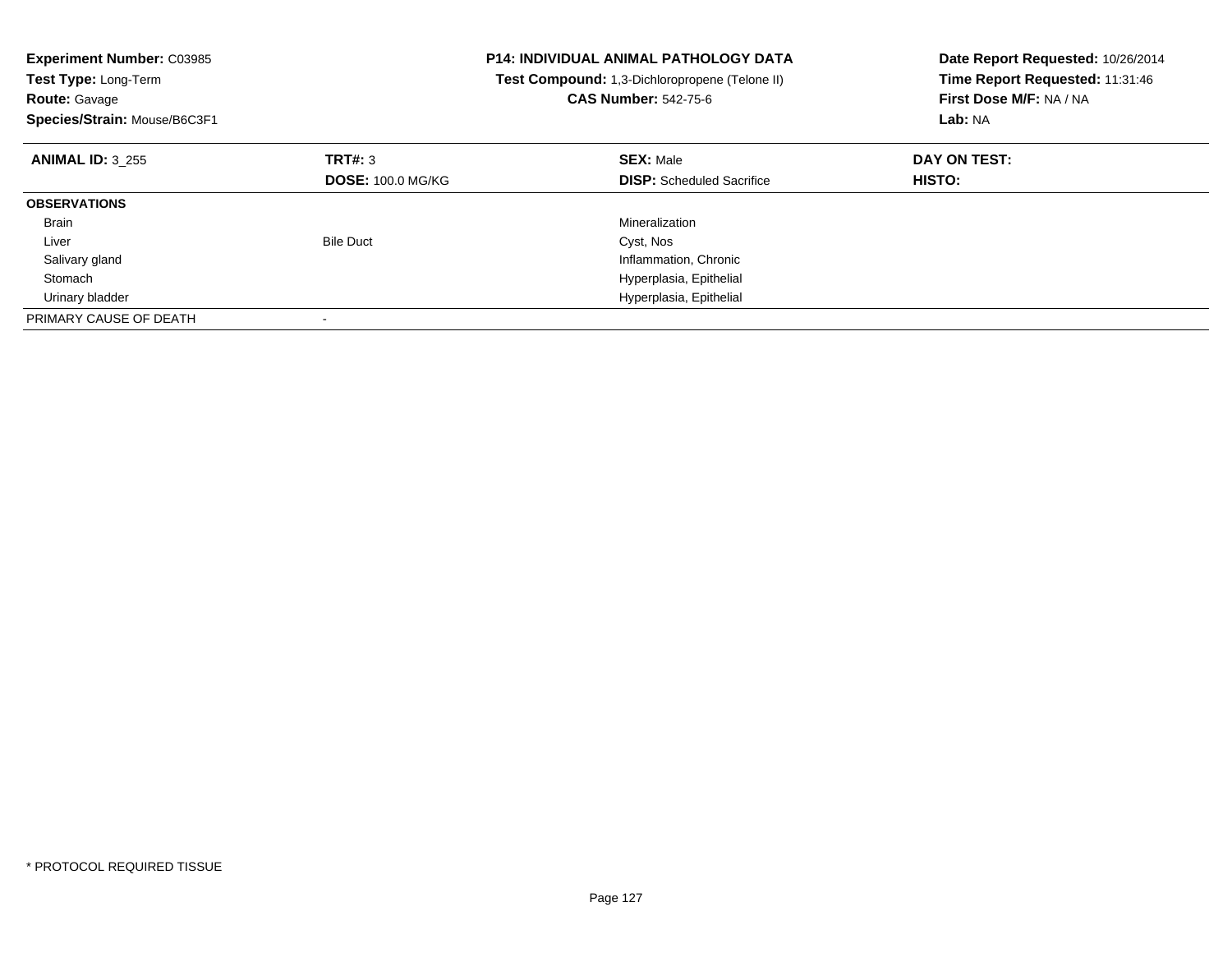**Experiment Number:** C03985**Test Type:** Long-Term**Route:** Gavage **Species/Strain:** Mouse/B6C3F1**P14: INDIVIDUAL ANIMAL PATHOLOGY DATA Test Compound:** 1,3-Dichloropropene (Telone II)**CAS Number:** 542-75-6**Date Report Requested:** 10/26/2014**Time Report Requested:** 11:31:46**First Dose M/F:** NA / NA**Lab:** NA**ANIMAL ID:** 3\_259**9 SEX:** Male **DAY ON TEST: DAY ON TEST: DOSE:** 100.0 MG/KG**DISP:** Natural Death **HISTO: OBSERVATIONS** Brainn and the control of the control of the control of the control of the control of the control of the control of the control of the control of the control of the control of the control of the control of the control of the co Eyee and a subset of the contract and the contract and the contract of the contract  $\sim$  Adenoma, Nos Heart Hemorrhage Inflammation, SuppurativeNecrosis, Nos**Necrosis, Central Necrosis, Central**  Liver Urinary bladder Hyperplasia, Epithelial PRIMARY CAUSE OF DEATH-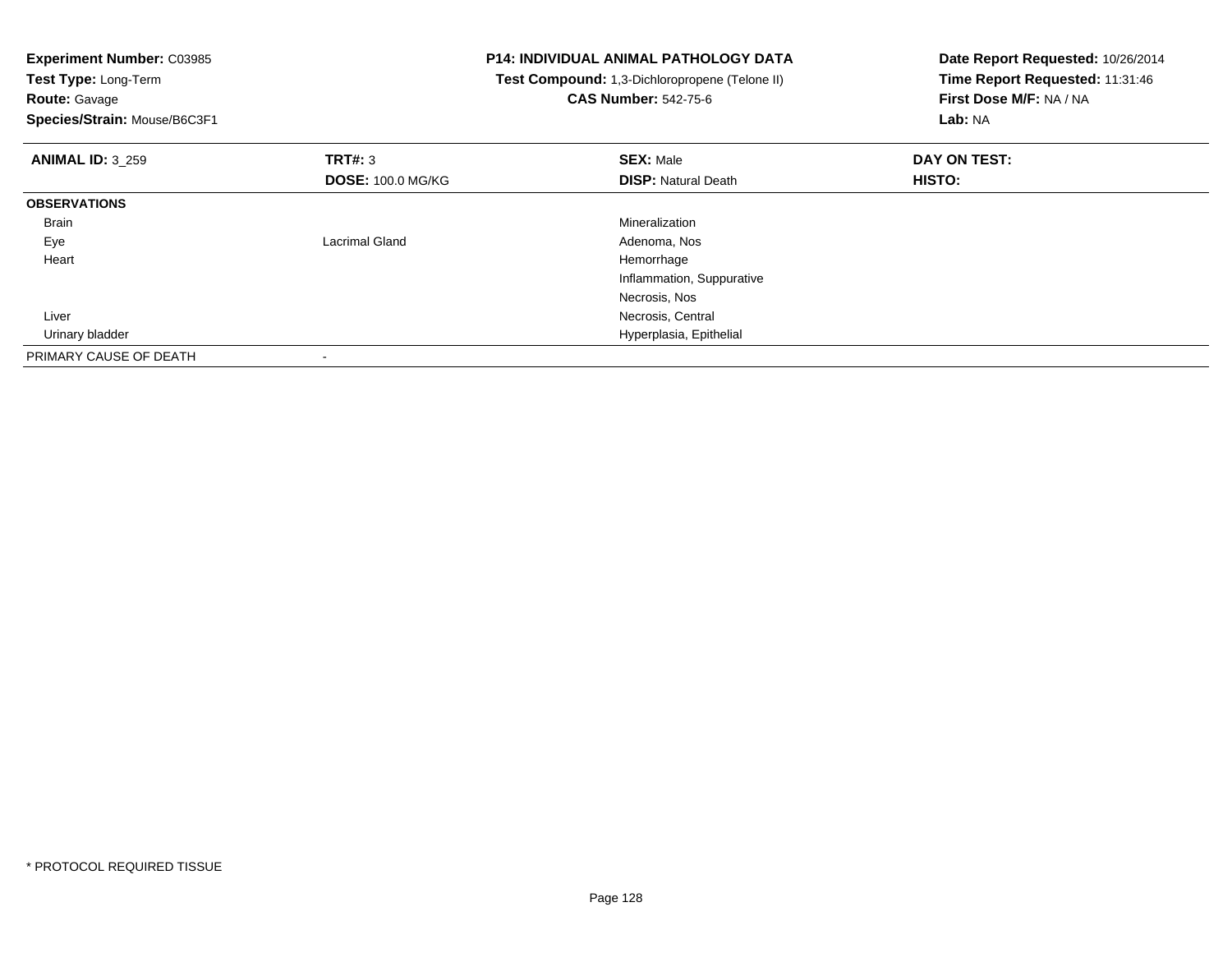| <b>Experiment Number: C03985</b><br>Test Type: Long-Term<br><b>Route: Gavage</b><br>Species/Strain: Mouse/B6C3F1 |                                     | <b>P14: INDIVIDUAL ANIMAL PATHOLOGY DATA</b><br>Test Compound: 1,3-Dichloropropene (Telone II)<br><b>CAS Number: 542-75-6</b> | Date Report Requested: 10/26/2014<br>Time Report Requested: 11:31:46<br>First Dose M/F: NA / NA<br>Lab: NA |
|------------------------------------------------------------------------------------------------------------------|-------------------------------------|-------------------------------------------------------------------------------------------------------------------------------|------------------------------------------------------------------------------------------------------------|
| <b>ANIMAL ID: 3 261</b>                                                                                          | TRT#: 3<br><b>DOSE: 100.0 MG/KG</b> | <b>SEX: Male</b><br><b>DISP:</b> Scheduled Sacrifice                                                                          | DAY ON TEST:<br>HISTO:                                                                                     |
| <b>OBSERVATIONS</b>                                                                                              |                                     |                                                                                                                               |                                                                                                            |
| <b>Brain</b>                                                                                                     |                                     | Mineralization                                                                                                                |                                                                                                            |
| Liver                                                                                                            | <b>Bile Duct</b>                    | Cyst, Nos                                                                                                                     |                                                                                                            |
| Urinary bladder                                                                                                  |                                     | Hyperplasia, Epithelial                                                                                                       |                                                                                                            |
| PRIMARY CAUSE OF DEATH                                                                                           |                                     |                                                                                                                               |                                                                                                            |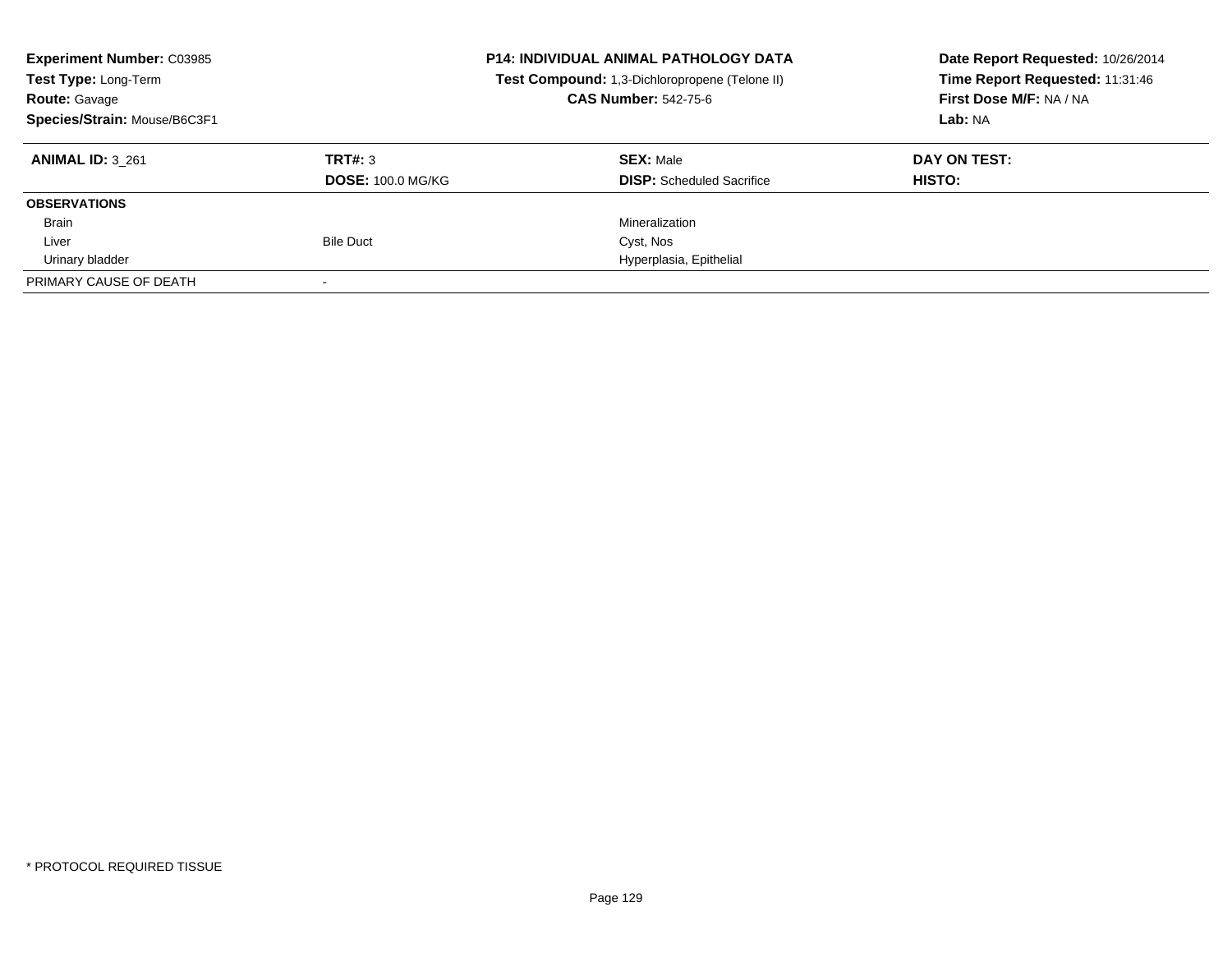| <b>Experiment Number: C03985</b><br>Test Type: Long-Term<br><b>Route: Gavage</b><br>Species/Strain: Mouse/B6C3F1 |                          | <b>P14: INDIVIDUAL ANIMAL PATHOLOGY DATA</b><br>Test Compound: 1,3-Dichloropropene (Telone II)<br><b>CAS Number: 542-75-6</b> | Date Report Requested: 10/26/2014<br>Time Report Requested: 11:31:46<br>First Dose M/F: NA / NA<br>Lab: NA |
|------------------------------------------------------------------------------------------------------------------|--------------------------|-------------------------------------------------------------------------------------------------------------------------------|------------------------------------------------------------------------------------------------------------|
| <b>ANIMAL ID: 3 263</b>                                                                                          | TRT#: 3                  | <b>SEX: Male</b>                                                                                                              | DAY ON TEST:                                                                                               |
|                                                                                                                  | <b>DOSE: 100.0 MG/KG</b> | <b>DISP:</b> Scheduled Sacrifice                                                                                              | HISTO:                                                                                                     |
| <b>OBSERVATIONS</b>                                                                                              |                          |                                                                                                                               |                                                                                                            |
| Lymph node                                                                                                       | Mesenteric Lymph Node    | Hemorrhage                                                                                                                    |                                                                                                            |
| PRIMARY CAUSE OF DEATH                                                                                           |                          |                                                                                                                               |                                                                                                            |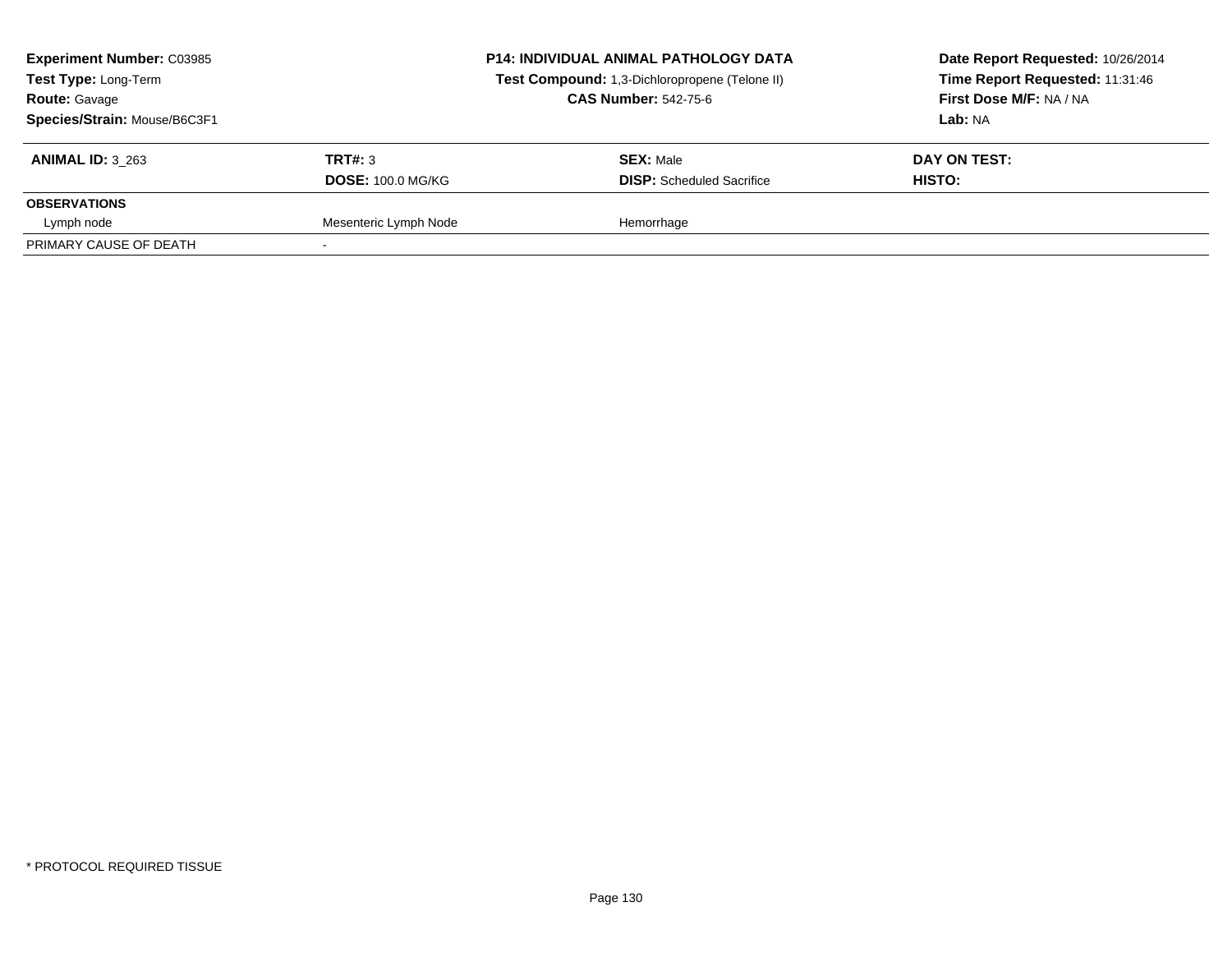| <b>Experiment Number: C03985</b><br>Test Type: Long-Term<br><b>Route: Gavage</b><br>Species/Strain: Mouse/B6C3F1 |                                     | <b>P14: INDIVIDUAL ANIMAL PATHOLOGY DATA</b><br>Test Compound: 1,3-Dichloropropene (Telone II)<br><b>CAS Number: 542-75-6</b> | Date Report Requested: 10/26/2014<br>Time Report Requested: 11:31:46<br>First Dose M/F: NA / NA<br>Lab: NA |
|------------------------------------------------------------------------------------------------------------------|-------------------------------------|-------------------------------------------------------------------------------------------------------------------------------|------------------------------------------------------------------------------------------------------------|
| <b>ANIMAL ID: 3 265</b>                                                                                          | TRT#: 3<br><b>DOSE: 100.0 MG/KG</b> | <b>SEX: Male</b><br><b>DISP: Natural Death</b>                                                                                | DAY ON TEST:<br><b>HISTO:</b>                                                                              |
| <b>OBSERVATIONS</b>                                                                                              |                                     |                                                                                                                               |                                                                                                            |
| <b>Brain</b>                                                                                                     |                                     | Mineralization                                                                                                                |                                                                                                            |
|                                                                                                                  |                                     |                                                                                                                               |                                                                                                            |
| Lung                                                                                                             |                                     | Alveolar/Bronchiolar Adenoma                                                                                                  |                                                                                                            |
| Nasal cavity                                                                                                     |                                     | Hemorrhage                                                                                                                    |                                                                                                            |
| PRIMARY CAUSE OF DEATH                                                                                           |                                     |                                                                                                                               |                                                                                                            |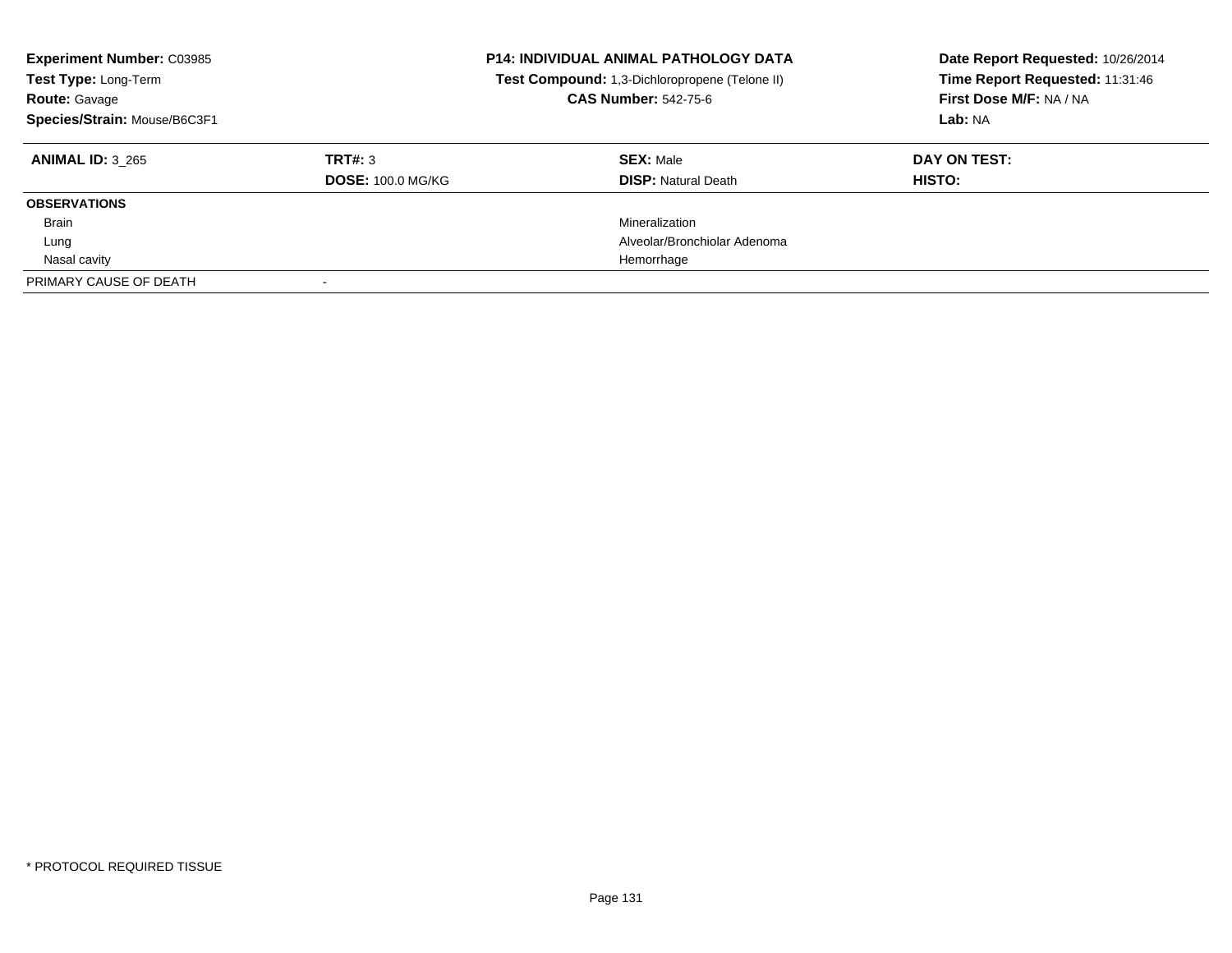| <b>Experiment Number: C03985</b><br>Test Type: Long-Term<br><b>Route: Gavage</b><br>Species/Strain: Mouse/B6C3F1 |                          | <b>P14: INDIVIDUAL ANIMAL PATHOLOGY DATA</b><br>Test Compound: 1,3-Dichloropropene (Telone II)<br><b>CAS Number: 542-75-6</b> | Date Report Requested: 10/26/2014<br>Time Report Requested: 11:31:46<br>First Dose M/F: NA / NA<br>Lab: NA |
|------------------------------------------------------------------------------------------------------------------|--------------------------|-------------------------------------------------------------------------------------------------------------------------------|------------------------------------------------------------------------------------------------------------|
| <b>ANIMAL ID: 3 267</b>                                                                                          | TRT#: 3                  | <b>SEX: Male</b>                                                                                                              | DAY ON TEST:                                                                                               |
|                                                                                                                  | <b>DOSE: 100.0 MG/KG</b> | <b>DISP:</b> Natural Death                                                                                                    | <b>HISTO:</b>                                                                                              |
| <b>OBSERVATIONS</b>                                                                                              |                          |                                                                                                                               |                                                                                                            |
| Kidney                                                                                                           | Pelvis                   | Inflammation, Suppurative                                                                                                     |                                                                                                            |
| Salivary gland                                                                                                   |                          | Inflammation, Chronic                                                                                                         |                                                                                                            |
| Urinary bladder                                                                                                  |                          | Inflammation, Suppurative                                                                                                     |                                                                                                            |
| PRIMARY CAUSE OF DEATH                                                                                           |                          |                                                                                                                               |                                                                                                            |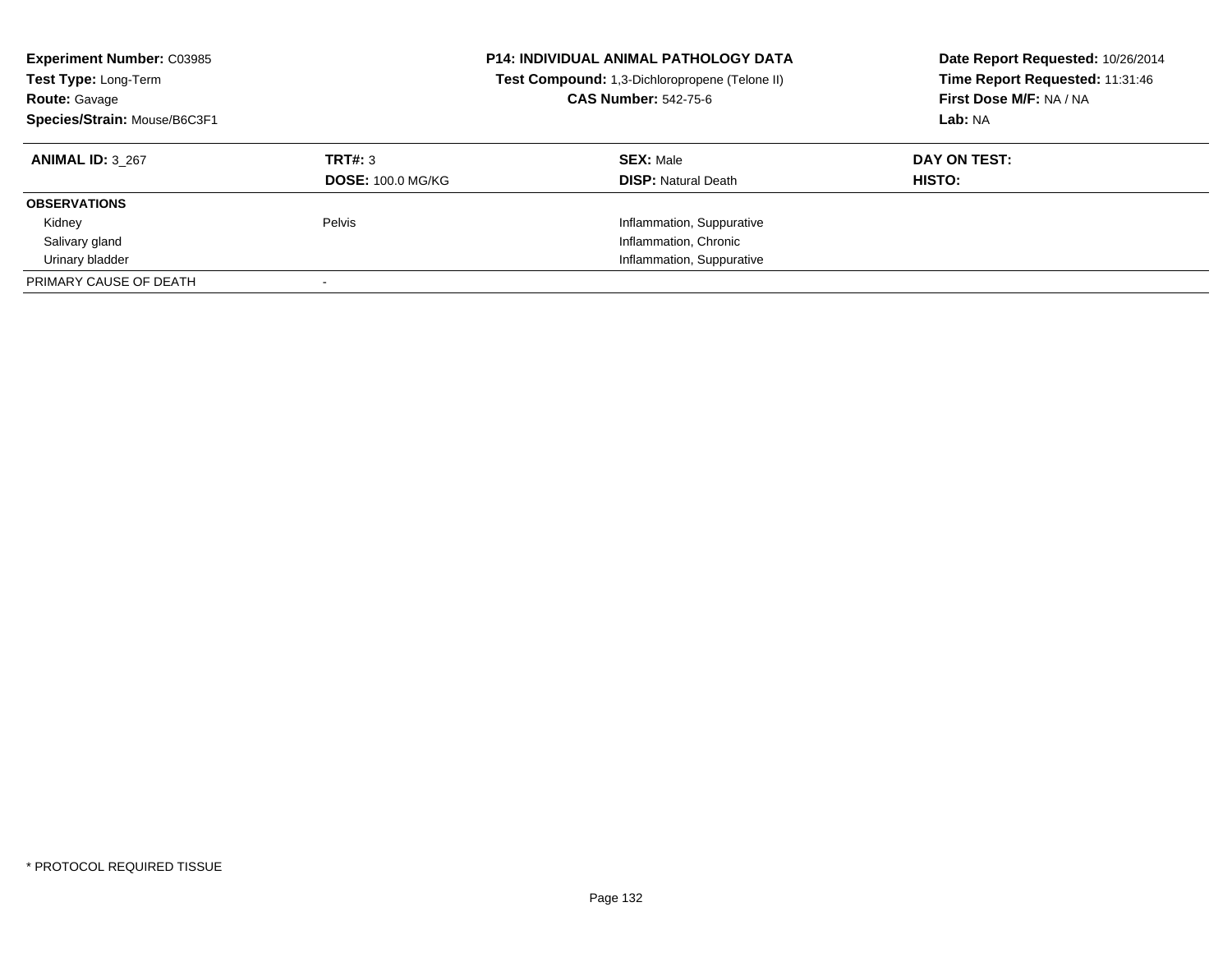| <b>Experiment Number: C03985</b><br>Test Type: Long-Term<br><b>Route: Gavage</b><br>Species/Strain: Mouse/B6C3F1 |                                     | <b>P14: INDIVIDUAL ANIMAL PATHOLOGY DATA</b><br>Test Compound: 1,3-Dichloropropene (Telone II)<br><b>CAS Number: 542-75-6</b> | Date Report Requested: 10/26/2014<br>Time Report Requested: 11:31:46<br>First Dose M/F: NA / NA<br>Lab: NA |
|------------------------------------------------------------------------------------------------------------------|-------------------------------------|-------------------------------------------------------------------------------------------------------------------------------|------------------------------------------------------------------------------------------------------------|
| <b>ANIMAL ID: 3 269</b>                                                                                          | TRT#: 3<br><b>DOSE: 100.0 MG/KG</b> | <b>SEX: Male</b><br><b>DISP:</b> Natural Death                                                                                | DAY ON TEST:<br>HISTO:                                                                                     |
| <b>OBSERVATIONS</b>                                                                                              |                                     |                                                                                                                               |                                                                                                            |
| <b>Brain</b>                                                                                                     |                                     | Mineralization                                                                                                                |                                                                                                            |
| Liver                                                                                                            |                                     | Hepatocellular Carcinoma                                                                                                      |                                                                                                            |
| PRIMARY CAUSE OF DEATH                                                                                           |                                     |                                                                                                                               |                                                                                                            |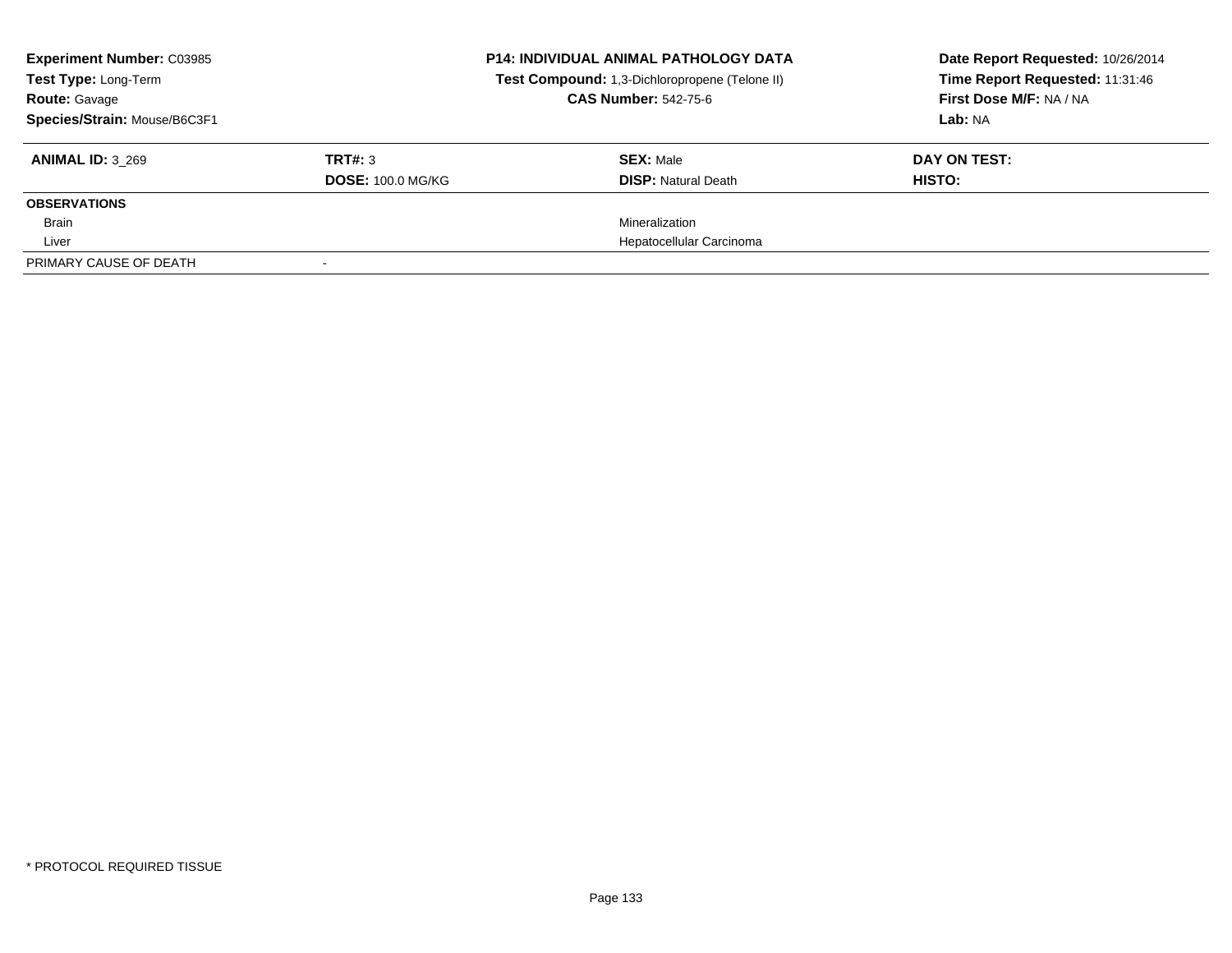| <b>Experiment Number: C03985</b><br>Test Type: Long-Term<br><b>Route: Gavage</b><br>Species/Strain: Mouse/B6C3F1 |                                     | <b>P14: INDIVIDUAL ANIMAL PATHOLOGY DATA</b><br>Test Compound: 1,3-Dichloropropene (Telone II)<br><b>CAS Number: 542-75-6</b> | Date Report Requested: 10/26/2014<br>Time Report Requested: 11:31:46<br>First Dose M/F: NA / NA<br>Lab: NA |
|------------------------------------------------------------------------------------------------------------------|-------------------------------------|-------------------------------------------------------------------------------------------------------------------------------|------------------------------------------------------------------------------------------------------------|
| <b>ANIMAL ID: 3 271</b>                                                                                          | TRT#: 3<br><b>DOSE: 100.0 MG/KG</b> | <b>SEX: Male</b><br><b>DISP: Natural Death</b>                                                                                | DAY ON TEST:<br><b>HISTO:</b>                                                                              |
| <b>OBSERVATIONS</b>                                                                                              |                                     |                                                                                                                               |                                                                                                            |
| Liver                                                                                                            |                                     | Necrosis, Central                                                                                                             |                                                                                                            |
| Lung                                                                                                             |                                     | Hemorrhage                                                                                                                    |                                                                                                            |
| PRIMARY CAUSE OF DEATH                                                                                           |                                     |                                                                                                                               |                                                                                                            |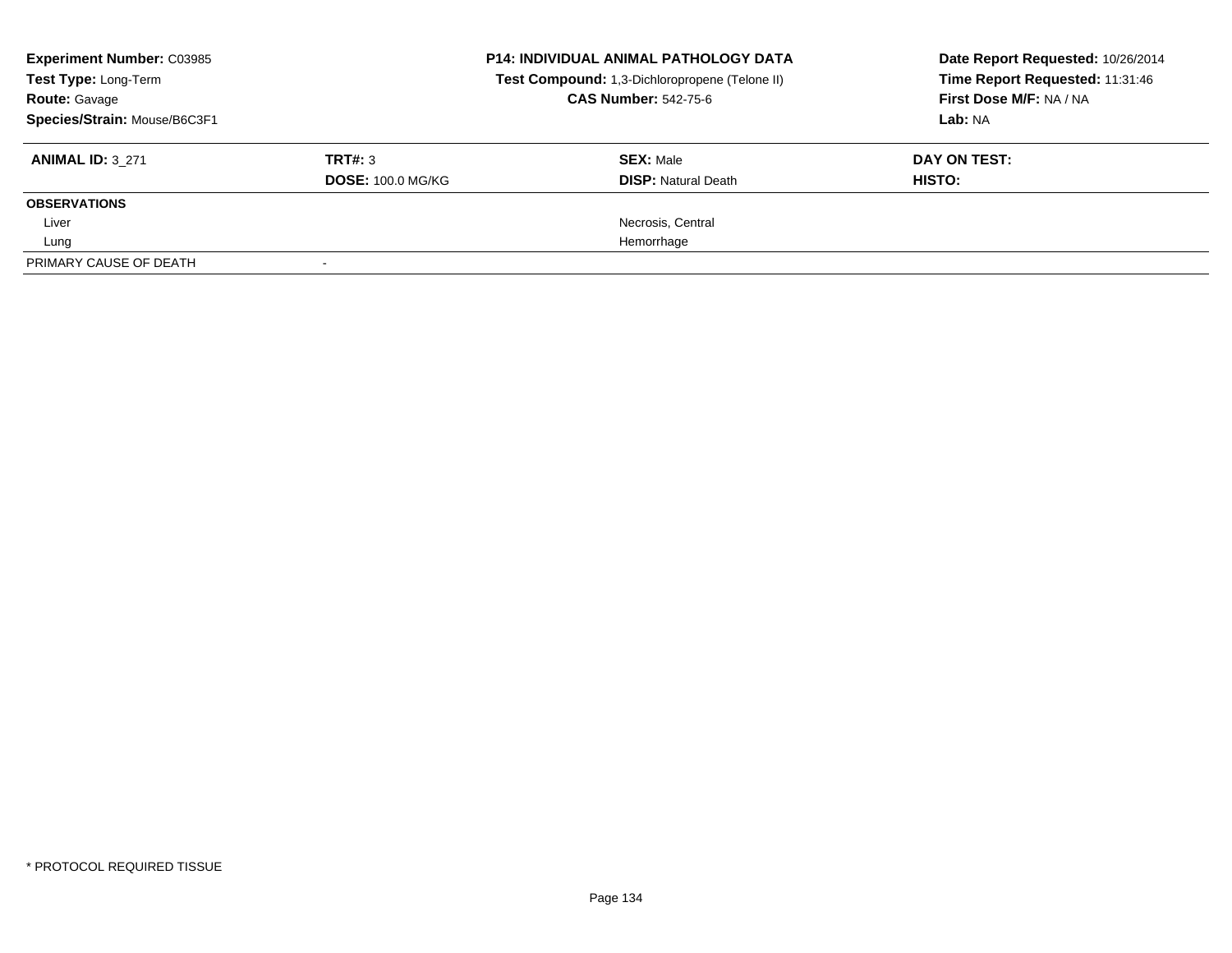| <b>Experiment Number: C03985</b><br>Test Type: Long-Term<br><b>Route: Gavage</b><br>Species/Strain: Mouse/B6C3F1 |                                     | <b>P14: INDIVIDUAL ANIMAL PATHOLOGY DATA</b><br>Test Compound: 1,3-Dichloropropene (Telone II)<br><b>CAS Number: 542-75-6</b> | Date Report Requested: 10/26/2014<br>Time Report Requested: 11:31:46<br>First Dose M/F: NA / NA<br>Lab: NA |
|------------------------------------------------------------------------------------------------------------------|-------------------------------------|-------------------------------------------------------------------------------------------------------------------------------|------------------------------------------------------------------------------------------------------------|
| <b>ANIMAL ID: 3 273</b>                                                                                          | TRT#: 3<br><b>DOSE: 100.0 MG/KG</b> | <b>SEX: Male</b><br><b>DISP:</b> Scheduled Sacrifice                                                                          | DAY ON TEST:<br><b>HISTO:</b>                                                                              |
| <b>OBSERVATIONS</b>                                                                                              |                                     |                                                                                                                               |                                                                                                            |
| Kidney                                                                                                           |                                     | Infarct, Healed<br>Inflammation, Chronic                                                                                      |                                                                                                            |
| Liver                                                                                                            |                                     | Hepatocellular Carcinoma                                                                                                      |                                                                                                            |
| Lung                                                                                                             |                                     | Alveolar/Bronchiolar Adenoma                                                                                                  |                                                                                                            |
|                                                                                                                  |                                     | Hepatocellular Carcinoma, Metastatic                                                                                          |                                                                                                            |
| Salivary gland                                                                                                   |                                     | Inflammation, Chronic                                                                                                         |                                                                                                            |
| PRIMARY CAUSE OF DEATH                                                                                           |                                     |                                                                                                                               |                                                                                                            |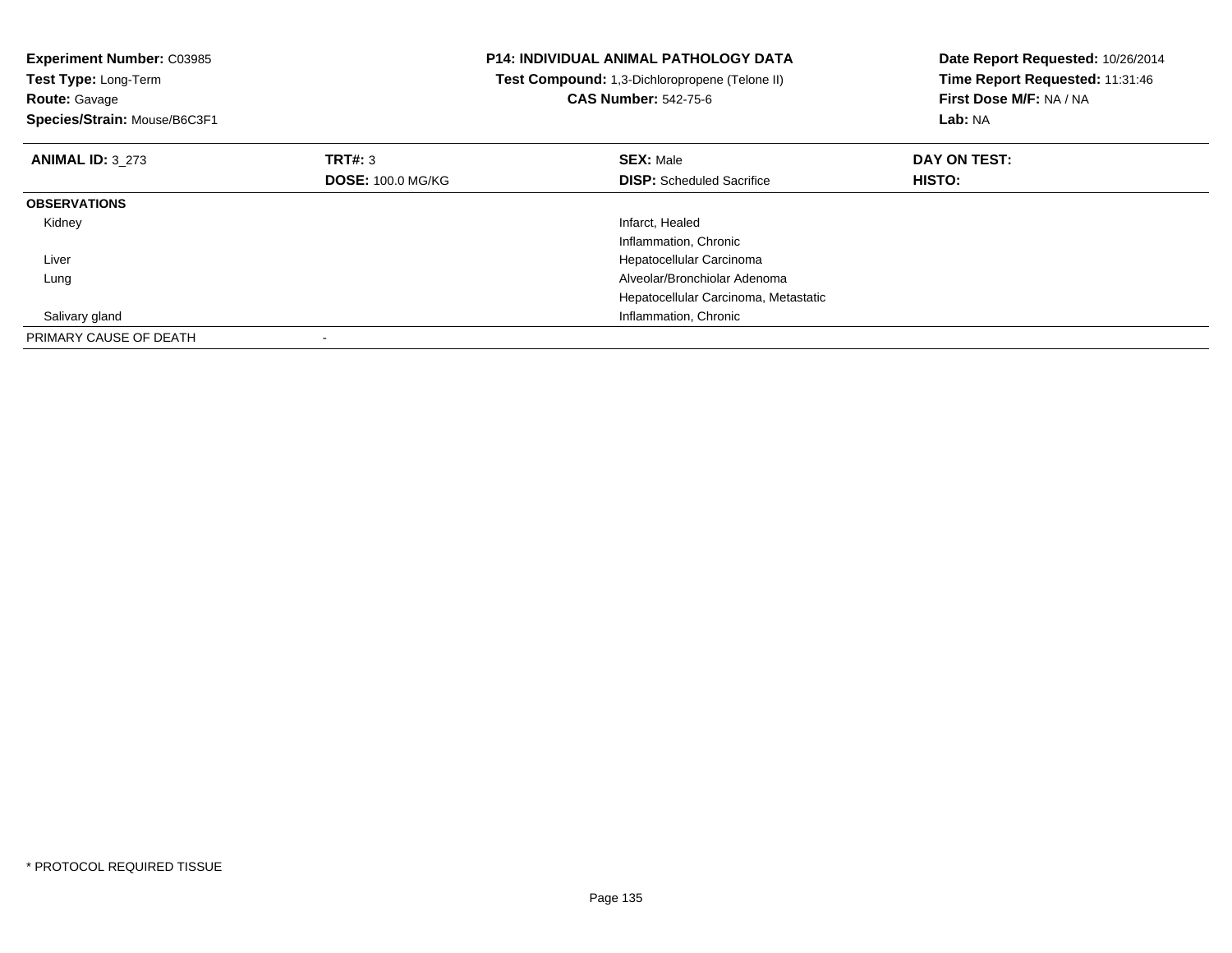| <b>Experiment Number: C03985</b><br>Test Type: Long-Term<br><b>Route: Gavage</b><br>Species/Strain: Mouse/B6C3F1 |                          | <b>P14: INDIVIDUAL ANIMAL PATHOLOGY DATA</b><br>Test Compound: 1,3-Dichloropropene (Telone II)<br><b>CAS Number: 542-75-6</b> | Date Report Requested: 10/26/2014<br>Time Report Requested: 11:31:47<br>First Dose M/F: NA / NA<br>Lab: NA |
|------------------------------------------------------------------------------------------------------------------|--------------------------|-------------------------------------------------------------------------------------------------------------------------------|------------------------------------------------------------------------------------------------------------|
| <b>ANIMAL ID: 3 275</b>                                                                                          | TRT#: 3                  | <b>SEX: Male</b>                                                                                                              | DAY ON TEST:                                                                                               |
|                                                                                                                  | <b>DOSE: 100.0 MG/KG</b> | <b>DISP:</b> Scheduled Sacrifice                                                                                              | HISTO:                                                                                                     |
| <b>OBSERVATIONS</b>                                                                                              |                          |                                                                                                                               |                                                                                                            |
| <b>Brain</b>                                                                                                     |                          | Mineralization                                                                                                                |                                                                                                            |
| Lung                                                                                                             |                          | Alveolar/Bronchiolar Adenoma                                                                                                  |                                                                                                            |
| Lymph node                                                                                                       | Mesenteric Lymph Node    | Hemorrhage                                                                                                                    |                                                                                                            |
| Salivary gland                                                                                                   |                          | Inflammation, Chronic                                                                                                         |                                                                                                            |
| Urinary bladder                                                                                                  |                          | Hyperplasia, Epithelial                                                                                                       |                                                                                                            |
| PRIMARY CAUSE OF DEATH                                                                                           |                          |                                                                                                                               |                                                                                                            |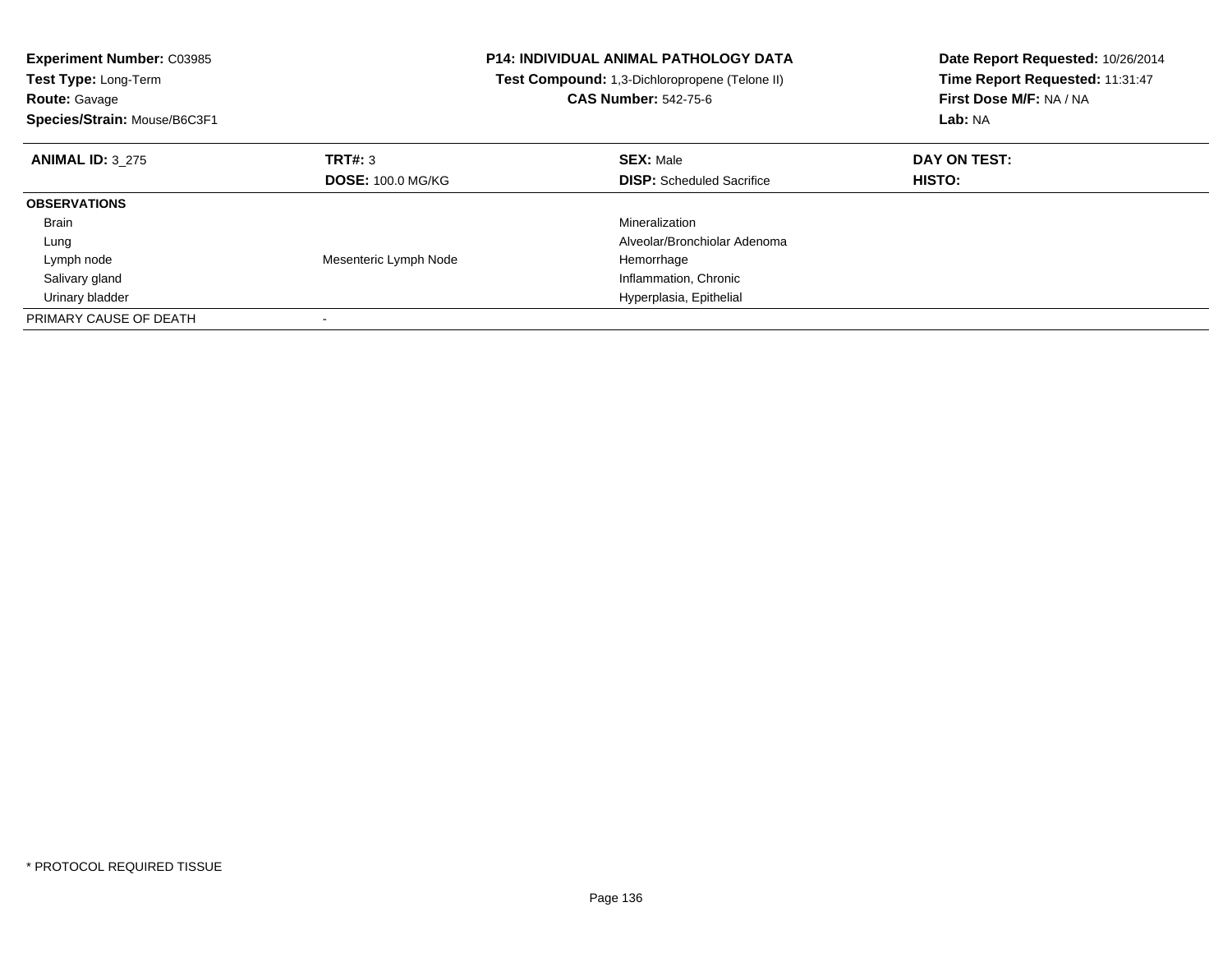| <b>Experiment Number: C03985</b><br>Test Type: Long-Term<br><b>Route: Gavage</b><br>Species/Strain: Mouse/B6C3F1 |                          | <b>P14: INDIVIDUAL ANIMAL PATHOLOGY DATA</b><br>Test Compound: 1,3-Dichloropropene (Telone II)<br><b>CAS Number: 542-75-6</b> | Date Report Requested: 10/26/2014<br>Time Report Requested: 11:31:47<br>First Dose M/F: NA / NA<br>Lab: NA |
|------------------------------------------------------------------------------------------------------------------|--------------------------|-------------------------------------------------------------------------------------------------------------------------------|------------------------------------------------------------------------------------------------------------|
| <b>ANIMAL ID: 3 277</b>                                                                                          | TRT#: 3                  | <b>SEX: Male</b>                                                                                                              | DAY ON TEST:                                                                                               |
|                                                                                                                  | <b>DOSE: 100.0 MG/KG</b> | <b>DISP: Natural Death</b>                                                                                                    | HISTO:                                                                                                     |
| <b>OBSERVATIONS</b>                                                                                              |                          |                                                                                                                               |                                                                                                            |
| Lung                                                                                                             |                          | Adenocarcinoma Nos Uncertain Primary/Metastatic                                                                               |                                                                                                            |
|                                                                                                                  |                          | Hemosiderosis                                                                                                                 |                                                                                                            |
| Urinary bladder                                                                                                  |                          | <b>Transitional-Cell Carcinoma</b>                                                                                            |                                                                                                            |
| PRIMARY CAUSE OF DEATH                                                                                           |                          |                                                                                                                               |                                                                                                            |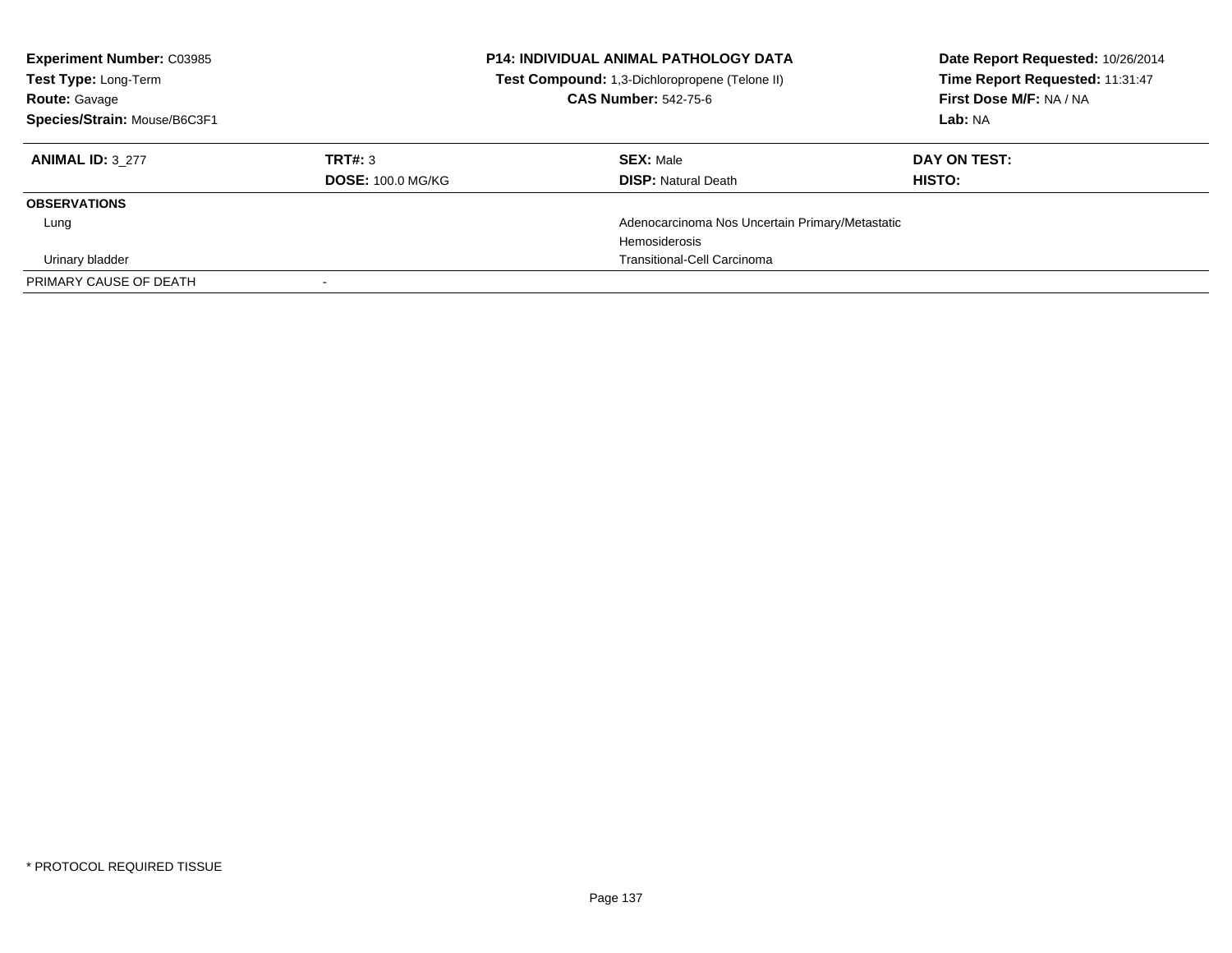| <b>Experiment Number: C03985</b><br><b>Test Type: Long-Term</b><br><b>Route: Gavage</b><br>Species/Strain: Mouse/B6C3F1 |                                     | <b>P14: INDIVIDUAL ANIMAL PATHOLOGY DATA</b><br>Test Compound: 1,3-Dichloropropene (Telone II)<br><b>CAS Number: 542-75-6</b> | Date Report Requested: 10/26/2014<br>Time Report Requested: 11:31:47<br>First Dose M/F: NA / NA<br>Lab: NA |
|-------------------------------------------------------------------------------------------------------------------------|-------------------------------------|-------------------------------------------------------------------------------------------------------------------------------|------------------------------------------------------------------------------------------------------------|
| <b>ANIMAL ID: 3 279</b>                                                                                                 | TRT#: 3<br><b>DOSE: 100.0 MG/KG</b> | <b>SEX: Male</b><br><b>DISP:</b> Scheduled Sacrifice                                                                          | DAY ON TEST:<br><b>HISTO:</b>                                                                              |
| <b>OBSERVATIONS</b>                                                                                                     |                                     |                                                                                                                               |                                                                                                            |
| <b>Brain</b>                                                                                                            |                                     | Mineralization                                                                                                                |                                                                                                            |
| Liver                                                                                                                   |                                     | Hepatocellular Adenoma                                                                                                        |                                                                                                            |
| Salivary gland                                                                                                          |                                     | Inflammation, Chronic                                                                                                         |                                                                                                            |
| Urinary bladder                                                                                                         |                                     | Hyperplasia, Epithelial                                                                                                       |                                                                                                            |
| PRIMARY CAUSE OF DEATH                                                                                                  |                                     |                                                                                                                               |                                                                                                            |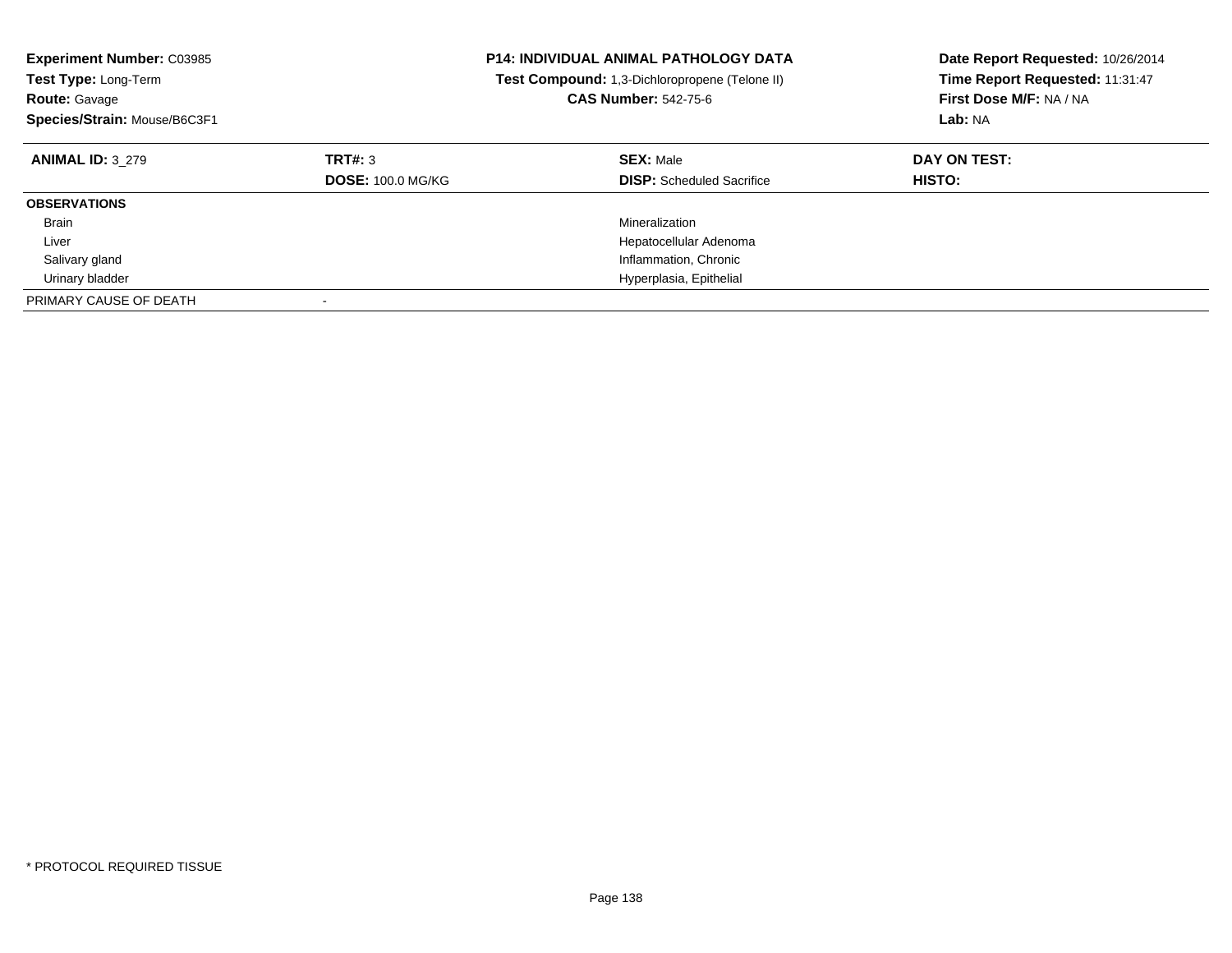| <b>Experiment Number: C03985</b><br><b>Test Type: Long-Term</b><br><b>Route: Gavage</b><br>Species/Strain: Mouse/B6C3F1 |                          | <b>P14: INDIVIDUAL ANIMAL PATHOLOGY DATA</b><br>Test Compound: 1,3-Dichloropropene (Telone II)<br><b>CAS Number: 542-75-6</b> | Date Report Requested: 10/26/2014<br>Time Report Requested: 11:31:47<br>First Dose M/F: NA / NA<br>Lab: NA |
|-------------------------------------------------------------------------------------------------------------------------|--------------------------|-------------------------------------------------------------------------------------------------------------------------------|------------------------------------------------------------------------------------------------------------|
| <b>ANIMAL ID: 3 281</b>                                                                                                 | TRT#: 3                  | <b>SEX: Male</b>                                                                                                              | DAY ON TEST:                                                                                               |
|                                                                                                                         | <b>DOSE: 100.0 MG/KG</b> | <b>DISP: Natural Death</b>                                                                                                    | HISTO:                                                                                                     |
| <b>OBSERVATIONS</b>                                                                                                     |                          |                                                                                                                               |                                                                                                            |
| Liver                                                                                                                   |                          | Hepatocellular Carcinoma                                                                                                      |                                                                                                            |
| PRIMARY CAUSE OF DEATH                                                                                                  |                          |                                                                                                                               |                                                                                                            |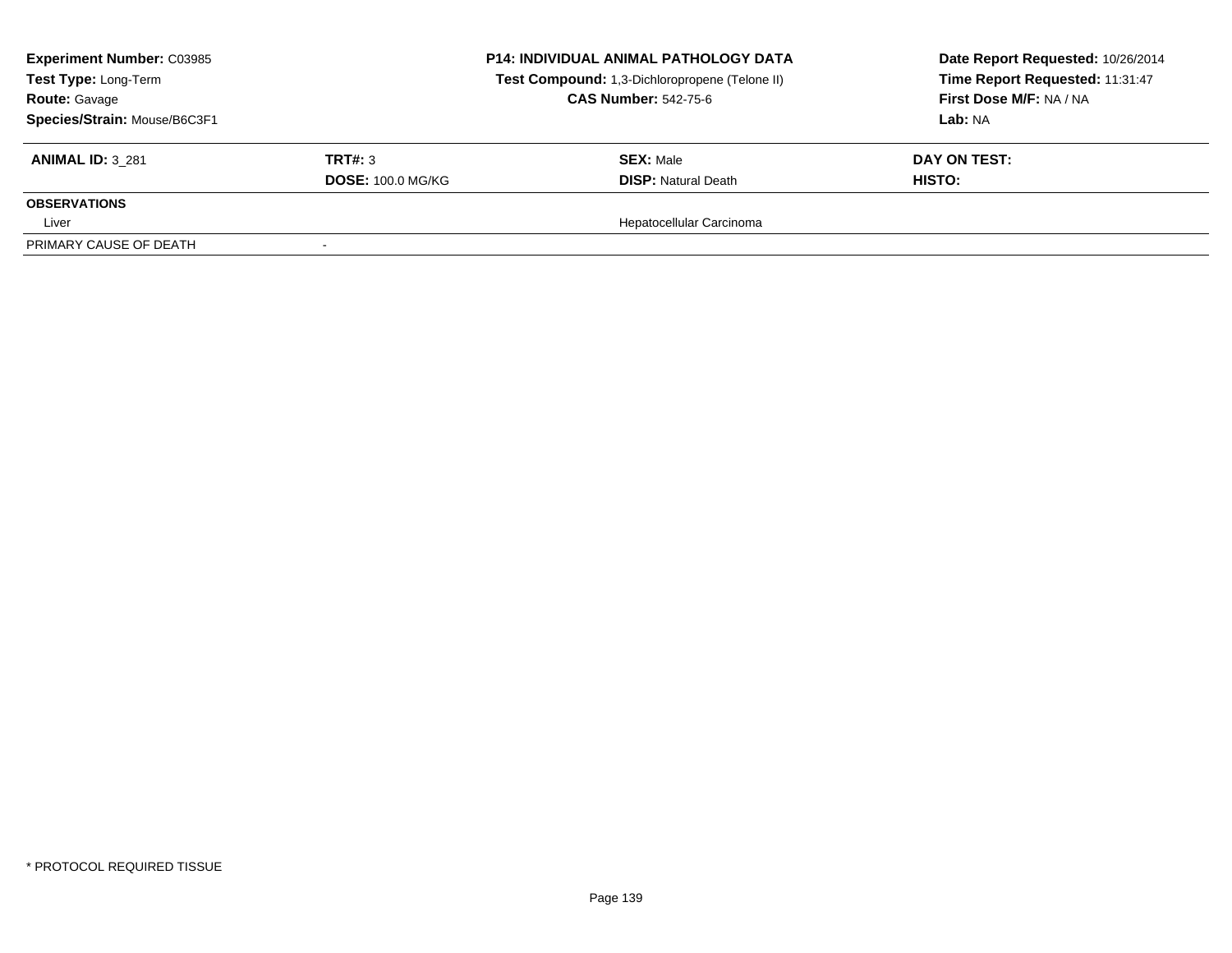| <b>Experiment Number: C03985</b><br>Test Type: Long-Term<br><b>Route: Gavage</b><br>Species/Strain: Mouse/B6C3F1 |                          | <b>P14: INDIVIDUAL ANIMAL PATHOLOGY DATA</b><br>Test Compound: 1,3-Dichloropropene (Telone II)<br><b>CAS Number: 542-75-6</b> | Date Report Requested: 10/26/2014<br>Time Report Requested: 11:31:47<br>First Dose M/F: NA / NA<br>Lab: NA |
|------------------------------------------------------------------------------------------------------------------|--------------------------|-------------------------------------------------------------------------------------------------------------------------------|------------------------------------------------------------------------------------------------------------|
| <b>ANIMAL ID: 3 283</b>                                                                                          | TRT#: 3                  | <b>SEX: Male</b>                                                                                                              | DAY ON TEST:                                                                                               |
|                                                                                                                  | <b>DOSE: 100.0 MG/KG</b> | <b>DISP:</b> Scheduled Sacrifice                                                                                              | <b>HISTO:</b>                                                                                              |
| <b>OBSERVATIONS</b>                                                                                              |                          |                                                                                                                               |                                                                                                            |
| Liver                                                                                                            |                          | Hepatocellular Carcinoma                                                                                                      |                                                                                                            |
| Salivary gland                                                                                                   |                          | Inflammation, Chronic                                                                                                         |                                                                                                            |
| Spleen                                                                                                           |                          | Lymphoma, Nos-Malignant                                                                                                       |                                                                                                            |
| PRIMARY CAUSE OF DEATH                                                                                           |                          |                                                                                                                               |                                                                                                            |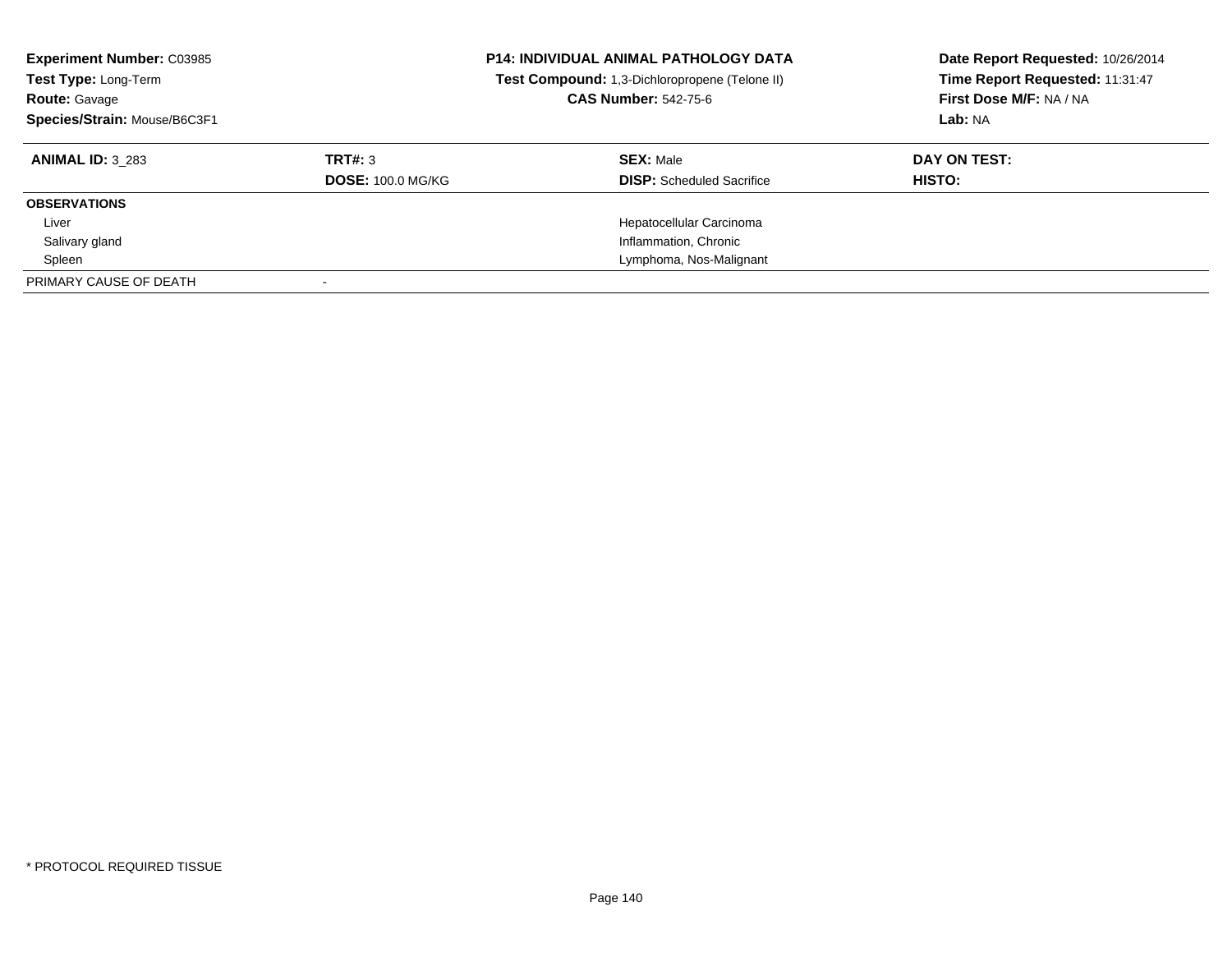| <b>Experiment Number: C03985</b><br>Test Type: Long-Term<br><b>Route: Gavage</b><br>Species/Strain: Mouse/B6C3F1 |                                     | <b>P14: INDIVIDUAL ANIMAL PATHOLOGY DATA</b><br>Test Compound: 1,3-Dichloropropene (Telone II)<br><b>CAS Number: 542-75-6</b> | Date Report Requested: 10/26/2014<br>Time Report Requested: 11:31:47<br>First Dose M/F: NA / NA<br>Lab: NA |
|------------------------------------------------------------------------------------------------------------------|-------------------------------------|-------------------------------------------------------------------------------------------------------------------------------|------------------------------------------------------------------------------------------------------------|
| <b>ANIMAL ID: 3 285</b>                                                                                          | TRT#: 3<br><b>DOSE: 100.0 MG/KG</b> | <b>SEX: Male</b><br><b>DISP:</b> Scheduled Sacrifice                                                                          | DAY ON TEST:<br>HISTO:                                                                                     |
| <b>OBSERVATIONS</b>                                                                                              |                                     |                                                                                                                               |                                                                                                            |
| <b>Brain</b>                                                                                                     |                                     | Mineralization                                                                                                                |                                                                                                            |
| Salivary gland                                                                                                   |                                     | Inflammation, Chronic                                                                                                         |                                                                                                            |
| PRIMARY CAUSE OF DEATH                                                                                           |                                     |                                                                                                                               |                                                                                                            |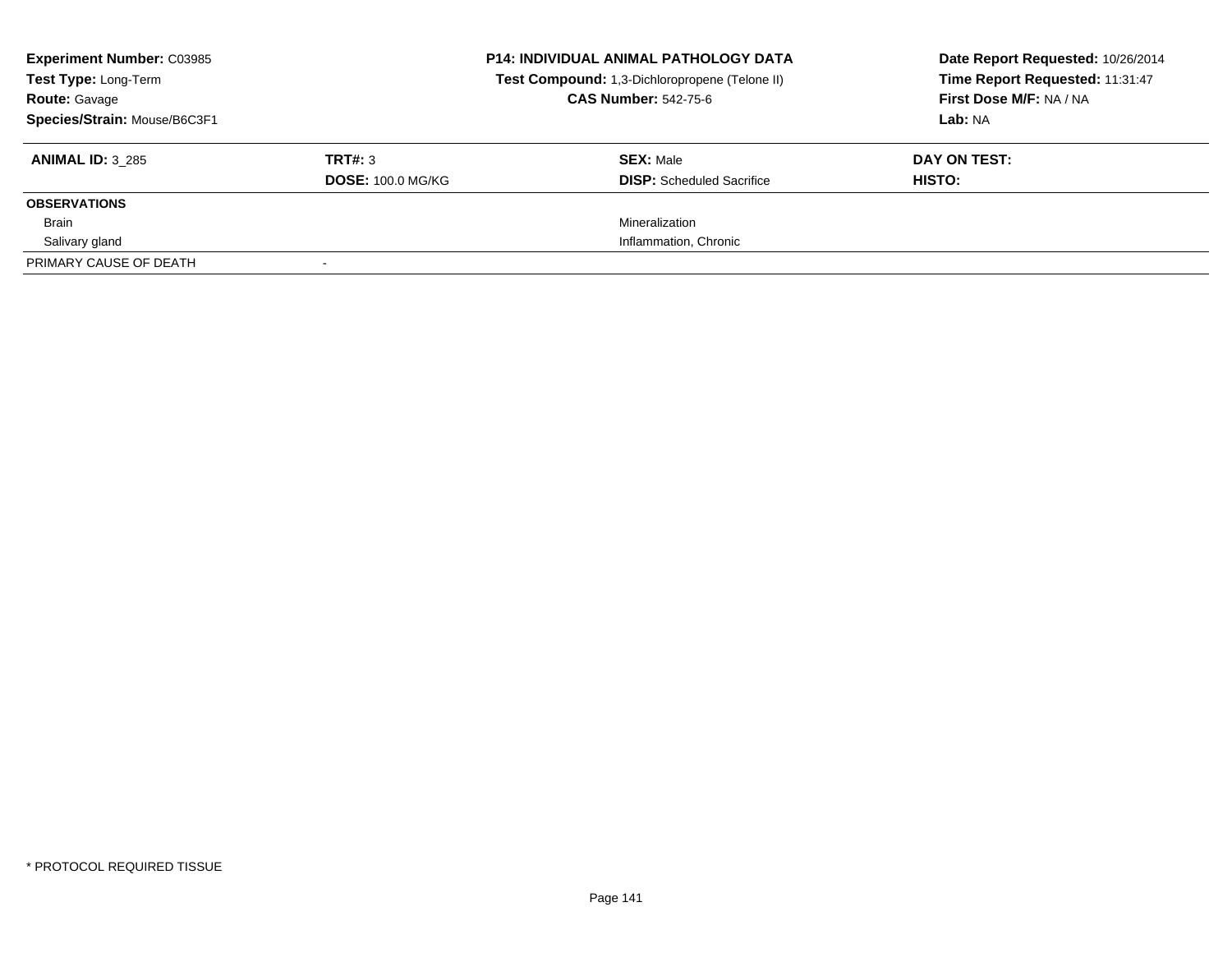| <b>Experiment Number: C03985</b><br>Test Type: Long-Term<br><b>Route: Gavage</b><br>Species/Strain: Mouse/B6C3F1 |                          | <b>P14: INDIVIDUAL ANIMAL PATHOLOGY DATA</b><br>Test Compound: 1,3-Dichloropropene (Telone II)<br><b>CAS Number: 542-75-6</b> | Date Report Requested: 10/26/2014<br>Time Report Requested: 11:31:47<br>First Dose M/F: NA / NA<br>Lab: NA |
|------------------------------------------------------------------------------------------------------------------|--------------------------|-------------------------------------------------------------------------------------------------------------------------------|------------------------------------------------------------------------------------------------------------|
| <b>ANIMAL ID: 3 287</b>                                                                                          | TRT#: 3                  | <b>SEX: Male</b>                                                                                                              | DAY ON TEST:                                                                                               |
|                                                                                                                  | <b>DOSE: 100.0 MG/KG</b> | <b>DISP:</b> Scheduled Sacrifice                                                                                              | HISTO:                                                                                                     |
| <b>OBSERVATIONS</b>                                                                                              |                          |                                                                                                                               |                                                                                                            |
| Kidney                                                                                                           |                          | Inflammation, Chronic                                                                                                         |                                                                                                            |
| Salivary gland                                                                                                   |                          | Inflammation, Chronic                                                                                                         |                                                                                                            |
| Stomach                                                                                                          |                          | Hyperplasia, Epithelial                                                                                                       |                                                                                                            |
| PRIMARY CAUSE OF DEATH                                                                                           |                          |                                                                                                                               |                                                                                                            |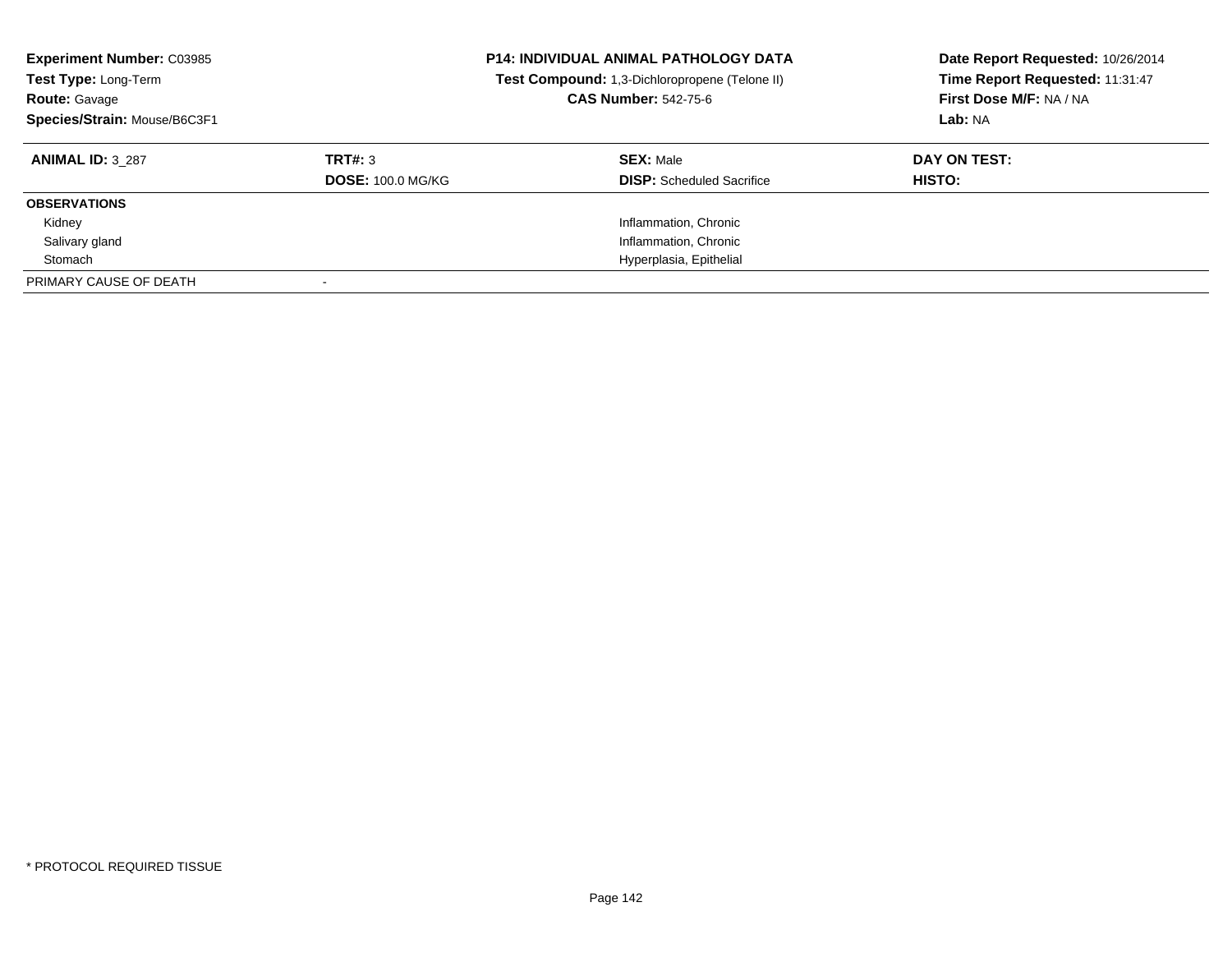| <b>Experiment Number: C03985</b><br><b>Test Type: Long-Term</b><br><b>Route: Gavage</b><br>Species/Strain: Mouse/B6C3F1 |                                     | <b>P14: INDIVIDUAL ANIMAL PATHOLOGY DATA</b><br>Test Compound: 1,3-Dichloropropene (Telone II)<br><b>CAS Number: 542-75-6</b> | Date Report Requested: 10/26/2014<br>Time Report Requested: 11:31:47<br>First Dose M/F: NA / NA<br>Lab: NA |
|-------------------------------------------------------------------------------------------------------------------------|-------------------------------------|-------------------------------------------------------------------------------------------------------------------------------|------------------------------------------------------------------------------------------------------------|
| <b>ANIMAL ID: 3 289</b>                                                                                                 | TRT#: 3<br><b>DOSE: 100.0 MG/KG</b> | <b>SEX: Male</b><br><b>DISP:</b> Scheduled Sacrifice                                                                          | DAY ON TEST:<br><b>HISTO:</b>                                                                              |
| <b>OBSERVATIONS</b>                                                                                                     |                                     |                                                                                                                               |                                                                                                            |
| <b>Brain</b>                                                                                                            |                                     | Mineralization                                                                                                                |                                                                                                            |
| Liver                                                                                                                   |                                     | Hepatocellular Carcinoma                                                                                                      |                                                                                                            |
| Stomach                                                                                                                 |                                     | Hyperplasia, Epithelial                                                                                                       |                                                                                                            |
| Urinary bladder                                                                                                         |                                     | Hyperplasia, Epithelial                                                                                                       |                                                                                                            |
| PRIMARY CAUSE OF DEATH                                                                                                  |                                     |                                                                                                                               |                                                                                                            |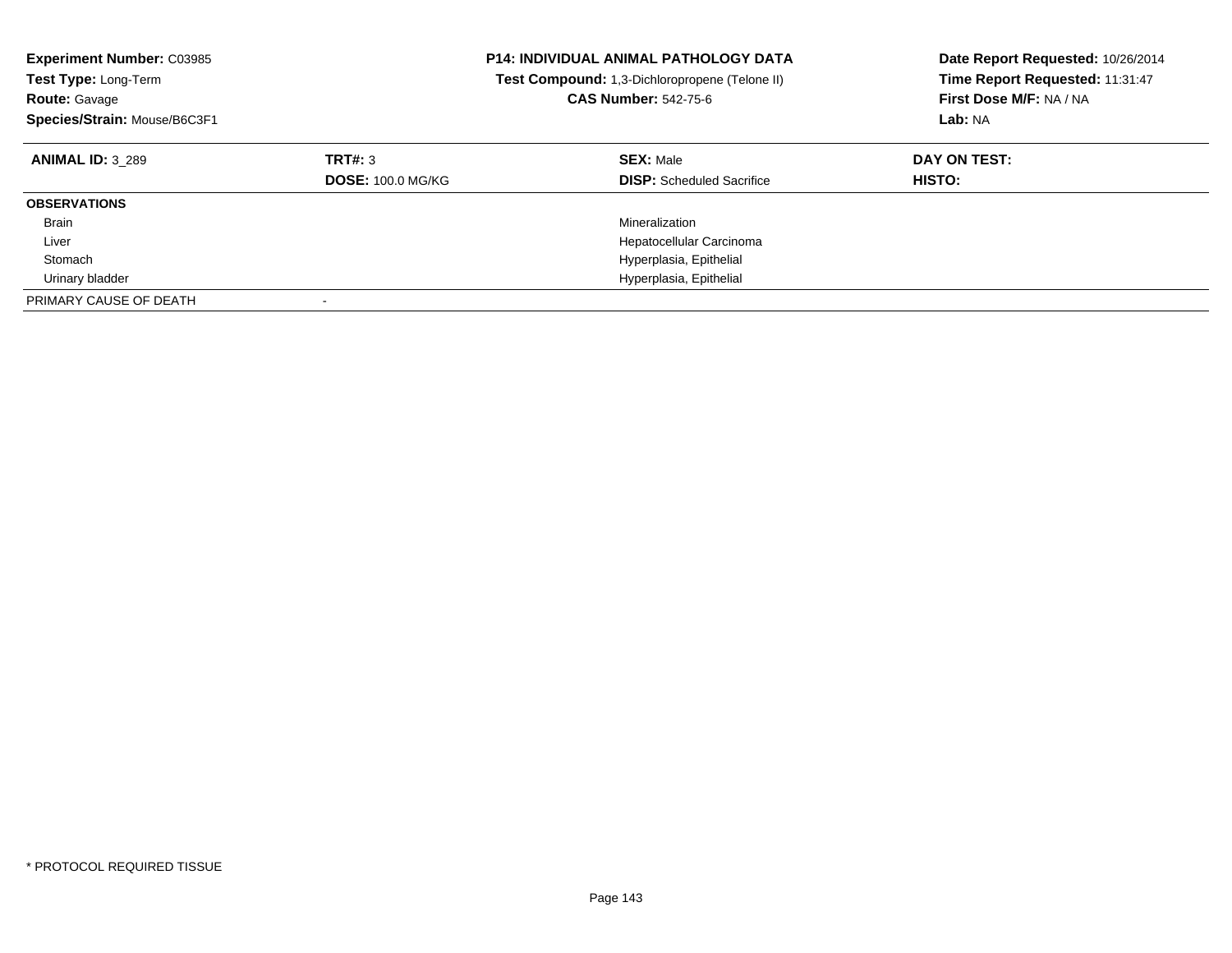| <b>Experiment Number: C03985</b><br><b>Test Type: Long-Term</b><br><b>Route: Gavage</b><br>Species/Strain: Mouse/B6C3F1 |                          | <b>P14: INDIVIDUAL ANIMAL PATHOLOGY DATA</b><br>Test Compound: 1,3-Dichloropropene (Telone II)<br><b>CAS Number: 542-75-6</b> | Date Report Requested: 10/26/2014<br>Time Report Requested: 11:31:47<br>First Dose M/F: NA / NA<br>Lab: NA |
|-------------------------------------------------------------------------------------------------------------------------|--------------------------|-------------------------------------------------------------------------------------------------------------------------------|------------------------------------------------------------------------------------------------------------|
| <b>ANIMAL ID: 3 291</b>                                                                                                 | TRT#: 3                  | <b>SEX: Male</b>                                                                                                              | DAY ON TEST:                                                                                               |
|                                                                                                                         | <b>DOSE: 100.0 MG/KG</b> | <b>DISP: Natural Death</b>                                                                                                    | HISTO:                                                                                                     |
| <b>OBSERVATIONS</b>                                                                                                     |                          |                                                                                                                               |                                                                                                            |
| Liver                                                                                                                   |                          | Hepatocellular Carcinoma                                                                                                      |                                                                                                            |
| PRIMARY CAUSE OF DEATH                                                                                                  |                          |                                                                                                                               |                                                                                                            |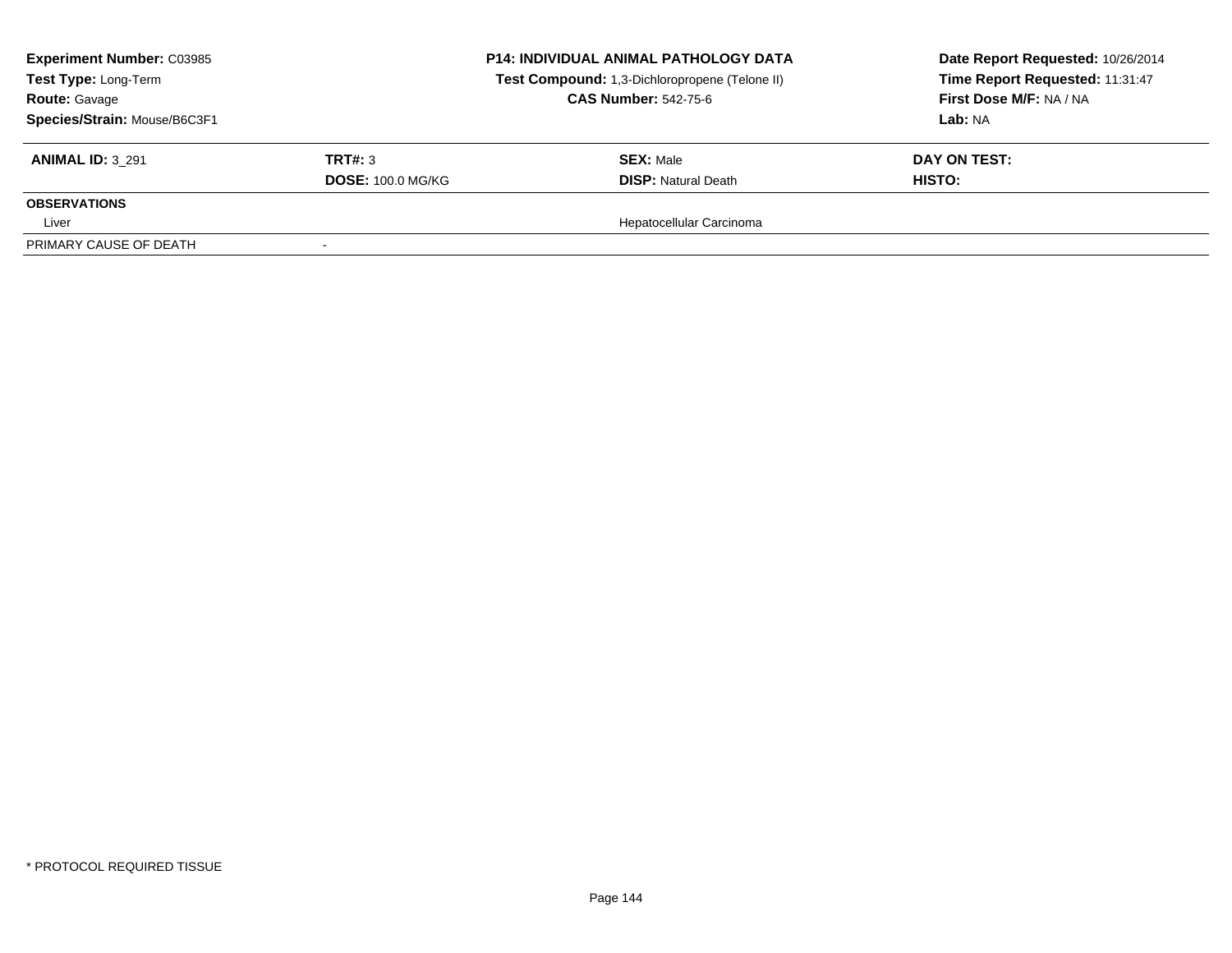| <b>Experiment Number: C03985</b><br>Test Type: Long-Term<br><b>Route: Gavage</b><br>Species/Strain: Mouse/B6C3F1 |                          | P14: INDIVIDUAL ANIMAL PATHOLOGY DATA<br>Test Compound: 1,3-Dichloropropene (Telone II)<br><b>CAS Number: 542-75-6</b> | Date Report Requested: 10/26/2014<br>Time Report Requested: 11:31:47<br>First Dose M/F: NA / NA<br>Lab: NA |
|------------------------------------------------------------------------------------------------------------------|--------------------------|------------------------------------------------------------------------------------------------------------------------|------------------------------------------------------------------------------------------------------------|
| <b>ANIMAL ID: 3 293</b>                                                                                          | TRT#: 3                  | <b>SEX: Male</b>                                                                                                       | DAY ON TEST:                                                                                               |
|                                                                                                                  | <b>DOSE: 100.0 MG/KG</b> | <b>DISP:</b> Scheduled Sacrifice                                                                                       | <b>HISTO:</b>                                                                                              |
| <b>OBSERVATIONS</b>                                                                                              |                          |                                                                                                                        |                                                                                                            |
| Liver                                                                                                            |                          | <b>Focal Cellular Change</b>                                                                                           |                                                                                                            |
| Lung                                                                                                             |                          | Alveolar/Bronchiolar Adenoma                                                                                           |                                                                                                            |
| Lymph node                                                                                                       | Mesenteric Lymph Node    | Hemorrhage                                                                                                             |                                                                                                            |
| Salivary gland                                                                                                   |                          | Inflammation, Chronic                                                                                                  |                                                                                                            |
| Stomach                                                                                                          |                          | Hyperplasia, Epithelial                                                                                                |                                                                                                            |
| Urinary bladder                                                                                                  |                          | Hyperplasia, Epithelial                                                                                                |                                                                                                            |
| PRIMARY CAUSE OF DEATH                                                                                           |                          |                                                                                                                        |                                                                                                            |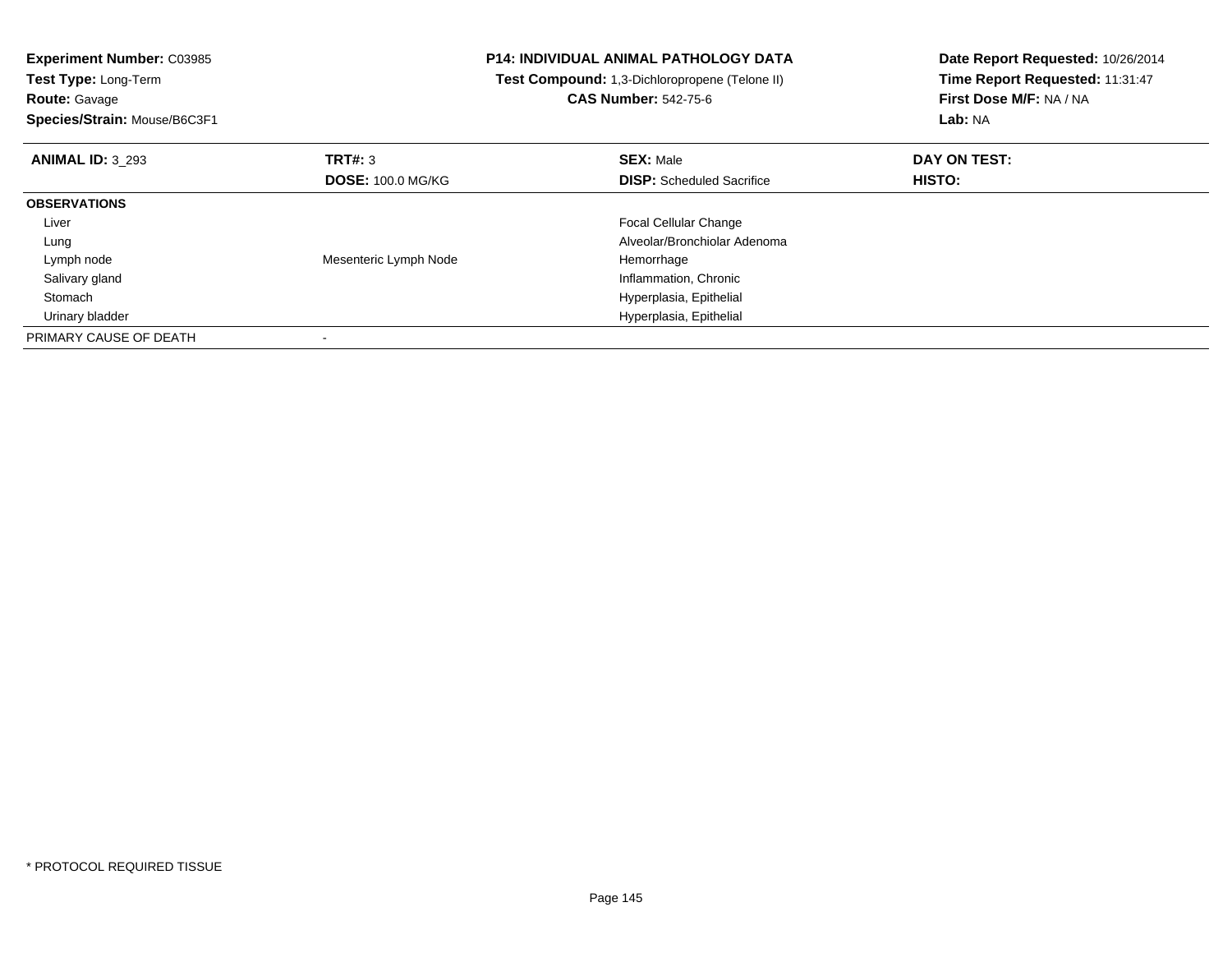| <b>Experiment Number: C03985</b><br>Test Type: Long-Term<br><b>Route: Gavage</b><br>Species/Strain: Mouse/B6C3F1 |                          | <b>P14: INDIVIDUAL ANIMAL PATHOLOGY DATA</b><br>Test Compound: 1,3-Dichloropropene (Telone II)<br><b>CAS Number: 542-75-6</b> | Date Report Requested: 10/26/2014<br>Time Report Requested: 11:31:47<br>First Dose M/F: NA / NA<br>Lab: NA |
|------------------------------------------------------------------------------------------------------------------|--------------------------|-------------------------------------------------------------------------------------------------------------------------------|------------------------------------------------------------------------------------------------------------|
| <b>ANIMAL ID: 3 295</b>                                                                                          | TRT#: 3                  | <b>SEX: Male</b>                                                                                                              | DAY ON TEST:                                                                                               |
|                                                                                                                  | <b>DOSE: 100.0 MG/KG</b> | <b>DISP:</b> Scheduled Sacrifice                                                                                              | HISTO:                                                                                                     |
| <b>OBSERVATIONS</b>                                                                                              |                          |                                                                                                                               |                                                                                                            |
| Lymph node                                                                                                       | Mesenteric Lymph Node    | Hemorrhage                                                                                                                    |                                                                                                            |
| Salivary gland                                                                                                   |                          | Inflammation, Chronic                                                                                                         |                                                                                                            |
| Urinary bladder                                                                                                  |                          | Hyperplasia, Epithelial                                                                                                       |                                                                                                            |
| PRIMARY CAUSE OF DEATH                                                                                           |                          |                                                                                                                               |                                                                                                            |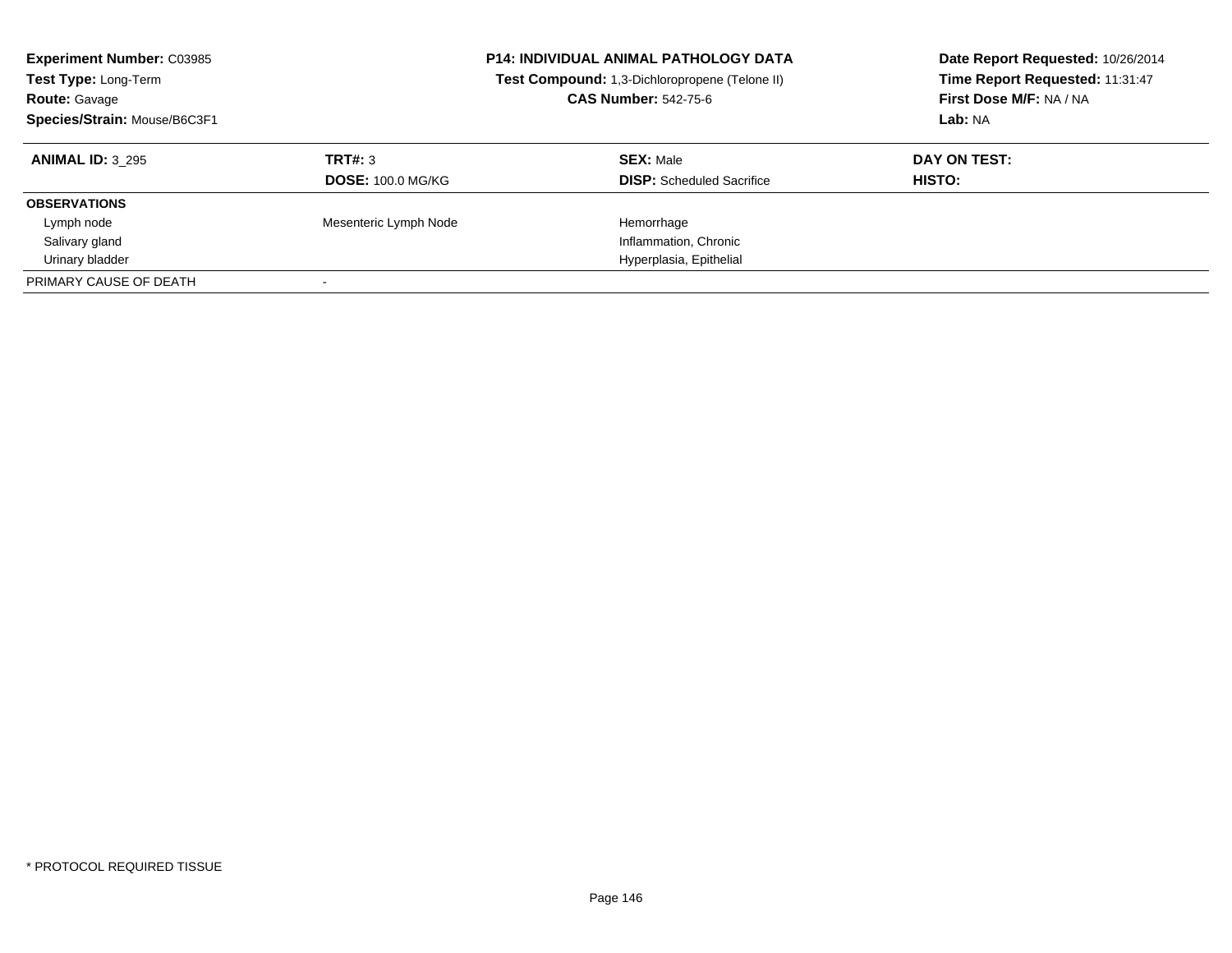| <b>Experiment Number: C03985</b><br><b>Test Type: Long-Term</b><br><b>Route: Gavage</b><br>Species/Strain: Mouse/B6C3F1 |                                     | <b>P14: INDIVIDUAL ANIMAL PATHOLOGY DATA</b><br>Test Compound: 1,3-Dichloropropene (Telone II)<br><b>CAS Number: 542-75-6</b> | Date Report Requested: 10/26/2014<br>Time Report Requested: 11:31:47<br>First Dose M/F: NA / NA<br>Lab: NA |
|-------------------------------------------------------------------------------------------------------------------------|-------------------------------------|-------------------------------------------------------------------------------------------------------------------------------|------------------------------------------------------------------------------------------------------------|
| <b>ANIMAL ID: 3 297</b>                                                                                                 | TRT#: 3<br><b>DOSE: 100.0 MG/KG</b> | <b>SEX: Male</b><br><b>DISP:</b> Scheduled Sacrifice                                                                          | DAY ON TEST:<br><b>HISTO:</b>                                                                              |
| <b>OBSERVATIONS</b>                                                                                                     |                                     |                                                                                                                               |                                                                                                            |
| <b>Brain</b>                                                                                                            |                                     | Mineralization                                                                                                                |                                                                                                            |
| Kidney                                                                                                                  |                                     | Inflammation, Chronic                                                                                                         |                                                                                                            |
| Lymph node                                                                                                              | Mesenteric Lymph Node               | Hemorrhage                                                                                                                    |                                                                                                            |
| Salivary gland                                                                                                          |                                     | Inflammation, Chronic                                                                                                         |                                                                                                            |
| PRIMARY CAUSE OF DEATH                                                                                                  |                                     |                                                                                                                               |                                                                                                            |